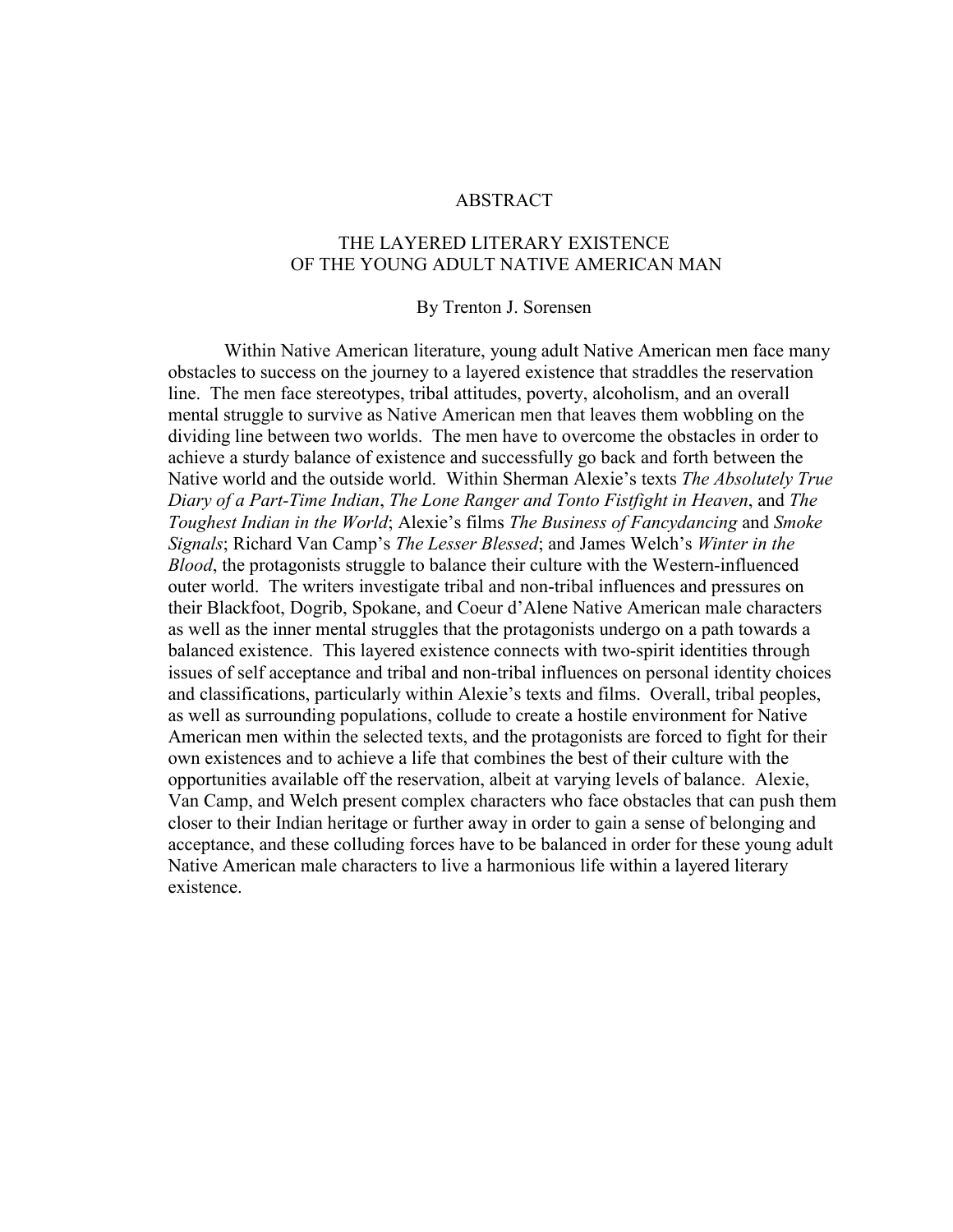# THE LAYERED LITERARY EXISTENCE OF THE YOUNG ADULT NATIVE AMERICAN MAN

by

Trenton J. Sorensen

A Thesis Submitted In Partial Fulfillment of the Requirements For the Degree of

Master of Arts-English

at

The University of Wisconsin Oshkosh Oshkosh WI 54901-8621

April 2010

COMMITTEE APPROVAL AND VICE CHANCELLOR  $154$  Advisor  $1.64$ 

2010 Date Approved

Member

4/8/10 Date Approved Slatia Splittgerder<br>Clist<del>a (2/11/2010</del> ... g *flpth* I 10 Date Approved

PROVOST

 $\sim 10^{-1}$ Date Approved

FORMAT APPROVAL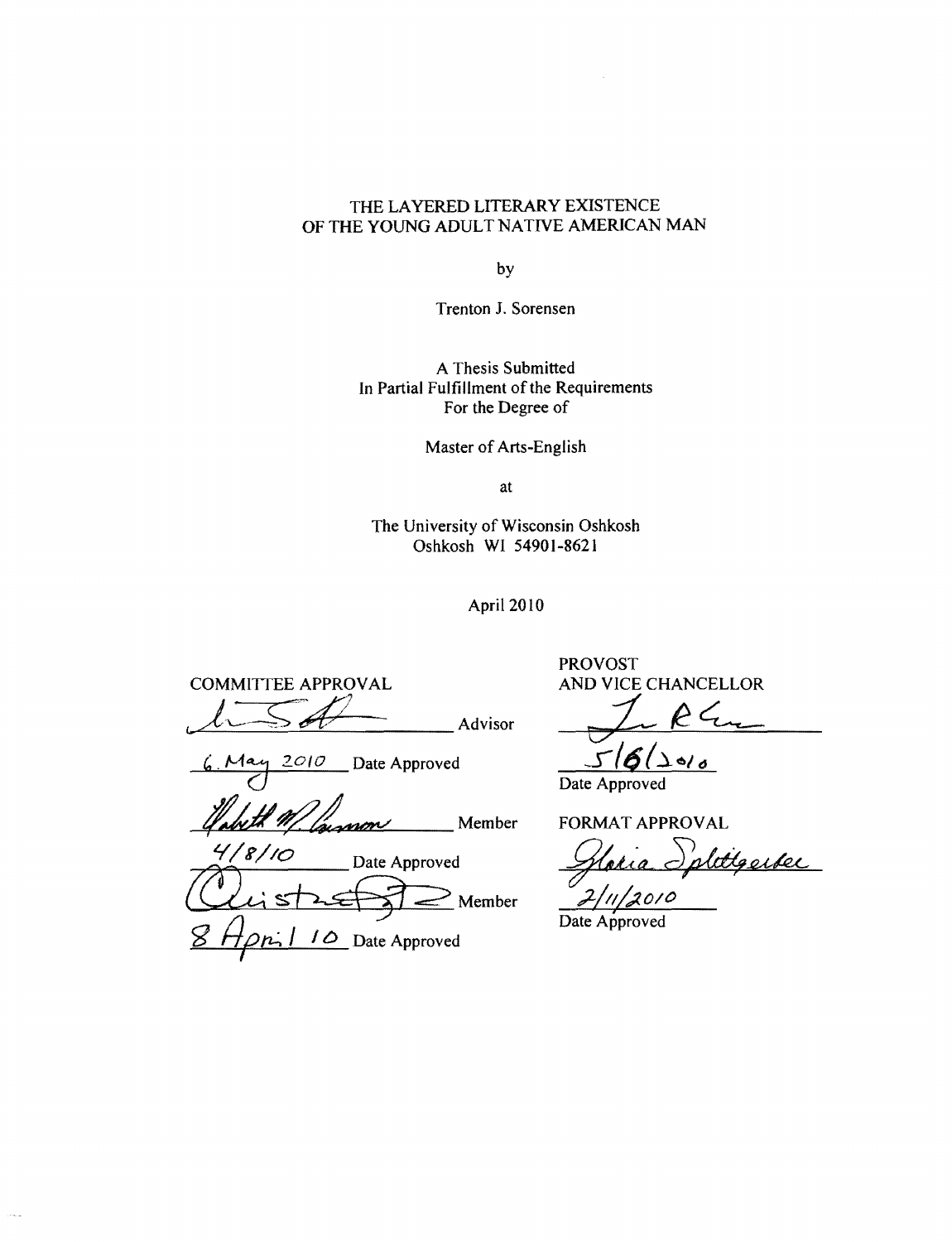# TABLE OF CONTENTS

|                                                      | Page |
|------------------------------------------------------|------|
|                                                      |      |
|                                                      | 8    |
| ALEXIE'S NORMATIVE TWO-SPIRIT CHARACTERS             | 35   |
| THE CONFLICTED REALITY WITHIN THE LESSER BLESSED AND | 64   |
|                                                      | 83   |
|                                                      | 87   |
|                                                      | 91   |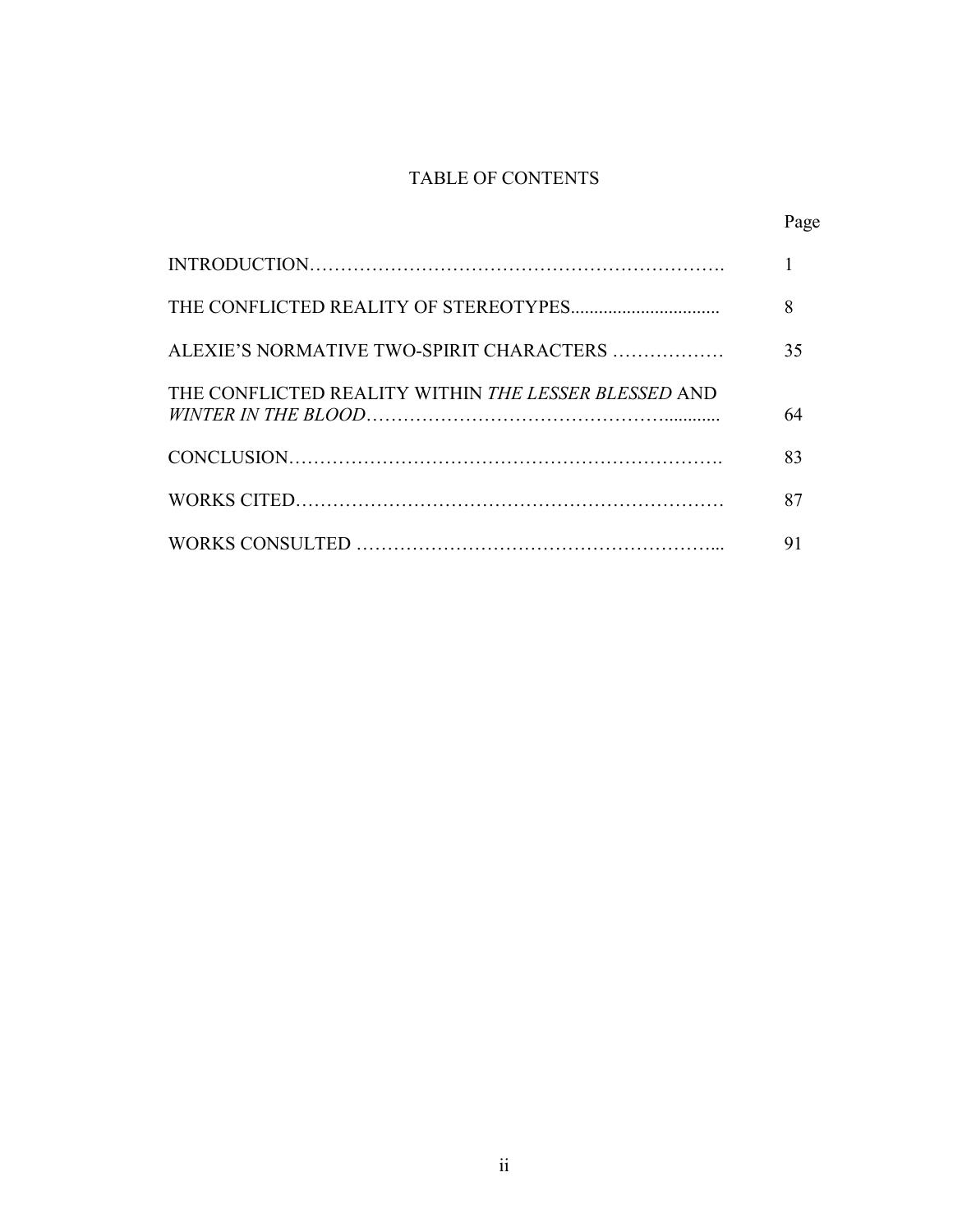#### INTRODUCTION

Straddling the line among multiple worlds is a complex task that many young adult Native American literary characters face as they try to reconcile their tribal lives with the outside world. The characters face the challenge of achieving acceptance and success within conflicting worlds. This layered existence is something that Sherman Alexie, James Welch, and Richard Van Camp address within their writing. The protagonists are presented with divergent potential paths in life. For example, one life is embedded within the reservation, and the other is enmeshed in the outer world that surrounds the reservation. The characters that pick one life over another lack an important piece of the puzzle of self-fulfillment and inhabit an unbalanced existence. However, the characters that straddle boundaries and are able to keep a foot within multiple worlds are able to gain a greater level of self-fulfillment. These characters end up being the hope and possibility of the future.

Alexie, Welch, and Van Camp give their characters varying levels of connection with their tribal heritage; sometimes the characters are forced to leave the reservation behind, and other times the characters must reconnect with their heritage in order to be successful. Alexie often presents his characters as succeeding only when they have a connection with the world outside the reservation that overrides their ties to their heritage. Alexie leaves out the possibility of having a meaningful tie to the reservation and still succeeding in life with a more minor connection with the off-reservation world. For instance, Arnold within *The Absolutely True Diary of a Part-Time Indian* has to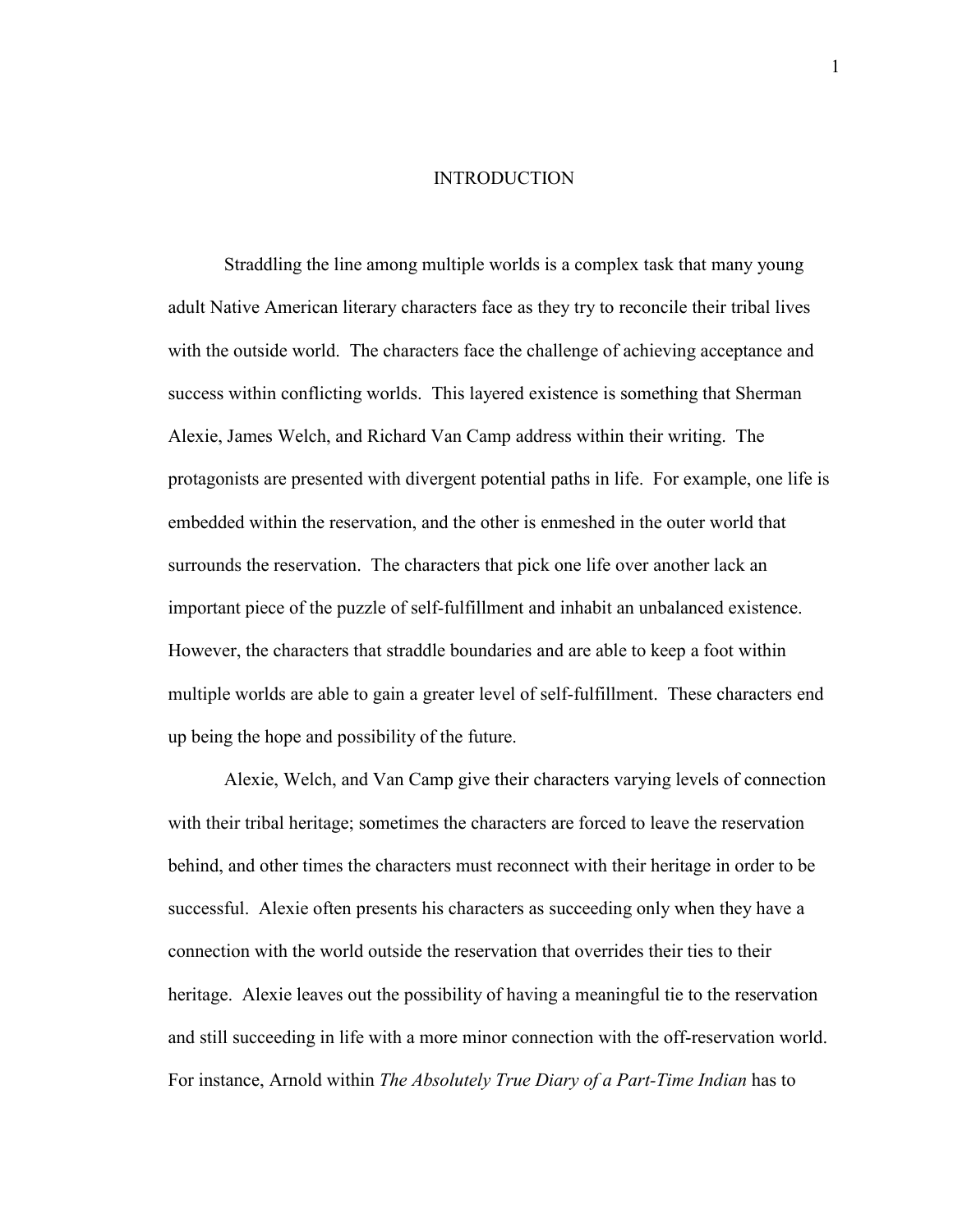maintain a strong off-reservation connection in order to be successful, and Alexie then presents the tribal members as turning their backs on Arnold. Arnold's situation is perhaps due to Alexie's own experience of leaving the reservation in order to achieve success. However, within *The Lesser Blessed* and *Winter in the Blood* Richard Van Camp and James Welch do provide a balance that often leans more toward tribal connections, which may be indicative of their own more positive experiences with their respective tribes. Their protagonists go through more of a cultural awakening process that is aided by outside influences and ties, but all three authors use first-person narration to allow the characters to express their struggles within a layered existence. This identity struggle is filled with internal conflict as the characters battle their own selves in order to leave their limited existences behind and to fill their lives with meaningful connections. The characters psychological and ethnological stances and backgrounds are important for analyzing what the final identity outcome will be for the characters. The selected authors present the characters with varying temptations and struggles, and these allow the characters to lean in varying directions in relation to a layered existence as they struggle to create their own identities.

Young adult Native American male characters are ripe for the challenge of living a layered existence within distinct worlds, but, as the male characters age, the possibilities for balance within the worlds dissipate. The aging men still have a chance to reach a stable existence by successfully balancing reservation and off-reservation lives, but the prospects for success are greatly reduced. The push and pull from each side of the line gets stronger and angrier, and the characters are more apt to fall to one side or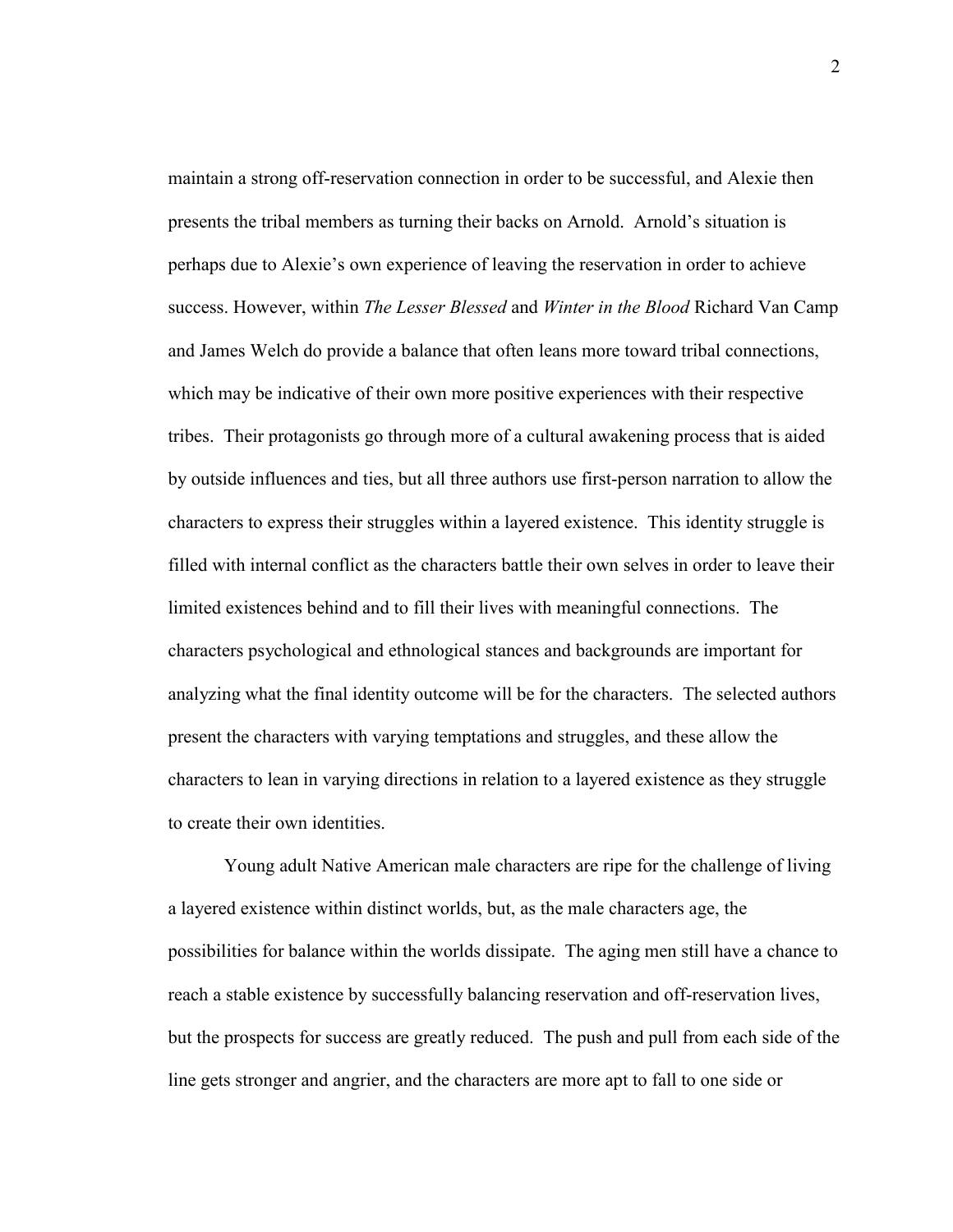another. The unbalanced life leads the characters to either give up their culture or to eliminate possibilities within the outside world.

Two-spirit characters present this layered existence with multiple combinations for life. The two-spirit characters have variant identities in relation to sexuality and/or gender practices and alliances and are able to transform their identities and to cross traditional boundaries fluidly. These characters also go through an identity struggle as they try to temper their personal identities with the attitudes and beliefs that surround them. Two-spirit characters are able to cross gender and sexual boundaries within a practice that has traditionally been accepted within numerous Native American tribes. Sue-Ellen Jacobs, Wesley Thomas, and Sabine Lang write in *Two-Spirit People: Native American Gender Identity, Sexuality, and Spirituality* that "[i]n Native North America, there were and still are cultures in which more than two gender categories are marked" (2). However, the traditional practices of tribes are now overshadowed by present-day identity definitions, making two-spirit a relatively new identity classification. Even though heritage and culture are integral to the core of a two-spirit existence, this classification is pan-tribal, so tribal specificity is no longer necessary. Any tribal member of any tribe can adopt a two-spirit identity even if the specified tribe did not historically practice two-spirit identities. With this classification, the characters take on a combination of male and female traits; however, the characters face assimilation pressures from outside worlds and, increasingly, Indian communities that do not recognize and/or accept divergent gender and sex practices. The characters have to fight for acceptance within their literary worlds in order to be true to themselves and remain a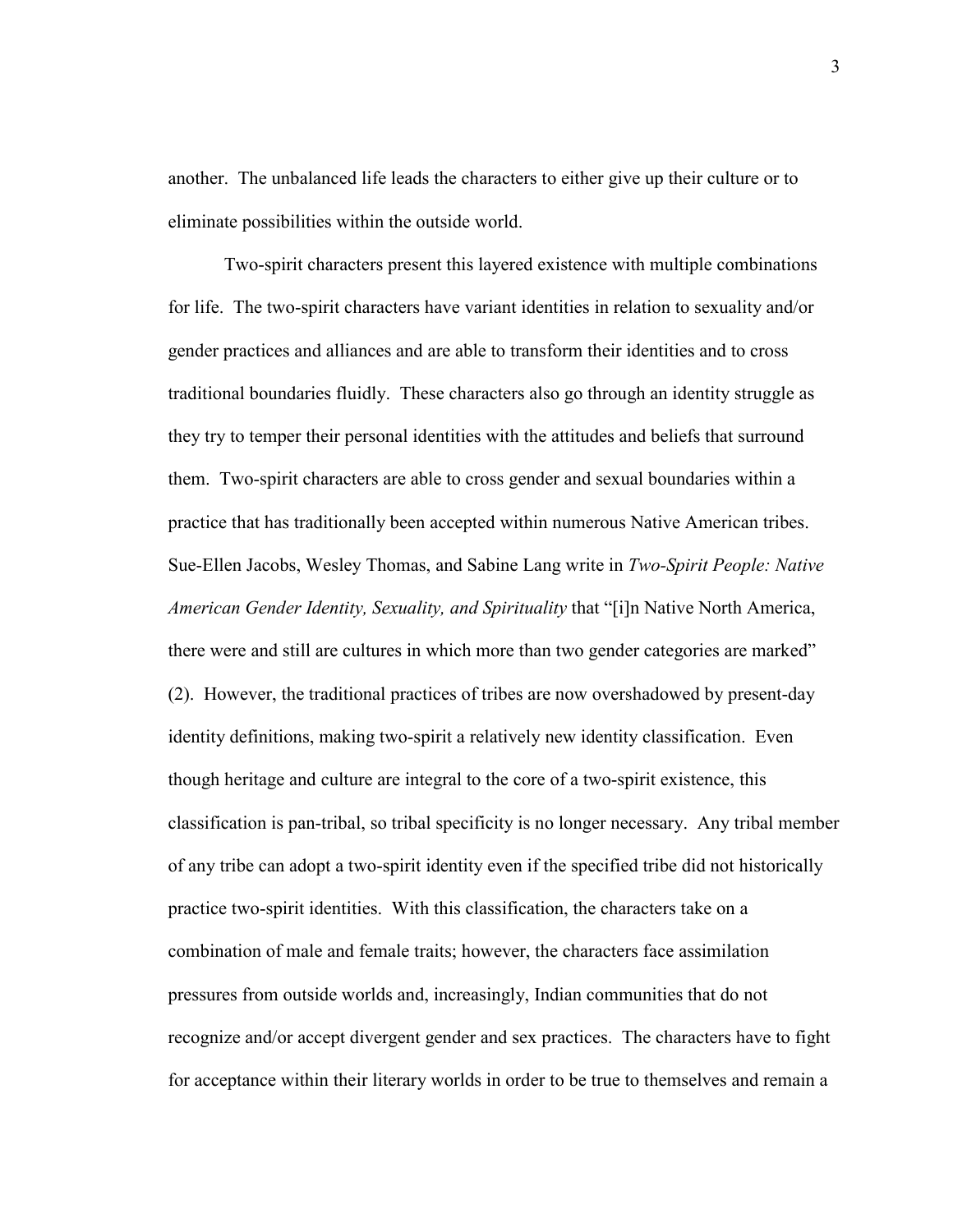part of the world around them. The characters embark on a quest for balance between their true identities and the accepted practices of the reservation and outside worlds in order to create a meaningful and honest existence.

The layered existence is the ultimate world of equilibrium because the characters are allowed to maintain the best of multiple worlds while straddling the boundaries among divergent courses. The worlds exist in combinations of reservation and offreservation life along with sexual and gender diversity. These combinations of existence place the characters on numerous distinct paths that can be combined in order to achieve an existence connected to heritage and individual identity. The worlds have to be reconciled in order for the characters to achieve a place of harmony within themselves, and this leads to many issues within the layered existence. However, without the balance, the characters end up missing a piece of their identity and falter in their existence.

This faltering is sometimes aided by the protagonists in the selected texts facing the common theme of father issues. The characters must come to terms with the damaged nature of their fathers in order to gain a sense of acceptance and move out from under the shadow of their fathers' failures. Some of the characters have absent fathers, others have diseased fathers, and some have deceased fathers. The fathers represent what will happen to the protagonists if they fail in their quests to create meaningful lives. The characters struggle to create identities as they battle with the internal and external forces related to their connections or disconnections with their fathers on their quests to fulfilling connected existences.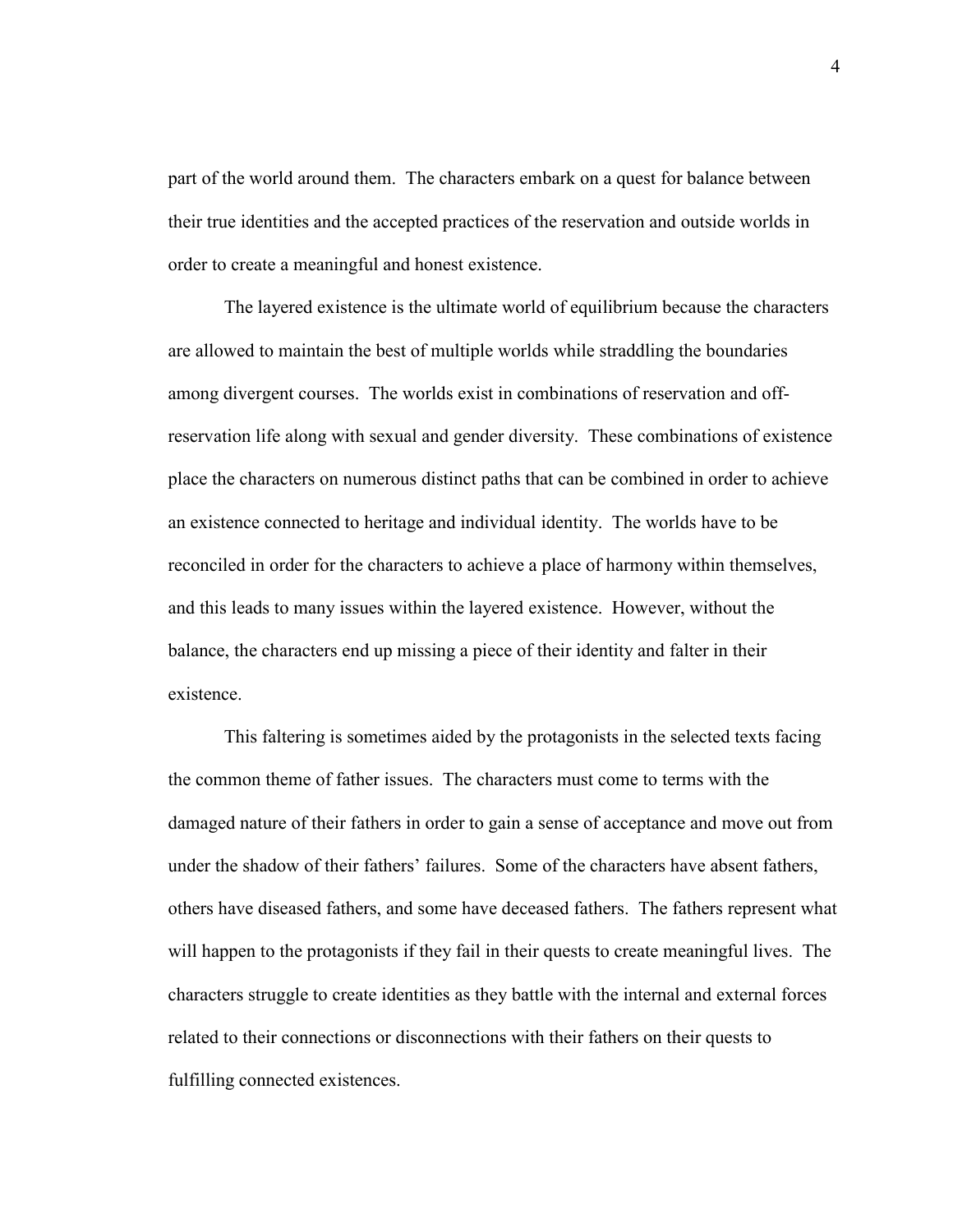Alexie creates young adult male protagonists who are filled with possibilities and struggle to achieve balance within the layered aspects of their identities. And while the characters' struggles are fictional within the literary world, the layered existence does serve as a possibility for Native American men within the real world. The men can exist within their heritage while accomplishing more off the reservation. Alexie presents his characters as what Native American men can become, and he shares autobiographical connections with many of his characters through personal traits and family traumas in order to illustrate these realistic possibilities. Alexie's characters are the literary hope for what young adult Native American men can achieve within a layered existence, but Alexie also presents characters that only follow his, Alexie's, own path through life. Alexie only presents his own realities, so he often leaves out the alternative life possibilities that Richard Van Camp and James Welch address in regards to keeping a closer connection to the characters' respective tribes.

Van Camp and Welch also create characters that struggle with their identities and fight for existence on the borders of multiple worlds. Their characters must reconcile their pasts with their present and possible future realities in order to achieve an identity balance that is conducive to living a life filled with success. Without this balance, the characters will lose part of their potential identities and give up on pieces of the future. However, unlike Alexie, their characters do not have to remove themselves from their reservations in order to be successful. Van Camp's and Welch's protagonists go through a spiritual and cultural awakening that has less opposition from their tribes than what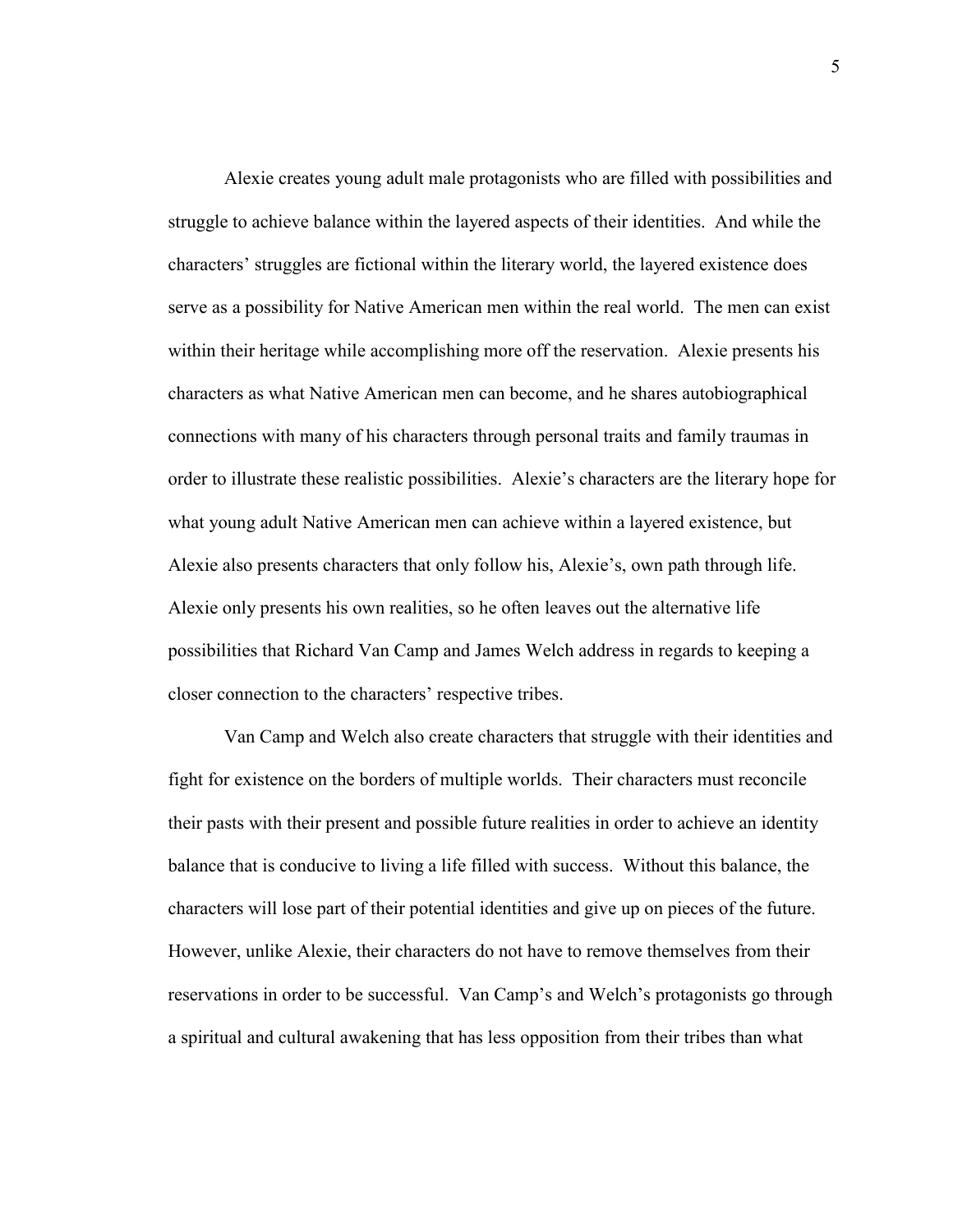Alexie often illustrates in regards to characters such as Arnold from *The Absolutely True Diary of a Part-Time Indian*.

However, all the texts are grounded within Native American structure. The authors write of their tribes and infuse their cultural experiences and backgrounds into their fictional characters within the selected texts. For example, Welch frames his text with stories from *Blackfoot Lodge Tales* by George Bird Grinnell that tell historic tales relating to Blackfoot culture. The texts the authors write are unique to the backgrounds of the protagonists and their cultural and spiritual connections. In addition, Sherman Alexie notes in an interview with Jessica Chapel that "the big difference in Indian literature is that Indians are indigenous to this country, so all non-Indian literature could be seen as immigrant literature." In a sense, the selected tales are about survival within a natural setting that is unique to Native Americans. The protagonists all face obstacles that impact Native American culture that include poverty, isolation, identity struggles, and alcoholism. These issues build a theme of loss that is unique to Native Americans due to their indigenous status, values, and self governance.

All of the protagonists within the selected texts fight for their survival and are faced with opposition from their own Native peoples as well as the outside world, although at varying levels. They are on a path towards personal redemption that is unique to those around them, but they must blaze a trail for the future or risk losing themselves in the shuffle of existence that is inhabited by poverty, fear, and failure. They must resist the urge to fall into the trap of despair. The characters must be true to themselves while maintaining a connection with their heritage and the ever developing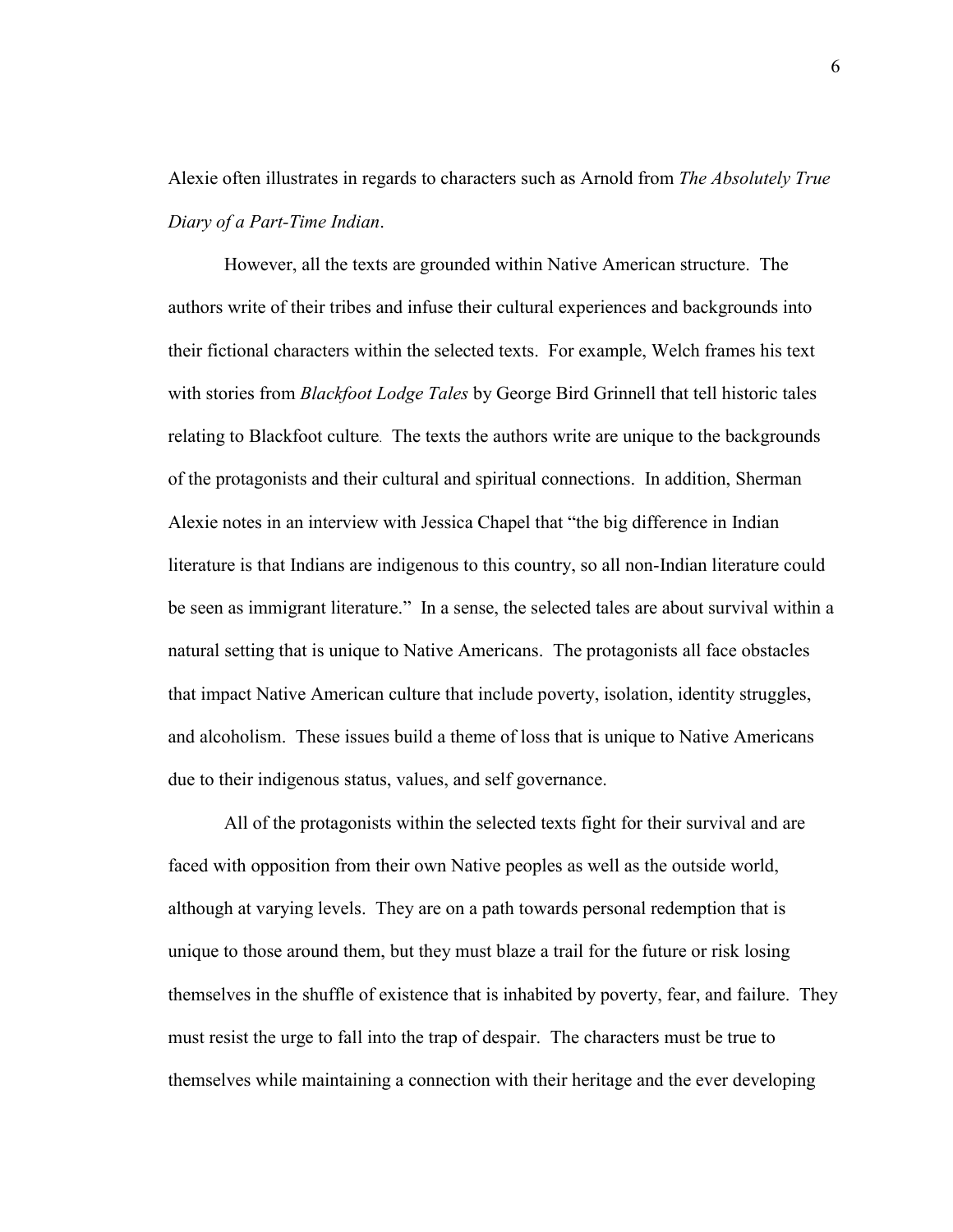outside world in order to develop and maintain a balanced identity that allows them to succeed in life. However, the authors present varying levels of balance within reservation and off-reservation worlds that allows their characters to create their own unique existences on their paths to personal fulfillment and redemption to correct their past wrongs.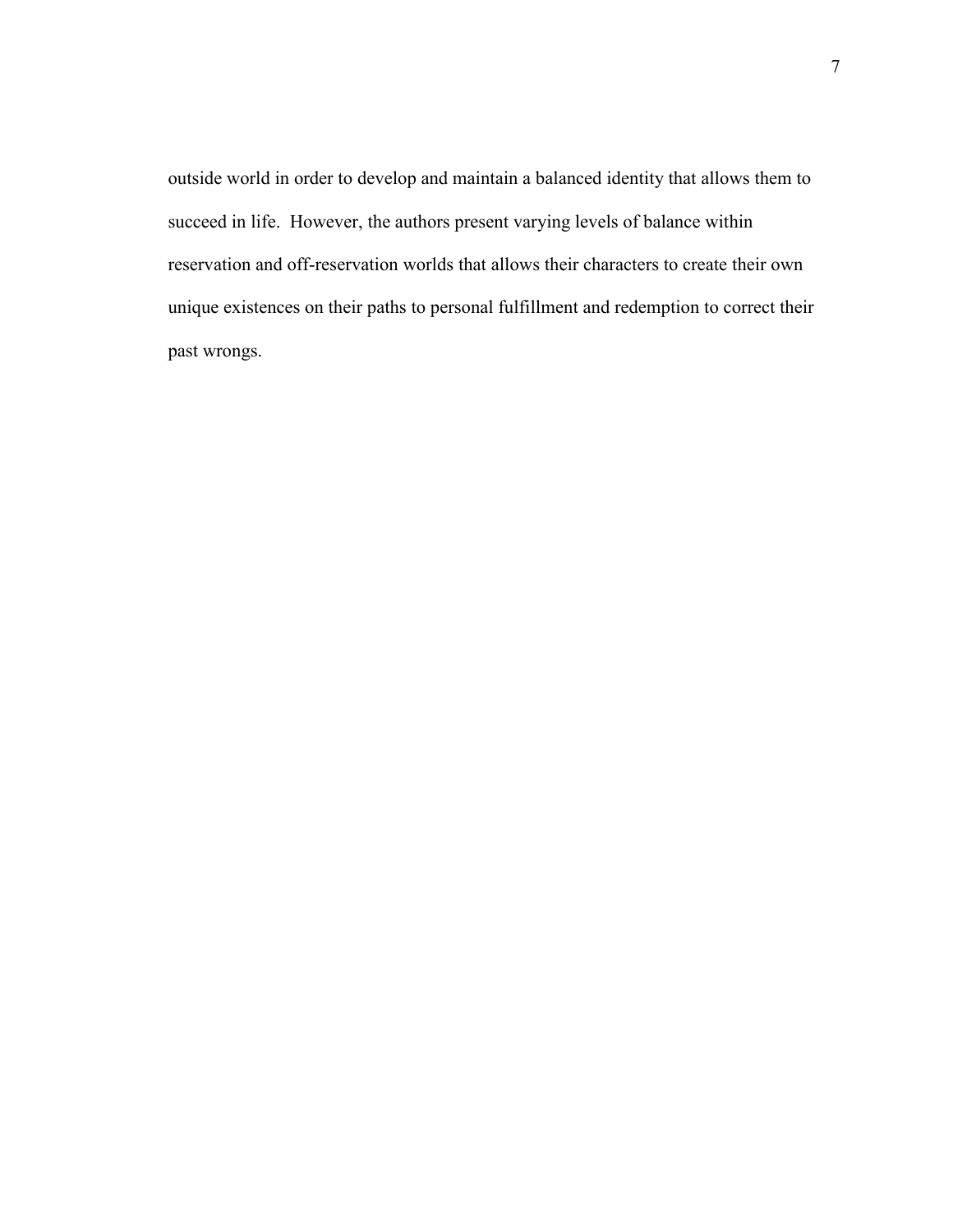### THE CONFLICTED REALITY OF STEREOTYPES

Lazy. Drunk. Stupid. The Western-influenced off-reservation world often makes these comments about Native Americans in Sherman Alexie's *The Absolutely True Diary of a Part-Time Indian* and *The Lone Ranger and Tonto Fistfight in Heaven* within the stories "Witnesses, Secret and Not," "The Approximate Size of my Favorite Tumor," "The Only Traffic Signal on the Reservation Doesn't Flash Red Anymore," "Somebody Kept Saying Powwow," "Every Little Hurricane," "Indian Education," and "All I Wanted to do was Dance." The young adult male characters that vary from story to story must learn to exist within the confines of the reservation, which is filled with poverty, alcoholism, despair, and limited opportunities, but then they must also be ready to change their ways of life if they leave the reservation in order to gain acceptance in the Westerninfluenced world. The characters must leave a piece of their heritage behind in order to fit in with the outside world. The young adult male characters are surrounded by fellow Native Americans that have succumbed to the outside world's stereotypes, and these characters make the formerly false stereotypes an accurate reality, which only allows the stereotypes to perpetuate. The protagonists are surrounded by the defeatist attitudes of their tribal peoples that only allow them to exist within the confines of Westerninfluenced stereotypes. These defeated characters have given up on their battles to achieve more.

With this depiction, Alexie creates a very bleak picture of reservation life. This harsh depiction creates great obstacles for the young males trying to bridge the divide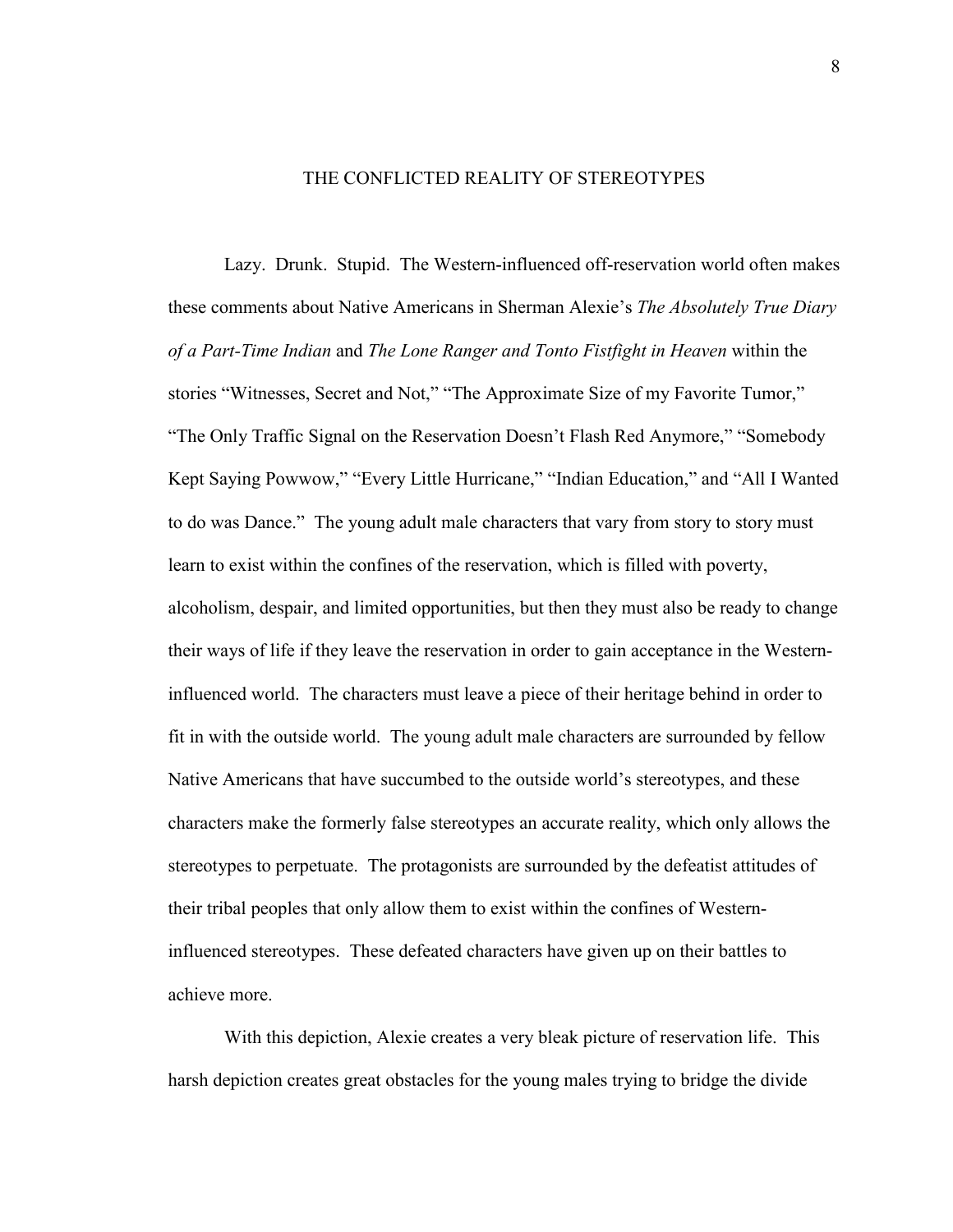between the reservation and the outside world. The characters are often stuck between staying true to their heritage and families, which Alexie often associates with alcoholism and dysfunction, and staying true to whom they want to become. One of Alexie's characters in *The Lone Ranger and Tonto Fistfight in Heaven* states that "as soon as I get off the reservation, among all-white people, every Indian gets exaggerated" (Alexie 219). When the characters leave the reservation, they are often placed within stereotypical roles and have to either fight to correct the wrongs to stay true to who they are or retreat to the reservation to live out a stereotypical existence.

This conundrum is unique to the Native American protagonists in Alexie's texts because they are indigenous characters trying to preserve their culture while facing the mentality that progress only occurs off the reservation. Many of the characters surrounding the protagonists have bought into this, and these characters are making this previously false assumption true. The situation that the protagonists are in is also unique due to the heritage and values associated with being Native American; the characters are tied to the reservation and their families but have to rectify this with evolving personal identities that can fly in the face of traditional and accepted aspects of Native American heritage. These identity components set the protagonists off from those around them both within and outside the reservation boundaries. In addition, the ethnicity, family structure, and psychological components of the characters that focus on loss make their life situations unique and not pan ethnic. Overall, the characters are creating who they are through the texts, so Alexie is writing creation stories, which are central to Native American ethnicity and heritage.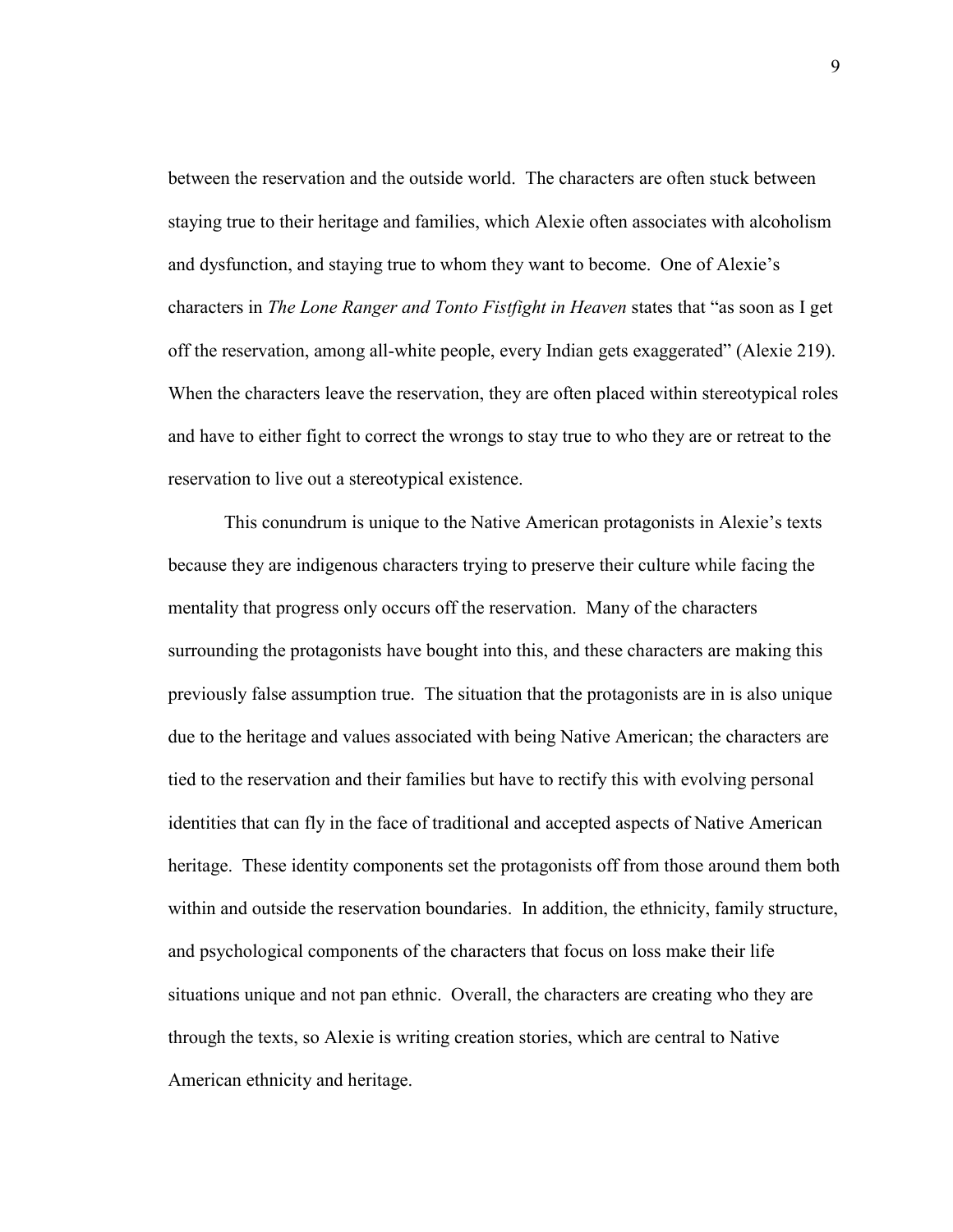With his characters' Native American existences, Alexie humorously writes about the realities of poverty, alcoholism, and stupidity. Joseph Coulombe notes in "The Approximate Size of His Favorite Humor: Sherman Alexie's Comic Connections and Disconnections in *The Lone Ranger and Tonto Fistfight in Heaven*" that Alexie "uses humor – or his characters use humor – to reveal injustice, protect self-esteem, heal wounds, and create bonds." For example, within "The Only Traffic Signal on the Reservation Doesn't Flash Red Anymore," Victor and Adrian fool around with a gun while conversing. "'Go for it,' Adrian said. 'You chickenshit.' While I still held that pistol to my temple, I used my other hand to flip Adrian off. Then I made a fist with my third hand to gather a little bit of courage or stupidity" (Alexie 43). Adrian and Victor are fooling around and joking about killing themselves, and there is no seriousness displayed by them. However, depictions such as this do not mean that Alexie is making light of serious issues; he is just defusing the tense and uncomfortable nature of the situations through humor. The use of humor allows his characters to deal with the imbalance of their lives as they try to counterbalance reservation realities with the stereotypes of the outside world.

These reservation realities and Western-influenced stereotypes create a paradox for Alexie's characters. While the outside world imposes stereotypes on characters who do not exhibit the stereotypes, there are other characters on the reservation who embody the stereotypes and illustrate a truth behind them. So the stereotypes are false in general, but they do specifically fit with certain individual characters. This correlation provides a sense of truth behind the generalized false assumptions, so the stereotypes cannot be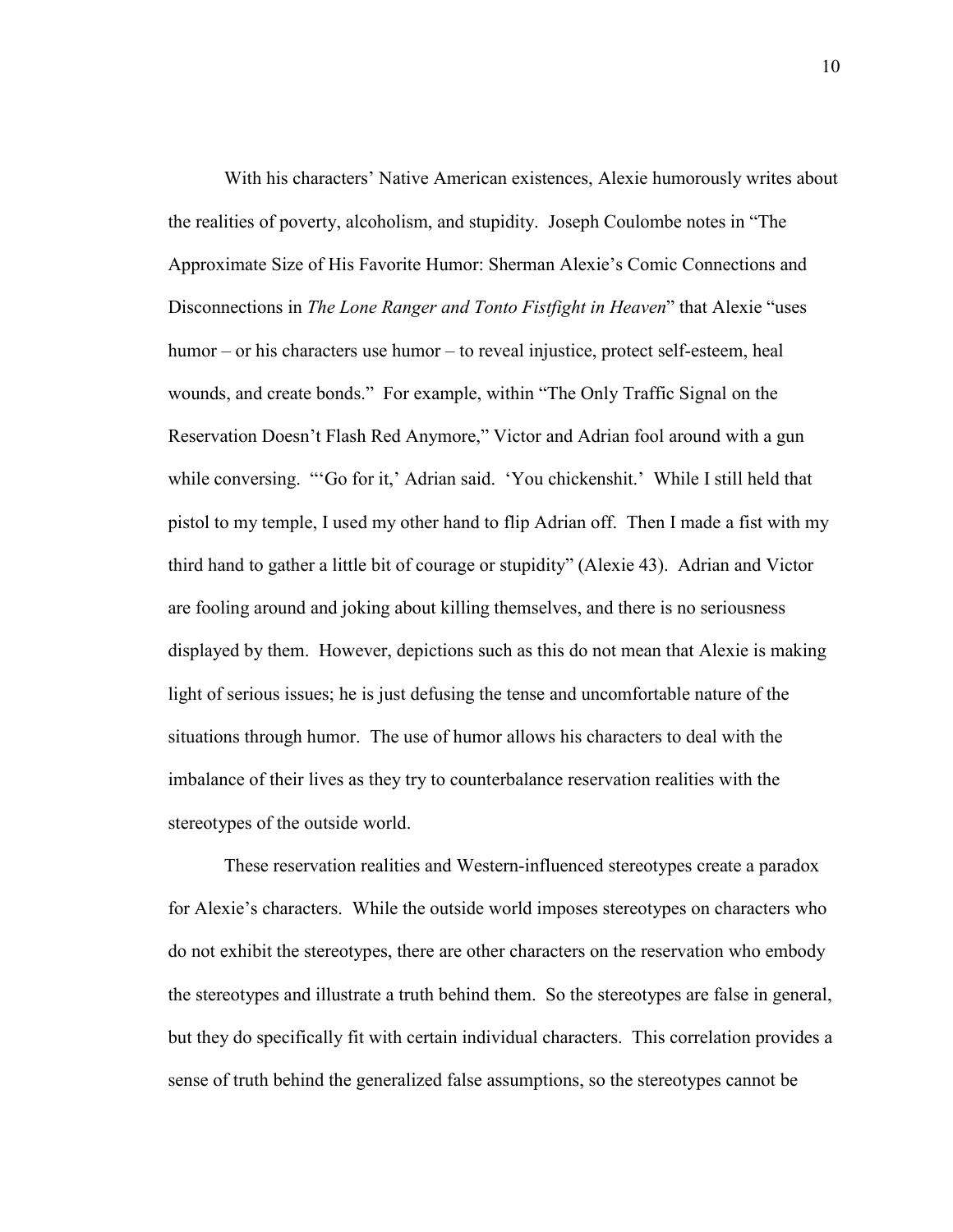written off as fiction. This conflicted reality of the truth and fiction surrounding stereotypes is what Alexie addresses through numerous characters within his texts, but this is also what condemns him.

Alexie is often criticized for making light of serious Native American issues and profiting from Native American degradation by perpetuating stereotypes when, in truth, he is making light of the stereotypes, such as when characters joke about being alcoholics, and trying to defuse the pain. Stephen F. Evans notes in his article "'Open Containers': Sherman Alexie's Drunken Indians" that "[f]ollowing publication of *The Lone Ranger* and *Reservation Blues* (1995) [. . .] Alexie also came under fire from certain quarters for his purportedly negative use of irony and satire – namely, literary connections to (white) popular culture and representations of Indian stereotypes that some consider 'inappropriate' and dangerously misleading for mainstream consumption" (46). Many critics were concerned that Alexie's humor would be lost on a mainstream audience and come off as reality. In addition, even though Alexie's own experiences are true to his reality, they are not the only truth of Native American existence. Sherman Alexie presents young adult male characters who live difficult lives; humor is infused into the characters' lives as a coping mechanism to defuse hurt and to balance reservation life with the outside Western world. The characters are in search of a real, connected existence instead of a shallow, disconnected reality filled with stereotypical assumptions. Humor allows the characters to deflate false assumptions. Ase Nygren writes in her article "A World of Story-Smoke: A Conversation with Sherman Alexie" that "[o]ne of the most intriguing aspects of Alexie's fiction is his use of the comic. Although the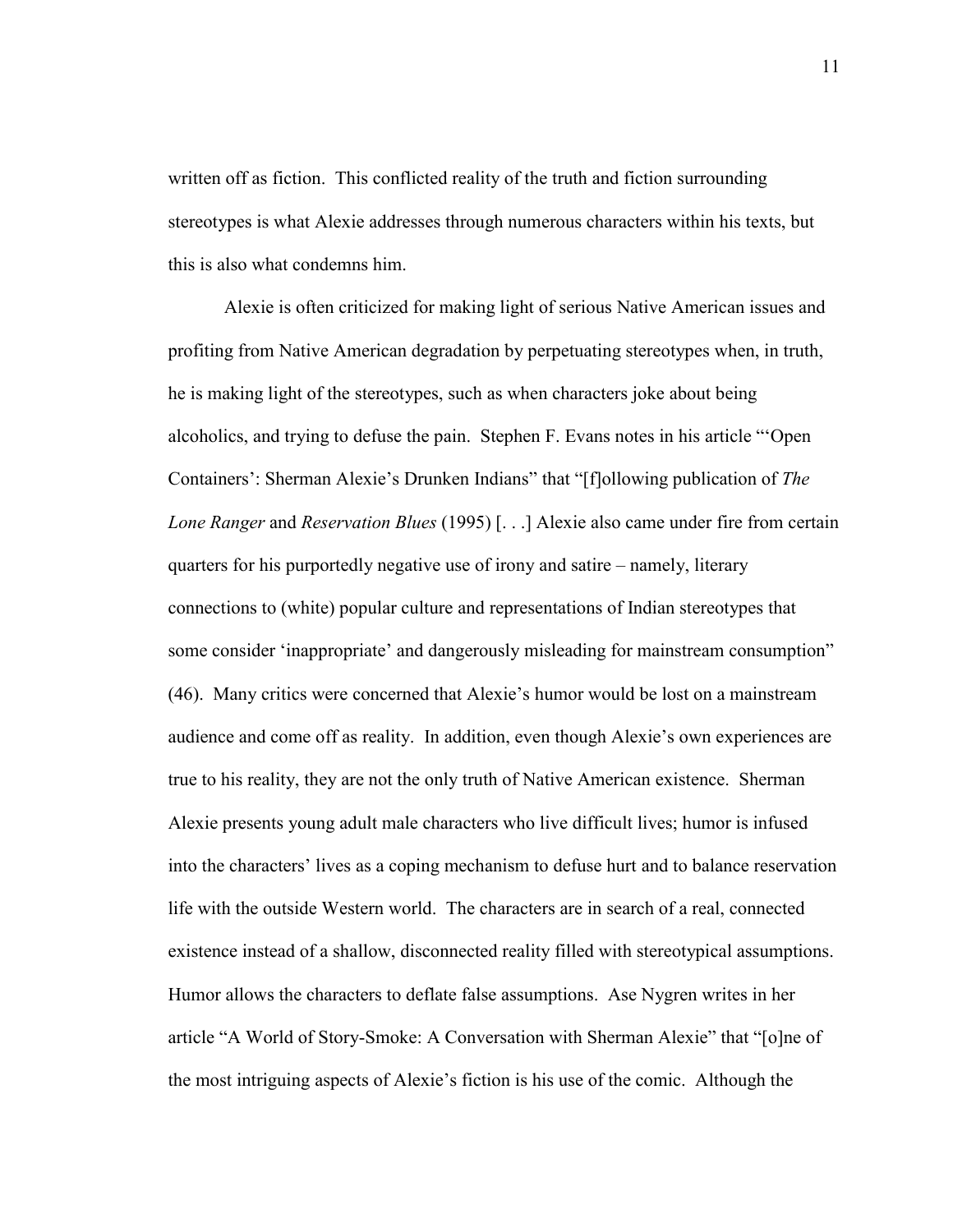subject matters in Alexie's fiction are morally and ethically engaging, the same texts are often ironic, satiric, and full of humor." However, the humor is not appreciated by all readers. Alexie deals with real issues but laces them with humor in order to allow the characters an out; if they were not funny they would be too sad to still exist. These characters are multilayered and complex, and the humor allows the male characters to live a more honest and engaging life.

Humor gives his characters a coping mechanism for dealing with the false and real aspects of stereotypes that divide their worlds, and readers are also able to easily relate to the characters through the humor. Stephen F. Evans writes that "much of Alexie's work to date comprises a modern survival document from which his readers gain strength by actively participating in the recognition of reality as viewed through Alexie's satiric lens or from the reflections of his satiric mirror." The humor is used to abate the outside stereotypes that are used to judge the characters, but the humor is also used to lessen the pain that exists on the reservation because some of the characters have fallen into situations and identities that prove the drunken Indian stereotype true.

 The characters are also able to exhibit and live within humor to cope with addictions and hardships by embodying the Native American mythological character of the Trickster that fits the humor within many of the pieces that make up Alexie's *The Lone Ranger and Tonto Fistfight in Heaven*. The Trickster can shift shapes and forms and can also infuse the comedic into situations. Franchot Ballinger notes in his article "Ambigere – The Euro-American Picaro and the Native American Trickster" that the "Trickster [. . .] is a comic dramatization of experience flying in the face of ritual" (31).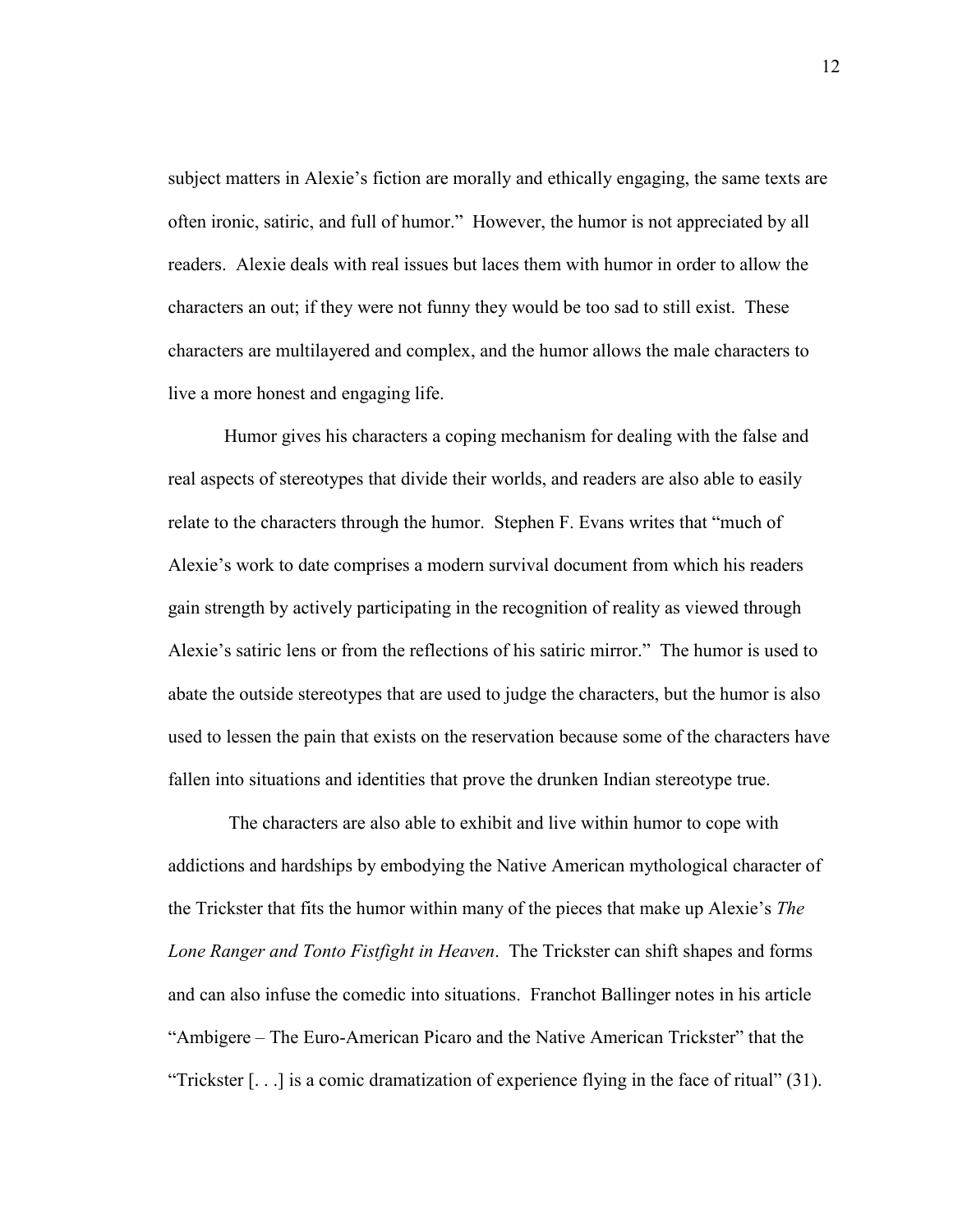Alexie's humor fits with this depiction; many of his characters are alcoholics, and this was a reality within Alexie's own life. Instead of focusing on traditions and heritage, the characters are enveloped within the experience of alcoholism. This is what they are surrounded by and know instead of the traditions of the people. However, Alexie uses the Trickster idea to transform his characters into comically dark figures that make jokes about being alcoholics or staying sober. Alexie's humor is dark and often sarcastic, but beneath the humor is the true pain of reality. Alexie infuses his writing with Tricksterlike figures in order to defuse sensitive situations and allow his characters to have a means of coping with their addictions. Jimmy is one such Trickster-like character within "The Approximate Size of my Favorite Tumor" that uses humor to ease his pain with having cancer. He is addicted to making light of serious situations; he does not vocally take his cancer seriously, and he constantly makes jokes about his medical predicament. This joking leads Jimmy's wife to leave him for a period of time. However, humor is what eases Jimmy's pain and allows him to live happily in the face of defeat. Jimmy says, "[Y]ou have to realize that laughter saved Norma and me from pain, too. Humor was an antiseptic that cleaned the deepest of personal wounds" (Alexie 164). Humor gave Jimmy the means to continue on. Ase Nygren writes that "[i]n 'The Approximate Size of my Favorite Tumor' (from *The Lone Ranger and Tonto Fistfight in Heaven*), we can read about the Indian man [Jimmy] who is dying of cancer, but who still manages to joke about his situation." Laughter and the Trickster role help to heal psychological wounds because the only way to get over the despair-filled situation is to ease the pain through comedic devices.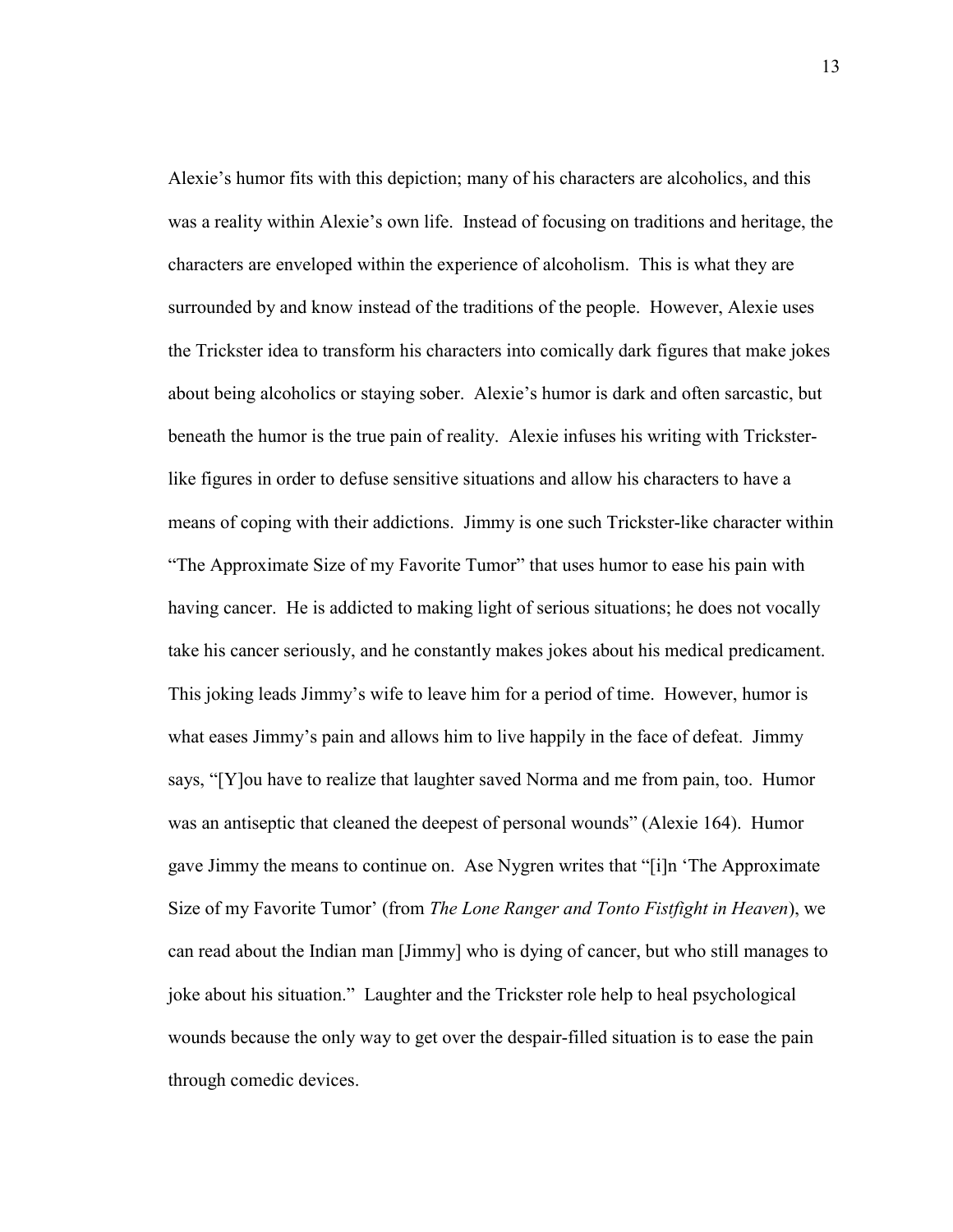However, there is more to the Trickster figure than just humor. A Trickster also disobeys normal rules and behavioral norms. This relates to the characters making jokes about alcoholism, but the real Trickster role is often filled by Alexie himself. He creates characters that break down barriers and do not exist within an accepted sphere of behavior, and he writes of changing identities and alternative structures that contradict European centric behavior. Alexie writes his characters as he pleases without any accepted behavioral or identity patterns. In addition, Alexie creates his protagonists with the strength to fight oppression from within. They have to change themselves and not accept the oppression of stereotypes in order to discredit the stereotypes while moving out of the confines of a reservation existence to achieve personal goals. Alexie plays the Trickster to move his characters outside of traditional comfort zones in order to quash the despair that is infiltrating their existence.

Alexie also connects despair with the perpetuation of stereotypes, and one fundamental stereotype that Alexie plays with regarding alcohol and Native Americans is that all Native Americans are drunks. For example, Victor says, "When a glass sits on a table here, people don't wonder if it's half filled or half empty. They just hope it's good beer" (Alexie 49). They are only focused on drinking. If they wanted to make something of their lives, they could; they are just too stupid and lazy to quit drinking. However, stereotypes like this are often not questioned because they are presented as fact, and Alexie explores the truth that exists within the stereotypes. Deborah Gersh Hernandez writes that "stereotypes don't get questioned because they are part of what people do know, or presume to know" (21). Alexie presents characters in his texts that struggle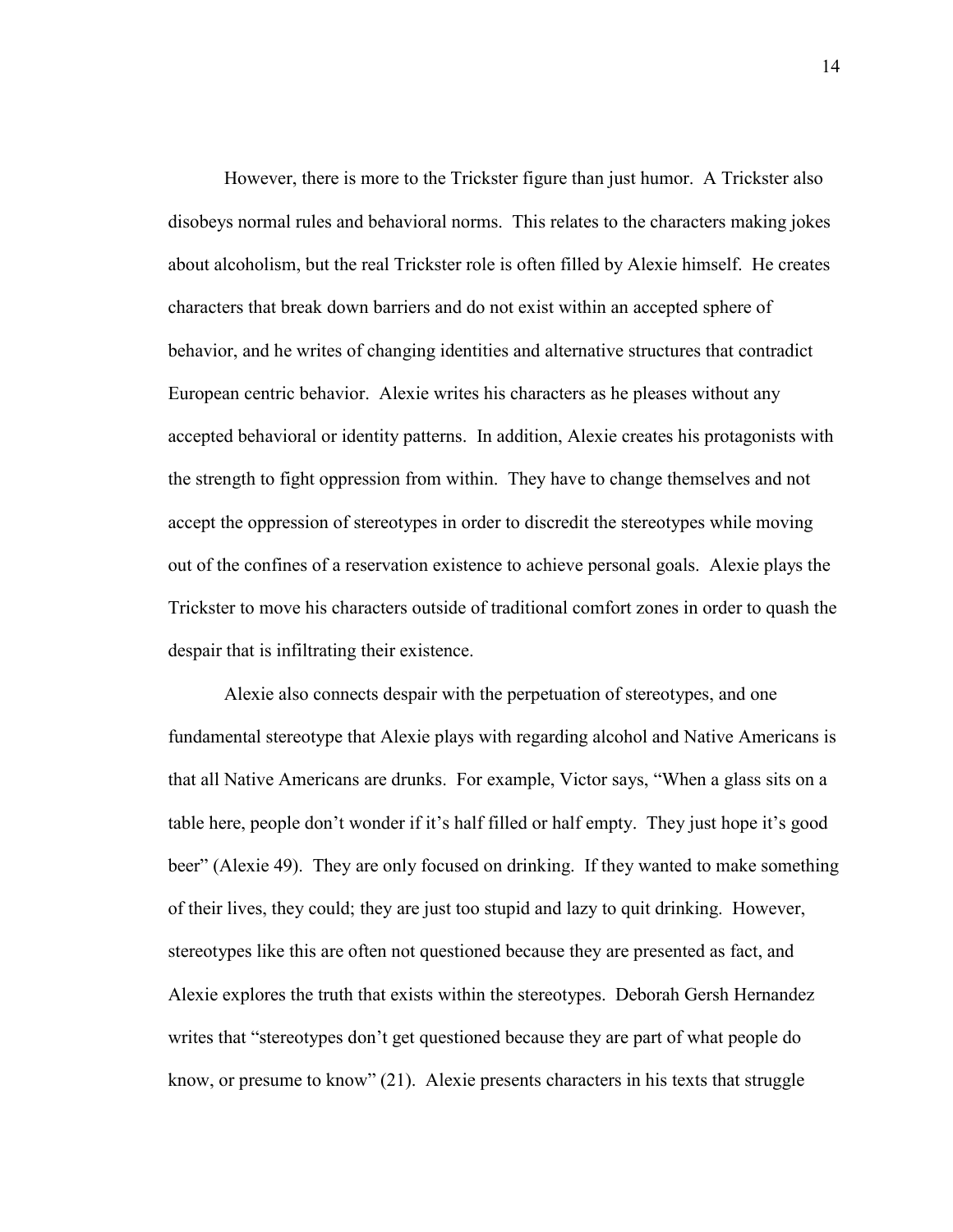with alcoholism, but he also presents characters that are sober and just struggle with the stereotype that places them as alcoholics. These characters are grouped with their surroundings and judged based on others.

The use of alcohol-related stereotypes is also just an easy way for Alexie's outside world to degrade the Native American characters; some of the non-Indian characters know that the stereotypes of the drunken Indian are inaccurate, but they still use them because they hate Native Americans. The narrator of "Indian Education" discusses passing out at a basketball game and says, "As my white friends revived me and prepared to take me to the emergency room where doctors would later diagnose my diabetes, the Chicano teacher ran up to us. 'Hey,' he said. 'What's that boy been drinking? I know all about these Indian kids. They start drinking real young'" (Alexie 178). The narrator does not drink, but he is grouped in with the ones that do. Debra Merskin writes that "[a]s a method of actual as well as symbolic annihilation, Native Americans have been categorized as one homogeneous group of 'Indians' and considered on the basis of over generalized physical, emotional, and intellectual characteristics" (333). Alexie infuses this reality within his fiction to create a sense of reality in which the Native Americans are reduced to the sum of a few other Native Americans that happen to be alcoholics. This correlation leads to a sense of degradation and defeat, and the characters are then stuck between the truth of stereotypes and the false logic that is further divided between reservation and off-reservation realities of life.

Alexie further uses the stereotype of the drunken Indian to illustrate how damaging the perpetuation of the stereotype is to the mental wellbeing of his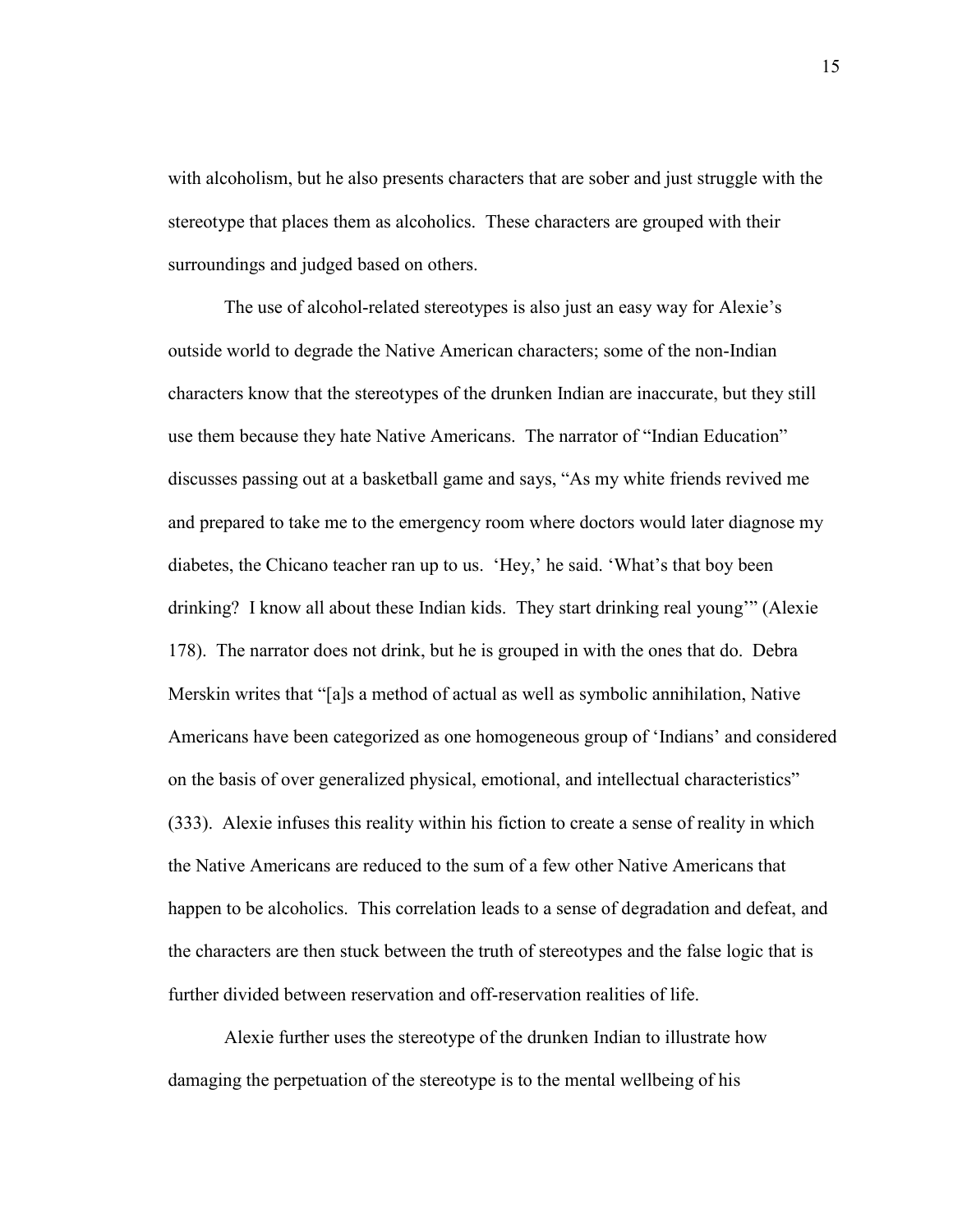protagonists. Jimmy from "The Approximate Size of my Favorite Tumor" recounts a time when he and his wife were pulled over for no reason. When Jimmy questions why he was pulled over, the officer responds, "Have you been drinking?" (Alexie 165). Even though Jimmy and Norma do not drink, others, such as the officer, still question them and degrade them by applying the drunken Indian stereotype. This creates personal wounds that are hard to recover from. Brian Maracle states in his text *Crazywater: Native Voices on Addiction and Recovery*, which is filled with first-person narratives on addiction and recovery, that "[m]any native people are also deeply affected by another powerful image – the linkage of native people and alcohol in the 'drunken Indian' stereotype" (140). The connection of Native Americans to alcoholic stereotypes applies to Alexie's fictional characters. They are often degraded by the stereotype because it makes a blunt connection between alcohol and Indians that is universally applied to all Native Americans. The Indian characters then have to deal with the reality that those in the world around them think Native American societies have alcohol issues simply because they are lazy. Alexie's outside world thinks that Native Americans are worthless and lesser individuals. Within *The Absolutely True Diary of a Part-Time Indian*, when Arnold goes to his new white high school some of his classmates degrade him by calling him "'Chief' or 'Tonto' or 'Squaw Boy'" (Alexie 64). Arnold is looked at as a joke and not a real person due to the negative attitudes and assumptions that many of his classmates hold of Native Americans. Arnold does not fit the stereotypical mold even though some other tribal members do.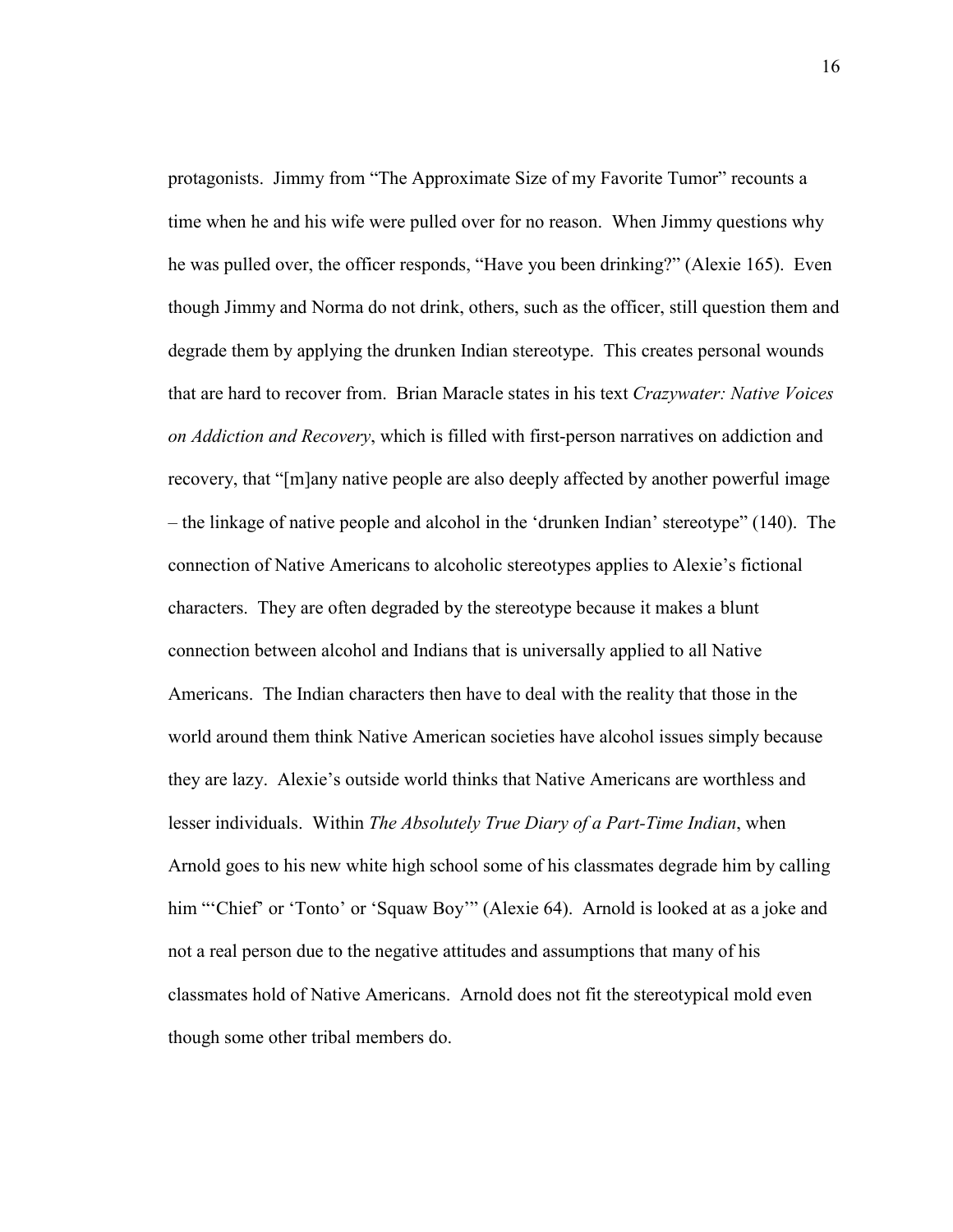This stereotypical reality often places Alexie's characters between the realities of the reservation and the stereotypes that have been placed on the tribe. Causes of alcoholism, such as the destruction the Western-influenced outside world has brought upon the Native populations, are not considered, and these unacknowledged realities cause Alexie's characters to struggle and often to falter in the face of the stereotypes. Alexie uses a sarcastic tone to dislodge the stereotypes from reality, but he could also just leave out the stereotypes and create characters that do not deal with the false assumptions. But ignoring the stereotypical realities would be like his characters ignoring their alcoholism; the problems have to be addressed in order to make them go away. This conundrum creates a dilemma for Alexie; he can ignore the stereotypes and allow them to perpetuate on their own, or he can address the stereotypes and show their reality in order to quash them. Either way, the stereotypes live on. However, Alexie does offer several young adult male protagonists that are young enough to have a fight still left in them to disprove the stereotypes. They grapple with the stereotypes and struggle to break out of the restraints so that they can coexist on the reservation and within the outside world.

Adrian and Victor are two characters that appear in numerous stories within Alexie's collection of stories *The Lone Ranger and Tonto Fistfight in Heaven*, and they struggle to emerge from the blanket of stereotypes that label them as inferior. The characters are both set within degraded existences on the reservation, and this is similar to the existence that surrounds Arnold within *The Absolutely True Diary of a Part-Time Indian*. Alexie proposes that all three of the characters must leave the reservation behind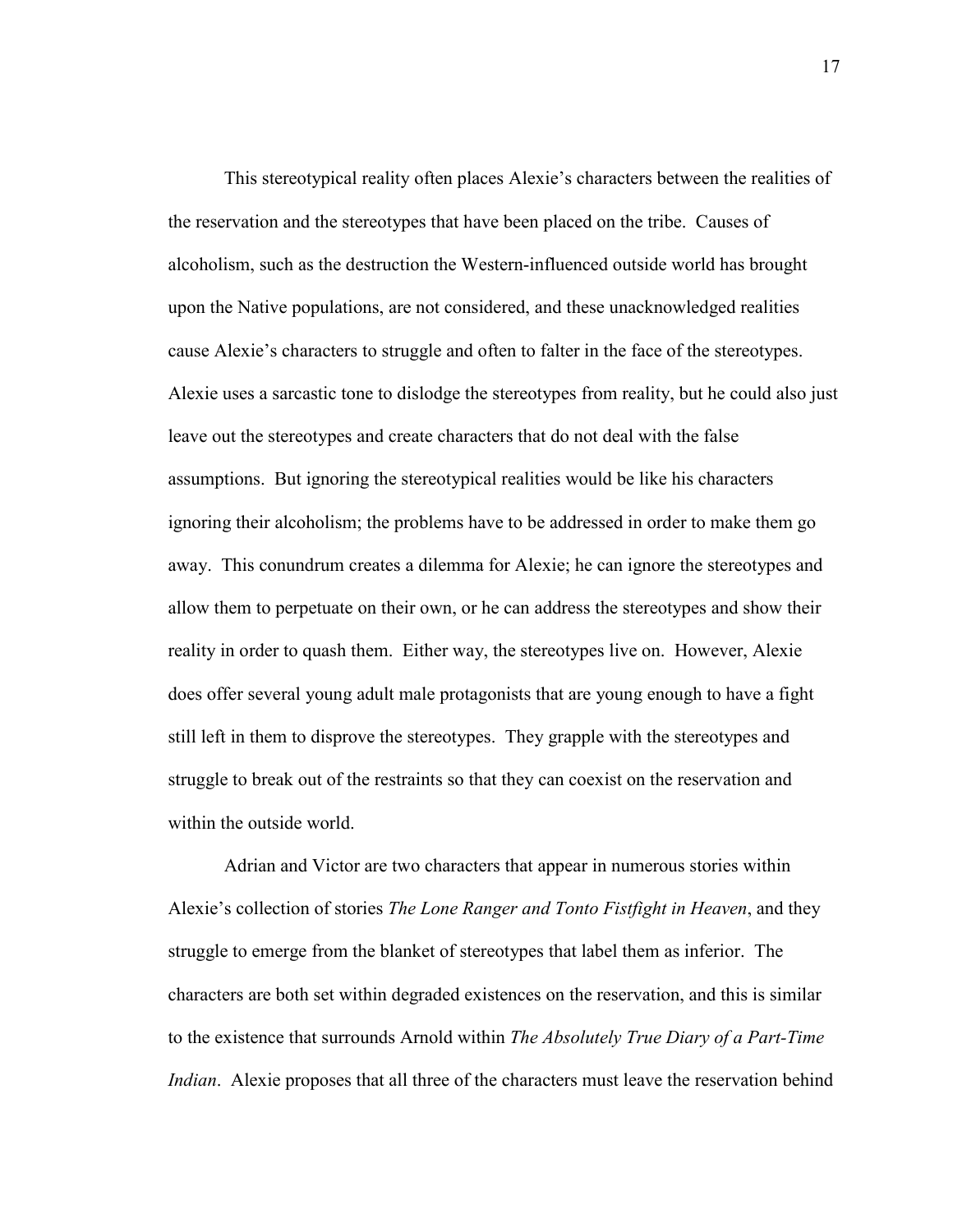in order to achieve success in life, which paints a very negative picture of reservation existence. Adrian and Victor's lives are fraught with obstacles on the reservation, and the characters' lives only allow them to go through the motions instead of actually living conscious, connected lives. This goal of a connected existence, which allows the characters to connect their individual identities with their heritage, is common within many of Alexie's texts.

However, Alexie's protagonists are often impeded from creating a connected existence by the opinions of Western society, so they address the stereotypes in creative ways. For example, one stereotypical opinion is that Indians are just too dumb to quit drinking. Within the selected stories from *The Lone Ranger and Tonto Fistfight in Heaven* and the related film *Smoke Signals*, Alexie presents selected protagonists who face their biggest alcohol-related struggles in regard to their faulty memories; they just cannot remember what they are not supposed to do. The characters' faulty memories provide a humorous setup for many of Alexie's characters, and "humor allows his characters to display strengths and hide weaknesses, to expose prejudices and avoid realities, and to create bonds and construct barricades" (Coulombe). Characters can use humor as a coping mechanism or as a sarcastic way to debunk the faulty logic, and the humor also serves as a connection with cultural members. As Adrian asks for another beer, Victor replies, "Hey we don't drink no more, remember? How about a Diet Pepsi?" (Alexie 44). The humorous aspect of the verbal exchange is that the characters are trying to give up one vice for another, and this new vice acculturates the characters to the Western world specifically with pop culture. This is Alexie's sarcastic way of trying to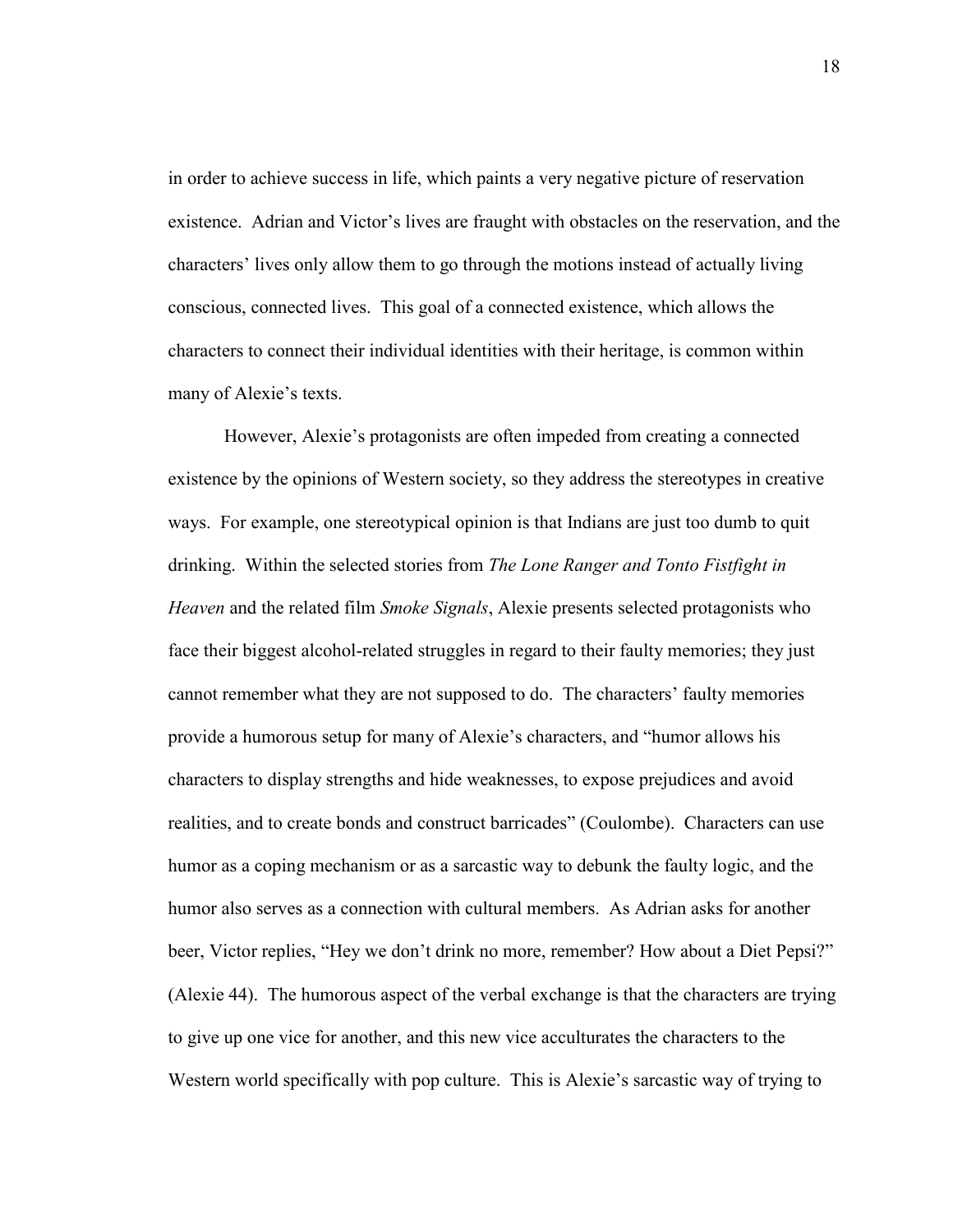end alcoholism. If Adrian and Victor did not need constant reminders that they do not drink anymore, they could stop consuming alcohol, and this situation illustrates the faulty reasoning that the two face off the reservation. Stephen F. Evans writes that "[a]lcohol and its effects are omnipresent, as usual, but often in humorous contexts, as when Adrian momentarily forgets that he is on the wagon and asks Victor for another beer." By presenting his characters in this way, Alexie is making light of the paradoxical stereotype and showing its absurdity, and, ultimately, the stereotypes veil many characters and hide their true identities from the outside world.

These true identities are often fraught with confusion and inner struggles. The chances of remaining sober are slim and the chances present a perpetual obstacle for the characters to overcome in order to not slide into despair. At one point Victor drinks his coffee straight, but he muses that there is "[n]othing more hopeless than a sober Indian" (Alexie 87). If Victor is sober he will be conscious to the despair and hardships that surround him, and he will realize how hard it will be to overcome the immense obstacles that encircle him. But the haze of alcohol defuses the hurt and despair and leaves open foggy possibilities. Victor thought that "one more beer and every chair would be comfortable. One more beer and the light bulb in the bathroom would never burn out. One more beer and he would love her forever. One more beer and he would sign any treaty for her" (Alexie 88). Beer is like an anesthetic because succumbing to the temptation numbs the ache and leaves one unaware of his/her surroundings. For Alexie's characters, sometimes remaining in a fog within a shallow, disconnected existence is easier than facing obstacles and demons and seeing life for what it really is.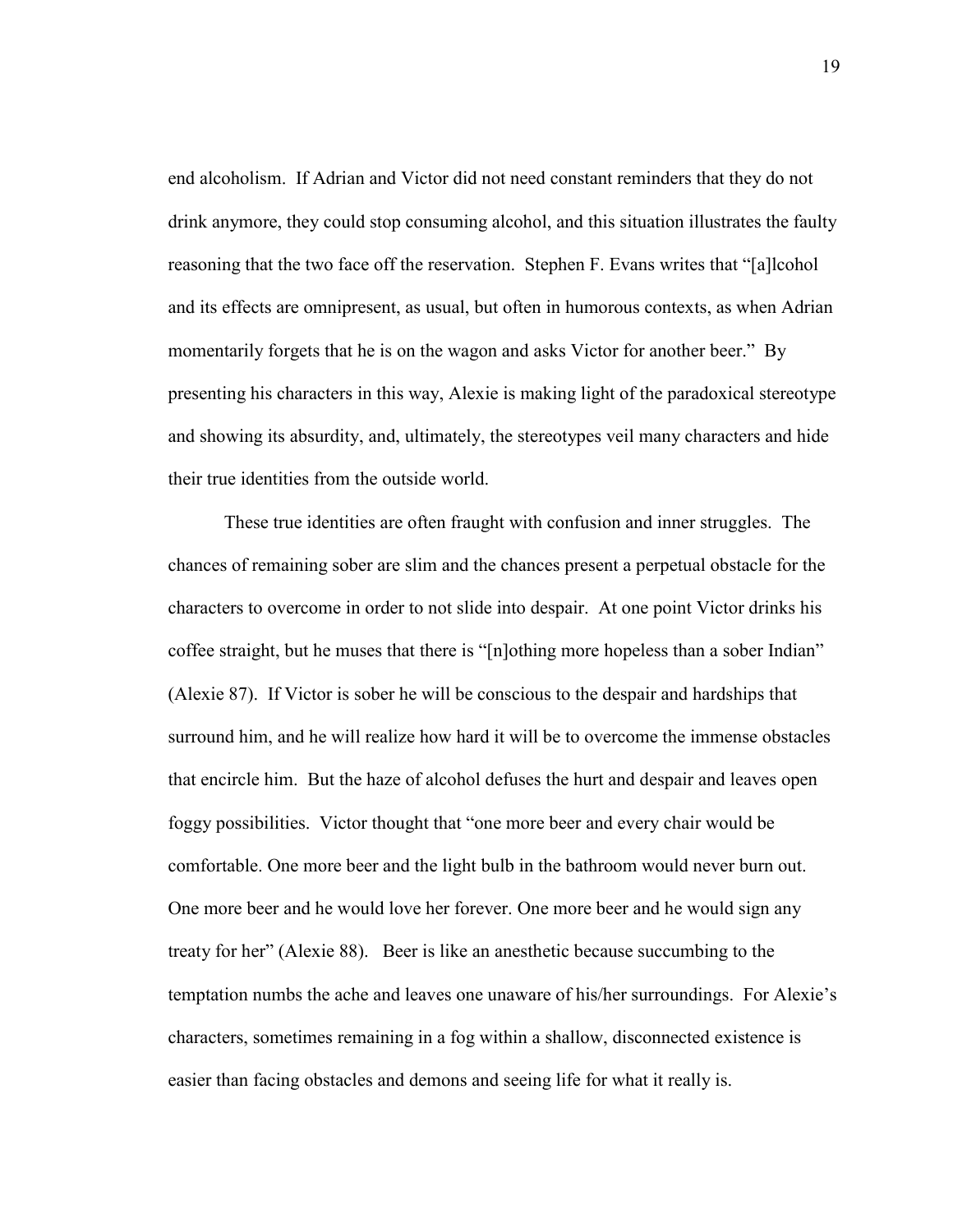Adrian and Victor are also in a fog as they struggle with the stereotypes imposed upon them and try to break free. Victor says, "How many times do I have to tell you? We don't drink anymore." Adrian replies, "I keep forgetting. Give me a goddamn Pepsi" (Alexie 50). Adrian and Victor are disconnected from reality and not living connected, meaningful lives since they have to be reminded to stick with a decision that will improve their existences. The characters move from being consumed by alcohol to being consumed by popular Western culture through the acceptance of Pepsi. James Cox notes in his text *Muting White Noise: Native American and European American Novel Traditions* that "popular culture literally occupies and dominates Alexie's fictional Spokane Reservation and the imaginations of his characters" (146). Pepsi is just one aspect of the Western-influenced outside world that has permeated the existence of Alexie's reservation inhabitants, much like stereotypes.

In addition to the false assumptions regarding Native Americans and alcohol, the switch between Diet Pepsi and beer relates to turning a switch off and on in relation to cultural allegiances, assimilation, and stereotype acceptance. Acceptance of pop culture is used to represent assimilation, but Alexie does not present the use of pop culture, such as Pepsi, in a straightforward manner. Alexie sarcastically writes that Native Americans can decide to accept icons of US culture as their saviors in order to turn their lives around and be happy. Arnold, within *The Absolutely True Diary of a Part-Time Indian*, says that his hunger can be cured by Kentucky Fried Chicken, even though any food would put his hunger pains to rest. Arnold says, "[S]ometimes, my family misses a meal, and sleep is the only thing we have for dinner, but I know that, sooner or later, my parents will come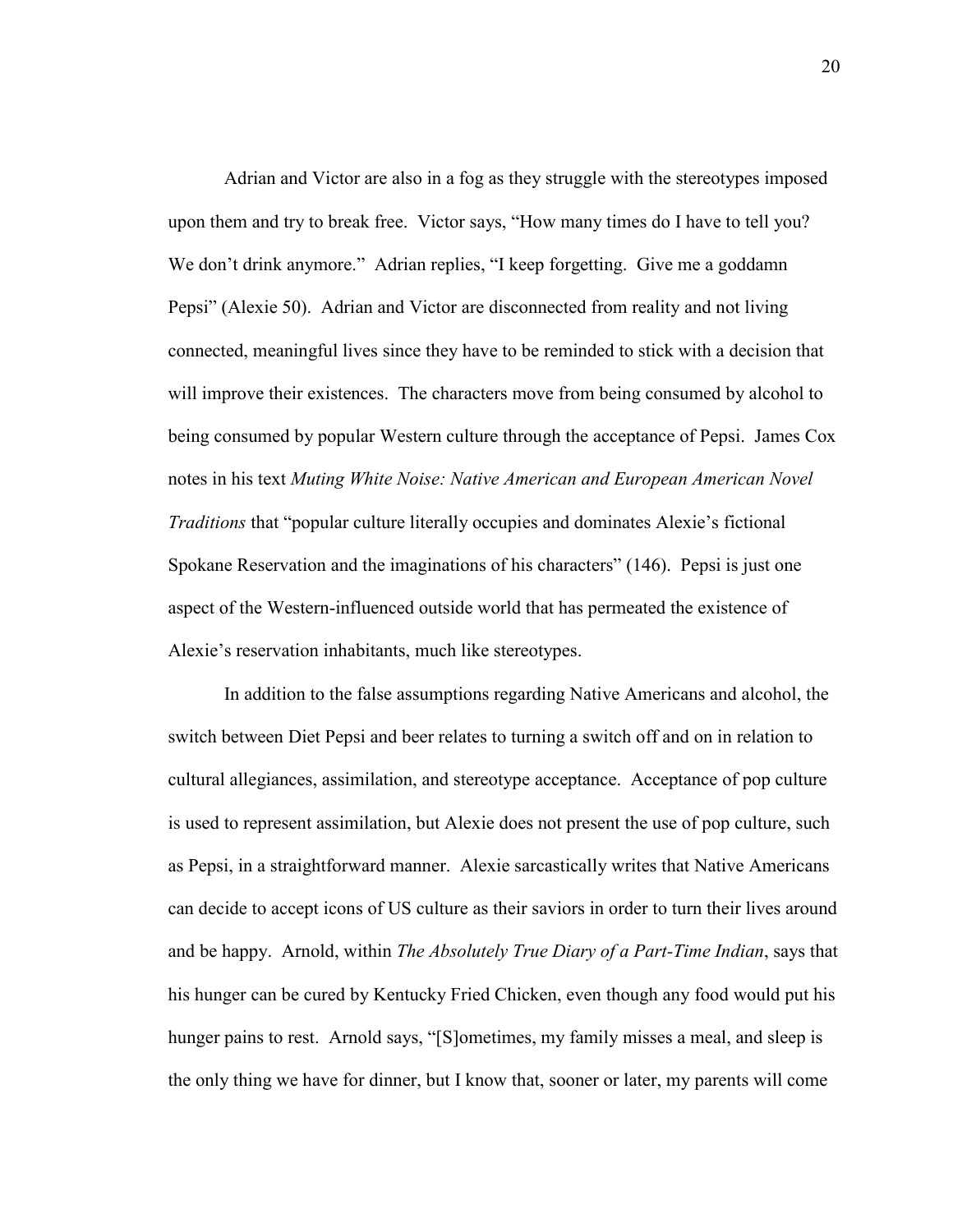bursting through the door with a bucket of Kentucky Fried Chicken" (Alexie 8). Like Pepsi, KFC is sarcastically seen as a savior that can immediately solve the characters' problem. Alexie's sarcastic tone infuses an undercurrent of black humor into the connection among several of his characters. Joseph Coulombe writes that "Alexie's shifting treatment of humor serves as a means of connection as well as an instrument of separation." The humor connects the characters with members of their heritage, but it also separates them from the outside world. In addition, Alexie separates the false generalizations from Native Americans while at the same time he allows more people to connect with his writing since he defuses the cultural tension with humor. However, this type of humor can also cause those who do not understand his sarcasm to take the stereotypes as truth; this misunderstanding can then further perpetuate the belief in the stereotypes. Alexie's humor often falls across a very thin line that readers could interpret in two completely different ways, but the humor also serves as a connection between some of his Native American characters. All in all, Alexie's dark humor makes fun of the absurdity of Western views in order to offer more realistic views of Native peoples.

One of the omnipresent images in popular Western culture that permeates the existence of some of Alexie's characters is Pepsi. As Adrian and Victor, within *The Lone Ranger and Tonto Fistfight in Heaven*, sit in the hot summer sun, Pepsi dominates their conversation. Adrian says, "'Give me another beer.' 'Hey, we don't drink no more, remember? How about a Diet Pepsi?' 'That's right, enit? I forgot. Give me a Pepsi'" (Alexie 44). Adrian and Victor have replaced their beer with Pepsi, and during this conversation the two are relaxing and enjoying their conversation. Alexie uses Pepsi as a

21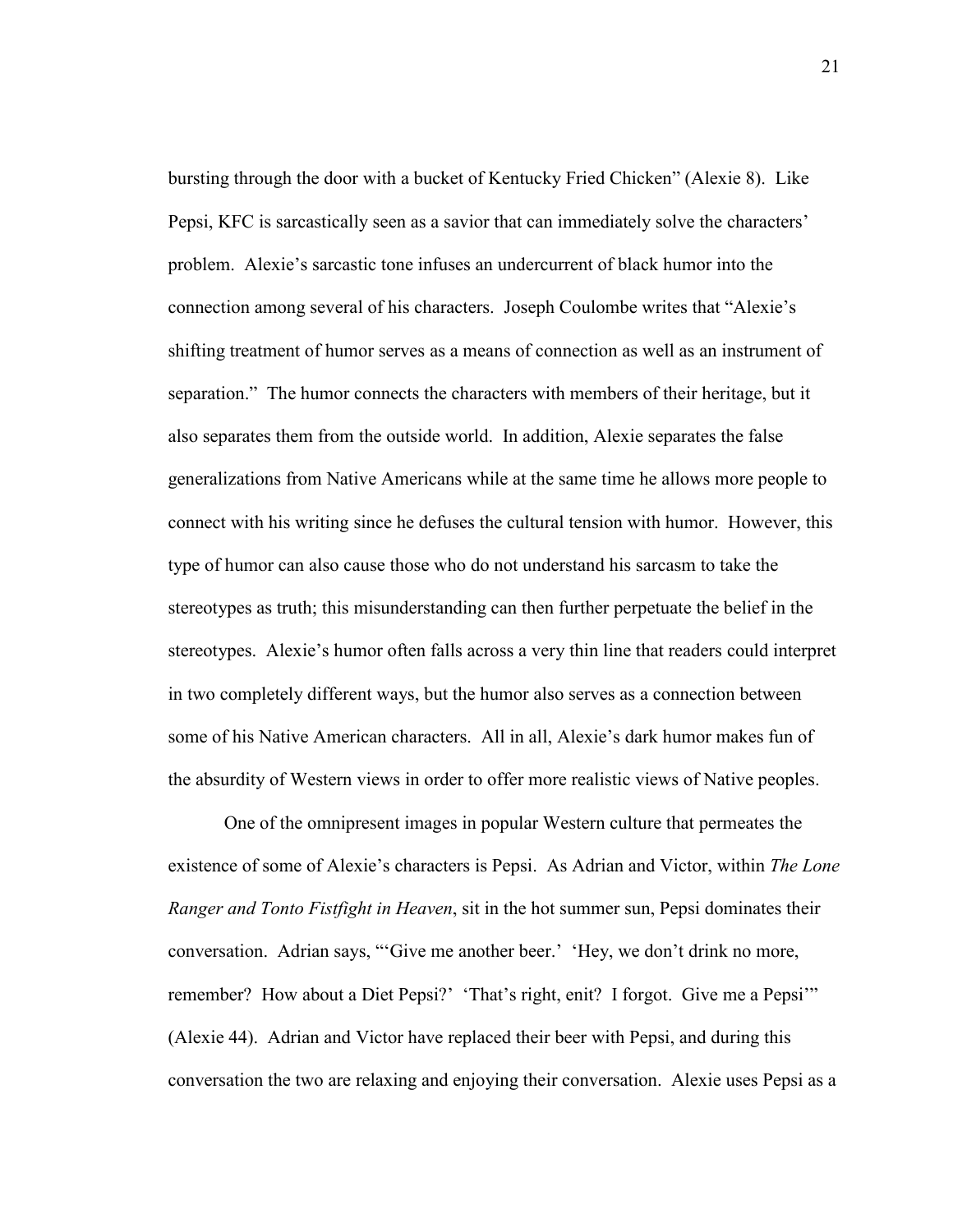representation of acculturation to Western pop culture, but Pepsi also symbolizes acceptance and happiness. Joy and satisfaction are at the forefront of the Pepsi marketing machine. Pepsi commercials are filled with people dancing, singing, and having a great time in life (*Pepsi*). The people have no cares or worries and are accepted in America. So Alexie derisively contemplates the possibilities for Native Americans. If they just decide to stop drinking alcohol and pick up the acceptable habit of drinking Pepsi, all their problems will go away, and they will be accepted by society. But if they don't accept popular culture as their salvation, they will forever be drunks. The choice is between being a stereotypical reservation drunk or pop culture and assimilation to Western ways. Without the acceptance of Western culture, the characters will be blocked from entering the Western world by stereotypes. The characters can fix themselves by accepting the stereotypes as truth and succumbing to Western popular culture, but accepting Western-influenced mass media messages moves the characters further away from the truth of their tribal existence and heritage. The characters can only be successful if they assimilate to the outside world, and there is then no in-between or fluid existence for these characters. They are either a stereotype or acculturated to whiteness. They are not allowed to be their true selves; there is no possibility for reality within their existences. Thus, the characters are stuck between two distinct worlds. But Alexie does not write this void in a straightforward manner; he infuses his humor in order to ease his characters' pain, while, at the same time, he eases his other characters and readers into his criticism of Western culture.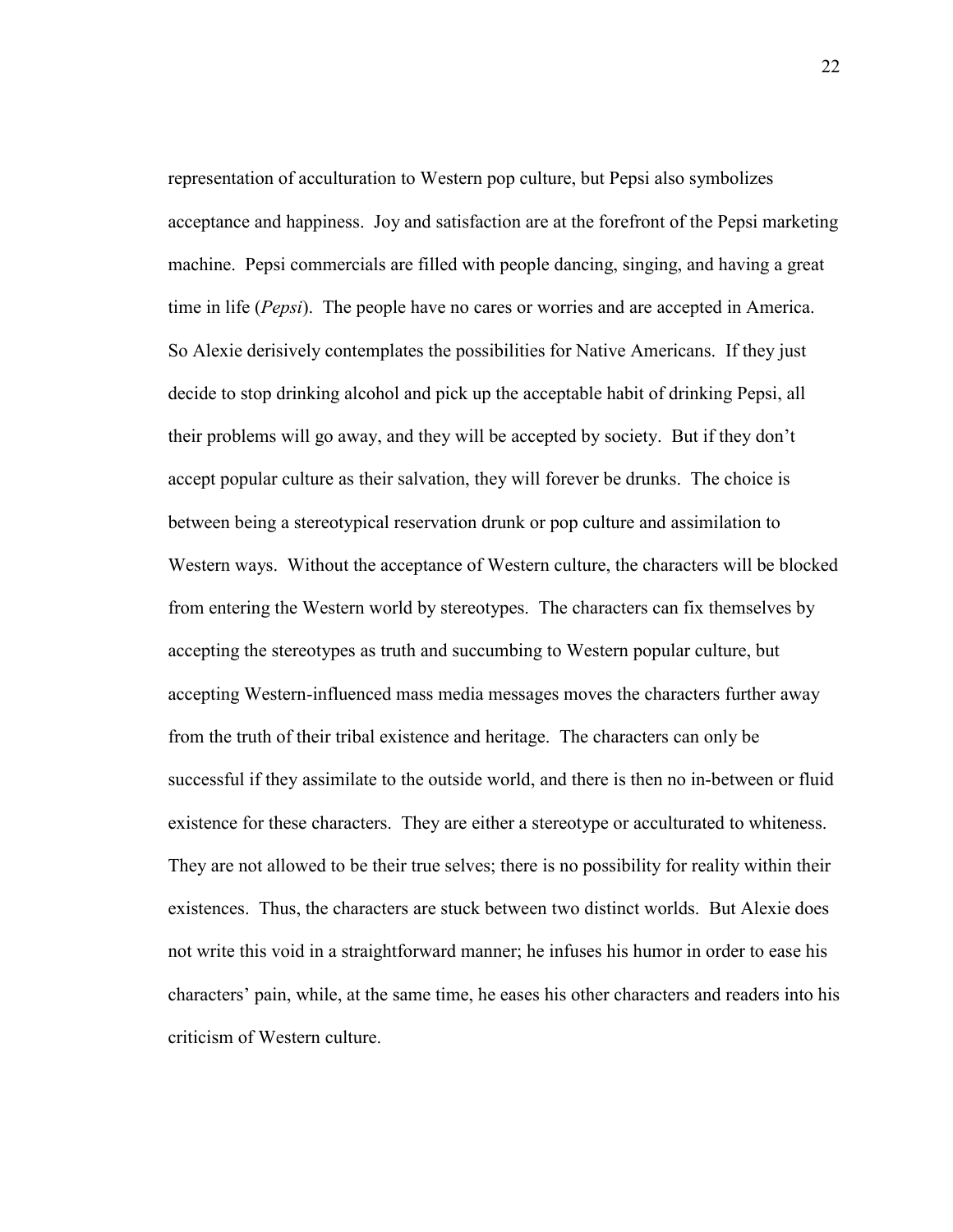With this criticism of Western culture, Alexie sarcastically creates characters who embody the absurdity of stereotypes. One such character is Lester FallsApart, who is also from *The Lone Ranger and Tonto Fistfight in Heaven*. Alexie writes, "A few of the really smart-asses about the whole A.A. thing carry around little medals indicating how long they've been continuously drunk. 'Hi, my name is Lester FallsApart, and I've been drunk for twenty-seven straight years'" (Alexie 204). Lester is a raging alcoholic who finds his drunkenness humorous. Alexie addresses alcoholism but also humorously shows how the stigma of alcoholism gets exaggerated to create the stereotype of the drunken Indian. However, Lester can also be interpreted to show the reality of alcoholism that exists within Alexie's literary world because tribal members do not take the issue seriously. Lester can be seen as a sarcastic counter to false assumptions while also being viewed as a cautionary tale for the young inhabitants of Alexie's world. The alcoholism is not so bad that the characters cannot overcome it, but being an alcoholic is also what the characters can solely become if the do not actively seek out a more connected and true existence. Lester is the divide between truth and potential, and humor helps to bridge the divide between the two versions of what the reality of alcoholism is on Lester's reservation. The humor also makes the subject matter more palatable by diffusing the uncomfortable topics.

On a more serious level, Victor is a man who struggles with his demons and fears a metaphorical drowning. If he gives into the temptation of alcohol and drowns his sorrows, he will drown within the fog of alcoholism and lose his identity. In addition, Victor is also metaphorically drowning because, through alcohol, he is losing his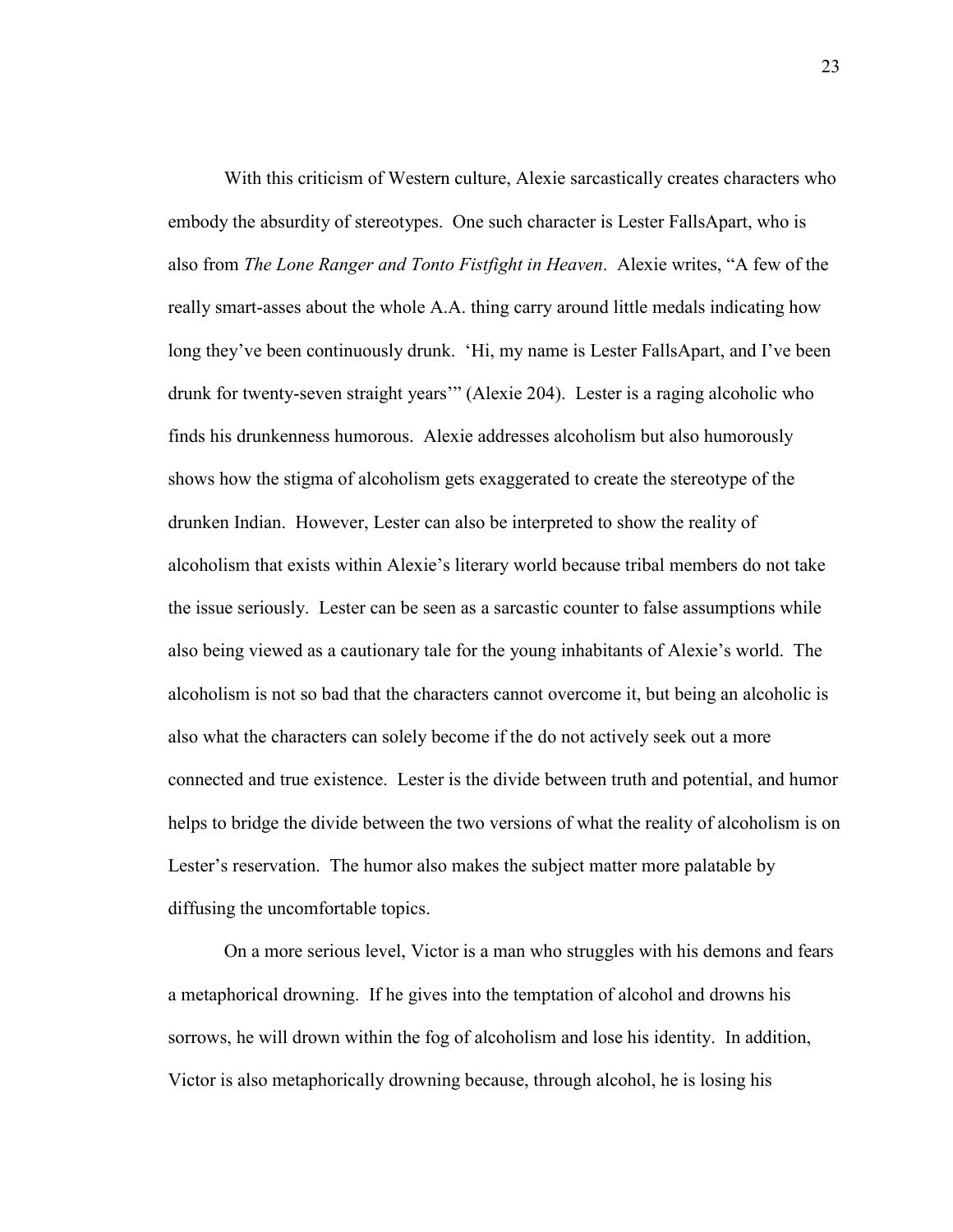conscious grip on reality and losing all connections to the world around him. As he drinks, he is transformed into a different, unconscious person. Even worse, he may die from his alcohol abuse. Victor's thought process is explained:

Victor dreamed of whiskey, vodka, tequila, those fluids swallowing him just as easily as he swallowed them. When he was five years old, an old Indian man drowned in a mud puddle at the powwow. Just passed out and fell facedown into the water collected in a tire track. Even at five, Victor understood what that meant, how it defined nearly everything. Fronts. Highs and lows. Thermals and undercurrents. Tragedy. (Alexie 7)

Victor knows what the consequences are for succumbing to alcohol, and he is scared of losing himself to the addiction. But the temptation is a huge obstacle that he has to deal with. When Victor's father drank, "Victor could hear that near-poison fall, then hit, flesh and blood, nerve and vein" (Alexie 6). Victor realizes that alcohol alters a person and changes his/her reality. However, the reality is that a lot of people around him have succumbed to the temptation, lost all sense of personal identity, and are moving through the shallow existence of alcoholism.

 In Alexie's novel, so many people have succumbed to the temptation of alcohol and the despair present on the reservation that life starts to begin with the consumption of alcohol instead of just a sexual act. Another character within the collection states, "I was conceived during one of those drunken nights, half of me formed by my father's whiskey sperm, the other half formed by my mother's vodka egg. I was born a goofy reservation mixed drink, and my father needed me just as much as he needed every other kind of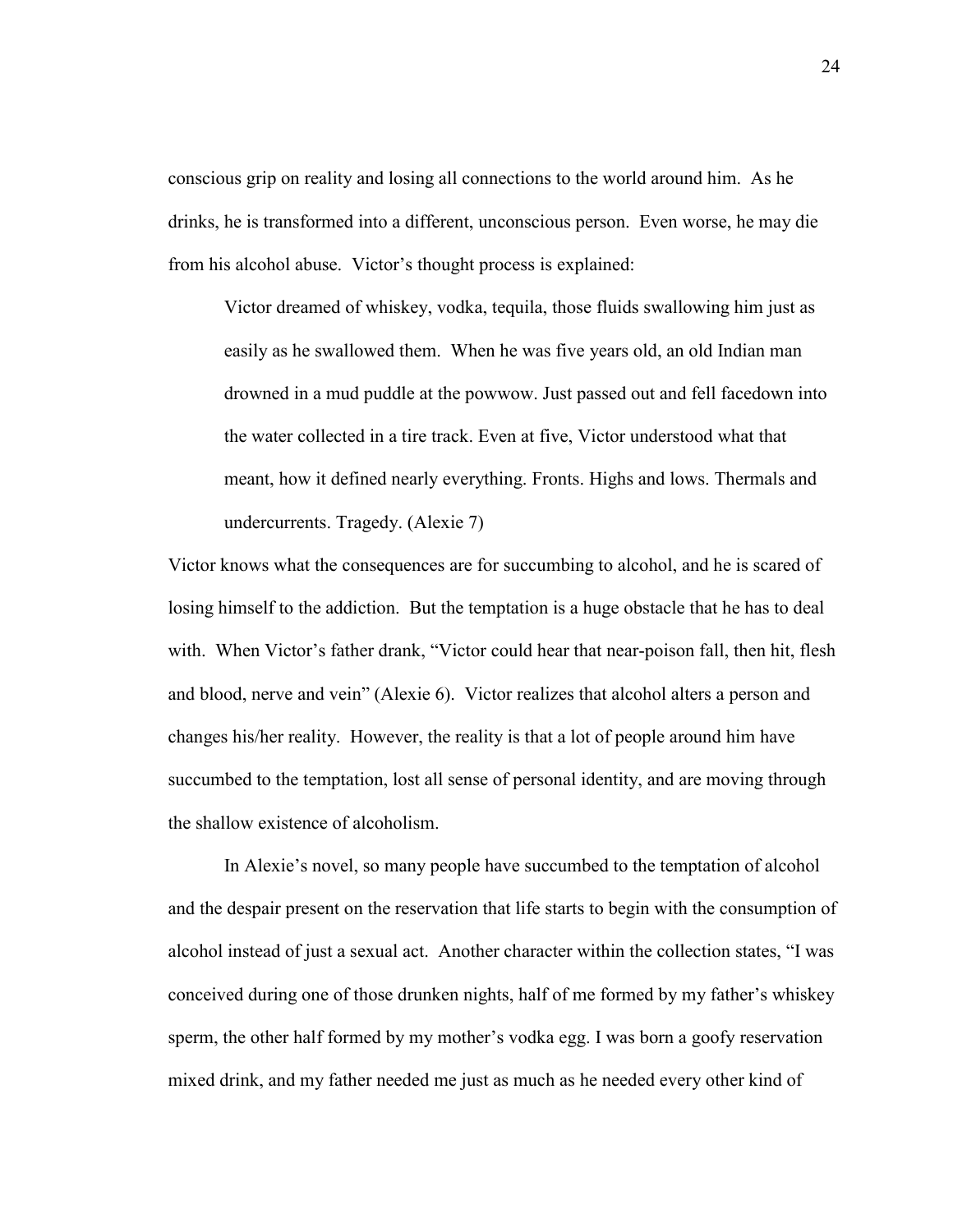drink" (Alexie 27). Alexie is commenting that the obstacle of alcoholism is so hard to overcome because it is ingrained into his characters, and they are at a greater risk of becoming a truth within the stereotype. Alexie presents almost insurmountable obstacles for his characters, and, in a sense, he creates a society that is doomed to fail most of his characters. In a sense, succumbing to alcohol would allow the characters to bridge the outside stereotypes with the realities of reservation life and remove what was once their individuality. The sliver of truth that exists within the stereotypes would then be proven true, and the reality of those that have not succumbed to stereotype fulfilling activities would be erased.

Alexie creates another doomed society in his semiautobiographical text *The Absolutely True Diary of a Part-Time Indian* where Arnold must conquer the false logic and truth within stereotypes. Arnold, like Alexie, is surrounded by alcoholics throughout his childhood, so the fact that Alexie creates a story infused with alcoholism does not necessarily show that Alexie is perpetuating stereotypes; he is only presenting one reality that does not apply to all Native Americans. In a sense, Alexie's reality is stereotypical, so creating this environment for Arnold allows him to break out of the constraints of his tribe but also the constraints that the Western world places on him through stereotypes. Alexie perpetuates the stereotypes in order to break them down. Arnold is the one that can prove the stereotypes wrong, and he is very blunt with his reality. Arnold simply states what his life is like, "My mother and father are drunks" (Alexie 16). So even though drunken Indians are stereotypes, Alexie is using the stereotypes to show that they apply to some but not all Native Americans, and he is specifically using stereotypes with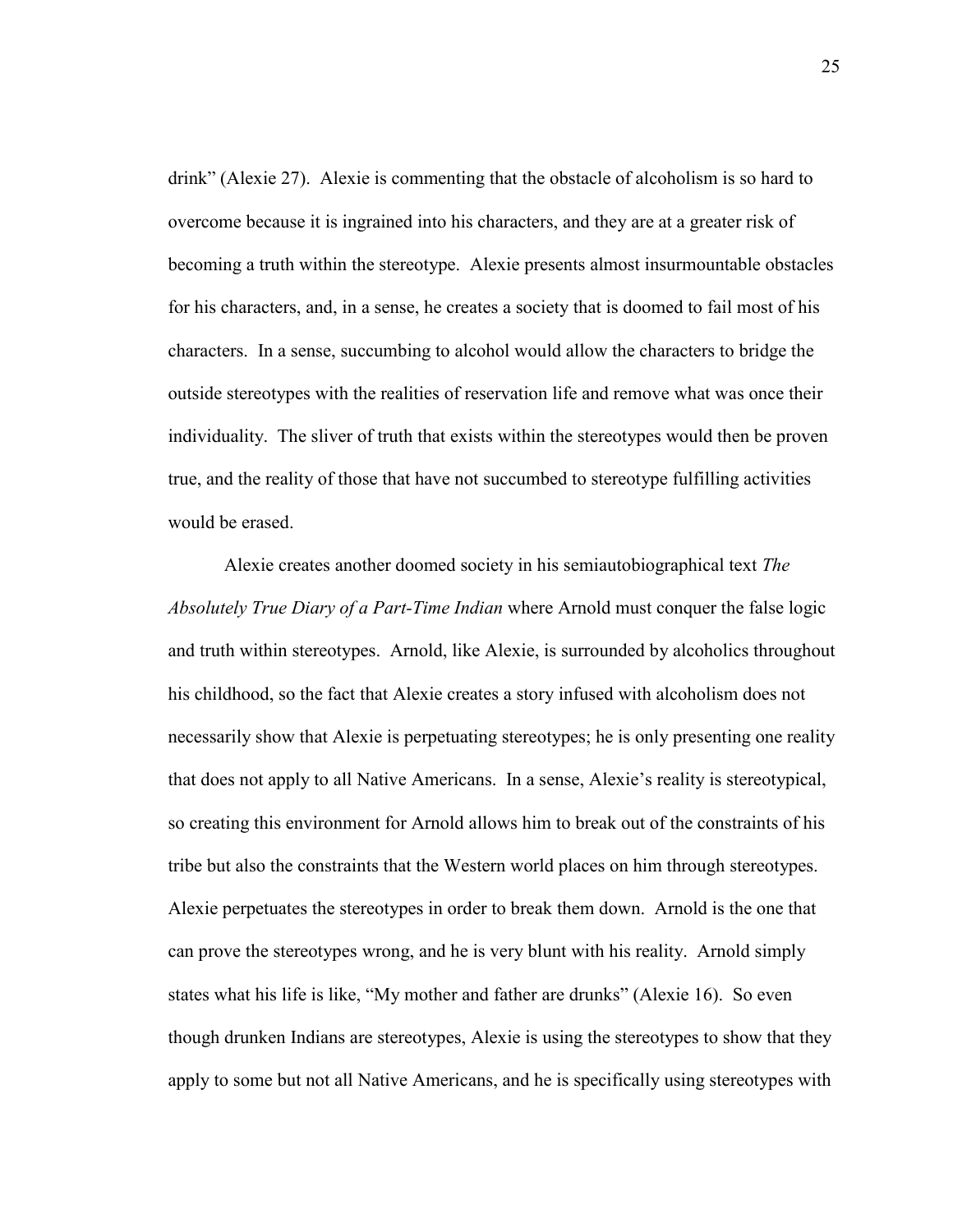Arnold in order to debunk them, even though there is a semblance of reality behind them that is often not explained or considered. Devon A. Mihesuah notes in her text *American Indians: Stereotypes and Realities* that "liquor was used by many Indians as a way to escape the grief of losing one's family, friends, lands and culture, as well as to mitigate the social isolation and homesickness they felt" (97). Personal and tribal problems lead many of Alexie's characters to abuse alcohol, and this mirrors real-life conditions on some reservations. Alexie also infuses Arnold's world with the reality of why the stereotypes exist. Arnold explains his reservation life, saying, "[P]lenty of Indians have died because they were drunk. And plenty of drunken Indians have killed other drunken Indians" (Alexie 158). This drunken Indian stereotype relates to what Arnold experiences on his reservation, and the reality of his life allows the stereotypes to serve as a possible bridge between the outside world and life on the reservation; the stereotypes serve as the obstacle that Arnold must conquer in order to gain acceptance in the offreservation culture.

Conversely, the perpetuation of the reality of the drunken Indian also stems from the characters' refusal to admit a problem. There is a divide between reality and drunken reality, and characters such as Arnold's dad cannot get to reality if they are always in the fog of a drunken reality. Arnold's father does not admit that he is a full fledged alcoholic. He says, "I'm only an alcoholic when I get drunk" (Alexie 107). His refusal to acknowledge that he has a problem is indicative of his refusal to treat his problem. But Arnold does not just go along with this false logic. He knows that his father has a perpetual problem, and he does not understand how his father could say something like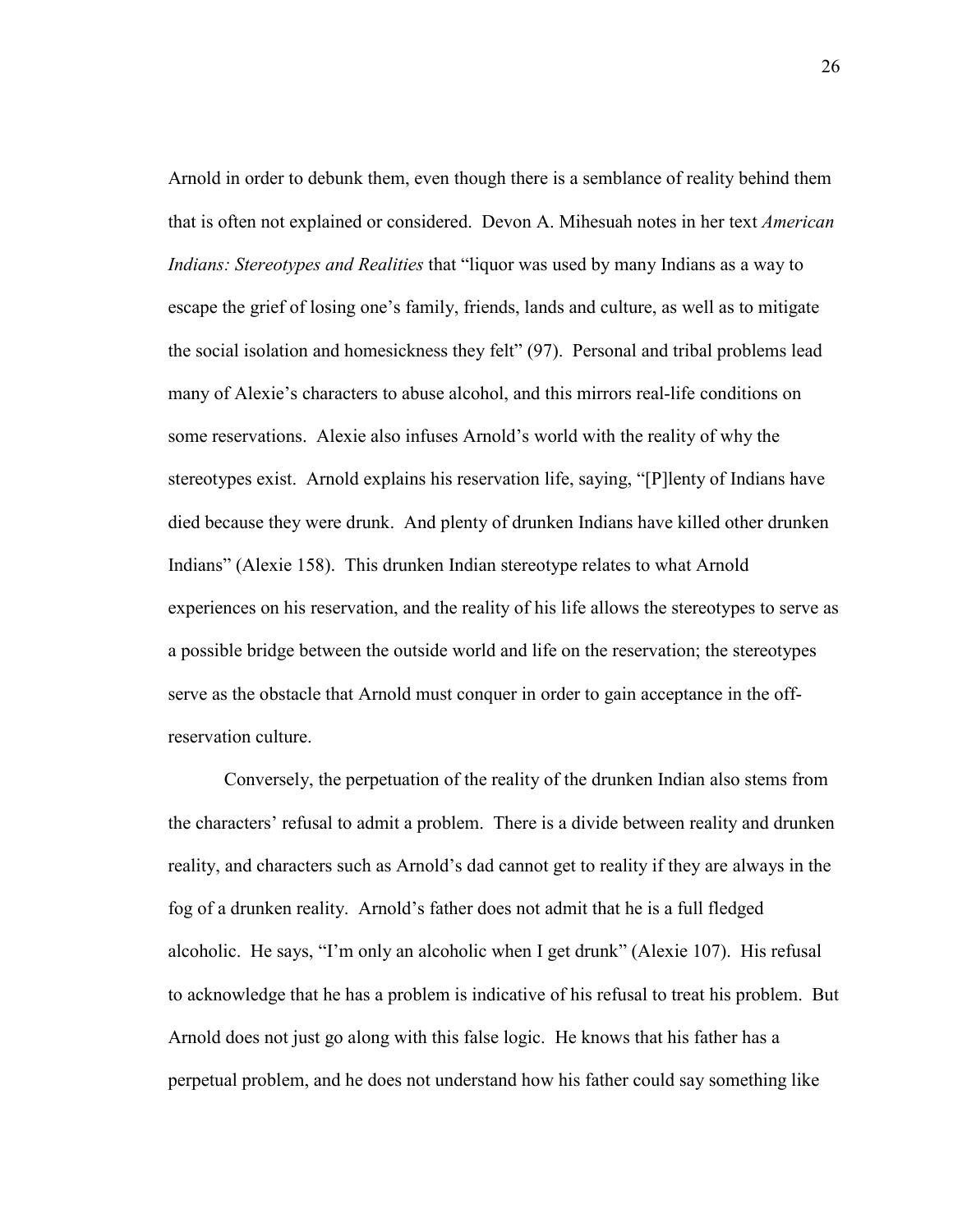this. Arnold's father is not ready to change who he is; he wants to continue to live his life as an alcoholic. However, Arnold admits, "Yeah, Dad is a drunk" (Alexie 46). Arnold's father is stuck in a shallow existence of denial, and Arnold wants to avoid such a reality for himself.

Like alcohol, death also presents an obstacle for Arnold that is hard to overcome. Arnold expresses that the biggest difference between white people and Indians is the number of funerals they have gone to. Arnold says, "All my white friends can count their deaths on one hand. I can count my fingers, toes, arms, legs, eyes, ears, nose, penis, butt cheeks, and nipples, and still not get close to my deaths. And you know what the worst part is? The unhappy part? About 90 percent of the deaths have been because of alcohol" (Alexie 200). Death and funerals are a continuous reality on Arnold's reservation, but most of the deaths are the result of stereotype fulfilling activities. This leads to a sense of despair and defeat on Arnold's reservation that can cause others to fall into the trap of stereotype realities. Arnold sees his father willingly falling into alcoholism. This denial and defiance causes some characters to distance themselves from the reservation. For example, Seymour within the film *The Business of Fancydancing* only comes home to the reservation for funerals. Seymour, like Arnold, has a very bleak reality in relation to his ties to the reservation. Arnold and Seymour have reasons for why they want to distance themselves from their reservations. They cannot remove the pain of loss from their lives unless they remove the realities of reservation life from their existences. Alexie is making these characters distance themselves from the reservation in order to have a life that is not filled with pain and loss.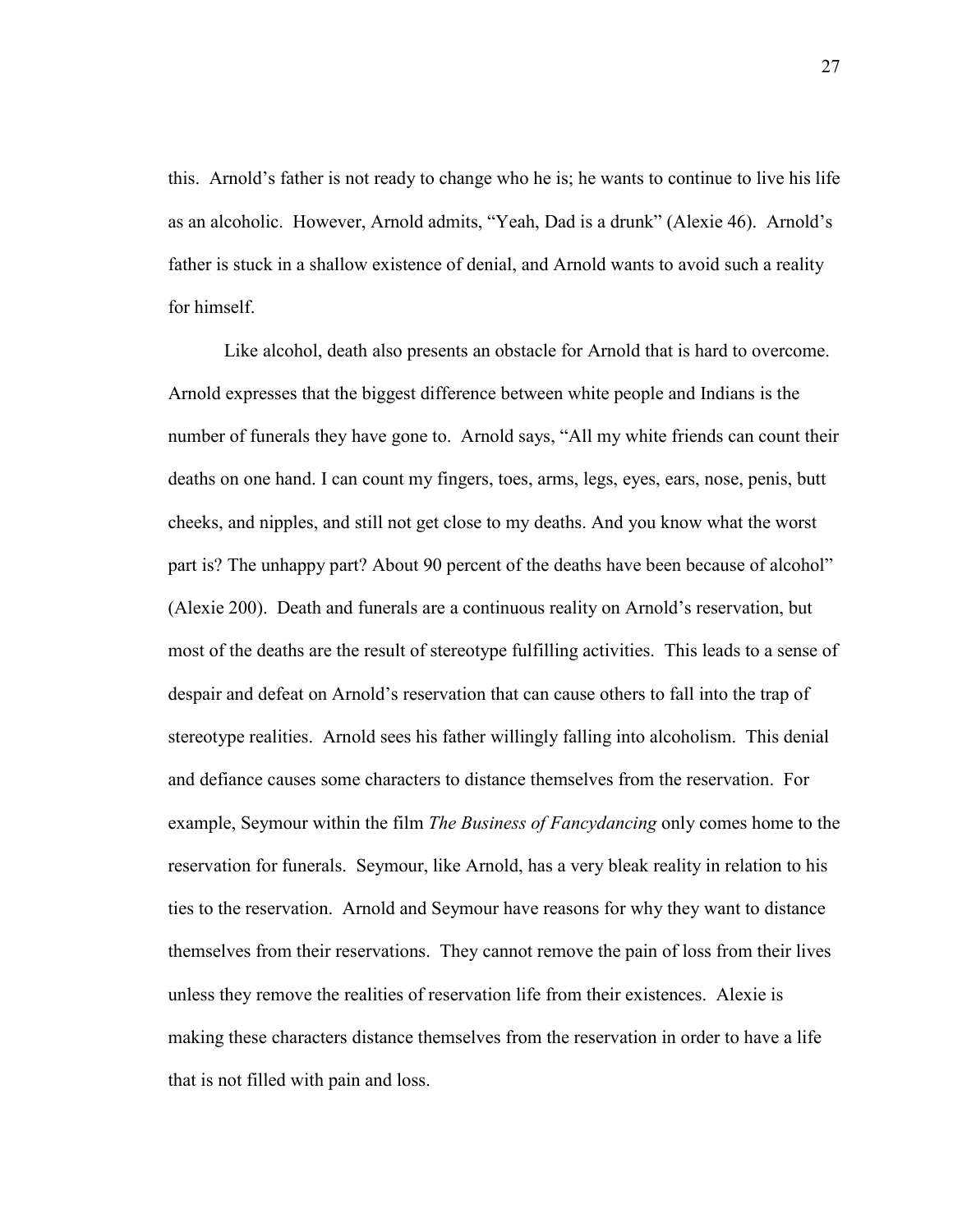Even though Arnold is trying to break out of the stereotypical mold, his honest and productive life is still adversely affected by the degenerate actions of those around him, and Arnold's confusion and anger in relation to his family and tribe hits a boiling point when his grandmother's life is cut short. Arnold explains that "she was walking back home from a mini powwow at the Spokane Tribal Community Center, when she was struck and killed by a drunk driver" (Alexie 157). The grandmother's death illustrates the reality of Arnold's world, but to some it is just another funeral. Even though Arnold does not drink, his existence is still being controlled by alcoholism due to the actions of the characters around him. The tribe is impeding Arnold's progress to an honest and fulfilling life; obstacles are constantly placed in Arnold's path to progress. Arnold is devastated by his grandmother's death, but Arnold's "grandmother's last act on earth was a call for forgiveness, love, and tolerance" (Alexie 157). She wants her death to serve as a lesson and bring people together in a quest to rid themselves of the horrors that alcoholism creates and craft a new future for the reservation.

A new future would encompass recovery, and Alexie uses humor to illustrate the process of alcohol recovery that has the potential to bridge his fictional reservation world with what is beyond the reservation boundaries. Instead of providing the truth to the stereotypes, the characters can break down the stereotypes and prove them wrong by not engaging in stereotype-fulfilling activities. Alexie places his characters within a bleak reality that is filled with alcohol and despair, but he allows his protagonists to remain separated from the rest of his characters so that they can see their flaws. The protagonists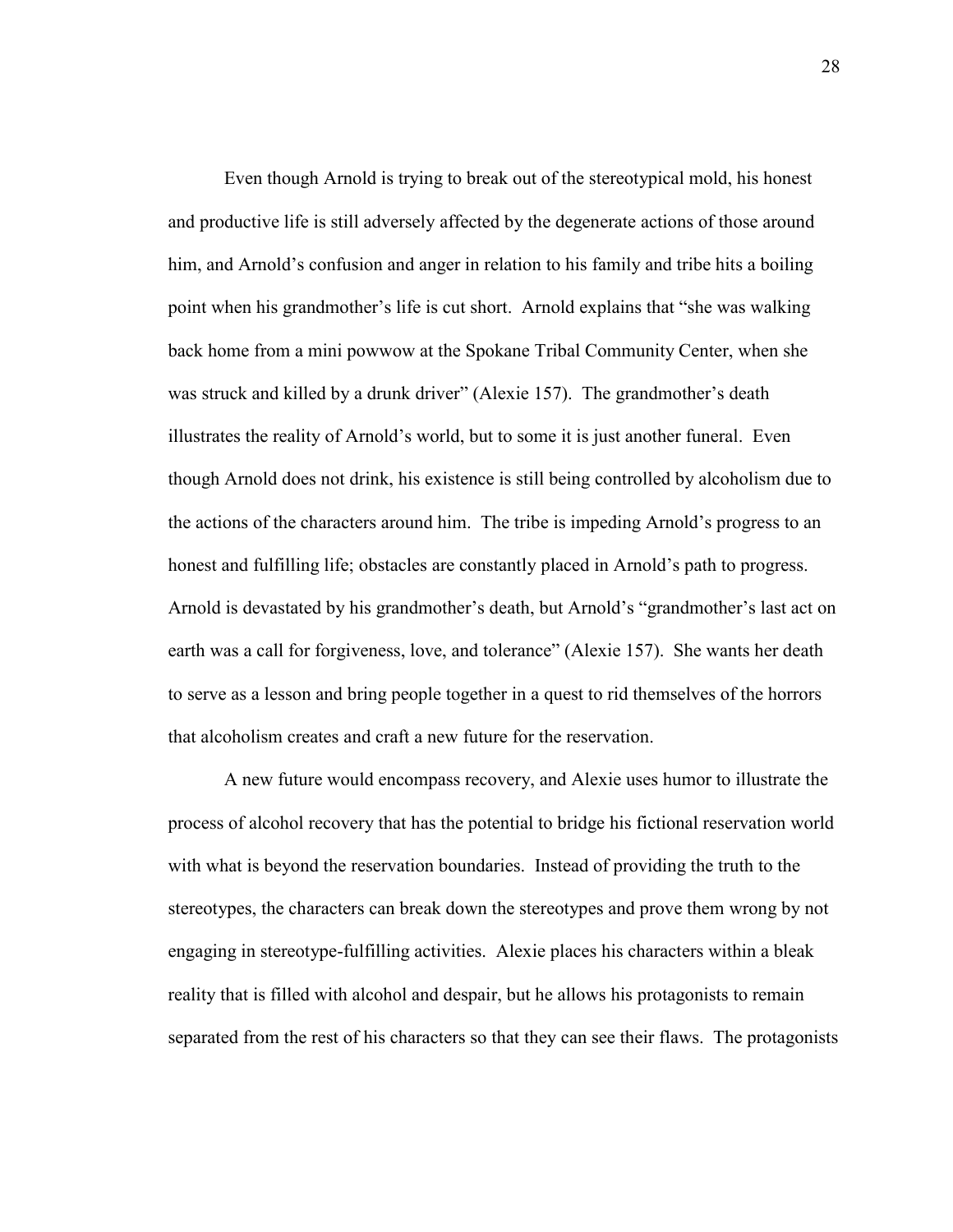have to be able to shrug off and joke about what happens around them in order not to fall into the despair of poverty.

Poverty ends up being a defining feature for Arnold that holds him back. Arnold says, "I am really just a poor-ass reservation kid living with his poor-ass family on the poor-ass Spokane Indian Reservation" (Alexie 7). Arnold has to live off of government subsidized food, and he frequently goes without a meal. Arnold ties poverty and hunger together; "Poverty = empty refrigerator + empty stomach" (Alexie 8). This equation immediately puts Arnold at a disadvantage for learning and succeeding because he is often hungry and preoccupied with where his next meal will come from, and poverty quashes Arnold's potential. Arnold states that "we reservation Indians don't get to realize our dreams. We don't get those chances. Or choices. We're just poor. That's all we are" (Alexie 13). Arnold is reduced to the basics of survival, and being poor really limits Arnold's possibilities for integration into the world beyond the reservation. He will be looked down upon and treated as a lesser human due to his socioeconomic level and the fact that he lives on the reservation and receives government assistance.

Being poor and the stereotypes associated with being poor place Arnold at a high risk for failure in school because both he and the people around him feel that poor people do not deserve opportunities. Arnold works hard for his education at Reardan High School, but the stereotype of Indians being lazy drunks puts him at an even greater risk of not being successful and crumbling under the outside influences and stereotypes. Without money and opportunities, choices are eliminated, and survival, not advancement and progress, becomes the focus of life. Arnold is stuck with the label and reality of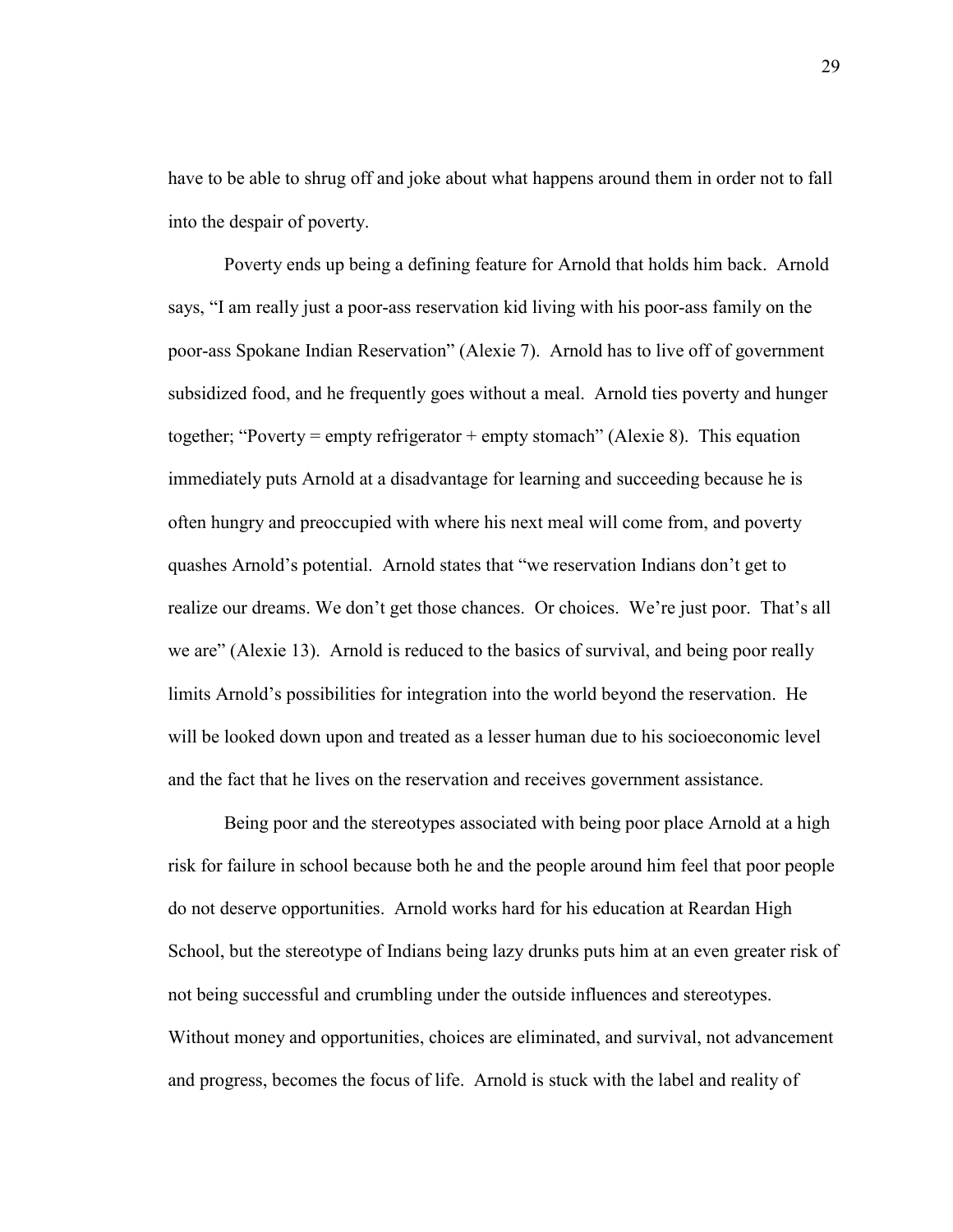being poor and all of the negative connotations that go with this, and poverty creates a very shallow existence for Arnold as he battles to survive. His lower class status creates many obstacles that those in higher classes do not have to face and do not understand.

Arnold also says that it is easier to stay poor than try to break out of poverty. Arnold says, "Poverty doesn't give you strength or teach you lessons about perseverance. No, poverty only teaches you how to be poor" (Alexie 13). Poverty and despair is the reality for most of the tribal population that surrounds Arnold including his parents; they have fallen into the despair and reality of the poor, lazy Indian stereotype. Arnold says that his parents "dreamed about being something other than poor, but they never got a chance to be anything because nobody paid attention to their dreams" (Alexie 11). Arnold's parents did not have the strength to overcome the obstacles that surround them. They did not pursue an education or careers and have fallen into despair and alcoholism; they have become the label that the outside world placed on them.

Even though Arnold wants to avoid this stereotypical reality, walking away from the reservation is a complicated task. If Arnold stays, he, like his parents, will have to give up his dreams and goals. However, if he leaves he will suffer a backlash from his tribe. While Arnold's parents support his decision, the tribe as a whole has a negative reaction. Bruce Barcott notes in his review of *The Absolutely True Diary of a Part-Time Indian* that "[o]n the rez he's considered a traitor" (2). In the tribe's eyes, Arnold should be happy with what he has. Arnold not only has to face the obstacles of poverty, but he also has to face this backlash from his tribe. The tribe has created the stereotype that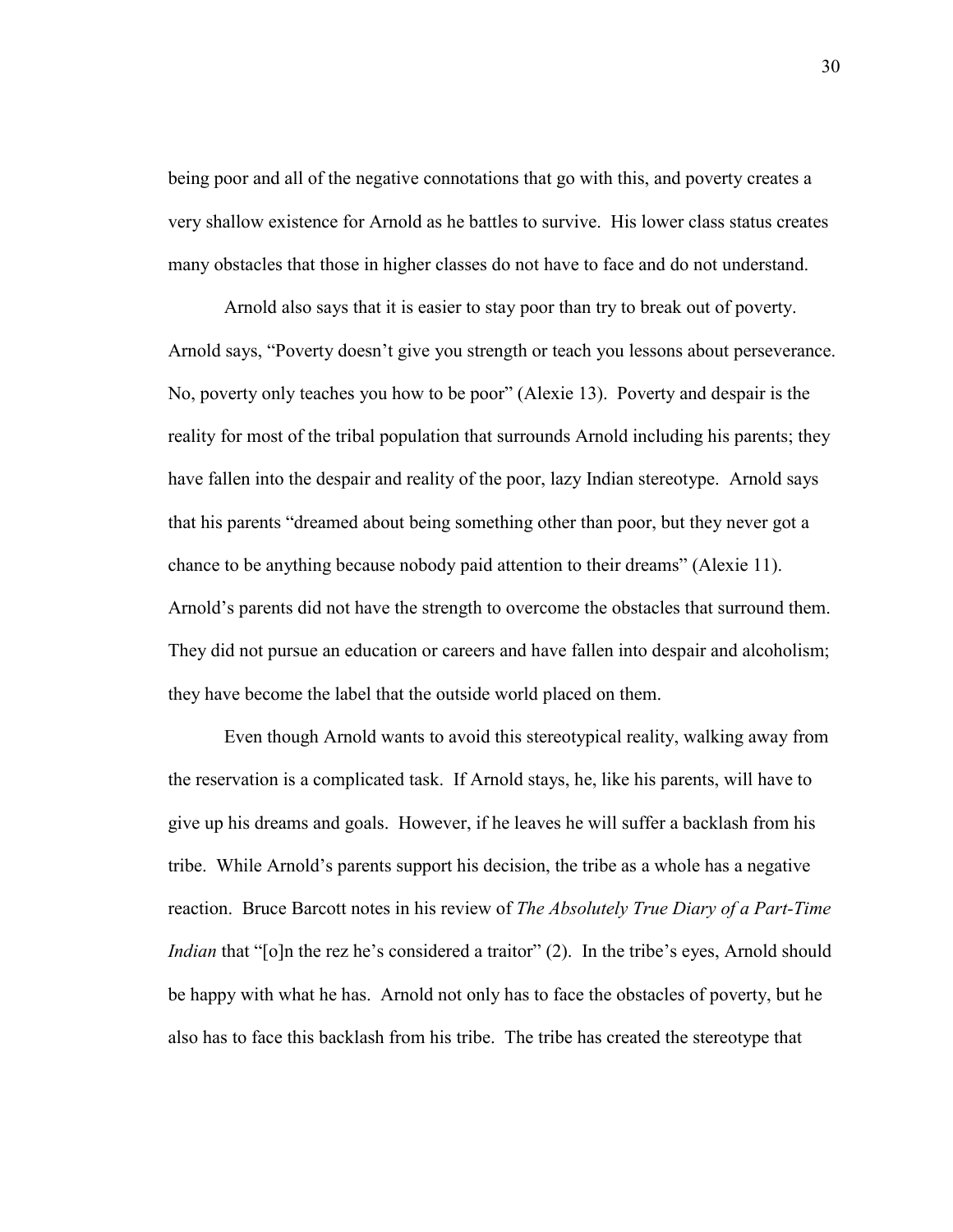anyone that decides to leave the reservation is a traitor and should be cast aside; Arnold is dead to them.

The tribe's negative response causes Arnold to think that he only deserves the reservation, and he is in danger of following in his ill fated parents' footsteps. Arnold says, "Reardan was the opposite of the rez. It was the opposite of me. I didn't deserve to be there. I knew it; all of those kids knew it. Indians don't deserve shit" (Alexie 56). When opportunities are presented to Arnold he is not sure what to do; he seems to have a fear that it will all be taken away from him if he accepts these new avenues in life. Arnold is experiencing culture shock. Even though Arnold makes the tough decision to go to Reardan and follows through with his plan, he still has this sense of zero entitlement. Since he is surrounded by poverty, pain, and depression, he does not feel that he is good enough to have a more advanced and up-to-date education. Even though Arnold is smart and determined, the sense of defeat still permeates his being and leaves him questioning his value. He continues to fall back into the reality of the stereotypes that surround him off and on the reservation even though he is on a path to proving the stereotypes wrong.

Obviously, Arnold faces obstacles related to being the new kid in school, but he also faces obstacles in relation to being Native American in an all-white population. Arnold describes his confusion by saying, "What was I doing at Reardan, whose mascot was an Indian, thereby making me the only *other* Indian in town?" (Alexie 56). Immediately, Arnold is faced with the stereotypical image of an Indian embedded within the school mascot. The mascot makes Arnold appear as something fictitious that can be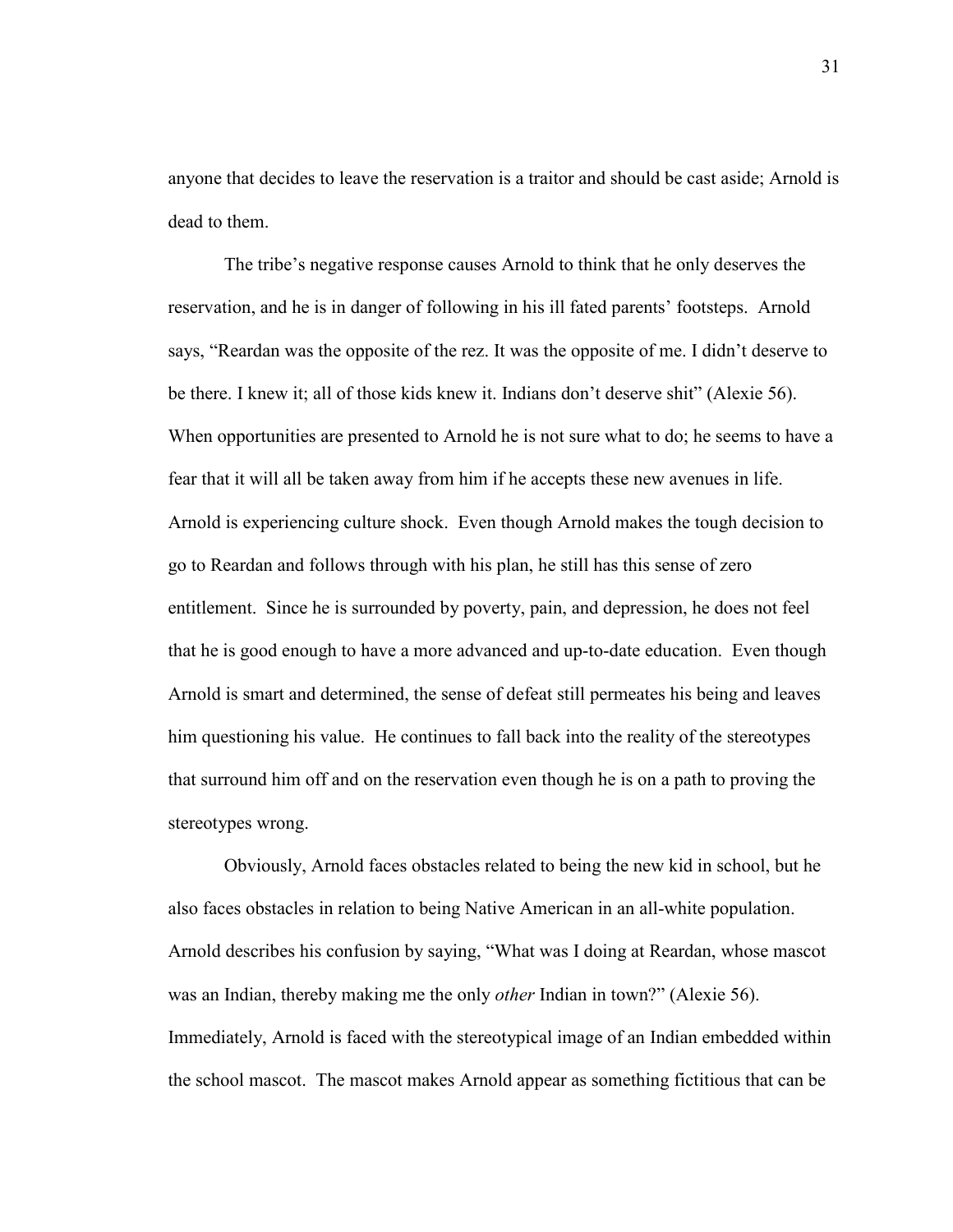bended and shaped to meet the needs of the school; Arnold is not real and will just be used by others. He immediately has to fight off the connotations associated with the school mascot caricature. A lot of what the other students know about Native Americans is tied to the false ideas and images that the mascot creates, and Arnold now has to fight off these false assumptions and get people to understand him as an individual. His tribe does not understand his educational desires, but his school does not understand his heritage. Once he gains one element of his life, another one crumbles. Neither one of Arnold's worlds understands who he truly is.

One reason for this sense of impossibility is that a majority of the tribal members hold Arnold in contempt. Arnold explains the thought process on the reservation, "[S]ome Indians think you have to act white to make your life better. Some Indians think you *become* white if you try to make your life better, if you become successful" (Alexie 131). The tribe itself ties poverty and despair to being Native American, and they conversely tie success to being white. Alexie is illustrating the unfavorable conditions that the tribe creates in order to stop Arnold from deserting the reservation, but Alexie pushes Arnold away in order for him to gain success. Alexie places the tribal characters in a perpetual cycle of despair, and Arnold is also called racist names by his fellow tribal members. Arnold says, "A lot of them call me an apple" (Alexie 131). They are saying that Arnold looks like an Indian on the outside, but he is really white on the inside. Michael Garrett and Eugene Pichette write in their article "Red as an Apple: Native American Acculturation and Counseling With or Without Reservation" that "derogative terms such as 'apple' [. . .] reflect a racial/cultural no-win situation that some Native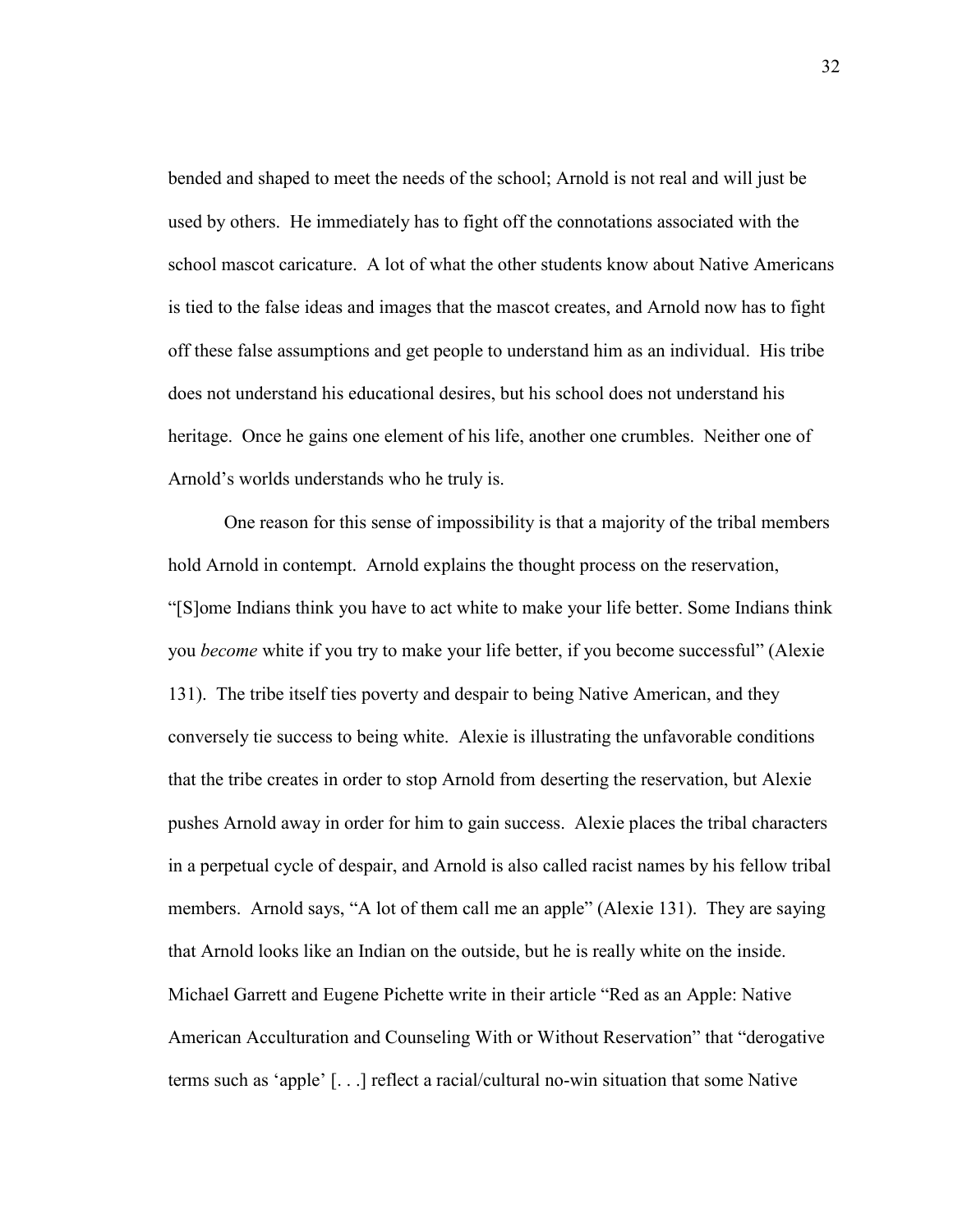Americans experience when caught between two cultures in which they are 'red' on the outside and 'white' on the inside." This degrading comment stems solely from Arnold's desire for a better education. Because he wants more, Arnold is labeled as a fake and degraded by his own tribe. In their eyes, he is a deserter who is commingling with the white enemy, and they want nothing to do with him.

After the tribe has degraded Arnold for a while, he comes to realize that "Indians can be just as judgmental and hateful as any white person" (Alexie 155). The progression within the tribe is stunted, and they no longer know how to move forward with success. Arnold states, "We Indians have LOST EVERYTHING. We lost our native land, we lost our languages, we lost our songs and dances. We lost each other. We only know how to lose and be lost" (Alexie 173). Alexie writes that, without the outside world, the tribal inhabitants will not achieve their potential. However, Alexie's tribe does not know how to accept Arnold not being happy with loss; Arnold wants to gain in life and make more of himself. This leads to Arnold realizing a pan ethnic truth; "The world is only broken into two tribes: The people who are assholes and the people who are not" (Alexie 176). The people who see him for who he truly is and do not make superficial judgments are now the people that are good, and Arnold decides that he belongs to a lot of different tribes. He says, "I realized that, sure, I was a Spokane Indian. I belonged to that tribe. But I also belonged to the tribe of American immigrants. And to the tribe of basketball players. And to the tribe of bookworms" (Alexie 217). Arnold is a complex person who cannot be judged or classified according to one trait or aspect of his life. He has become a more well-rounded person through his experience of leaving the tribe for an education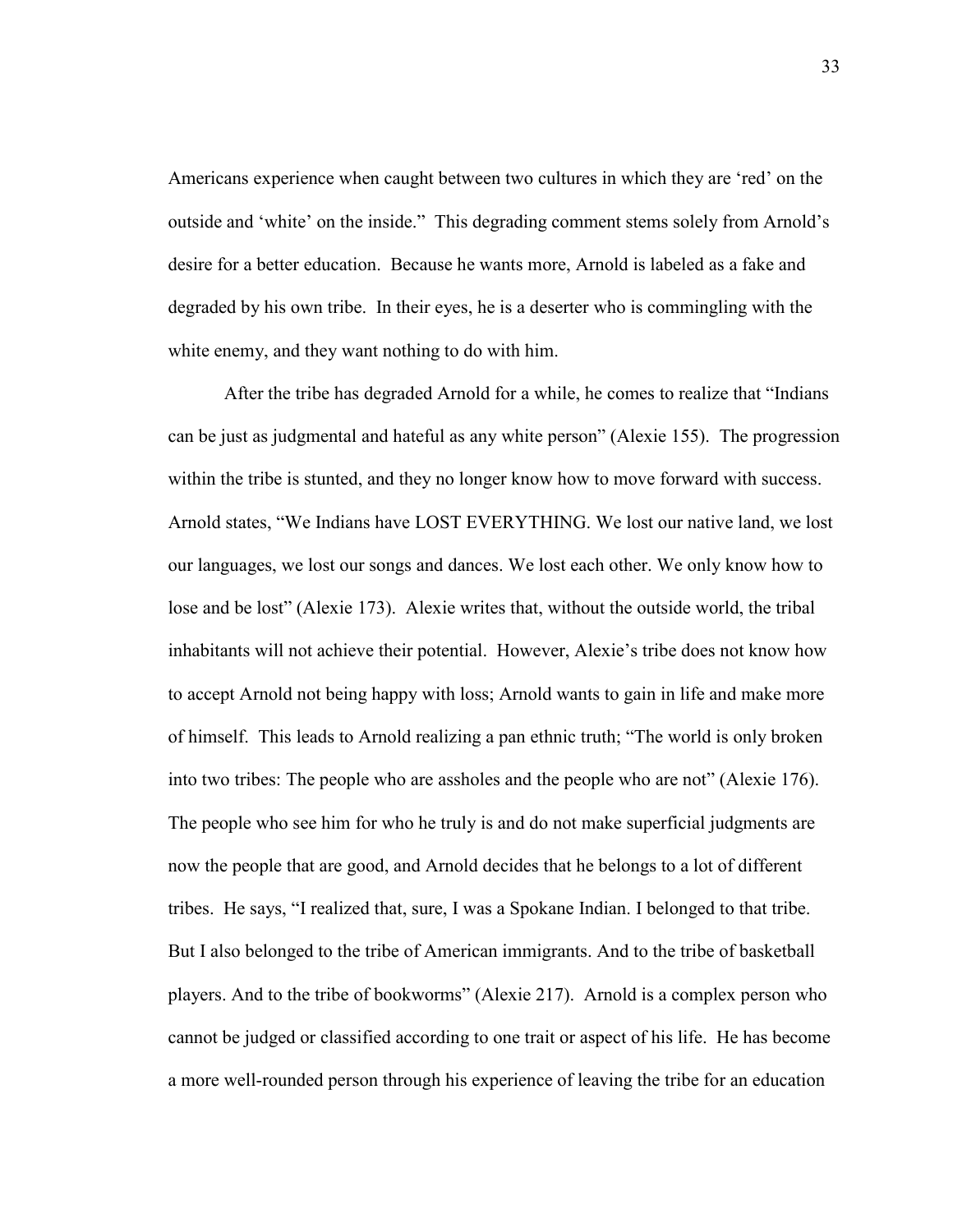even though the tribe presented a huge obstacle to his success. In a sense, the tribe proves to be Arnold's biggest obstacle because with their support he would have had a much more seamless transition with opposition from only one part of his life. All in all within Alexie's world, Arnold represents forward progression and defiance in the face of severe limitations and stereotypes, and Arnold creates his own identity that allows him to bridge the worlds he wants to be a part of, even if others do not accept him and make false judgments.

Alexie creates realistic views of Native American life that fall in line with prevailing stereotypes, specifically with alcohol and poverty, and Alexie illustrates the effect the stereotypes have on the populations within his texts. With this, he creates a very bleak picture of reservation life filled with alcoholism and poverty. The perpetuation of the myths and realities that surround stereotypes cause Alexie's characters to face great obstacles in bridging the realities of reservation life with the outside Western-influenced world in part because their own actions prove the stereotypes true. Arnold and other characters have to deal with the perpetuation of alcoholism on the reservation, but the characters also have to combat the stereotype that they are all drunks with no ambition. These realities create a divide among multiple worlds; however, Arnold offers a fighting chance for the future with his perseverance and determination to overcome the obstacles that are thrown into his path as he creates a true identity for himself that is free of stereotypes.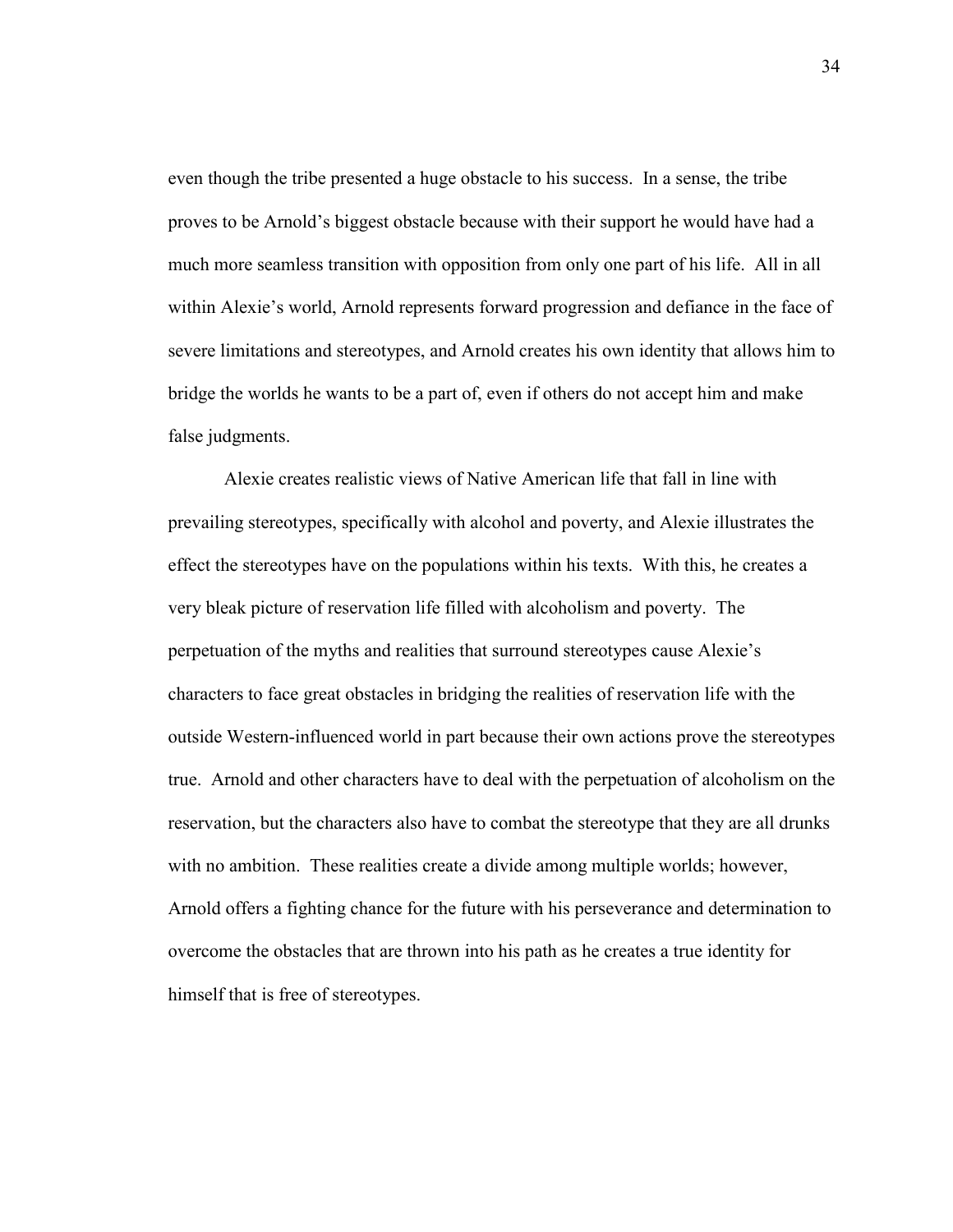## ALEXIE'S NORMATIVE TWO-SPIRIT CHARACTERS

 Sherman Alexie creates striking protagonists who inhabit alternative existences that go against the norms of Western culture within *The Toughest Indian in the World*, *The Absolutely True Diary of a Part-Time Indian*, and the film *The Business of Fancydancing*. The concept of alternate existences is most evident when some of Alexie's characters are viewed through a two-spirit lens. These characters must reconcile not only their tribal and non-tribal existences with each other but also the traditional lines within Western normative gender and sexuality practices. Wesley Thomas, Sue-Ellen Jacobs, and Sabine Lang write in "'…And We Are Still Here': From Berdache to Two-Spirit People" that "two-spirit people try to reconcile themselves with their respective communities and create a role for themselves within those communities instead of withdrawing from them" (115). Two-spirit individuals strive to maintain a connection with their traditional heritage while incorporating sexual and gender constructions in various ways. The traditional boundaries of Western sexual and gender categories are not followed, and two-spirits combine these pieces of identity to create fluid existences that allow them to blend traditional Western gender, sexuality, and sex roles. For instance, a male two-spirit individual can combine traditional female gender roles and traits with the male sex; however, the individual is not then limited to the female traits and is able to move between the male and female traits that are characteristic of Western culture. Twospirit individuals, thus, do not have static existences and identities, and the identities and practices vary for each two-spirit individual.

35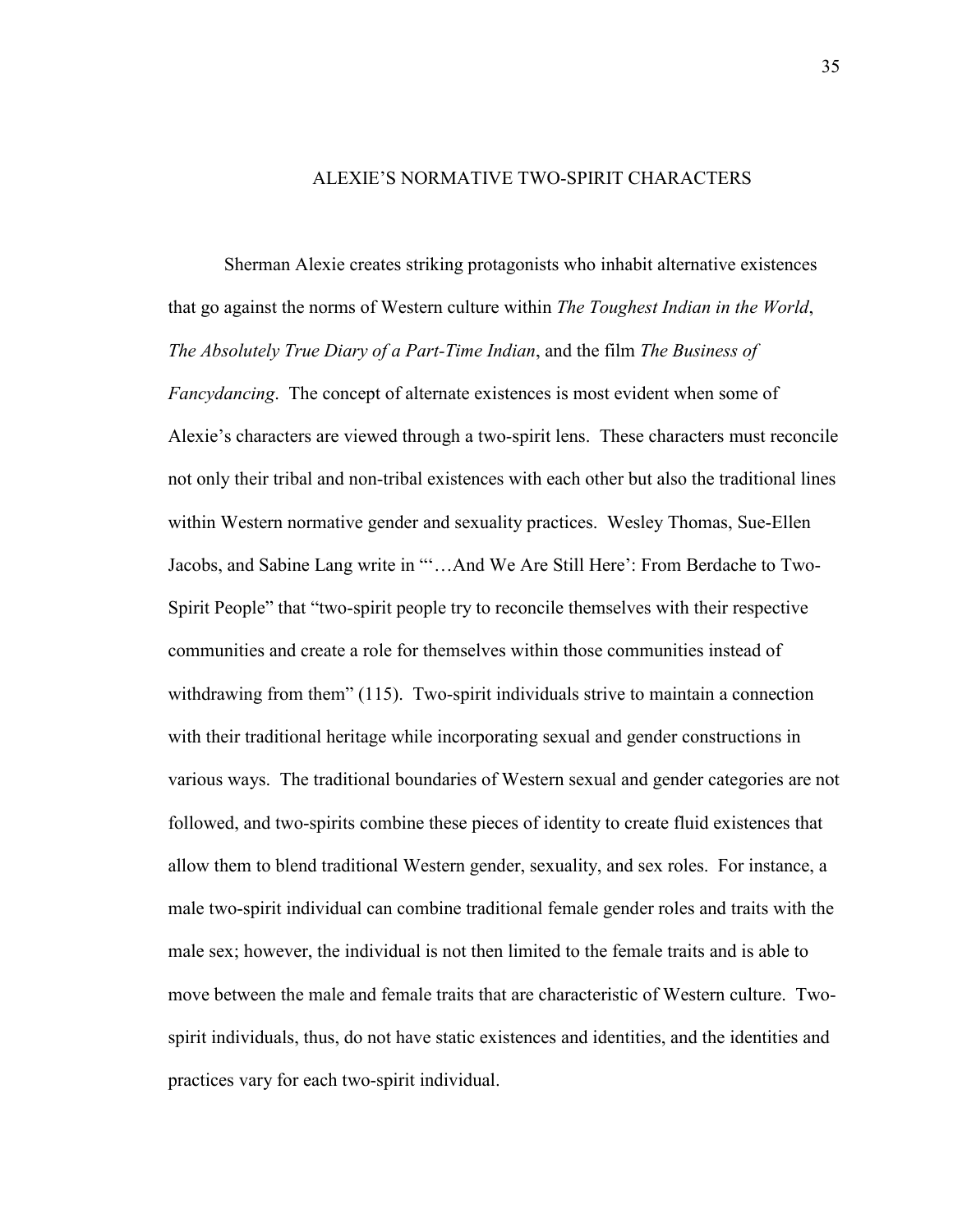This fluid identity often creates confusion within Western-influenced society. The combination of gender, sexuality, and sex that does not follow the Western norm combined with identities that are not static causes some to label two-spirit practices as deviant. The identity variation is not standard procedure within Western-influenced society, so it is considered wrong. This paradox between Alexie's characters' individual identities and accepted Western practices creates a stressful and tense existence for the characters. This tense existence continues because accepted European ways of life have infiltrated tribes and caused a severe reduction in the practice of two-spirit identity. Two-spirit identity is original to Native Americans, so the protagonists' identity pieces directly tie to Indian ancestry and heritage. The protagonists are trying to reclaim their identities and a piece of their heritage through a layered existence. The young adult Indians have to rectify their inner selves with the societies around them; this leads to obstacles from European influenced societies that include reservation inhabitants.

The two-spirit characters grapple as they come to terms with their true identities in the face of opposition from reservation inhabitants and the outside Western-influenced world, so two-spirit identities allow the characters to create modern identities with ties to the past so that they can inhabit individual and historical existences. Additionally, Native American cultures and practices are often at odds with Western-influenced cultures. For example, the Navajo have historically allowed gender and sexual variance. Tribes such as the Navajo have a plethora of two-spirit documentation, but in other tribes there is not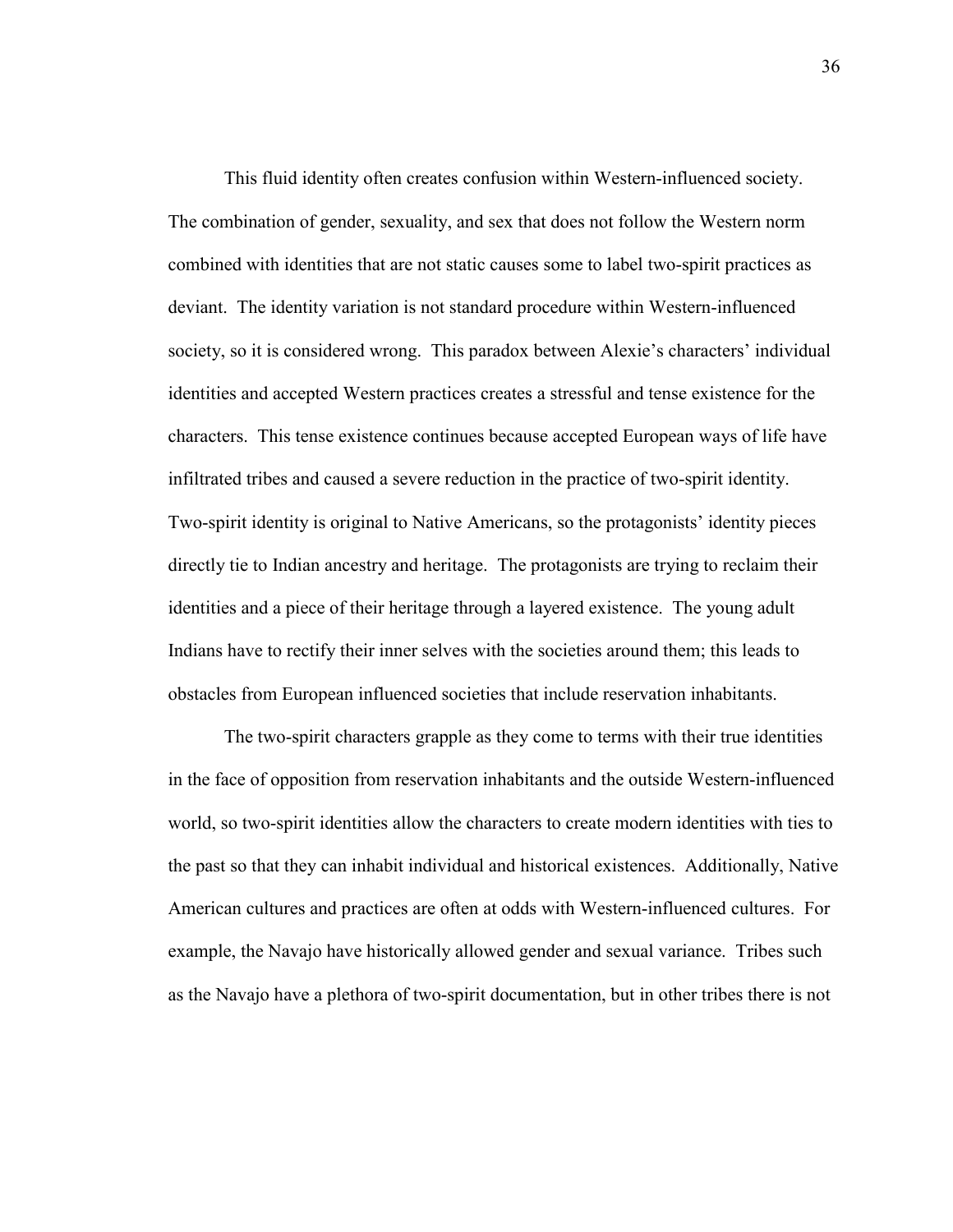a lot of hard evidence of two-spirit roles, which makes the topic all the more intriguing.<sup>1</sup> However, tribal specificity is no longer as acknowledged as it once was since two-spirit identity is a modern concept that any Native American that practices gender and sex variance could apply to him/herself. Daniel Heath Justice writes in his article "Two Spirits: A Story of Life with the Navajo" that "[o]f all facets of Indigenous life, none has perhaps been more fascinating, titillating, repulsive, or bewildering to Euro-Western observers than those of Native gender mores and sexualities" (223). Though tribal specificity is no longer as acknowledged as it once was, the Navajo serve as a historical reference.

Alexie illustrates a hostile outside world that has influenced Native American practices so that his two-spirit characters are not universally accepted. He writes of how the Western world's confusion towards individuals with alternative identities has infiltrated reservation acceptance, but Alexie makes his characters go through a process of self discovery in order to lead lives that fulfill their true identities. In addition, Alexie does not portray his characters as deviant. Even though many of the characters surrounding the male two-spirit protagonists lack an understanding of two-spirit identities and make fun of and do not accept alternative lifestyles, Alexie creates the two-spirit characters as being completely normal.

Alexie boldly creates these characters that diverge from Western normative practices, and he offers no apologies or explanations. This allows Alexie's characters to inhabit lives that are not only defined by their sexual and gender identities. The

<sup>&</sup>lt;sup>1</sup> The two-spirit term was coined in 1990 to replace the term berdache, which is often viewed as offensive due to the etymology of the word.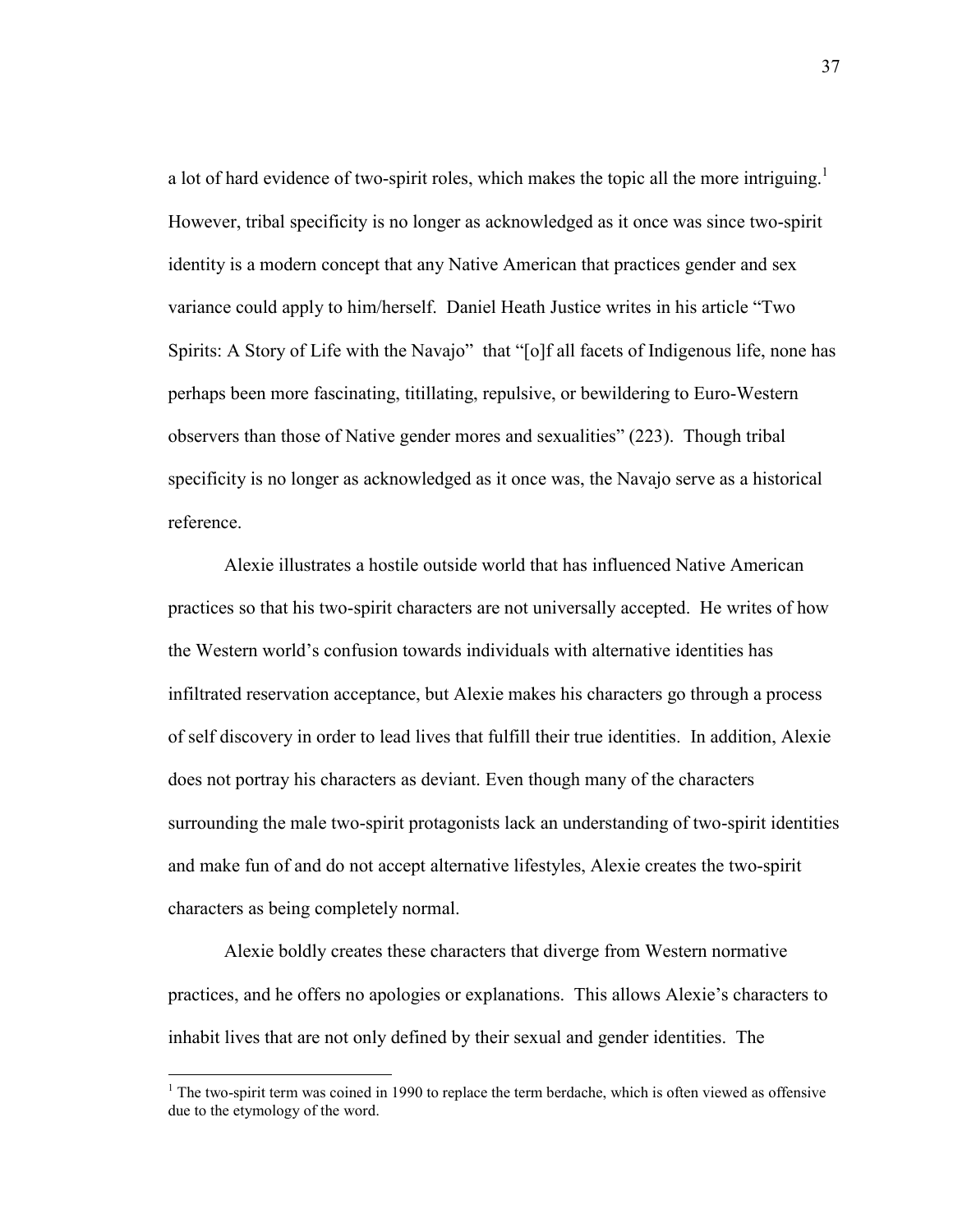characters are thus more fully formed and allowed to progress through life without being first labeled as abnormal; Alexie's characters are able to inhabit a two-spirit identity and live their lives while maneuvering through homophobic society. Alexie places his characters in a positive light and allows them to be full individuals. Lisa Tatonetti, in her article "Sex and Salmon: Queer Identities in Sherman Alexie's *The Toughest Indian in the World*," notes that "Alexie's work in *The Toughest Indian* is representative of his outspoken championship of queer issues" (6). In this text and many others, Alexie creates two-spirit characters that are written as normal; the characters are not the problem. Instead, homophobia is one of the major problems. The characters face this opposition while developing their own lives and pursuing their own destinies. Within *The Toughest Indian in the World*, *The Absolutely True Diary of a Part-Time Indian*, and the film *The Business of Fancydancing* Alexie creates characters that express two-spirit identities and make no apologies for their ways of life and emotions while moving forward and developing sexual and gender identities that challenge the notion of the fixed, Western binary system of sex and gender. In addition, the characters also construct two-spirit identities through their connections with their heritage and the outside world that place them on the dividing line between two very distinct ways of life.

 The most layered and in transition two-spirit character that Alexie creates is the narrator within the title story of the collection *The Toughest Indian in the World*. The narrator is a Spokane Indian reporter who only picks up Native American hitchhikers. He is always reporting on events from the outside, and this outside view causes him to have few real experiences. The narrator says, "I'm a feature writer, and an Indian at that,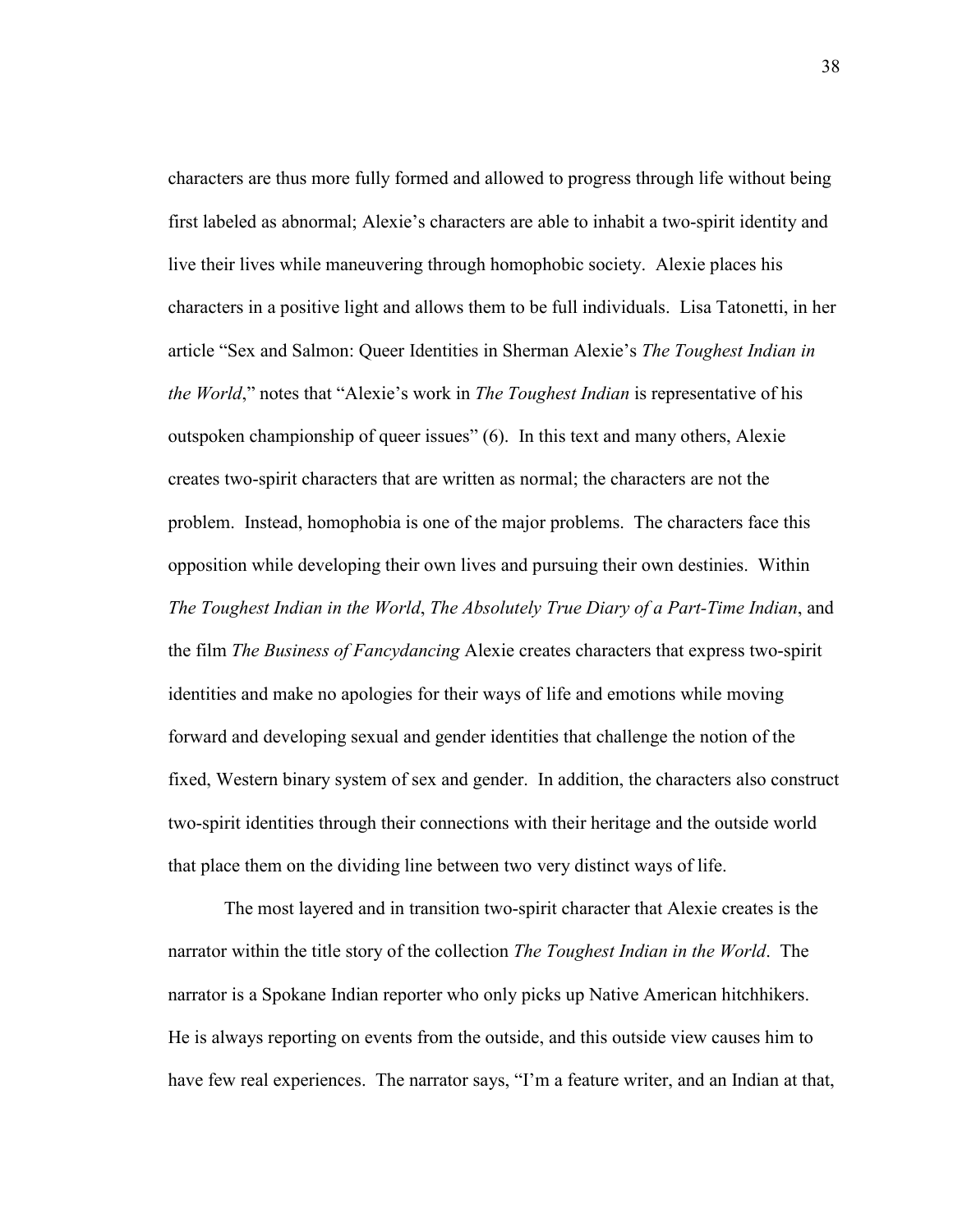so I get all the shit jobs. Not the dangerous shit jobs or the monotonous shit jobs. No. I get to write the articles designed to please the eye, ear, and heart. And there is no journalism more soul-endangering than journalism that aims to please" (Alexie 25). The narrator is living on the periphery of everything and feels that he has lost his soul and identity. He is also immersed in the white world that surrounds the reservation and has thus grown distant to his heritage. He is just going through the motions in life with his job, his girlfriend, and his heritage. He has no real connections or experiences with anything. This leads him on a quest to find something real outside of and within himself; he is looking for a physical and spiritual awakening. He finally experiences a real connection and actively participates in his life when he picks up a hitchhiking boxer that he ends up having sex with; he experiences pleasure and pain with the sexual encounter, but he also experiences honesty and real emotions. The sexual encounter with the boxer awakens the narrator to life and pushes him on a path to reconnecting with his life and heritage. The next morning the narrator says, "I traveled upriver toward the place where I was born and will someday die" (Alexie 34). The narrator is returning to his reservation and heritage, and placing the narrator within a two-spirit identity allows him to come across as strong and independent instead of just rebellious. Even though the narrator does not place himself under the two-spirit banner, the narrator as a two-spirit individual gives more meaning to his identity, and his actions then place him as being normal and natural instead of different and deviant. The two-spirit identity allows Alexie's character to freely exist.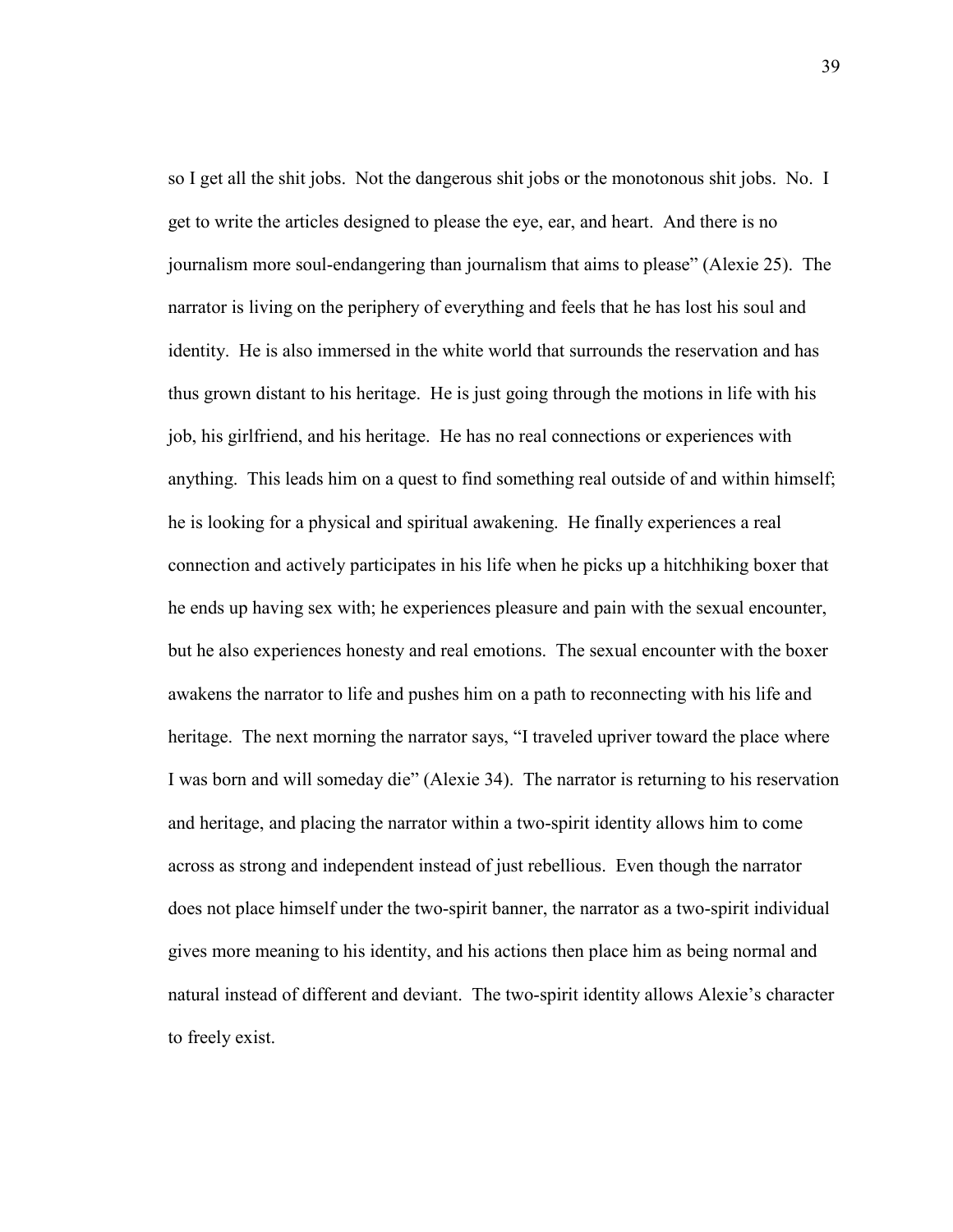The narrator's quest for a true and connected life leads him to an identity that includes a fluctuating sexuality that guides the way to a reconnection with his heritage, and the narrator's shifting identity helps to place him within traditional and historical Native American two-spirit practices, even though he would probably not identify himself as two-spirit since his actions serve as an awakening and are new to him. He is following through on desires and impulses, and he is experiencing a fluctuating identity that is new to him. Until he is sure where his desires ring true, he will not be in a mindset to clearly define his identity structure, and, prior to his moment of recognition, he unconsciously meanders through life. There is no real feeling behind anything he does; he just does what he thinks a heterosexual man should do. But these shallow experiences leave him empty, and he searches for something meaningful in his life that produces true, honest, and spontaneous emotions. The narrator knows something is missing, but he has not figured out what that missing element is. He continues to evolve, but he is on a meandering quest.

The character's awakening allows him to build a real connection with his culture through a modern identity that Alexie writes as being completely natural. This identity allows the narrator's fluctuating sexual practices to be considered normal, and this fits within Alexie's more nonchalant writing of this character in regards to switching from sex with a woman to sex with a man. Alexie is showing that the narrator's actions are perfectly normal and no big deal, even though many people around the character may see this as deviant behavior. The narrator's actions meander just as his identity is malleable so that he can traverse the course of varying channels of identity and existence.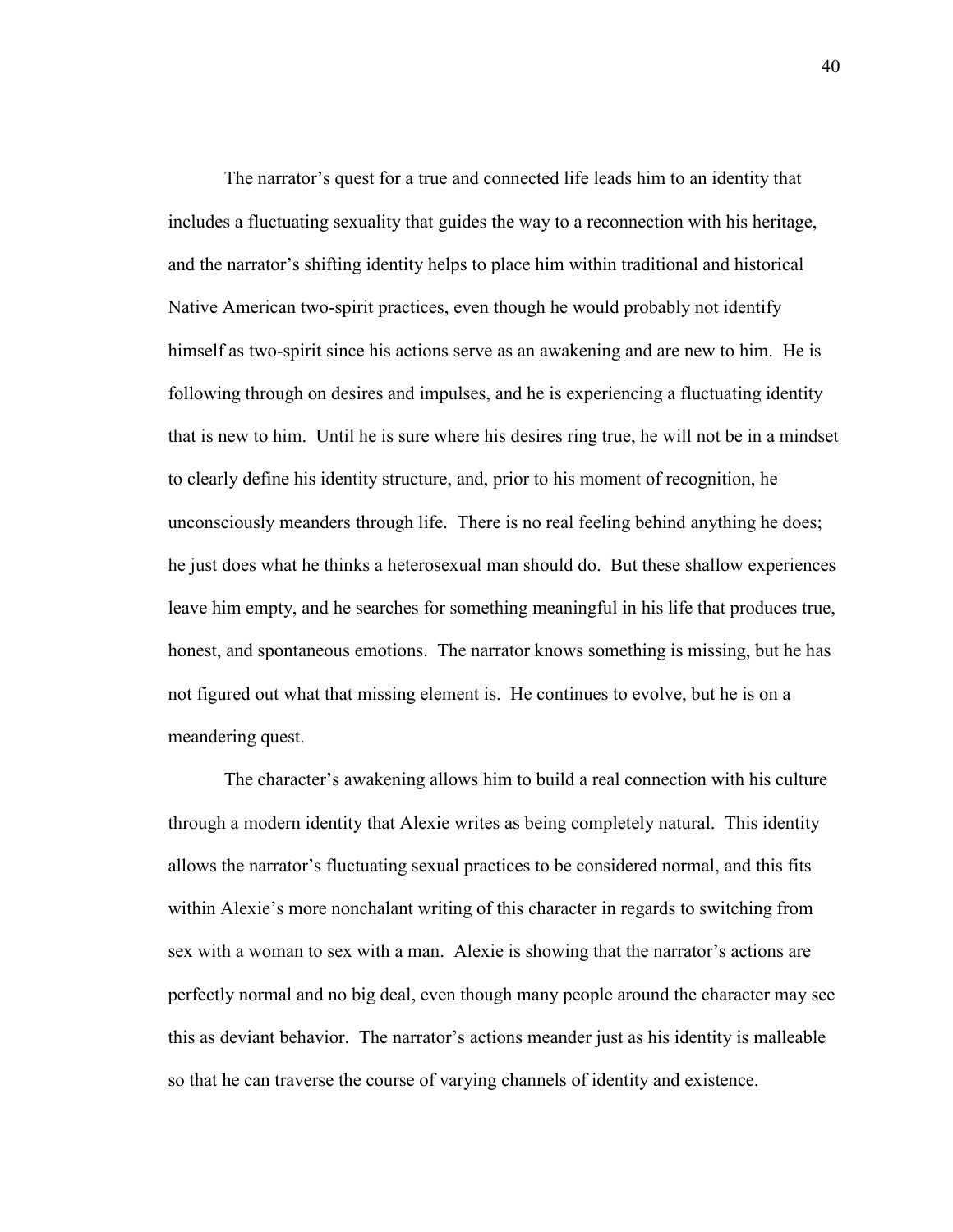For example, the narrator's two-spirit identity relates to his sexual pairings with men and women, as well as his search for a reconnection with his tribal heritage. He is seeking out a new identity that allows him to center himself with his true feelings and his culture. In the past the narrator was with a woman, but the narrator speaks of an unfulfilling sexual relationship with his former white girlfriend Cindy. He went through the motions because he felt like he had to, and that was what he was supposed to do as a man. However, there was no feeling or enjoyment behind his having sex with her. The narrator states, "During lovemaking, I would get so exhausted by the size of her erotic vocabulary that I would fall asleep before my orgasm, continue pumping away as if I were awake, and then regain consciousness with a sudden start when I finally did come, more out of reflex than passion" (Alexie 25). He feels no connection to her, and, like his reporting, sex with her is more of an out-of-body experience than a union. But when sleeping with a woman, the narrator fits in with the accepted norms of society that surround him because he appears heterosexual. However, "[t]he narrator's reaction to his partner is inconsistent with expectations regarding the performance of heterosexual masculinity" (Tatonetti 13). He does not crave sex with his girlfriend; he does not have the urges and desires that a heterosexual man would have. However, he goes through the motions in order to fit in with a dominant heterosexual society. "The narrator's description of his short-lived relationship with his co-worker Cindy…appears to be a sort of locker-room story, a performance of masculinity designed to situate the teller firmly within an accepted version of heterosexuality" (Tatonetti 12). He does not want to be judged or deemed as an outcast by society, so he sleeps with a white girl as an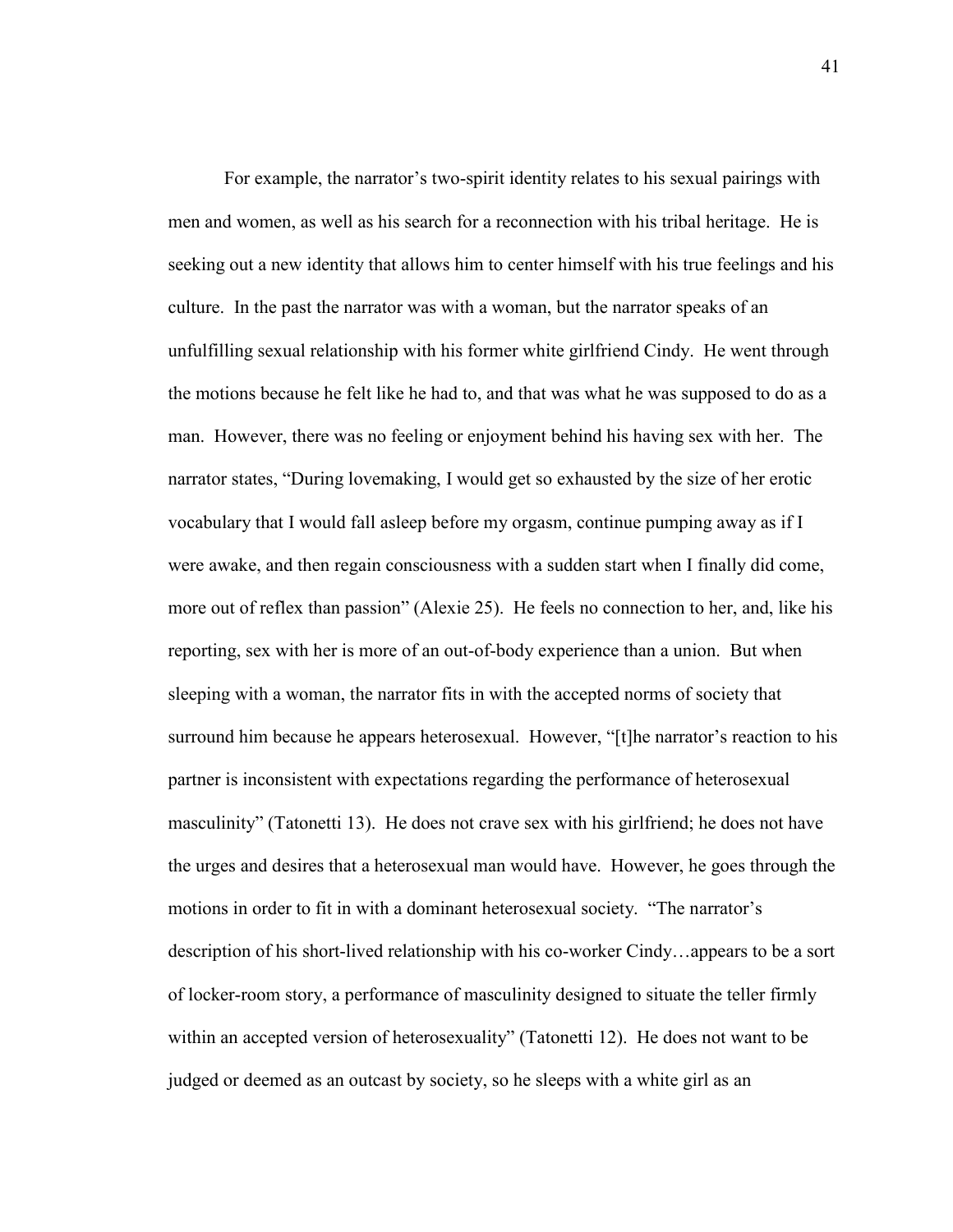assimilation practice to fit in with the Western-influenced world that he has become a part of. The narrator is trying to fit in with white, heterosexual culture by acting like those around him. However, Alexie makes it clear that it is not normal for this man to be having sex with a woman; it is pulling the narrator further away from his identity that includes a connection to his heritage. With Cindy, the narrator continues with his unconscious existence. He says, "In daily conversation, she talked like she was writing the lead of her latest story" (Alexie 25). He has no natural connection with Cindy just as she has no real connection with him; he is unconnected with her just as he is with his reporting. He only reconnects with the world and himself after having sex with the Native American fighter. When he is with Cindy, he is like a robot and not really alive to what is happening; he is not living his life. He is just on autopilot and superficially rejecting a two-spirit existence that includes a cultural connection.

 However, when the narrator gets the chance to have a real experience with a Native American hitchhiker, he lengthens their encounter in order to allow more to happen. He is seeking out a genuine experience that fulfills his desires and reconnects him with his culture and who he is; he is no longer with a white woman and is now with a Native American man. Alexie writes, "The narrator's fascination with the hitchhiker's physicality, his attention to the small details of his passenger's appearance, portends the two men's impending intimacy" (Tatonetti 13). The novel idea behind this male/male sexual pairing is that Alexie's narrator does not make a huge choice about his sexuality. There are no thoughts of sin or danger, and there is no crisis. "The narrator's yearning to 'know about' the fighter is merely one of many implicit signals of his ultimate decision to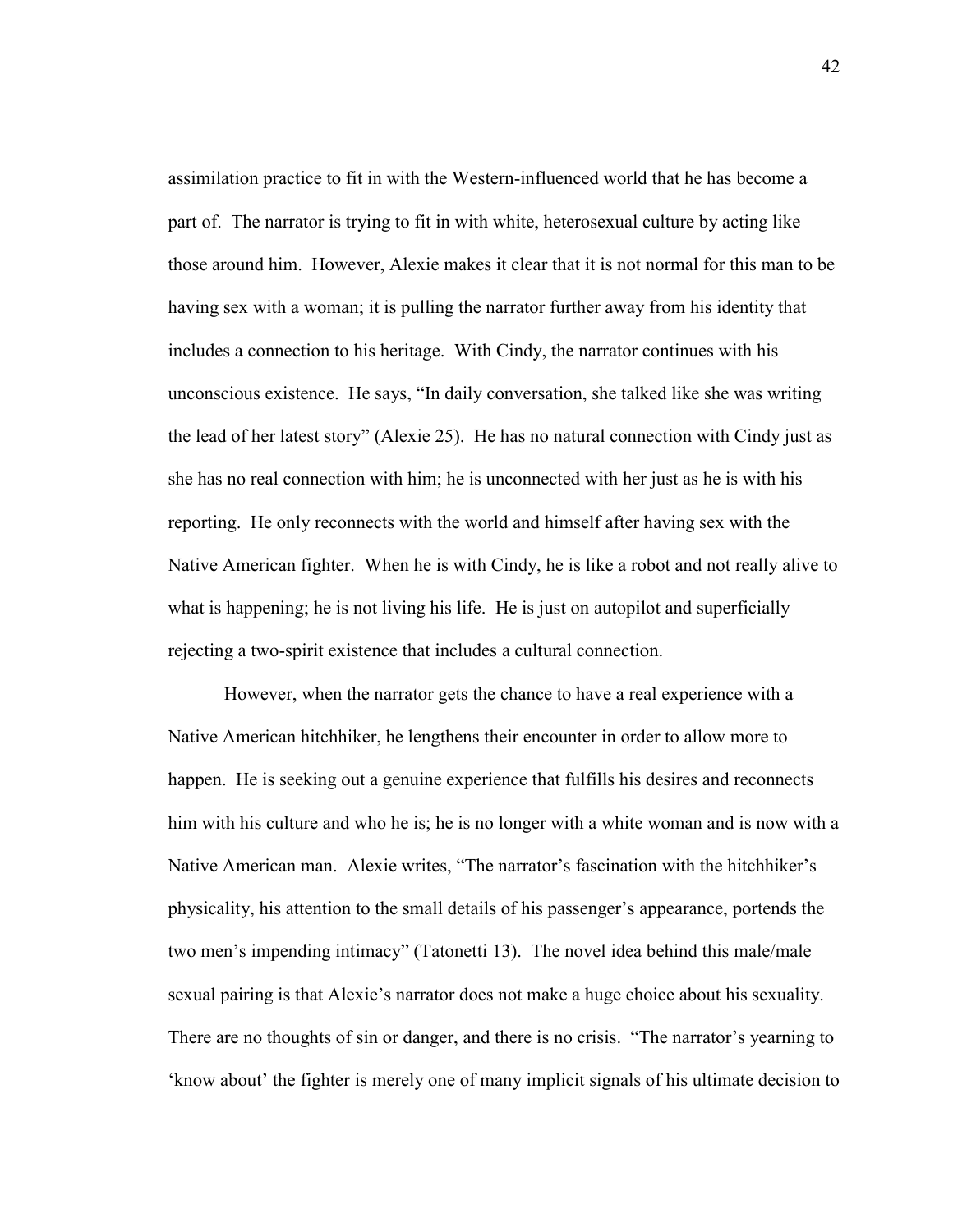know the fighter sexually" (Tatonetti 13). Alexie creates a character that just flows into a sexual encounter with another Indian man; this is just the natural progression that the character takes. Gilbert Herdt writes within *Two-Spirit People: Native American Gender Identity, Sexuality, and Spirituality* that "[s]pirituality, power, sexuality, gender, identities, and desires are what constitute an individual" (Jacobs 280). The narrator's desires, gender, and submissive nature when having sex with another man lead him in a direction that ultimately reconnects him with his heritage and himself in order to bridge together the various aspects of his life. Like the hitchhikers whom he picked up who were "usually headed home, back to their reservations or somewhere close to their reservations," the narrator finally returns home (Alexie 24).

However, this reconnection is tempered by the homophobic nature of society, which spilled over into the reader reaction this story received when it was first published in *The New Yorker* in 1999. The explicit gay sex scene, though brief, caused intense reader reactions. In an interview with Joelle Fraser in 2001, Alexie noted that the story "really brings up the homophobia in people." Alexie also said that due to the often autobiographical nature of his work, people question whether this experience is pulled from his own life, though people are too uncomfortable to actually ask him. Lisa Tatonetti writes that "Alexie's inclusion of queer sex provokes [a] strong response among reviewers" (10). Readers were uncomfortable and caught off guard by the nonchalant writing of an alternative lifestyle and sex scene even though Alexie tempers the narrator with some semblance of homophobic reluctance. The narrator espouses some commonly used homophobic phrases in order to place himself within the confines of mainstream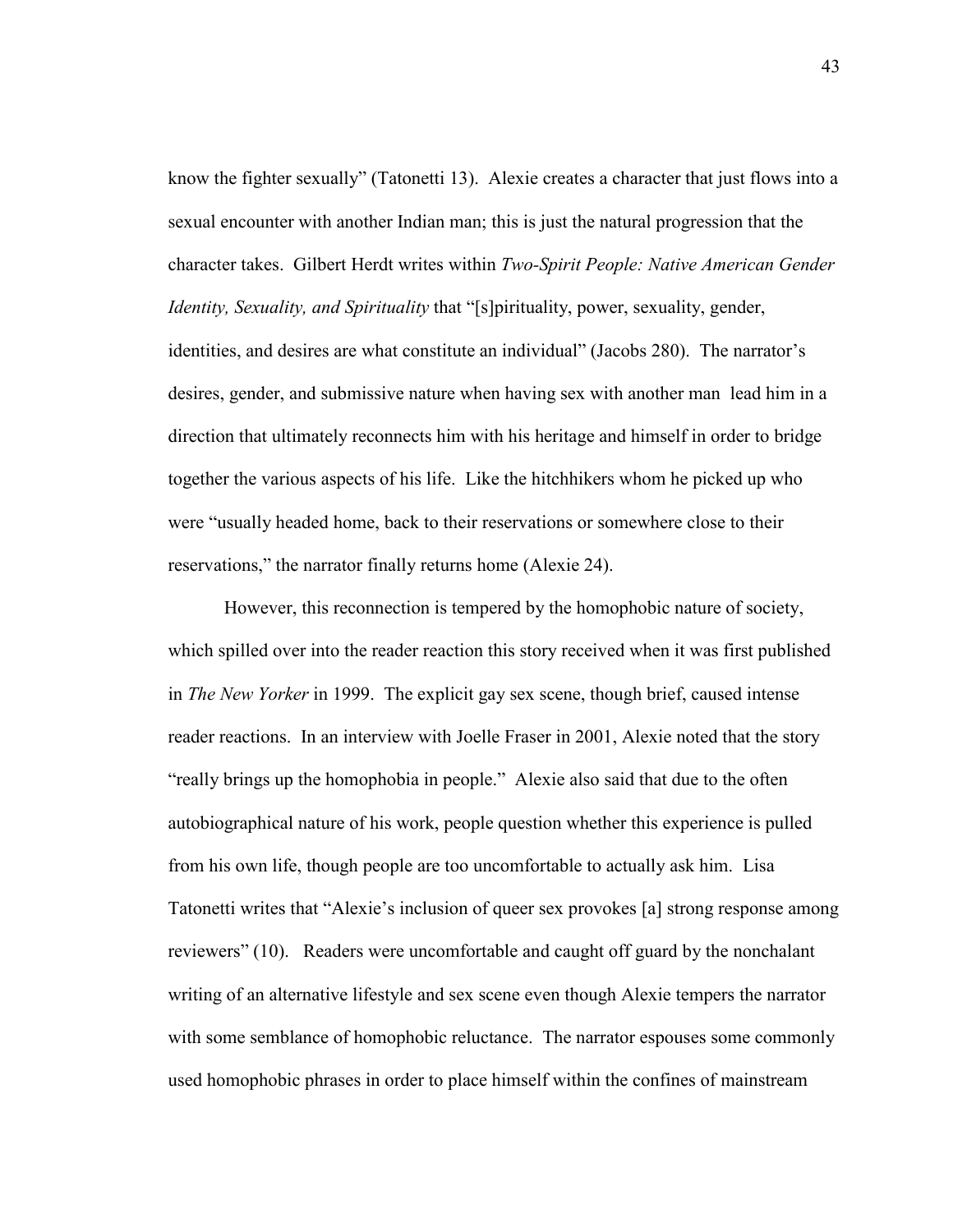society, even though he does not actually know what his true identity and sexuality are anymore. Once the fighter is ready to have sex, he asks the narrator if he is ready. The narrator responds, "I'm not gay" (Alexie 31). The narrator is saying that he is not gay, but he has assumed the position to have sex with a man. His actions and words do not align; he wants the sex without the identity. He just wants to have this experience on his quest for a real connection. In addition, he is not sure how he is going to feel after the experience, so he does not want to be defined by it. Furthermore, Native American and non-Native American societies have perpetuated the use of stereotypes in relation to sexuality. Within Ase Nygren's article "A World of Story-Smoke: A Conversation with Sherman Alexie" Alexie notes that "Indians have accepted stereotypes just as much as non-Indians have" (158). So the narrator is unsure of what composes reality. He is unsure of his true identity, so he tells the hitchhiker fighter, "I've never done this before" (Alexie 31). The narrator does not want his sexuality to be judged, and at the same time the narrator does not want the hitchhiker to think he is experienced at having sex with men. Revealing his level of inexperience allows the narrator to go along with what the fighter wants, and, in addition, he is also not sure what to do. The narrator hides from his sexuality and his heritage partly because he is still not sure of his identity because he is still going through a conversion process. The narrator is at an in-between state because he has not fully investigated his feelings and desires that are developing with his actions.

The narrator also thinly veils his past sexual thoughts of men. He remembers, "I had never been that close to another man, but the fighter's callused fingers felt better than I would have imagined if I had ever allowed myself to imagine such things" (Alexie 31).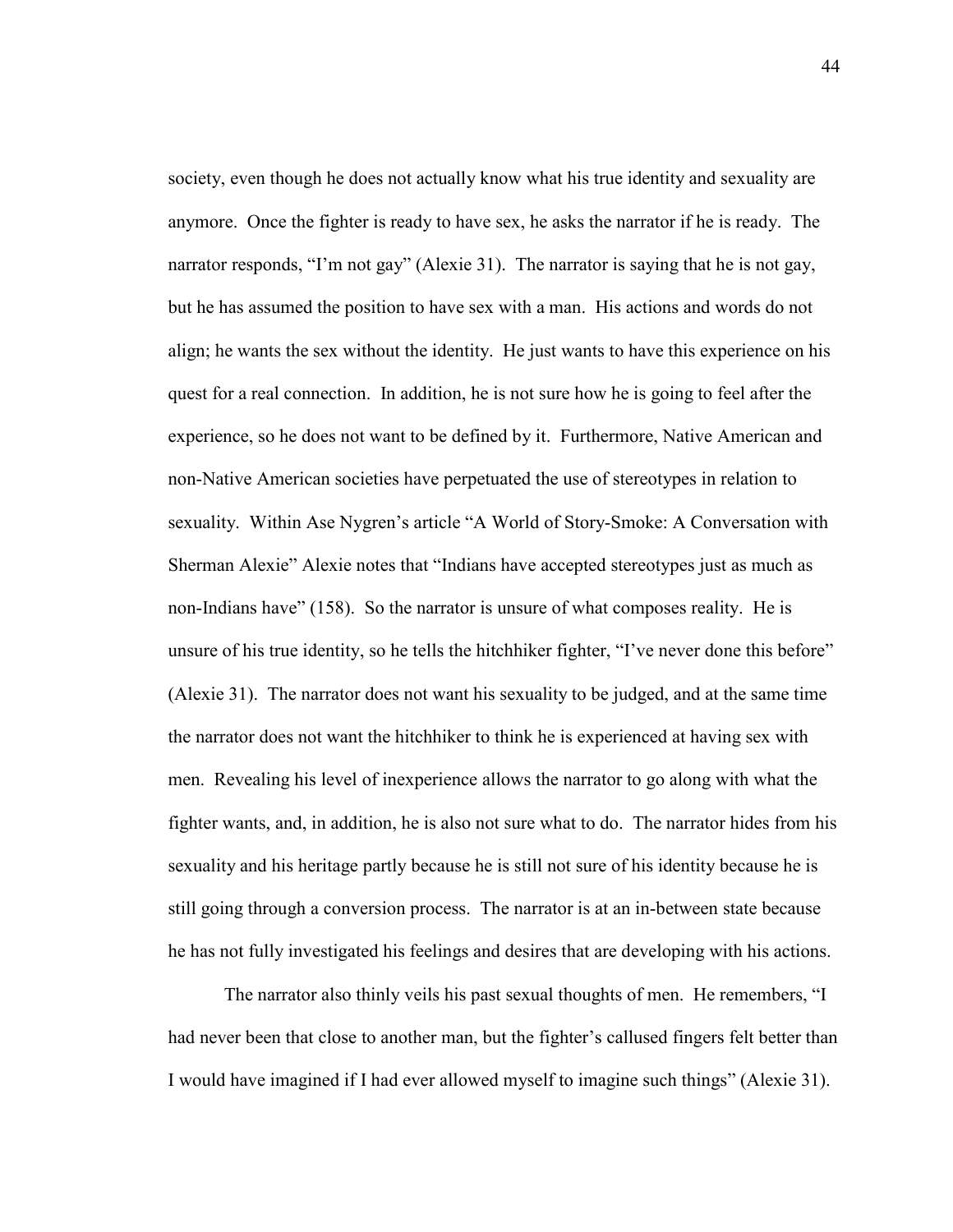This has been in his mind, it is what he wants, and he is finally allowing it to happen. He is very much conscious during this encounter with the hitchhiker as opposed to sex with his former girlfriend. He is also awakened and revitalized after having sex with the fighter, which is symbolized through Alexie's reference to salmon. "[T]he scent of salmon suggests that Alexie's protagonist is productively enabled by his sexual encounter with the fighter" (Tatonetti 17). The narrator is now enabled to make connections with his identity. Like a salmon, the narrator has fought his way back to his center; after the sex, he is able to reconnect with his place of birth. The experience enlivens him and allows him to have real emotions; he is finally honest with himself after experiencing something real and full of meaning. He has no feeling after sex with Cindy, but after sex with the fighter he throws "a few shadow punches" (Alexie 33). The narrator has spontaneous reactions instead of planned responses that fit with what he thinks people expect. He conquers a fear and crosses over into a new reality. He feels strong after what he did; he is full of energy and alive instead of unconscious. However, the narrator also falls asleep "[l]onely and laughing" (Alexie 33). He is happy yet lonely because the fighter is gone; he feels real emotions, even though they are confusing. He finally enters a real-life that is full of confusion and contradiction; he is no longer just following a rote script. This is the type of experience he needed to have in order to feel alive and regain his connection with his heritage and the land. He no longer wants a simplified existence; he wants a complicated network of existence that allows him to feel and to be connected to the various worlds that define his life and identity.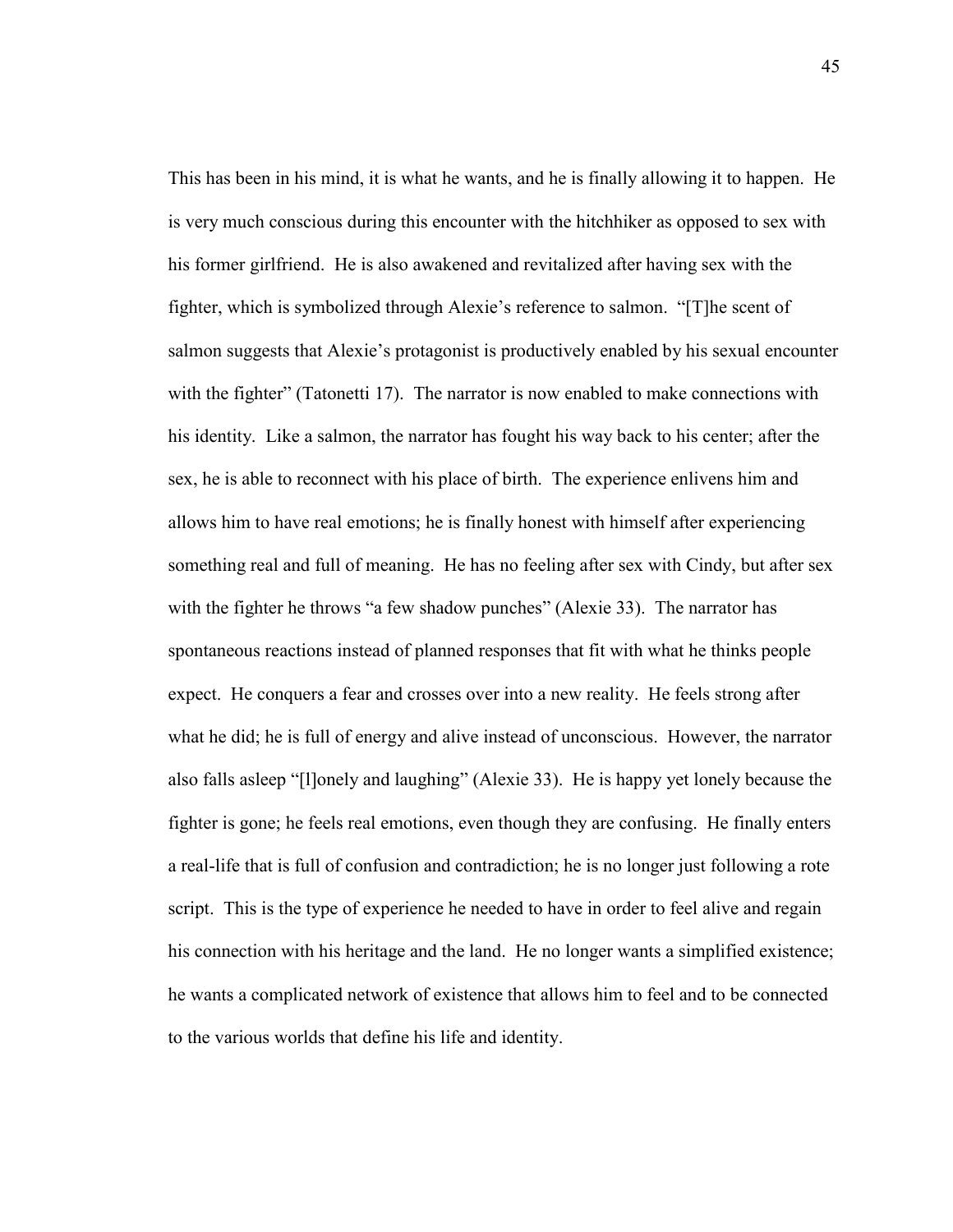With these newfound feelings and actions, he unknowingly makes a connection with contemporary two-spirit practices. He assumes a modern identity by switching from sex with a woman to sex with a man; however, he also moves from being assimilated into a dominant Western-influenced culture to returning to his roots and reconnecting with his heritage. He is consciously making decisions and living life instead of just going through the heterosexual motions that are not true to his real identity. He finally experiences what he was craving, and now he knows how it makes him feel. He reconnects with his heritage by having sex with the Indian hitchhiker, and the sex is a new experience for him that is filled with happiness and pain. But the physical pain awakens him to what he is doing and allows him to feel an honest emotion and have an awareness of his body. He is able to have a cultural, racial, and sexual connection through his interactions with the fighter, and his actions answer a question for him even though the confusion may just really be starting with his identity. "Alexie's unnamed narrator in 'The Toughest Indian in the World' finds queerness and a venue for cultural identification" (Tatonetti 27). This personal and cultural identification is brought back to him through sex with a man, and the pairing did not lead to bad things. The narrator reconnects with his tribe and leaves the confines of homophobia behind. The narrator says, "In bare feet, I traveled upriver toward the place where I was born and will someday die. At that moment, if you had broken open my heart you could have looked inside and seen the thin white skeletons of one thousand salmon" (Alexie 34). He is able to reconnect physically and spiritually with the land, so homosexuality is connected with renewal and rebirth within this piece by Alexie. "In "The Toughest Indian in the World," then, Alexie figures gay male sex as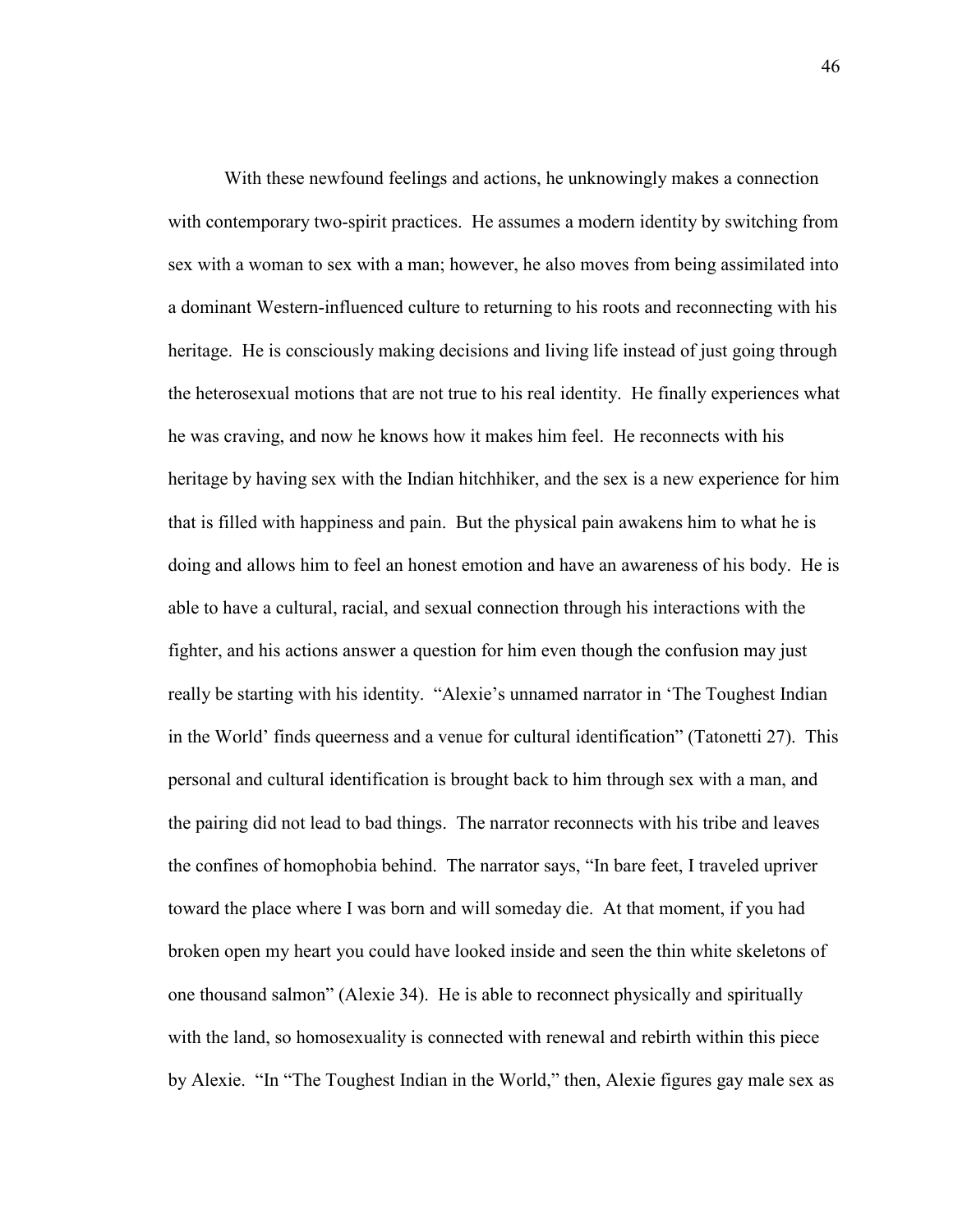an avenue for cultural renewal" (Tatonetti 13). Through a variant sexual identity that aligns the narrator with a contemporary two-spirit existence, he is able to reconnect with what he lost in his life. He is now on a quest for personal and spiritual enlightenment that leads him back to the foundations of his existence with his culture and connects all the pieces of his identity.

Fitting the pieces of the identity puzzle together for young adult Native American men through the renewal of life, education, and the triumph of Native peoples is also the focus within Alexie's *The Absolutely True Diary of a Part-Time Indian*. Arnold leaves his reservation in order to seek out better opportunities at an all-white high school. He is fed up with his tribe's poor education system and feels that he needs to attend an allwhite high school in order to get the education that he deserves. Arnold is surrounded by poverty and degradation, and most of his family members are alcoholics. His best friend Rowdy is outwardly homophobic due to his father's influence. Arnold struggles with all of these issues in addition to being the only Native American student at his new school off of the reservation. He meets hate on both sides of the reservation line, but he is resolute in his quest to create an honest and fluctuating identity for himself.

While Arnold is not directly defined as being two-spirit, he possesses many twospirit qualities, and the term helps the reader understand the components of Arnold's identity. Like the narrator in "The Toughest Indian in the World," Arnold sorts out his identity and life as he goes and does not make any grand proclamations about his existence, and both characters are on a path towards personal fulfillment. However, unlike the narrator Arnold inhabits more gender variance than he does sexual variance,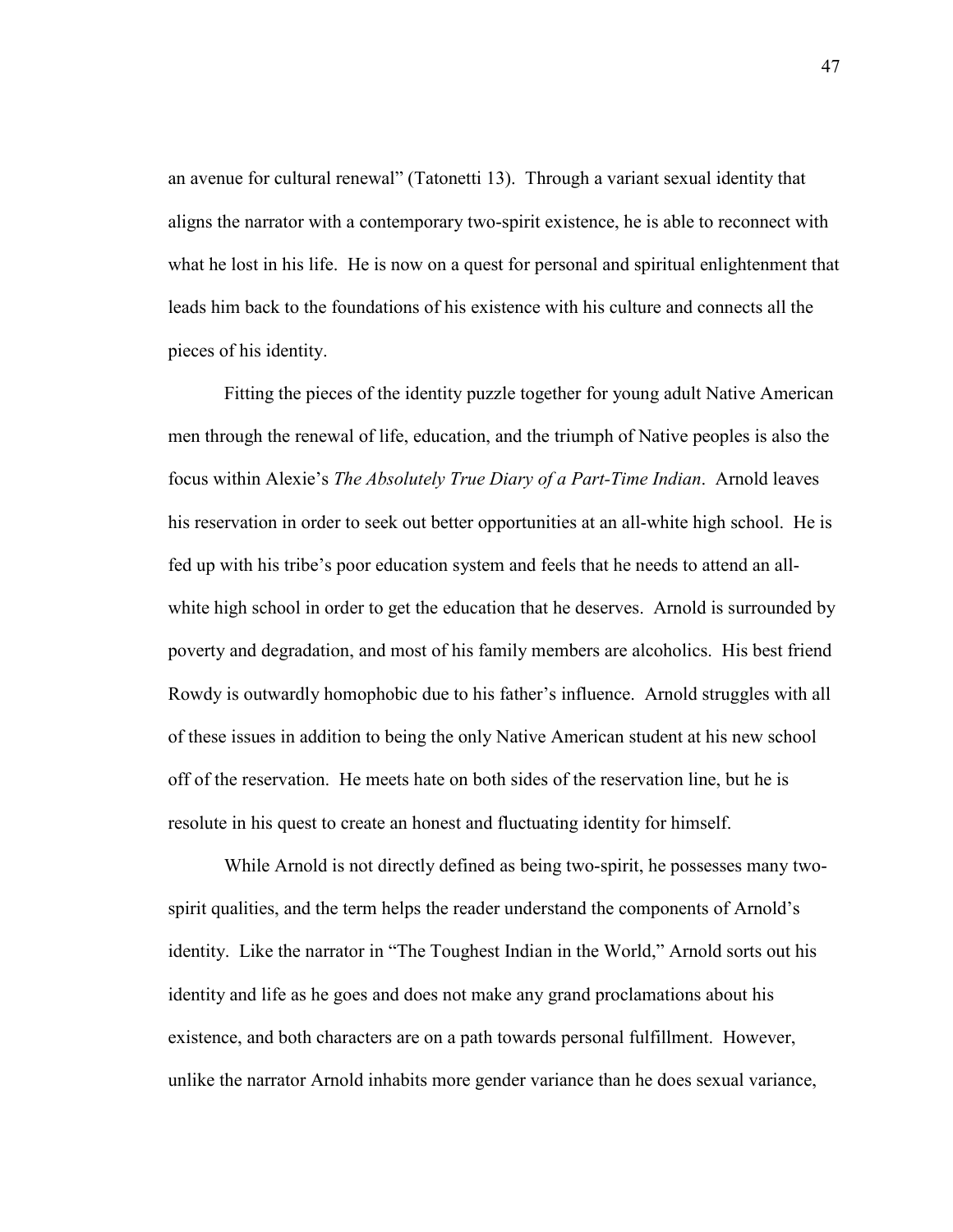and "[t]here is more to Native American two-spirit identities than sexual orientation" (Jacobs 113). Arnold possesses a well-rounded existence within a two-spirit identity; he has gender variance along with a connection to his heritage. Arnold cares about his education, is thoughtful, and loves his best friend Rowdy. These traits help Arnold to connect with his best friend Rowdy even though he hides some of his identity in order to fit in with the Western societal mold. For instance, Arnold begins to tell Rowdy of his decision to leave the reservation school for Reardan; Arnold says to himself, "I wanted to tell him that he was my best friend and I loved him like crazy, but boys didn't say such things to other boys, and *nobody* said such things to Rowdy" (Alexie 48-49). Arnold obviously cares for Rowdy a great deal, but homophobia has infiltrated the reservation along with a lack of acceptance for any identity that deviates from what Western society deems as normal or acceptable. This causes Arnold to be unable to express his love for Rowdy, but he does inwardly admit to his feelings. Within this thought, Rowdy is placed as being like the narrator at the beginning of "The Toughest Indian in the World." Rowdy cannot outwardly handle anyone expressing feelings towards him that could indicate something other than a traditional heterosexual friendship because receiving these words would cause guilt by association for Rowdy. He ends up overcompensating in order to cover up his true feelings.

 However, the strong bond between Arnold and Rowdy is very evident when Arnold tells him his school news. Arnold is very concerned about how Rowdy will take the news, and after receiving the news Rowdy says, "You better quit saying that" (Alexie 49). Rowdy is upset that Arnold would even think of leaving him behind, but Arnold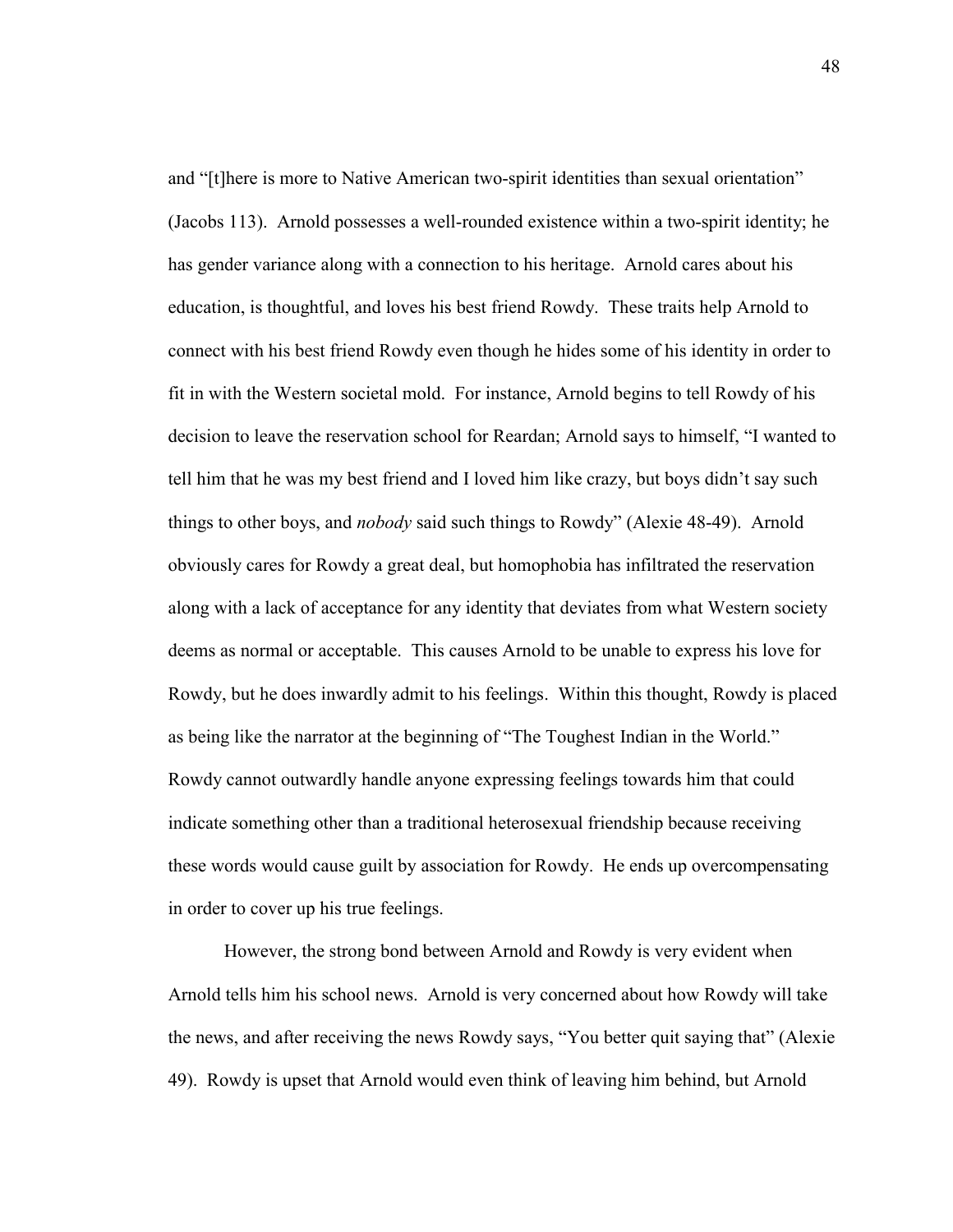does not want to go alone. He wants Rowdy to come with him, but Rowdy rejects Arnold when he tries to show physical affection. Arnold says, "I touched his shoulder. Why did I touch his shoulder? I don't know. I was stupid" (Alexie 52). Arnold knows that he is not allowed to touch Rowdy because Rowdy does not want to be associated with any variant behavior that is not completely defined as masculine. Rowdy retorts, "Don't touch me, you retarded fag!" (Alexie 52). Rowdy instantly degrades Arnold with a homosexual slur in order to get Arnold away from him and to prove his dominant male heterosexuality. Rowdy is hurt by Arnold's decision; however, Arnold is resolute in his quest to get a better education.

Arnold could stay and try to change Rowdy's attitude and life; instead, Rowdy is left to stew within his own convoluted, homophobic family. Rowdy does not provide Arnold with complete acceptance and has succumbed to homophobic influences, and he has also been raised by a father that does not accept variant identities and gender/sexual practices. When Arnold asks Rowdy's father to give a cartoon to Rowdy he tells Arnold that "it's a little gay" (Alexie 103). Rowdy's father sees males as very aggressive and tough with no room for feelings and sentimentality; so, if Rowdy rejects the dominant identity norms, he is also rejecting his father. For the most part, Rowdy is willing to be alone in order to sustain his masculine appearance.

This dilemma allows anger to build within Rowdy, but Rowdy's anger also stems from Arnold abandoning him and leaving him alone; Rowdy will no longer have anyone like himself to associate with, so he eases his fears with humor. Rowdy's loneliness eventually gets the better of him later on in the text. When the two boys start to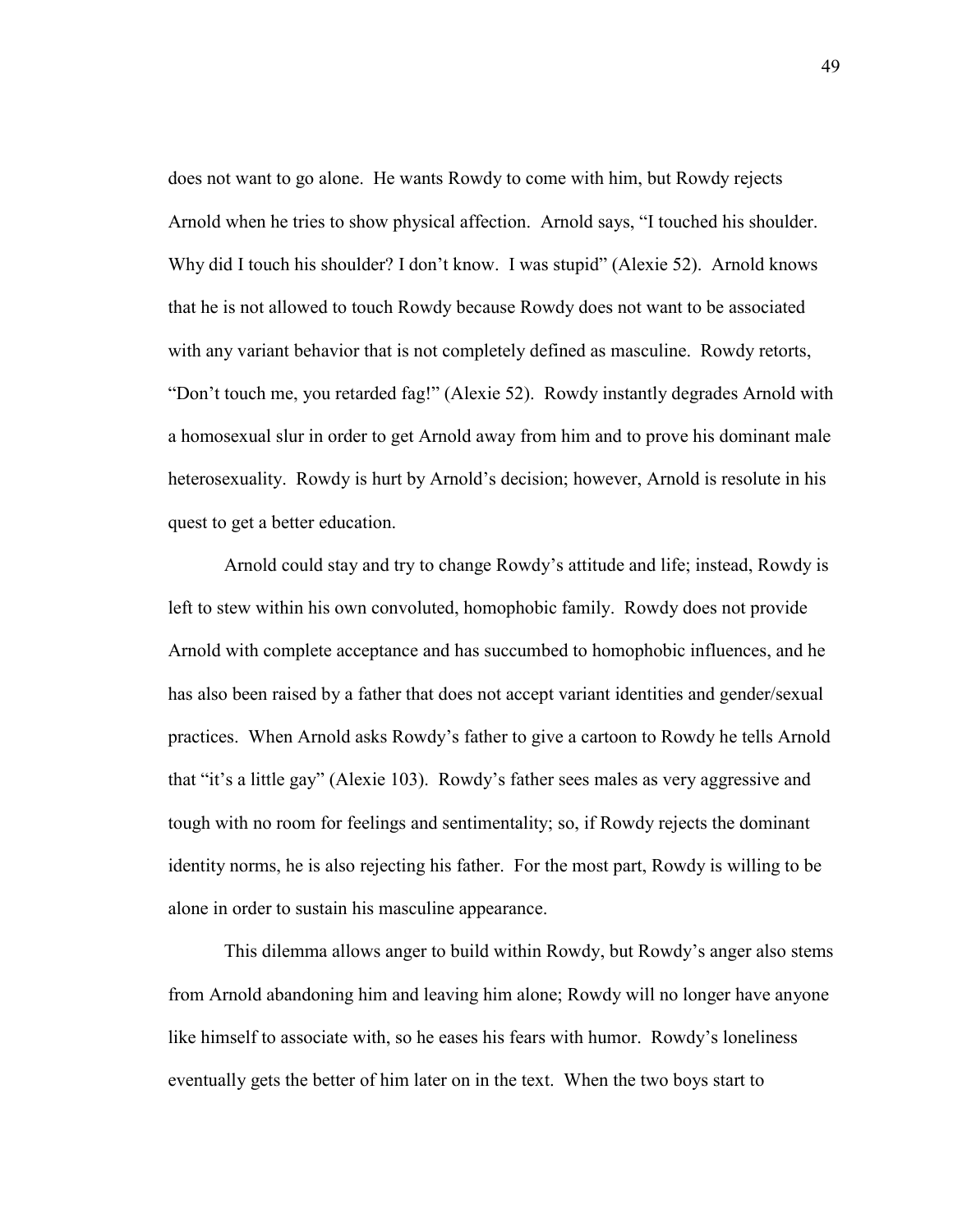reconnect, Arnold sends Rowdy a picture of his "smiling face," and Rowdy sends Arnold a picture of "his bare ass" (Alexie 130). The two are reconnecting, and Rowdy is going out on a limb by sending a more provocative picture while still maintaining the cover of humor. Rowdy has advanced a little further in his actions, but his actions could still be easily construed as a heterosexual joke. After the absence of Arnold, Rowdy is a little more forward with his actions and assumes a leading role that could be meant to entice Arnold. But again, because of the image that Rowdy has created and cultivated, he can do a lot under the veil of sexual humor. Humor gives Rowdy the "out" that he can take if he feels his image is in jeopardy. The humor allows Rowdy to straddle the line of existence between accepted practices and what is labeled as deviant behavior; altogether, this places Rowdy within a two-spirit identity.

 In contrast to Rowdy's family, Arnold's parents and grandmother do support Arnold's decisions and let him live a life with them that is free from judgment. This allows Arnold's emotional and more feminine side to develop with his feelings towards his parents. This also allows Arnold to shift his feelings towards females and males, and he is not forced to choose a specific, static identity. "[T]wo-spirit identities shift constantly; they are never definite or static" (Jacobs 289). This practice permits Arnold to show his more feminine side with his feelings for his parents, and he is not locked into a sexual or gender specific identity. All of this plays a role in his spiritual identity that revolves around the love he has for his family. Arnold says of his father, "[H]e loved me so much. He hugged me even closer" (Alexie 55). Arnold has no problem expressing his love for his father, and his father has no problem expressing this love right back.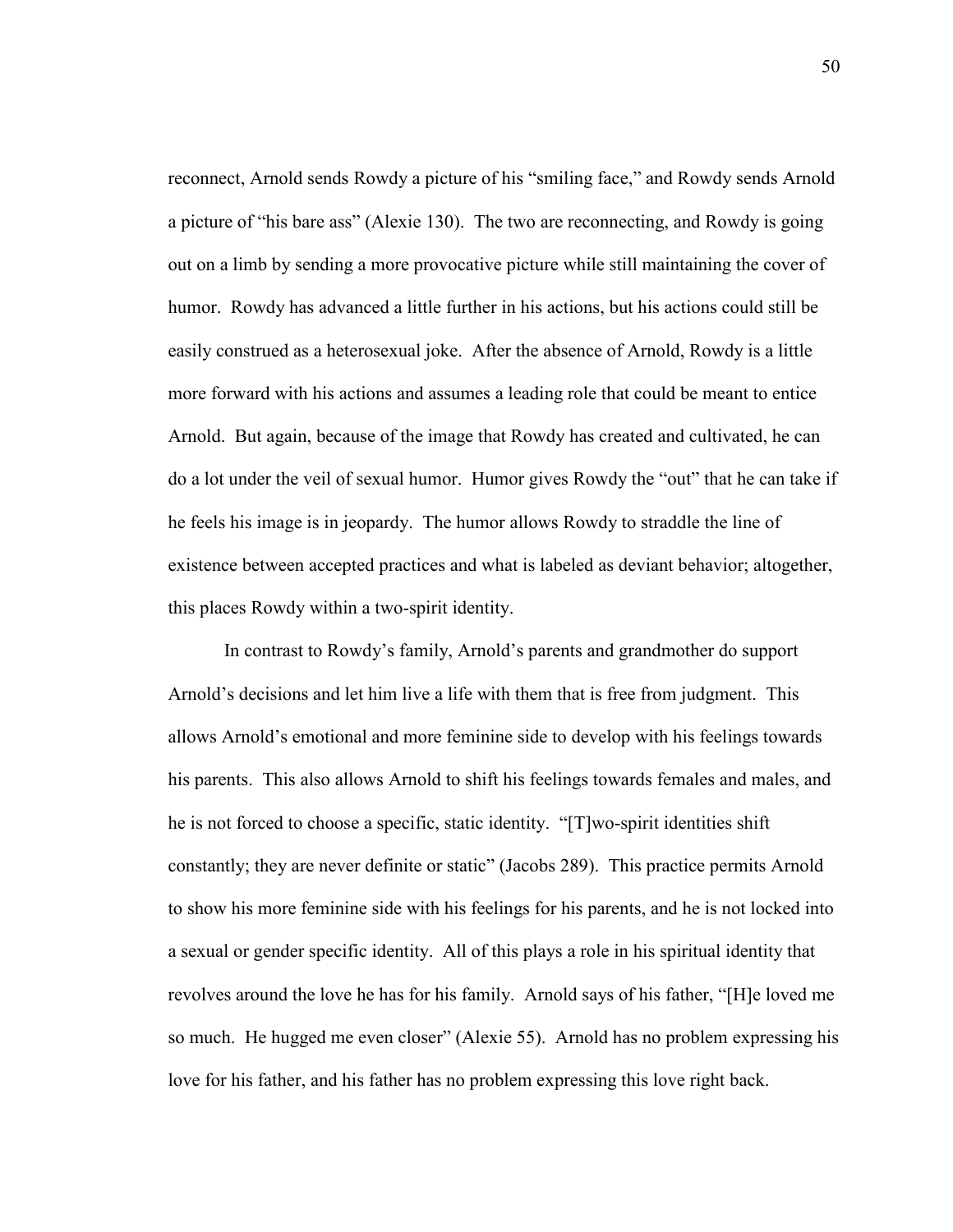Arnold's combination of emotions and connection to Rowdy place him within a twospirit identity, and Arnold's mom and dad support him. They support his decisions and do not try to change him, which allows him to have a happier existence and strive for what he wants in life instead of feeling repressed like Rowdy.

 Arnold's grandmother also guides and supports his identity. She accepts him for who he is, and she does not accept homophobia. Arnold thinks that his grandmother is the best thing about the reservation because she practices tolerance. While discussing how people with variant identities and practices have often been seen as something special, Arnold states, "My grandmother had no use for all the gay bashing and homophobia in the world, especially among other Indians" (Alexie 155). Arnold is also deeply affected by the stories that his Grandma tells of divergent sexual and gender identities. Arnold says that "Indians used to be forgiving of any kind of eccentricity. In fact, weird people were often celebrated" (Alexie 155). And Arnold's grandmother continues this tradition by being tolerant and celebrating diversity. When speaking with his grandma, Arnold is left in awe of gay people because she still believes in variant identities. Arnold feels that "[g]ay people could do anything. They were like Swiss Army knives" (Alexie 155). Arnold is embraced by his grandmother's acceptance and feels proud of himself.

Arnold is limited to seeking out his grandmother for acceptance, and when he is with his grandmother he is not judged. "On some reservations there is still a cultural script…, which allows parents and elders to teach feminine boys that they can embody womanly traits without shame" (Jacobs 4). Arnold's grandma wants him to know how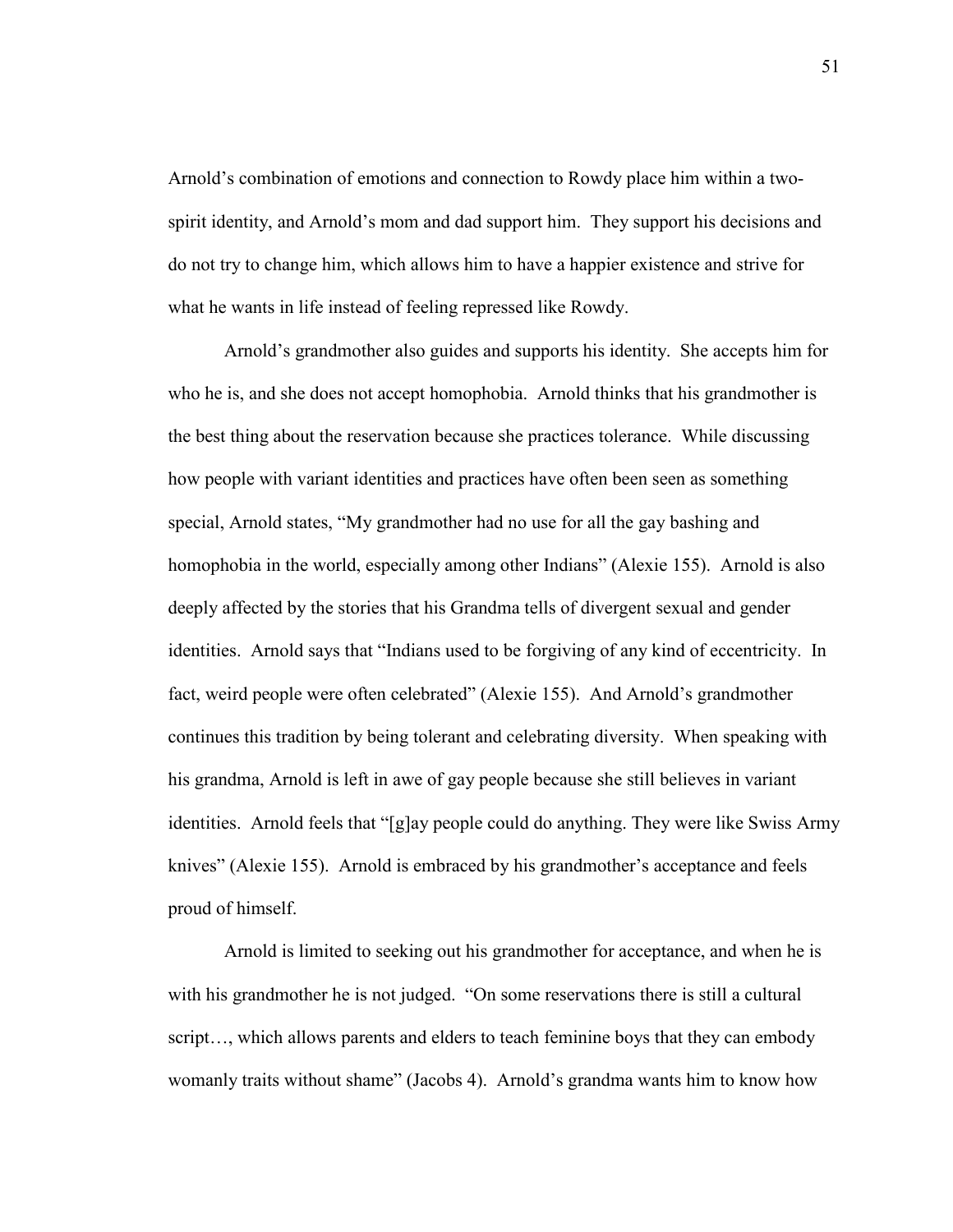important and special he is, and she espouses her tolerance and acceptance of others while teaching him about tribal traditions. Arnold says, "Gay people were seen as magical, too. I mean, like in many cultures, men were viewed as warriors and women were viewed as caregivers. But gay people, being both male and female, were seen as both warriors and caregivers" (Alexie 155). Arnold's grandmother is teaching Arnold that different does not equate bad. She hopes that two-spirit identities will once again be accepted on the reservation and that she can spread the seed of acceptance and tolerance so that Arnold can have an honest and accepted life. Arnold says, "My grandma's last act on earth was a call for forgiveness, love, and tolerance" (Alexie 157). Arnold's grandma does not want him to succumb to homophobic influences and tries to keep the two-spirit identity alive. Sabine Lang writes within "Lesbians, Men-Women and Two-Spirits: Homosexuality and Gender in Native American Cultures" that "in some cases an elder or relative, usually a grandmother, who recognizes that a child is manifesting personality and behavioral traits of a woman-man or man-woman, will see to it that that child is allowed to grow up to fulfill a gender role according to this special gender status" (99). This is Arnold's grandmother's goal; she sees the strength and power within Arnold and does not want him to be repressed.

 In addition to having a two-spirit identity, Arnold also takes on additional diverging identities when he steps through the doors of Reardan High School. He is still Native American by heritage, but he is also now considered white by his tribal members due to his association with an off-reservation white high school. He has assimilated himself into the Western world that surrounds the reservation, and the tribe sees him as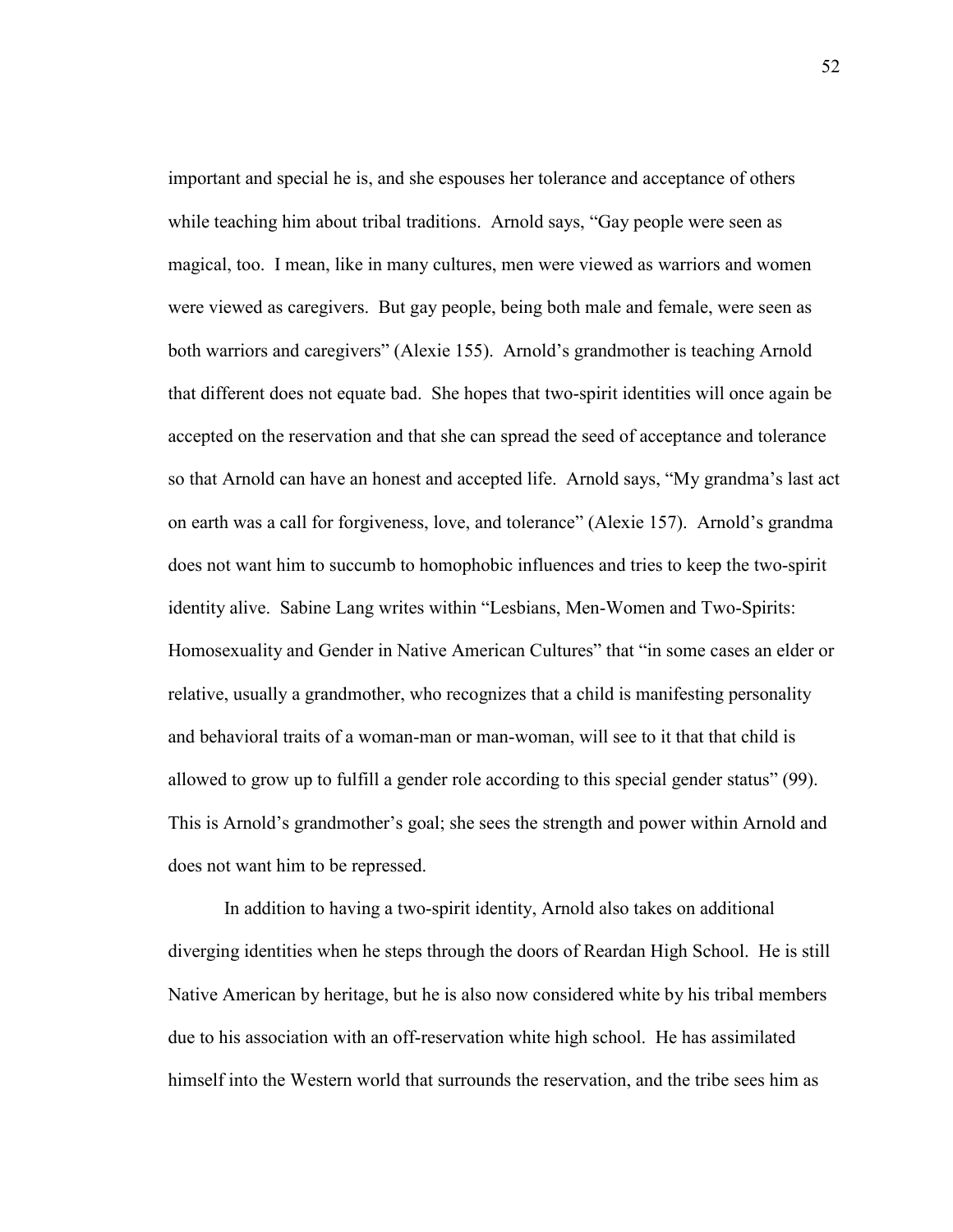giving up on his heritage and people. Arnold's white friend Gordy explains the situation to him. "[T]hey think you're a traitor" (Alexie 132). Arnold has deceived them, so they no longer want anything to do with him. So, in contrast to the narrator in "The Toughest Indian in the World," some aspects of Arnold's two-spirit existence are actually causing him to strain his connection within his tribe. For instance, Arnold now has two other diverging identities in addition to his gender variance since he is a part of two different racial worlds. His home and school lives are very distinct and separate cultures. Arnold says, "Reardan was the opposite of the rez. It was the opposite of my family. It was the opposite of me" (Alexie 56). However, Arnold only leaves the reservation for school and returns each night. Alexie creates the Indian world and the outside white world that Arnold traverses between.

The Reardan life conflicts with life on the reservation, and this creates an identity dilemma for Arnold. He has to act one way on the reservation in hopes of fitting in, and he has to act another way at Reardan in order to try to fit in and combat the stereotypical views that his classmates hold. He faces racism and taunts from his new classmates. Arnold says, "[M]ostly they called me names. Lots of names" (Alexie 63). He does not fit in at Reardan, but he still wants more than what his reservation can offer. Arnold says, "Traveling between Reardan and Wellpinit, between the little white town and the reservation, I always felt like a stranger. I was half Indian in one place and half white in the other" (Alexie 118). The tribe sees Arnold as partly white because he wants more than what they can offer him, but Reardan sees Arnold as Native American, even though he is trying to integrate. Eventually Arnold is accepted by his new classmates, but his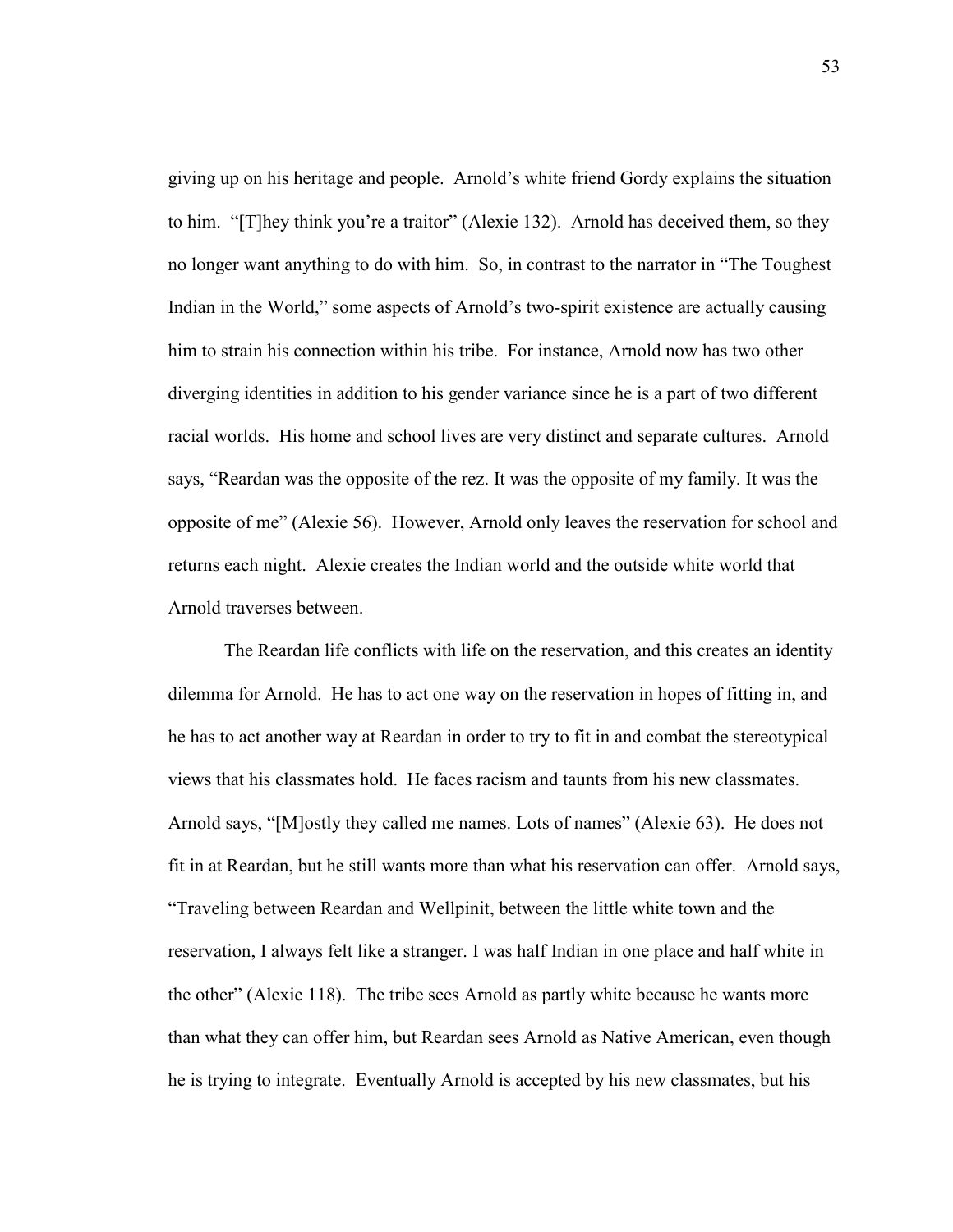appearance and place of residence still set him apart from them. Arnold can never be his true self no matter where he goes. This creates a major dilemma in Arnold's life; he has reached a turning point and must decide what is important to him. He is being split in two because neither portion of his life meshes with the other portion, but he is also living a two-spirit existence since his identity changes based on his location. Arnold's identity is very fluid. Arnold is smart enough to live any life that he chooses, but he is full of conflict. Arnold must choose between hope and the suffocating reality of despair. If he decides to stay on the reservation, then he must accept the reality of poverty, squashed dreams, and a life that will likely be filled with hopelessness since Alexie offers nothing positive about the reservation experience. But if he selects Reardan, he must give up some of his connections to his tribe and continue to suffer a backlash for his actions. For Arnold, the possibility of bridging the two worlds in order to take the best from both seems almost impossible.

While traversing the two worlds that Alexie has created for him, Arnold does not give up his tribe, even though many of the characters on the reservation feel that he has abandoned his heritage. Arnold no longer fits in on the reservation, yet he does not fit in at Reardan either. Arnold undergoes a change every day that places him within another form of a two-spirit identity that allows him to straddle the line between two societies. He "woke up on the reservation as an Indian, and somewhere on the road to Reardan, [he] became something less than Indian" (Alexie 83). Arnold is not happy about this loss, but he feels it is inevitable with going to a predominately white, off-reservation school. Arnold says, "Some Indians think that you *become* white if you try to make your life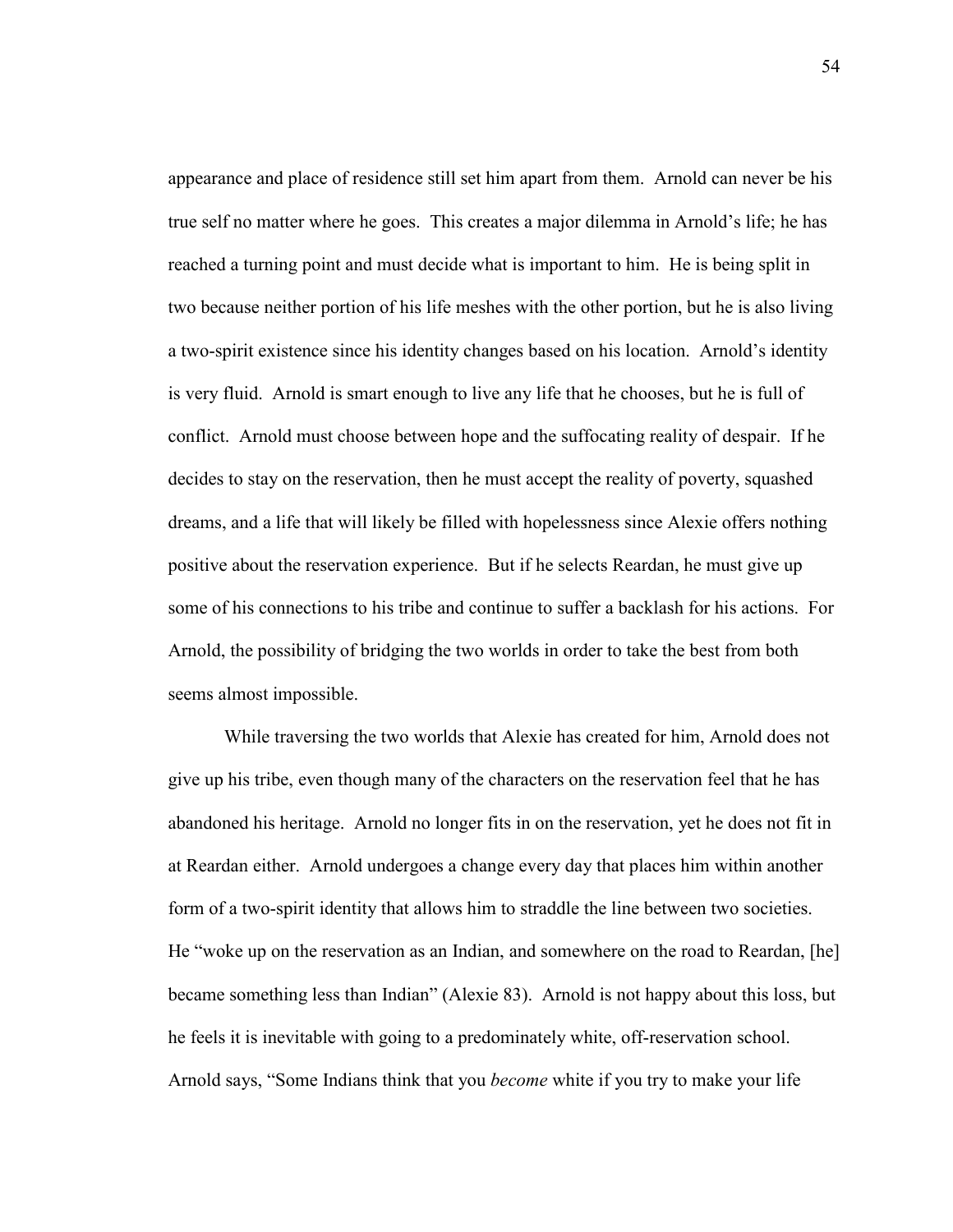better, if you become successful" (Alexie 131). Some of the tribal characters do not see being successful off the reservation as a benefit to the individual; they see hardship as being part of what makes an Indian an Indian. Arnold's success off the reservation separates him from his tribe even though he is creating another level of existence to his two-spirit identity. His tribe rejects him for leaving the reservation, but he is also rejected by some of his new classmates because he did not stay on the reservation. However, in Reardan, he is just one ethnicity within the mix of a heterogeneous white identity. Even though the population is considered white, this population classification includes German, Canadian, French, and European among many others, so there are possibilities for acceptance within the mix. This identity crisis causes Arnold to often feel lost. "Traveling between Reardan and Wellpinit, between the little white town and the reservation, I always felt like a stranger" (Alexie 118). He does not fit within any one environment or existence because he represents a blend of multiple environments and existences. Arnold's identity is not static, and this confuses many people that he associates with.

Arnold's two-spirit identity further develops as an attraction to females comes into his life, which complicates his relationship with Rowdy. Upon meeting the blond Penelope, Arnold says that he "was emotionally erect" (Alexie 59). But Arnold does not revert to more typical heterosexual male comments in relation to physical attractions and penises. Arnold connects his penis with his emotions and keeps a connection to twospirit gender identity. He is still a boy, but he infuses more traditionally female emotions into his level of existence. He mixes his gender and sexual identities to create his own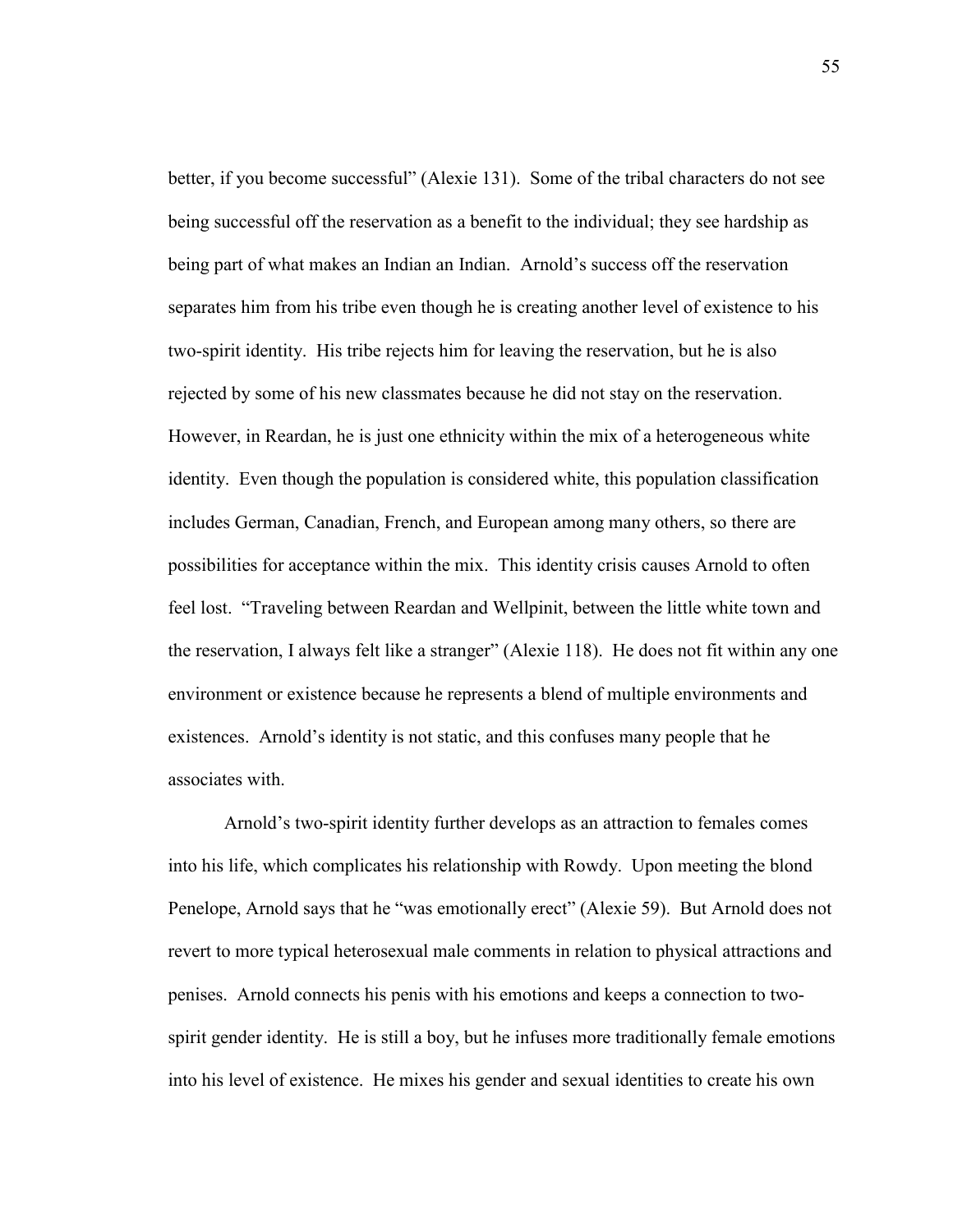identity. "[W]omen-men and men-women are classified as neither men nor women, but as genders of their own" (Lang 92). His attractions, emotions, and actions place Arnold outside of the binary system of identity since he is a mix of the male sex and female sentimentality and emotions. Arnold also reveals a previous crush on an Indian girl, Dawn. He admits this to Rowdy, and Rowdy tells him that "Dawn doesn't give a shit about you" (Alexie 75). Rowdy resorts to anger and putting Arnold down because he is jealous. He does not want Arnold to desert his feelings for him, even though he is not ready to outwardly express his own feelings for Arnold. Rowdy, like Arnold, also allows his more feminine emotions to flow when he cries over Arnold's words. But this remains a secret between the two of them as many other things do. "'Have I ever told anyone your secrets?' Rowdy asked" (Alexie 74). The two keep a lot to themselves concerning their identities in order to avoid resistance from others. Rowdy and Arnold have hidden their true identities in order to eliminate negative external forces, but Rowdy is still negatively influenced by those around him. Rowdy rejects physical affection from Arnold, so he is not as far along in the process of acceptance as Arnold. They are both still working on their own internal emotions and are not yet comfortable enough to share their identities outwardly. They are working on themselves and their relationship in a private environment. "Due to the influences of white concepts and Christianity, gender variance and homosexual behavior have come to be met with strong disapproval on and off-reservations" (Lang 101). They are both in a world of their own that is met with approval by few people, and right now those people are only within Arnold's immediate family.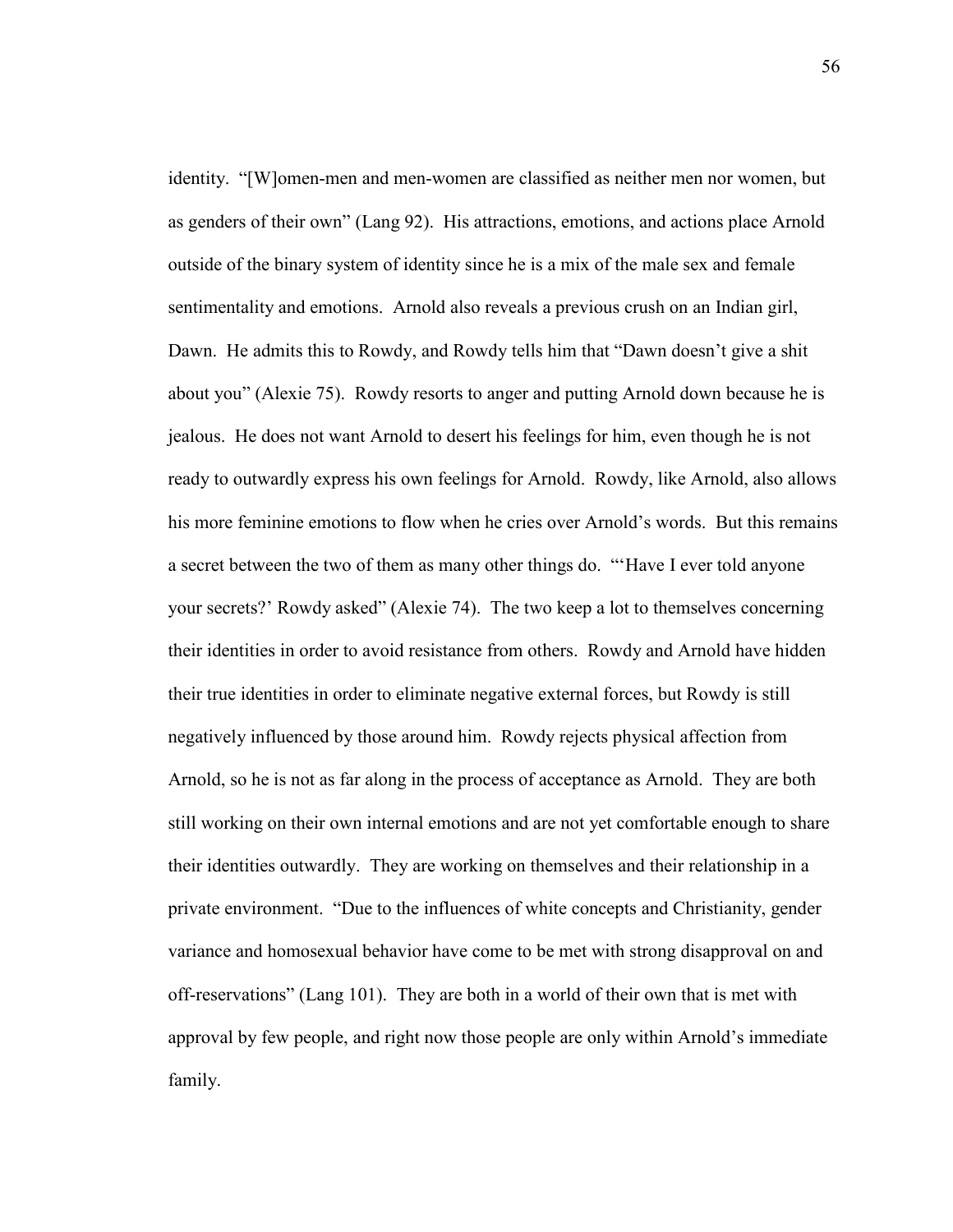As Rowdy and Arnold battle with their identities and a longing to fit in, Arnold continues to develop his attraction for Penelope. He stares at her, but his connection with her is more about helping her with her eating disorder and racist father. He feels sorry for her and understands what it is like to have damaged parents. However, he also gets sympathy from Penelope, so the physical attraction acts as a smokescreen to cover up his emotional but not physical connection with Penelope. Alexie writes Penelope and Arnold as being mismatched. Arnold says, "I don't know anything about romance" (Alexie 113). They do not work as a romantic couple, but they do have a shared platonic connection. However, Arnold tries to hide behind a romantic smoke screen to conceal his multilayered identity. Arnold says, "Mostly I loved to look at her. I guess that's what boys do, right? And men. We look at girls and women" (Alexie 113). Arnold is not really sure what he is supposed to do to show a physical attraction to Penelope. He just takes a guess in order to cover up his true identity. Arnold is trying to fit in, and this again places Arnold in position with the narrator from "The Toughest Indian in the World." Both are unsure of what their true identities are; they are on a quest for a real and connected experience. However, both go through the traditional motions with their female counterparts in order to maintain the semblance of a heterosexual identity.

Through all of their ups and downs, Rowdy and Arnold do come back together at the end of the text. They send some friendly emails in which they refer to each other as faggots. They play with the white homophobic ideals that have been placed upon them, but they reclaim some of their identities by taking the sting out of the words. Arnold says, "Now that might just sound like a series of homophobic insults, but I think it was a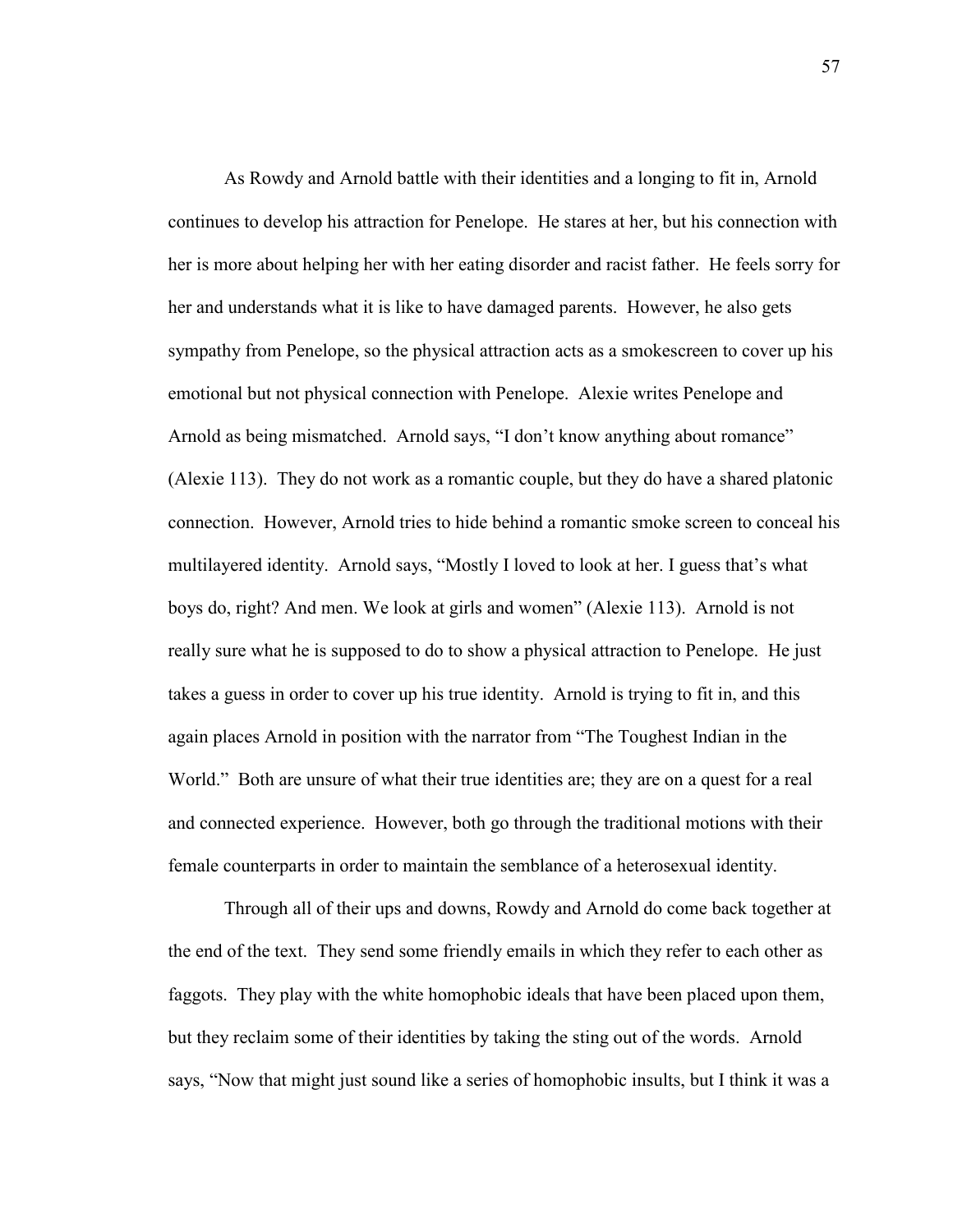little bit friendly" (Alexie 197-98). And several of the later encounters culminate in Rowdy and/or Arnold crying; when with each other they exhibit more feminine emotions. They are again revealing their emotions to each other, and Rowdy lets his masculine demeanor crumble. Alternatively, Alexie could allow the characters to remain more traditionally masculine and still have a romantic or sexual chemistry; Alexie seems to fall into a stereotypical path by creating a male bond filled with feminine emotion. However, Arnold admits, "I would always love Rowdy. And I would always miss him, too" (Alexie 230). Arnold will always love Rowdy even if they cannot be together.

Arnold's feminine feelings and emotions sometimes contrast starkly with some of his actions, such as when he punches another student. "Terms referring to two-spirit people in Native American languages usually indicate that they are seen as combining the masculine and the feminine" as defined by Western culture (Jacobs 103). Arnold may be emotional, but he also resorts to violence in order to stand up for himself when degraded. When he turns more emotional and towards the traditional role of a woman, he does not give up his male related identity. He takes on multiple roles in life through his gender variance, sexuality, and heritage. His identity fluctuates, but he never abandons his heritage and allows himself and his tribe to be degraded. Even though not all of his life is an open book, he still stands up for himself in situations where he is on more equal footing with the taunting individual. For instance, Roger tells Arnold a joke: "Did you know that Indians are living proof that niggers fuck buffalo?" (Alexie 64). Arnold is outraged by this racist comment, so Arnold "punche[s] Roger in the face" (Alexie 64). Arnold stands up for himself and his culture, and he resorts to male centered aggression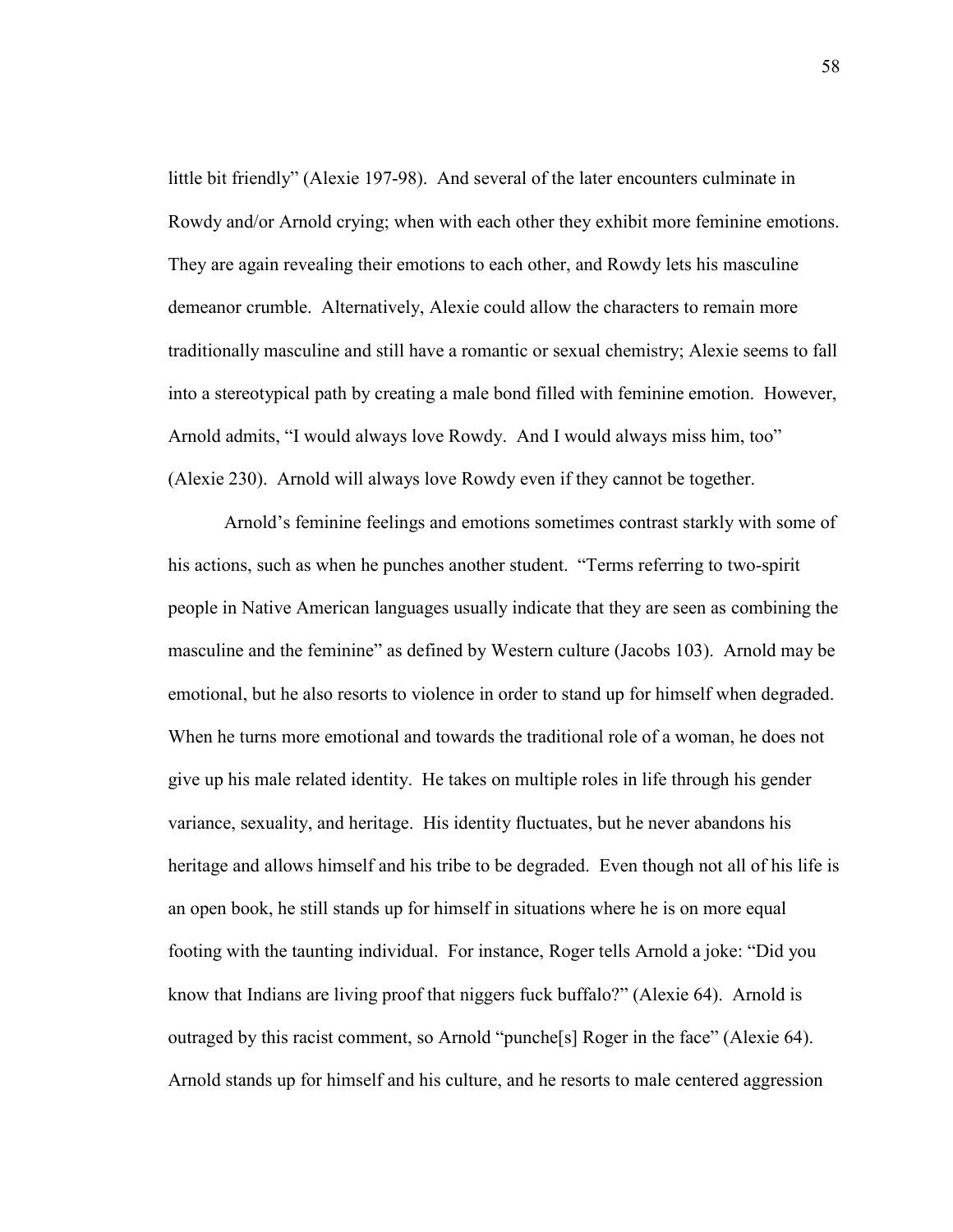in order to get his point across even though he has also adopted feminine aspects within his identity, which allows Arnold's sexual and gender identities to overlie each other and work together to create his overall identity. This physical event sets Arnold more firmly within a two-spirit identity because Arnold lives a very fluid existence. He meanders across traditional gender boundaries and establishes a moment to moment identity or connection that fits his needs and situation. Arnold is a gender variant chameleon that serves as a prominent example of what it means to be two-spirit.

With Arnold, Alexie creates a teenage character who is not fully ready to admit who he is or outwardly define the components of his identity, but in *The Business of Fancydancing* the male protagonist is older and more comfortable in his own skin. He is then able to more freely admit and define the components of his identity. Although, Alexie also writes the aging male as having more defiance and distance in regards to tribal connections, so he is still striving to reach the full ideal encompassing a two-spirit identity. Without acceptance, the character Seymour seeks distance from his tribe as he hardens as an individual. In this film, Seymour embodies a mix of feminine and masculine traits, but he is missing a complete tribal connection that is a key element of a two-spirit identity. This is why he struggles within himself; he is not fully complete. He grows up on the reservation but then experiences a sexual and spiritual awakening while off the reservation in college. The awakening leads Seymour to abandon his tribe for the outside world. He has found a society that accepts him and is in a relationship with a white man, and he also achieves artistic success off the reservation, which causes him to further distance himself from his tribe. His success and acceptance have strained ties to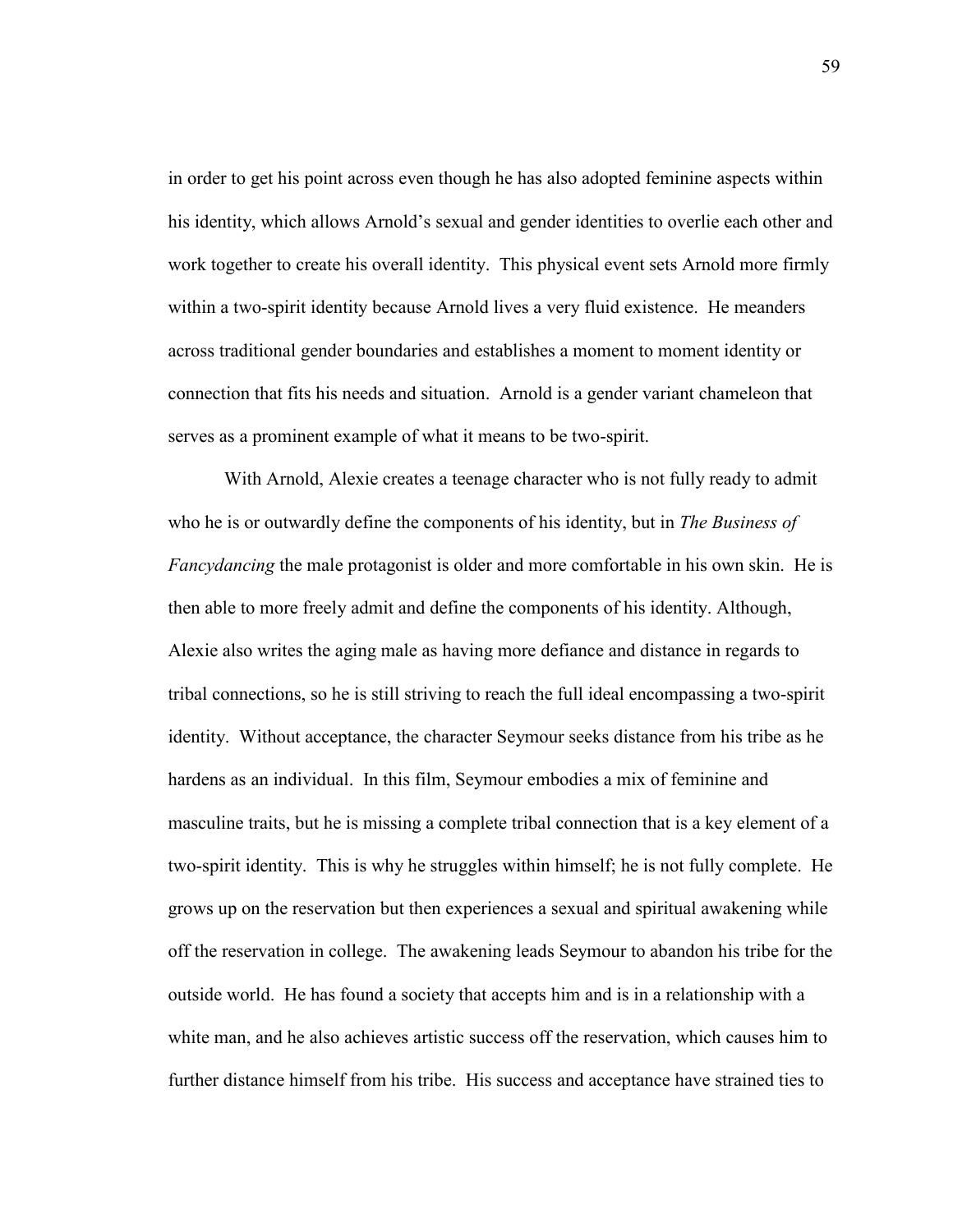the reservation, so, while he has developed his own true identity, he has, in a sense, assimilated to the Western white ways and abandoned his heritage. In addition, he has animosity towards his tribe, and the tribe has animosity towards him because they view him as a deserter. He feels that the tribe never supported him because he never felt comfortable enough to reveal his true identity, but the tribe feels that he has turned his back on them and abandoned his heritage. These feelings lead to a very awkward and emotional encounter when all are brought together on the reservation for a funeral, which is the unifying element in the film.

From the first moments of the film, Alexie establishes Seymour's identity as twospirit. Seymour expresses his feminine gender practices through dance, and this allows Alexie to immediately place Seymour within a two-spirit identity. Quentin Youngberg, in his article "Interpretations: Re-encoding the Queer Indian in Sherman Alexie's *The Business of Fancydancing*," writes, "In this case, Seymour, the gay male, literally becomes a woman through his performance of the Shawl Dance, a dance that is intended to be exclusively in the cultural sphere of women" (63). This dance is also important because it connects Seymour with his Native American heritage, and Alexie places the gender distinction early in order to show who Seymour naturally is. He has a connection to his heritage and also his individual identity, and the process seems very natural for Seymour. This is the natural identity and path for Seymour even though he has faced many obstacles by choosing to express who he really is with his two-spirit identity.

When Seymour leaves the reservation for college, he is able to shrug off some of the homophobia that surrounds him and explore his true sexual desires within his two-

60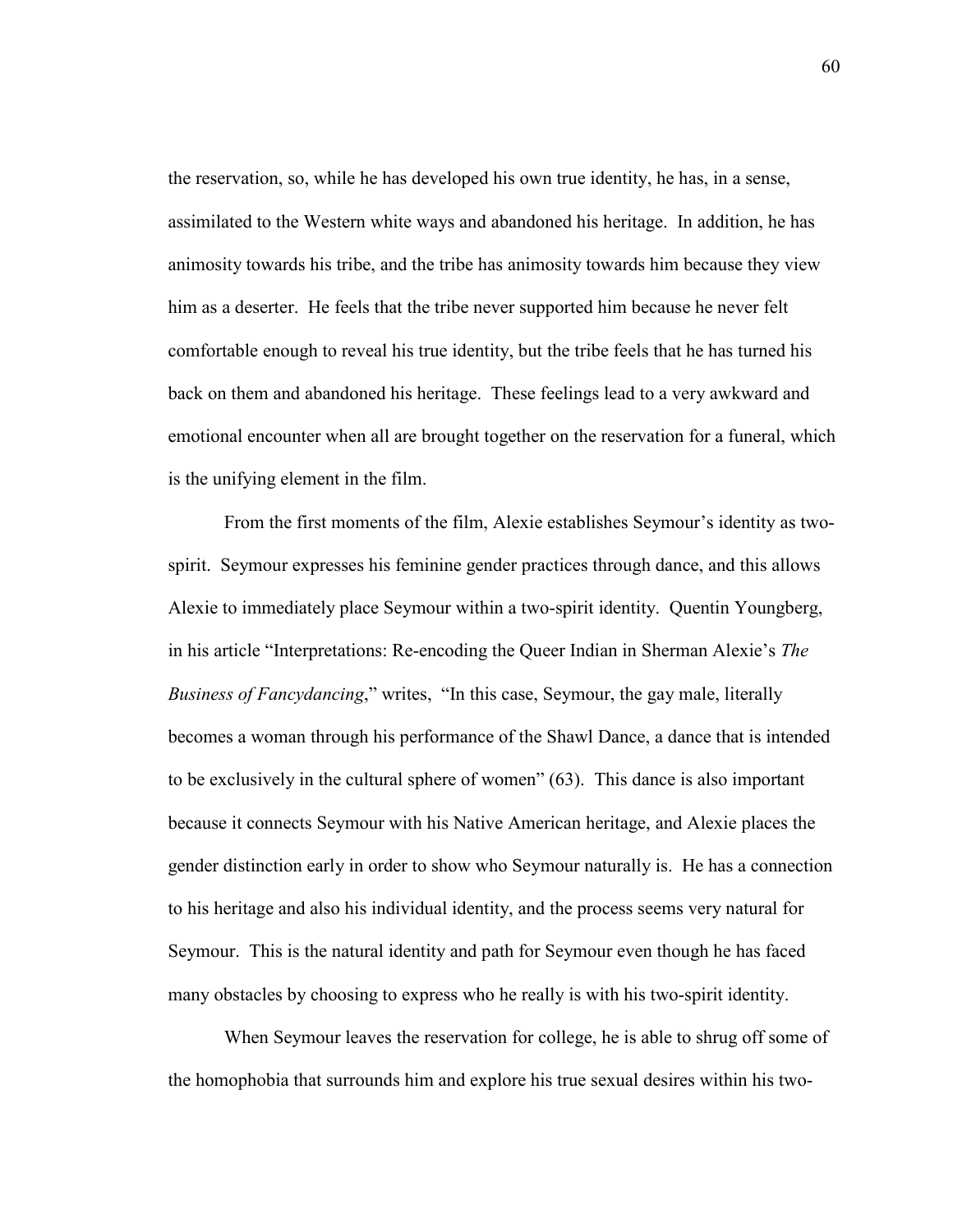spirit existence. However, Seymour, like Arnold, has a difficult time reaching a balance between his reservation and off-reservation lives, but he does openly admit his identity with variant sexual and gender practices. Unlike the narrator and Arnold, Seymour has already gone down the path towards an open and honest existence that allows him to outwardly express his two-spirit life. Seymour is able to be open with himself once he leaves the reservation and enters into a more free flowing social atmosphere, and his art serves as the connection with his heritage. Julienne Gage writes in her article "Which Tribe?" that "[i]n the midst of Seymour's college romance with Agnes Roth, a half-Jewish, half-Spokane native who did not grow up on the reservation, Seymour decides that he is gay" (55). He realizes where his attractions lie, and he is finally comfortable enough with his surroundings and self to admit who he is. Richard Allen Stevens writes, in his article "Gay Identity Development Within the College Environment," that "environmental contexts are important to fully understand gay identity exploration" (186). Seymour is in an environment that celebrates exploration and diversity, and this environment puts him at ease, much as the boxer eventually puts the narrator at ease and Arnold's grandmother puts him at ease.

However, Seymour's comfort is more limited to his off-reservation life since he only returns for funeral ceremonies. Quentin Youngberg notes that the connection "between the Indian and the queer serves to establish a frame for Seymour's betrayal of his Indian kin" (65). He turns his back on his people in order to be able to live his life without criticism, and arrogance surrounds Seymour in what he has made for himself off of the reservation. He maintains the strained tribal connection while infusing Native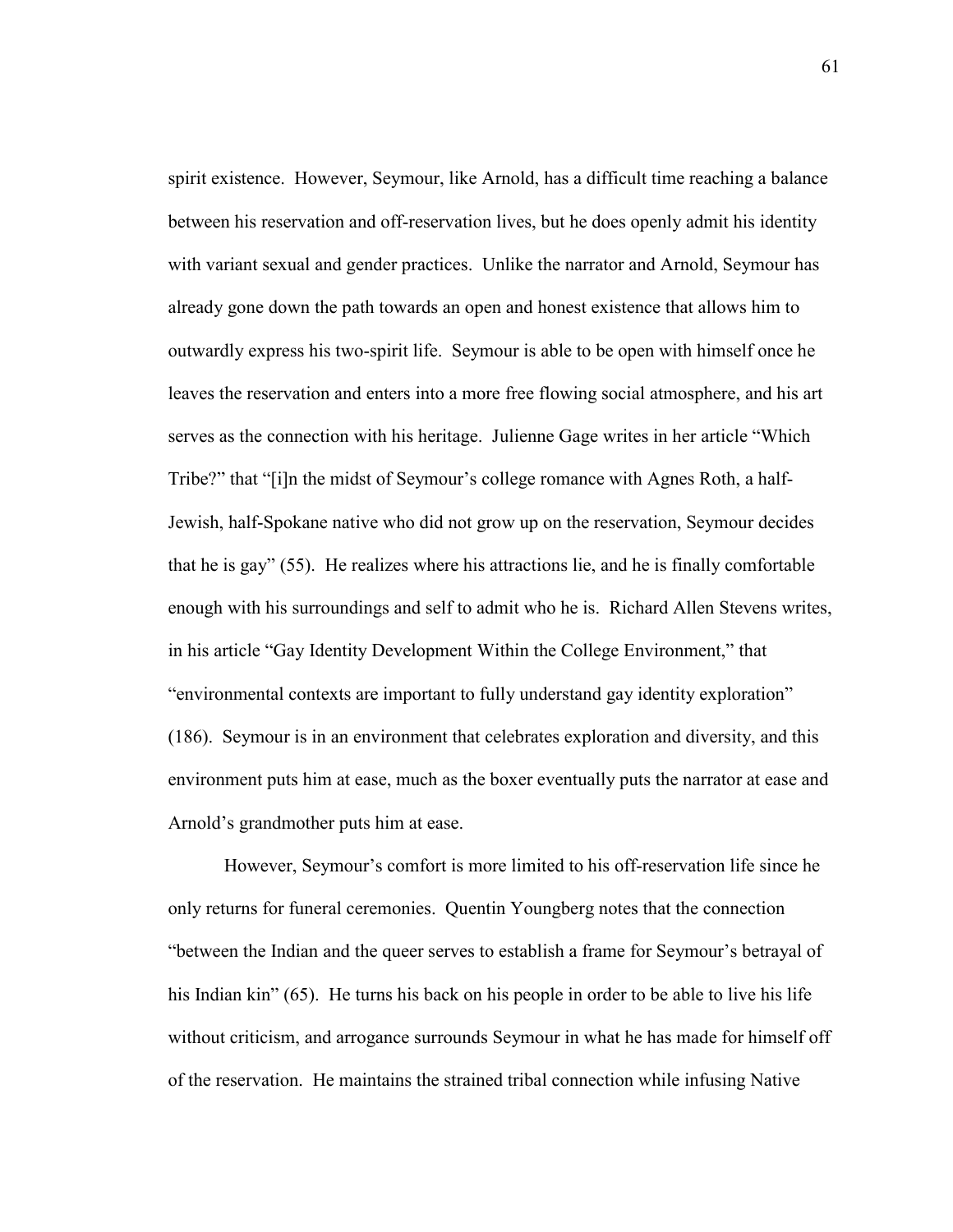American dance into his life to sustain a spiritual connection with his heritage. Seymour will not compromise the layers of his identity to fit into the narrow scope of existence that inhabits the reservation, and he takes pride in what he has become, which further puts him at odds with his tribe. Alexie again reverts to creating a very hostile tribal environment like he did for Arnold.

Seymour's sexuality and prosperity put him at odds with his tribal existence, and he is seen as a deserter. The tribe is cold towards Seymour, and he does a lot of defending in order to account for his own mixed feelings in relation to deserting his tribe. He leaves to have an honest and open life while exploring new possibilities, but at the same time he distances himself from the reservation. Seymour is wrapped up in his new life, and he left his old life behind. "In the end *The Business of Fancydancing* enacts a process of interpenetration between Indian and queer coding practices that mutually reinforce one another and serve to complicate the viewer's understanding of cultural conflict by dramatizing an intersection between ostensibly separate cultural phenomenon, namely ethnic and sexual identities" (Youngberg 58). The film allows sexuality and gender identities to overlap with cultural identity, illustrating how interdependent all areas of identity are in creating an overall self, even if some of the areas have strained connections. There is conflict among the various identities that Seymour has within his two-spirit existence, but Alexie never portrays Seymour as "wrong" or "deviant." Seymour's way of life is shown to be the right path for him, and his way of life is not wrong because he does not easily fit in with his tribe and expresses variant identities.

62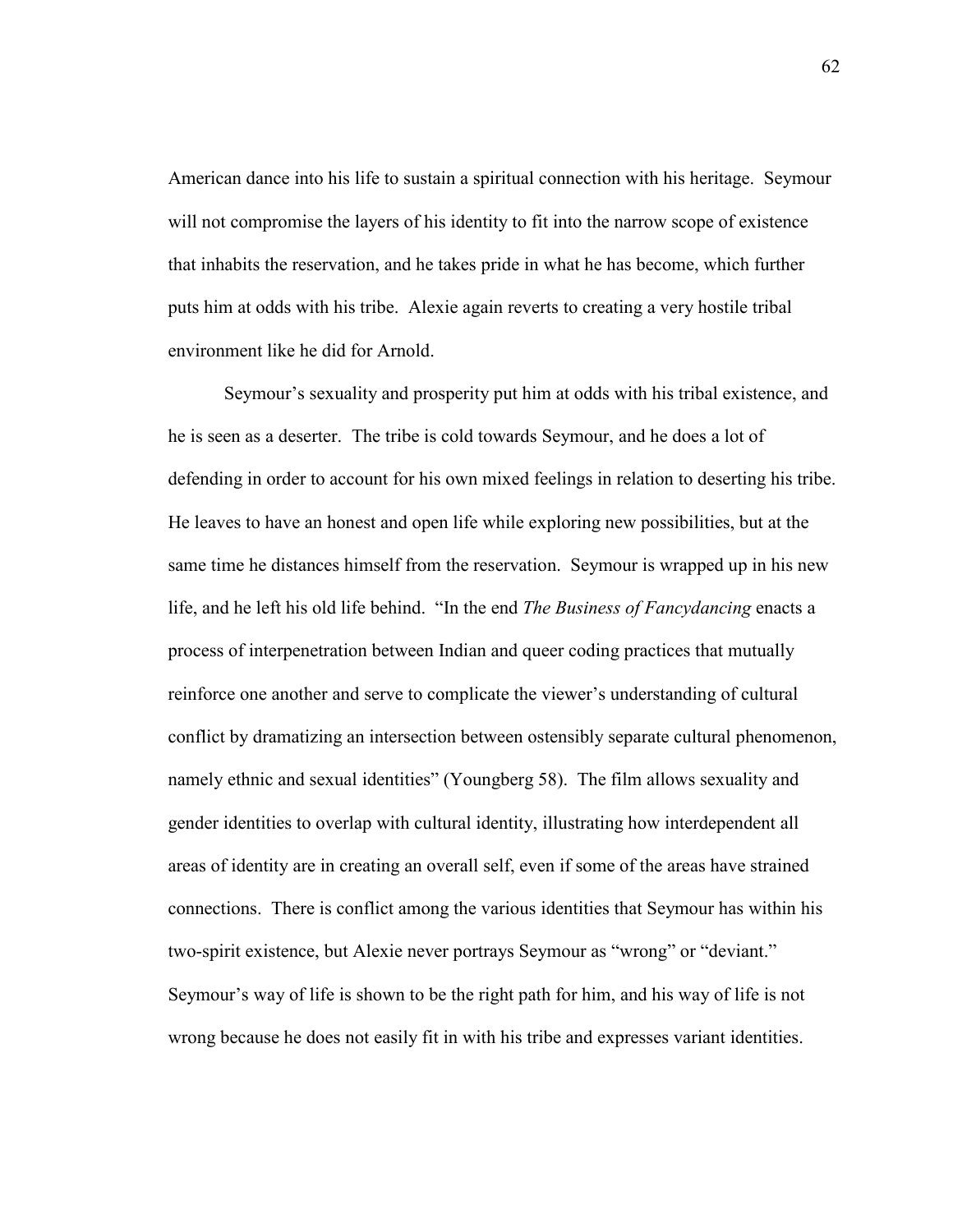This natural process of identity discovery is a key theme within Sherman Alexie's work. He develops two-spirit characters that are not written as being wrong and deviant. Though they face opposition from society, the characters are able to develop their identities and be true to themselves. Lynne Cline writes, in her article "About Sherman Alexie," that "[h]is work carries the weight of five centuries of colonization, retelling the American Indian struggle to survive, painting a clear, compelling, and often painful portrait of modern Indian life" (197). Alexie writes of the "then" and the "now," and he allows readers to understand the influences that have shaped Indian life, such as homophobia. With this, Alexie presents a very bleak picture of defiance in regard to the tribal acceptance of divergent identities. Alexie is realistic with the identity process and shows that time and acceptance go a long way to allowing the characters to fully express their true selves. Arnold, the narrator of "The Toughest Indian in the World," and Seymour all embody two-spirit identities through their sexual attractions, emotions, gender variance, and honesty with themselves and others, and Arnold is left at a point where he can either remain connected with his tribe or continue to create distance between himself and his heritage. In the end, the narrator and Seymour offer two alternative paths for Arnold to choose between.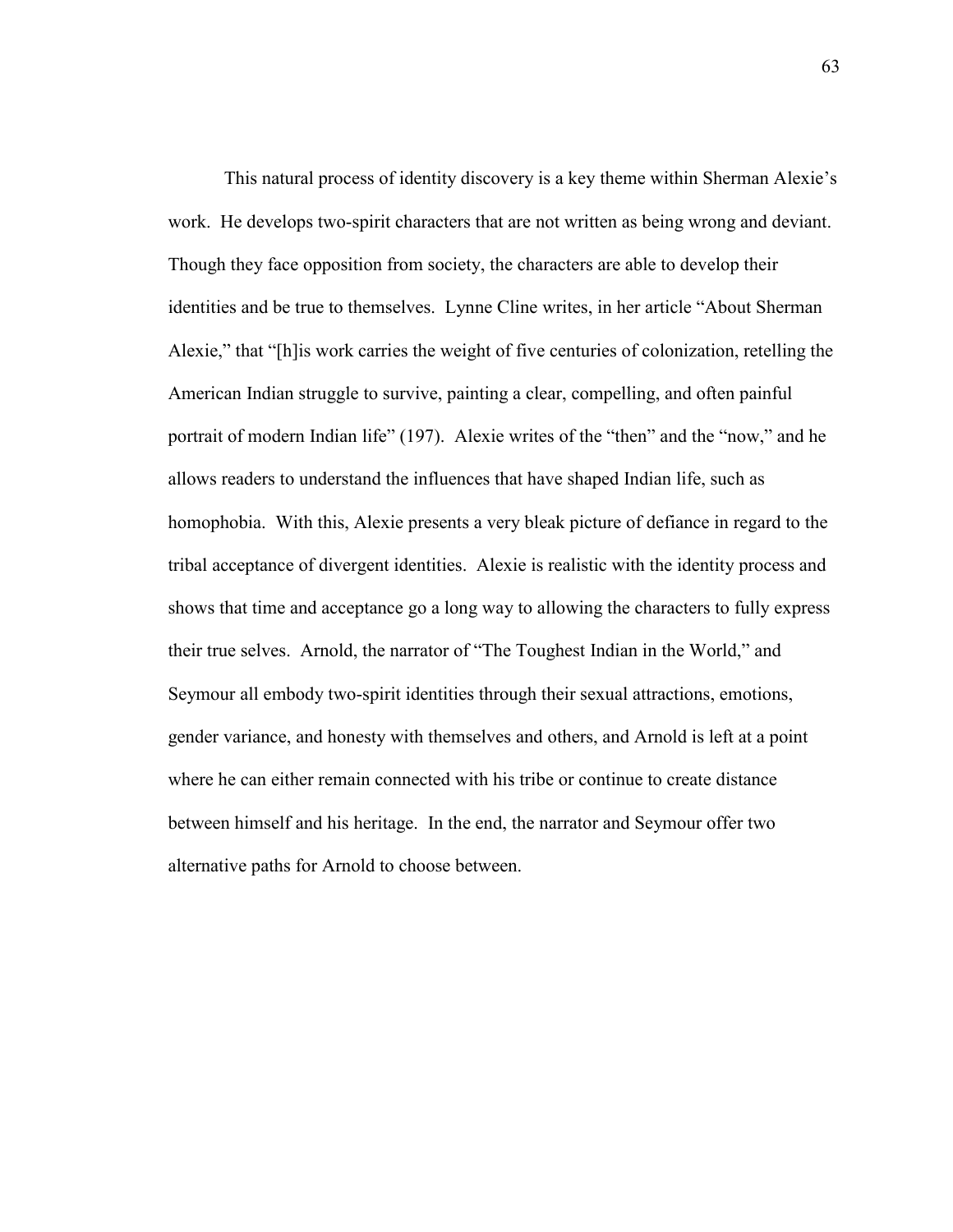## THE CONFLICTED REALITY WITHIN *THE LESSER BLESSED* AND *WINTER IN THE BLOOD*

While Sherman Alexie creates obstacles for his characters to maneuver on their paths towards existences that connect the various pieces of their identities, James Welch and Richard Van Camp also create obstacles for their protagonists to overcome as they try to connect the various aspects of their identities within *Winter in the Blood* and *The Lesser Blessed*. The male protagonists within the texts must deal with family troubles and dysfunction in order to awaken to their true identities and create new lives for themselves, and, like many of Alexie's characters, the protagonists in Van Camp's and Welch's texts have father issues. All of the protagonists deal with deceased or damaged fathers. The protagonists also both begin by living under a fog of hurt, but coming to terms with their pasts and their families allows the characters to express their true selves. This expression allows the characters to move on from their present reality and create a future existence that is composed of their own actions and beliefs; they must learn to create their own existences and be judged on their own paths in life.

Welch's and Van Camp's protagonists also go through a process to rediscover connections with their heritage that is similar to Alexie's narrator within "The Toughest Indian in the World," and Welch's text also mirrors narratives from *Blackfoot Lodge Tales* by George Bird Grinnell that relate to Blackfoot culture. The selected texts are tribal specific and tell tales that are indicative of Native American culture and experiences where heritage is a layer of identity that the protagonists are seeking to recover. A reconnection with tribal heritage is integral to the identity formation of the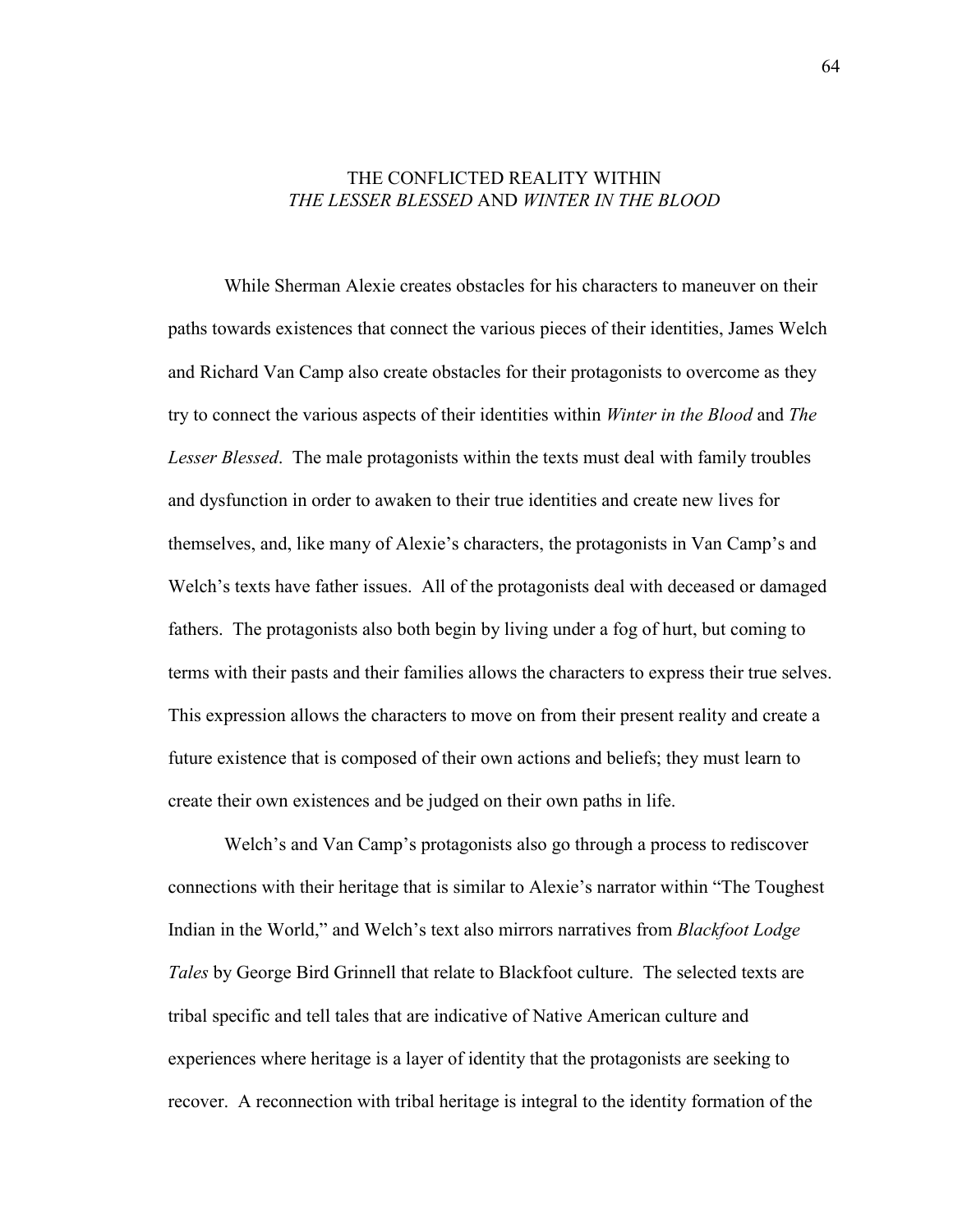protagonists, so the protagonists are going through an ethnic renewal process that reconnects them with their heritage and the natural world to experience a rebirth. This rebirth renews the spiritual connection between the protagonists and their Indian spirituality. The selected texts boil down to cultural survival with the protagonists striving to maintain all the levels of their existence and identity. If the protagonists are not successful in this quest, they will lose pieces of their heritage and have a disjointed existence that is missing foundational layers. The protagonists within *Winter in the Blood* and *The Lesser Blessed* deal with aspects of a layered world composed of their personal, familial, and geographic conditions that they must integrate so that they can create successful worlds of conscious, active existence.

The confusion between worlds of reality and potential are evidenced within Richard Van Camp's *The Lesser Blessed*. Van Camp's protagonist Larry is a Dogrib Indian that has to survive in the face of oppression and hardship. He is sixteen and deals with typical teenage hormones as he lusts after Juliet, a promiscuous teenage girl that dates his friend Johnny. He also has to deal with an abusive father that he witnessed commit rape. He does not really know where to go in life because all he has for an example are his deceitful parents. However, Larry does know that he does not want to end up like his parents. Larry's life is further complicated by the lasting impacts of an accident that he had when he was younger that left him severely burned and unwilling to open up his true identity to others because he is trying to hide his scars and past actions. This infestation of pain is what Larry must struggle with, and he struggles to find his true self that is buried beneath all of the hate and hurt. As a child, Larry speaks of being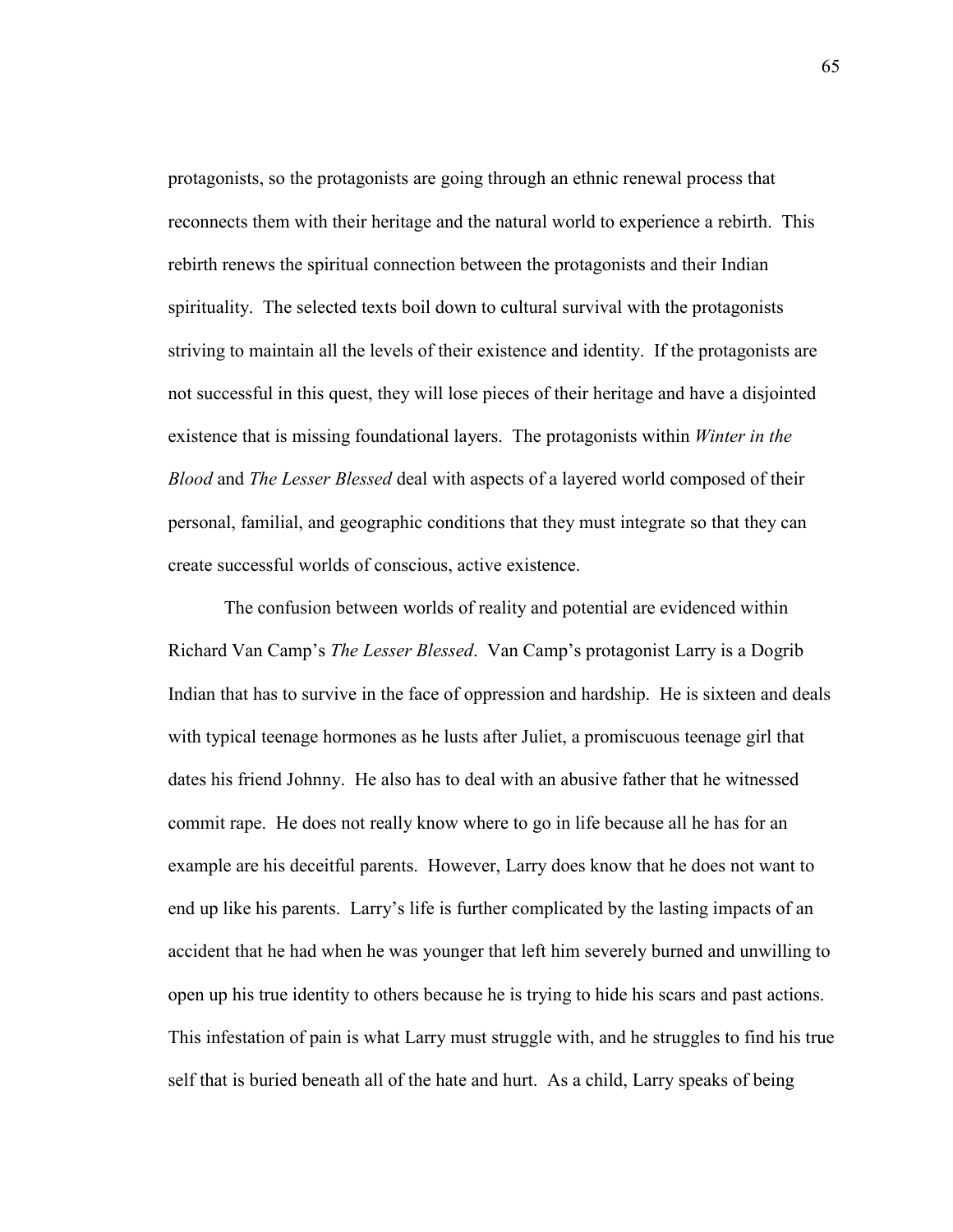buried beneath the pain of his family and illustrates this to a therapist. Larry says, "I see a therapist who asks me to draw how I see myself. I hand in a picture of a forest. He looks closely, says there is no one. I say, 'Look, there. I am already buried'" (Van Camp 1). Even as a child Larry already felt weighed down by the oppression and hate around him, and this is an overwhelming burden that Larry must conquer in order to take control of his identity.

Larry suppresses the reality of his existence, and he admits this when talking with Juliet and his friend Johnny. "'Sounds like you're suppressing something,' she said. 'Yeah,' Johnny said, 'like his little happy hard-on.' 'More like my whole fuckin' life,' I said" (Van Camp 34). Johnny knows that Larry is not having sex with anyone and has had his eye on Juliet. However, at this point Johnny has no idea what Larry has gone through in life. This is the first indication Larry gives to either Johnny or Juliet that he has a dark past, and this foreshadows Larry's eventual revelation to both of these characters. He is currently holding back the truth of his existence because he feels embarrassed and ashamed, and he also does not know how to move forward from his past. He is trapped in an in-between world because he is unable to reconcile the reality of his existence with the truth of who he wants to be and how his past continues to affect his state of mind.

Larry is also stuck between reality and a world filled with stereotypes that quashes his own individual identity. While on a field trip, Larry is verbally accosted by Jazz. Jazz says, "Lysol Larry, I got some warm piss for you to drink. You Indians drink anything, doncha? I got a forty-ouncer with a worm at the bottom. Bite the worm, Larry,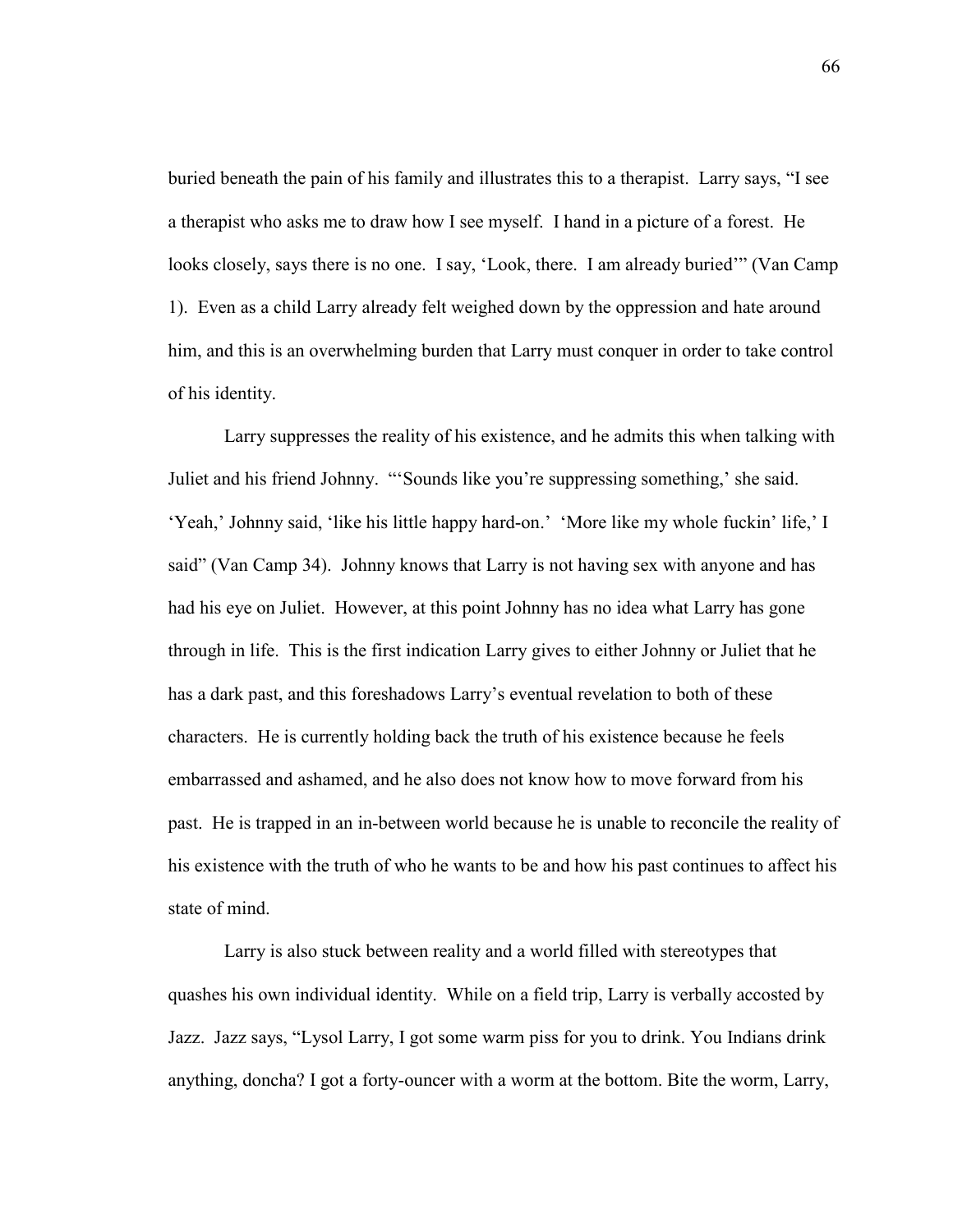… You gonna walk away from me, faggot? You gonna turn away from me?" (Van Camp 46). The drunken stereotype is further laced with degradation by stating that Indians will drink anything to get drunk, and Jazz also ties in the insults with a more contemporary gay slur that has infiltrated Native populations from Western culture. Larry has to deal with the issue of homophobia even though he is not gay. The homophobic influence, when paired with the drunken Indian stereotype, removes the reality of Larry's existence and makes him something less than an individual. In addition, Larry is a prime example of a man getting judged by a stereotype even though he does not actually fit the stereotype. The alcoholic stereotype is not accurate in regard to Larry because he does not drink, and Johnny confronts Larry on this issue. "'Larry' Johnny said. 'Do you drink?' 'Oh,' I said, 'I had a bet going with my dad that I wouldn't touch a drop of liquor until I turned eighteen. He said he'd give me a hundred bucks if I make it'" (Van Camp 52). Larry illustrates the deceptive and false nature of stereotypes with the realization that stereotypes do not apply to all people.

Larry's reality is also filled with the stereotypes and realities of poverty that correlate with a poor school system; this places Larry at an educational disadvantage. Larry states, "The sad thing about our school was that we were so far behind the system. It's true, and as a result, the students in our school were baby birds falling to their deaths while the school was guilty of failure to breathe. The teachers often sent their own kids down south to get an education" (Van Camp 8). Within this school there is a defeatist attitude, and this flourishes within the students. This is the same situation that Alexie sets up for Arnold within *The Absolutely True Diary of a Part-Time Indian*. Arnold has to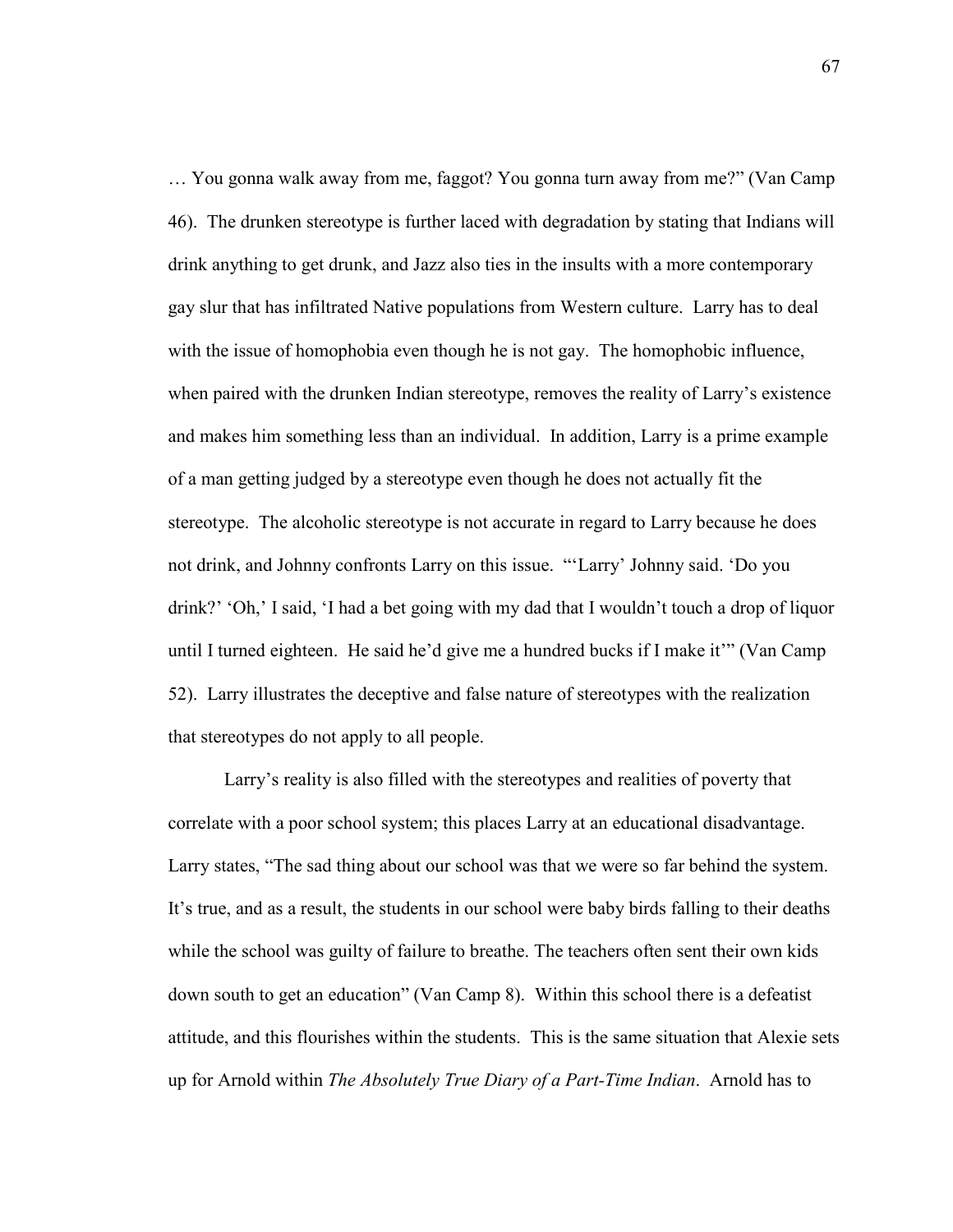learn from outdated texts with teachers who have given up on a defeated student population. If the teachers are bad and do not care, why should the students? The impending sense of doom permeates Larry and severely limits the possibility that he will be able to survive in any environment.

 Larry is also influenced by his friend Johnny, another character that meanders through life and sees the inadequate quality of the school system. Johnny is nice to Larry, but he has succumbed to the influences around him and is more concerned with having sex than doing well in school. Johnny is also "a half-breed" (Van Camp 2). He is stuck between Native and non-Native worlds, so he is not able to fully integrate into either. He is an outcast, and this identity places Johnny within a struggle for acceptance because he feels that he does not completely belong to any race. In addition, Johnny has the same type of school experience as Larry, but this does not hold him back from trying to teach his little brother that school is important. He may have given up on himself, but he has not given up on his brother. Johnny states what is important to his brother Donny. "The only thing you have to worry about right now is how you're gonna raise those marks!" (Van Camp 48). Even though Johnny and Donny's mother does not care about school and has the defeatist attitude, Johnny still wants more for his little brother even though Johnny himself falls into the trap of despair. Johnny pushes Donny to do his work because he realizes that he has screwed up his life by not taking school seriously. Johnny does not want Donny to quash his possibilities by his own hand like Johnny did to himself.

68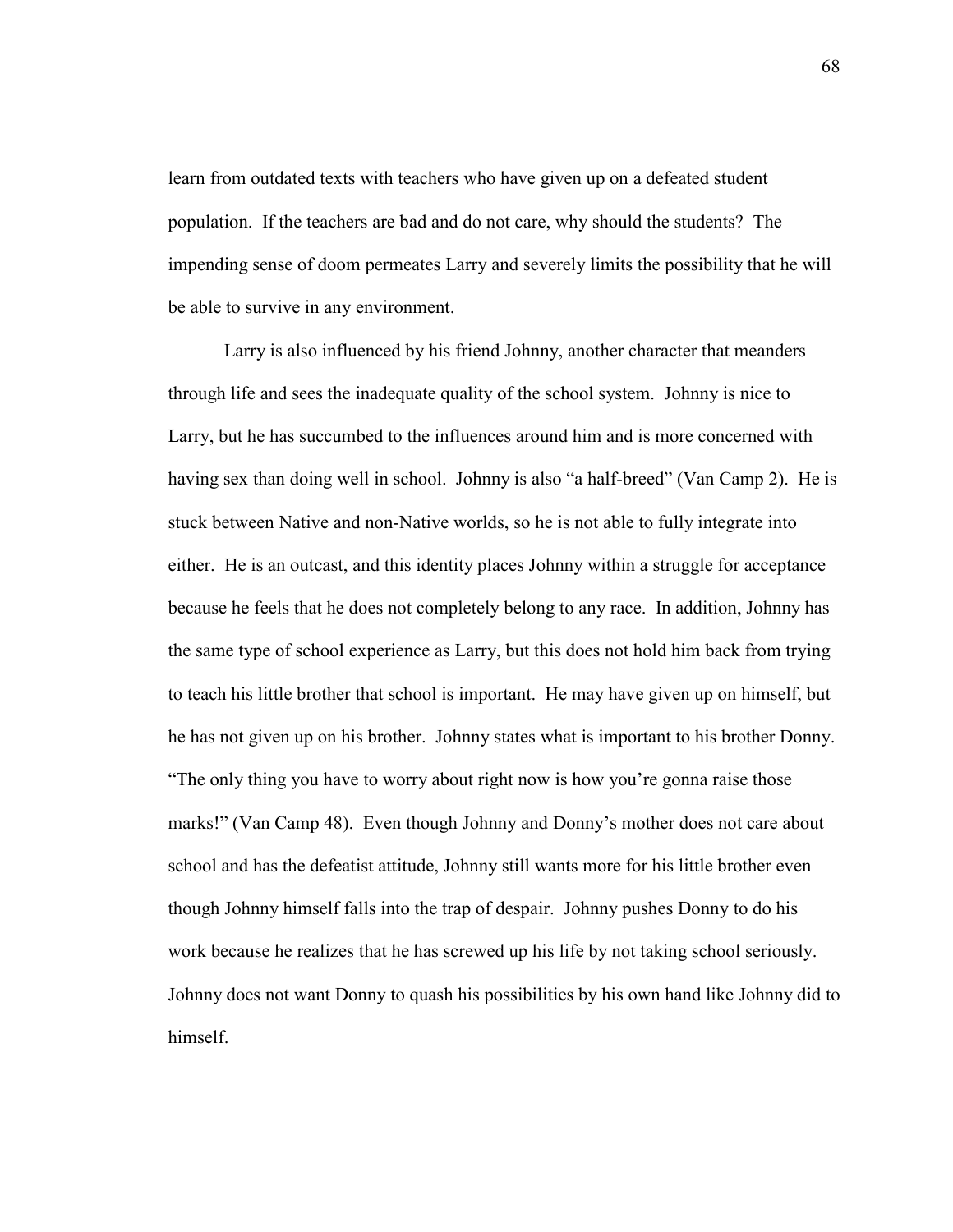While discussing Johnny's brother's grades, Larry asks Johnny what his mother thinks about Donny not doing well in school. Johnny replies, "Mom doesn't give a shit" (Van Camp 49). The mother does not care, and Van Camp indicates her apathy through her absence from the text. However, Van Camp does not make Johnny's brother leave the reservation in order to get a good education. Johnny just tries to get his brother to rise above what is around him. Johnny wants his brother to be able to cross the boundary between the reservation and the Western-influenced outside world; he wants his brother to have options and not just be stuck in a life of despair. However, Johnny does not say that his brother can only be successful if he abandons his reservation and culture; he sees the outside and inside reservation communities as both being part of the success.

The educational possibilities that exist for Larry and Donny directly relate to the realities of the reservation school system that Sherman Alexie creates for Arnold within *The Absolutely True Diary of a Part-Time Indian*. The educational possibilities on Arnold's reservation are not up to par with what he needs in order to be successful and achieve his goals; this is also the reality for Larry and Donny. Poverty has affected the schools in a way that puts the students at a severe disadvantage when compared to the off-reservation schools. Arnold, Larry, and Johnny are angry, embarrassed, and ashamed by the education that their tribes offer. Arnold says, "My school and my tribe are so poor and sad that we have to study from the same dang books our parents studied from. That is absolutely the saddest thing in the world" (Alexie 31). Arnold realizes that what his parents studied did not help them to succeed, so he realizes that he has even less of a chance of succeeding with an education that is based upon outdated textbooks. This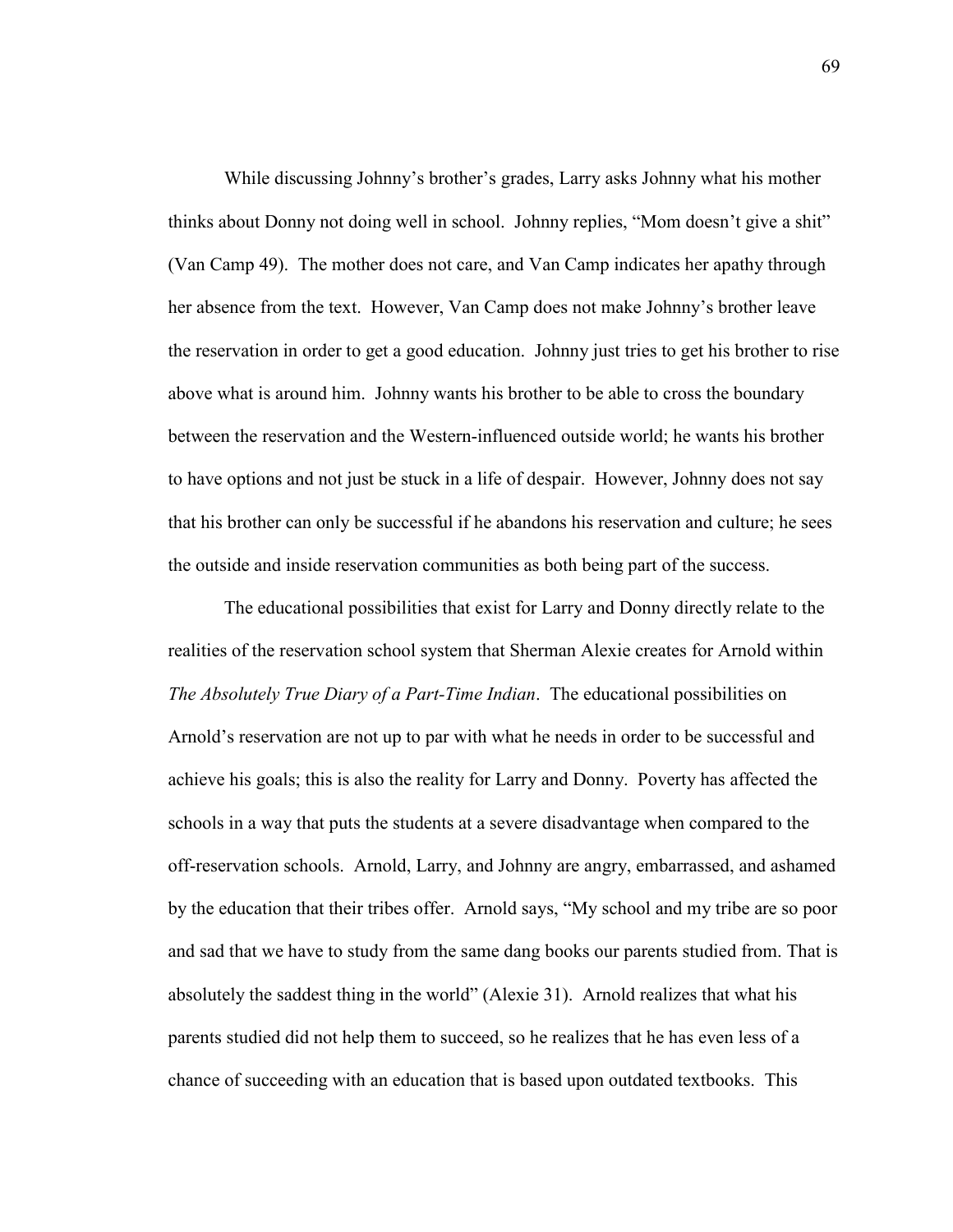outdated environment leads to an attitude of failure with many students just giving up; Johnny is an example of this. The students around Arnold and Larry wonder why they should put any effort into their education when no one within their tribes is putting any effort into making the education system better. They also see a bleak reality around them that foreshadows a limited future; they have no possibilities, so why should they even try? This attitude coupled with an inadequate level of education makes a connection with the off-reservation world more difficult and more unlikely, and a poor education even makes it less likely for the characters to be successful if they stay on the reservation.

Larry eventually perseveres and proves the stereotypes wrong by slowly revealing small pieces of his identity to those he trusts. Van Camp is patient with revealing Larry's motivations in order to mirror his path of self discovery. This allows a hint of mystery and anticipation to infuse Van Camp's text, and the mystery in the text mirrors Larry's own struggle to reconcile his past with his future. He reveals small bits of his life to himself and others, and it takes a process to discover his identity as he tries to fuse together his world of hurt with his own true identity and potential. This allows Larry to move from a more detached and shallow existence to a true and interactive identity and life where he is making conscious decisions and not just going through the motions to survive.

In order to accomplish this identity expression, Larry must remove the veil of black humor that covers him so that he can reveal his demons and life of pain. Kristina Fagan writes that "[w]hen asked how he was burned, [Larry] jokes, 'I got kissed by the fuckin' devil, man. They're fuckin' hickeys. He sucked me good' (87). This joke is an

70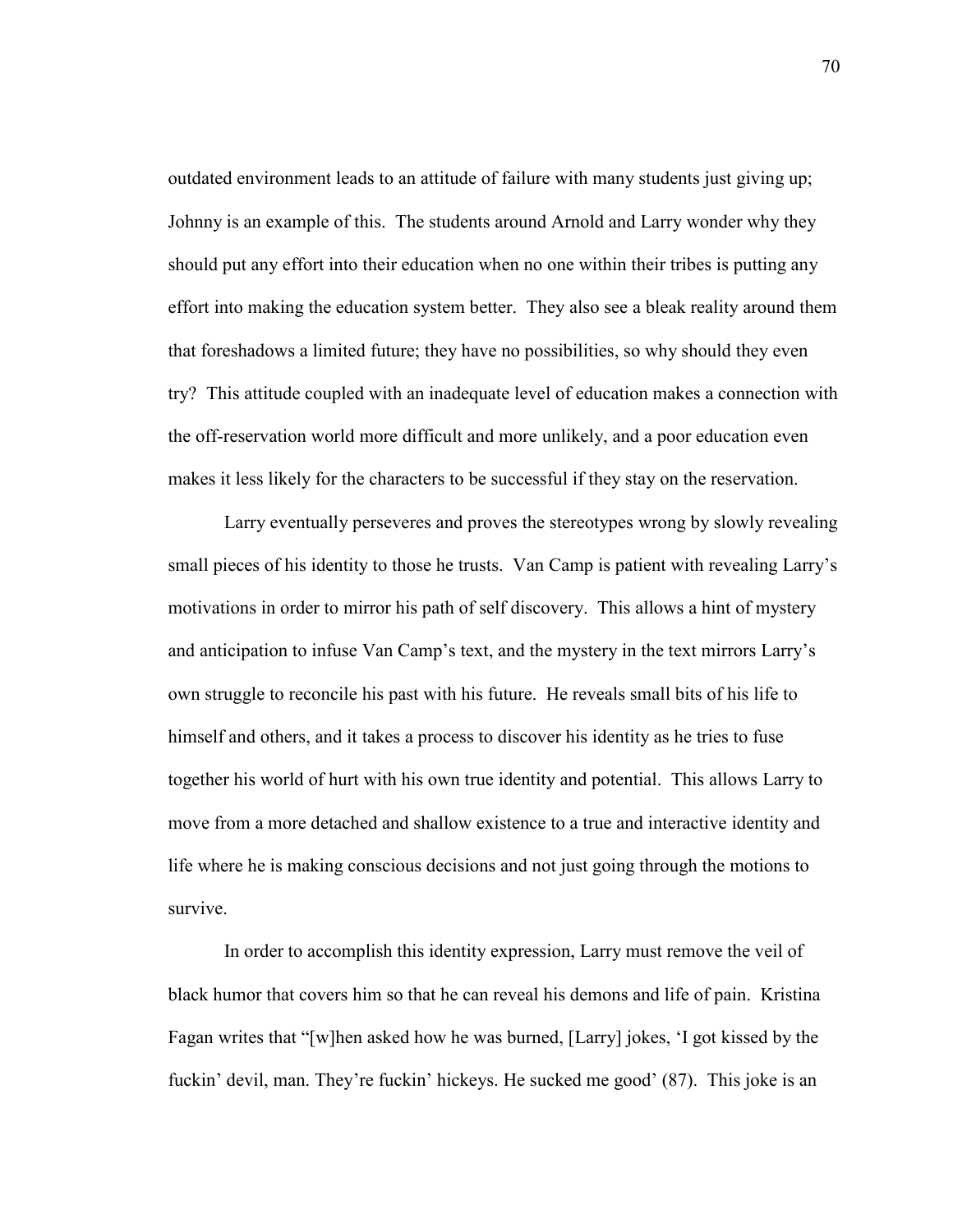escape from a difficult question" (213). In order to get away with not answering the question, Larry makes a joke to defuse the situation and remove his burns from the focus of attention. Larry does not yet know how to reconcile his past with his present reality that will lead to his future

Larry's dark past and family life infiltrate his reality and hinder his process of identity creation. His father was abusive and sexually assaulted his mother; Larry was also severely burned while sniffing gas and lighting a match when he was younger, and he copes with these issues that cause him to be very self-conscious. He does not want other people to see his scars, which inhibits him from living a free existence. In addition, he also has other pent up issues from seeing his father rape his aunt, and Larry's mother knew about the rape but kept it a secret. Larry says, "My aunt came over the next day and said, 'I feel like someone's been inside me,' but my mom talked her out of it. My mom fuckin' knew!" (Van Camp 88). His family life is filled with deceit and hurt, so Larry does not have anyone in his family that he can trust and go to for advice. He is lacking any real mentor in his life. Coming from such a convoluted past filled with abuse and fear causes Larry to be leery of others; he has trust issues. Kristina Fagan notes that "[t]he story is a complex exploration of the consequences involved in communicating or not communicating about trauma" (213). Larry's family does not want to address any issues, so he follows in their footsteps, even though the pain and anger are destroying his existence. If he cannot talk about the problems and get them out into the open they will just continue to eat way at him. This type of family life also puts Larry at a severe disadvantage to having healthy relationships in life; he is more apt to accept relationships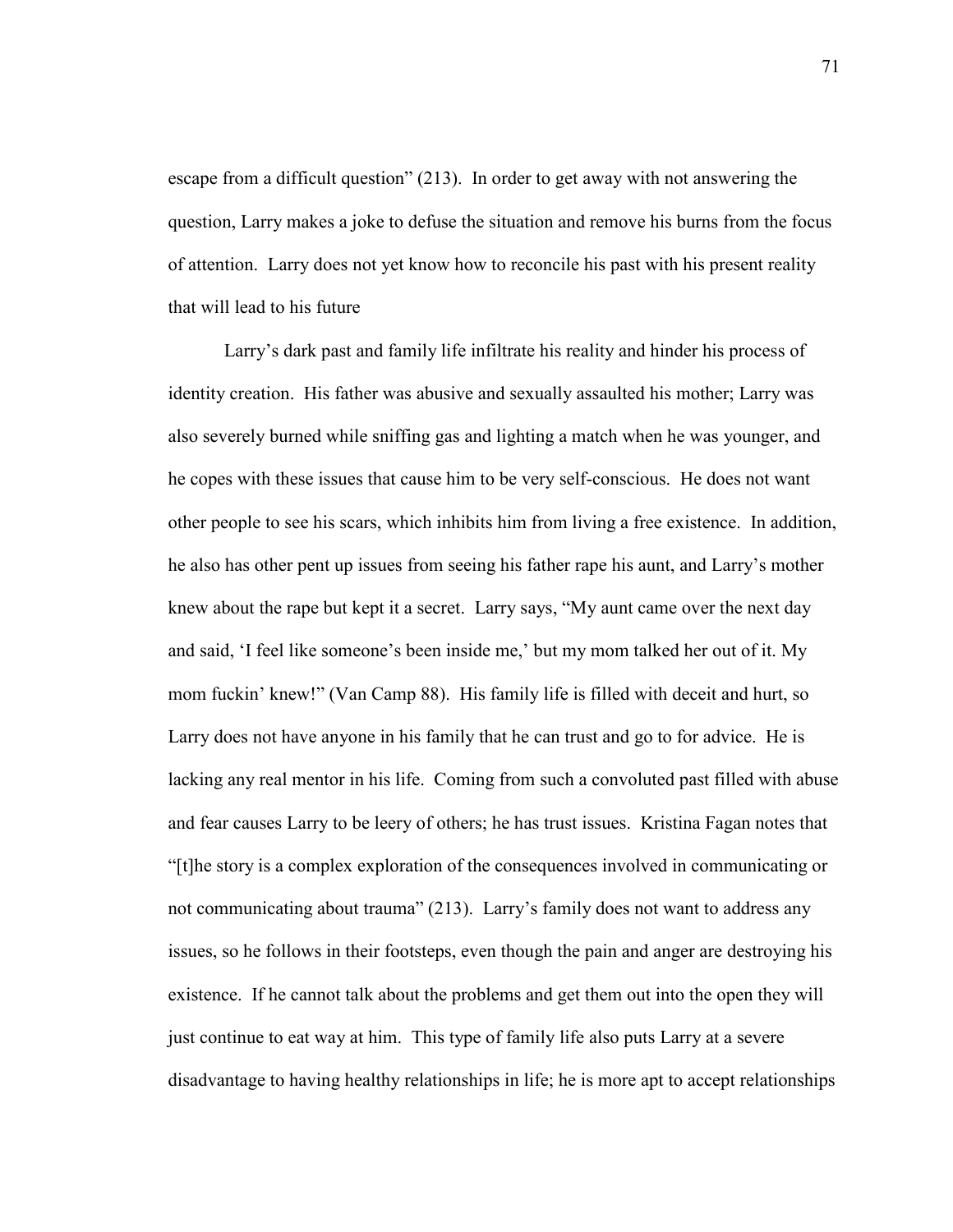with people who are harmful since he is looking for some sense of belonging and may settle for any connection to fill his void. He just wants to attach himself to anyone that is willing to accept him and have some sort of real relationship even if it is not a healthy connection.

 The biggest obstacle that Larry faces is confronting his past; in the beginning of the text he hides from his past. He is not able to reconcile what he has gone through with the person he wants to be. He hides what happened to him as a child and what he witnessed his parents do. "Within his family and his culture, Larry is not encouraged to deal with his trauma by directly talking about it" (Fagan 212). His mother never addresses the issues of the past, so Larry is locked in silence. He has an inner struggle with whether or not to continue to hold in his pain; however, as he later starts to confront his past, he begins to deal with some of his issues and explores the dark part of his life. His relationship with Johnny, though it does not last, allows Larry the opportunity to discuss his life and get out what has happened to him. And Johnny is a relatable person that has also experienced hardships in life. Johnny is much like Alexie's Rowdy within *The Absolutely True Diary of a Part-Time Indian*; Johnny and Rowdy, though both damaged, help their respective protagonists to come to terms with their identities in their own separate ways. Even though Larry's parents have perpetuated the problems that occur within their family and region, Larry is eventually able to start to deal with his issues, and his stepfather offers Larry some guidance and acceptance.

This connection creates the stability that Larry craves in order to make connections with others and to develop a sense of belonging that is healthy. Larry can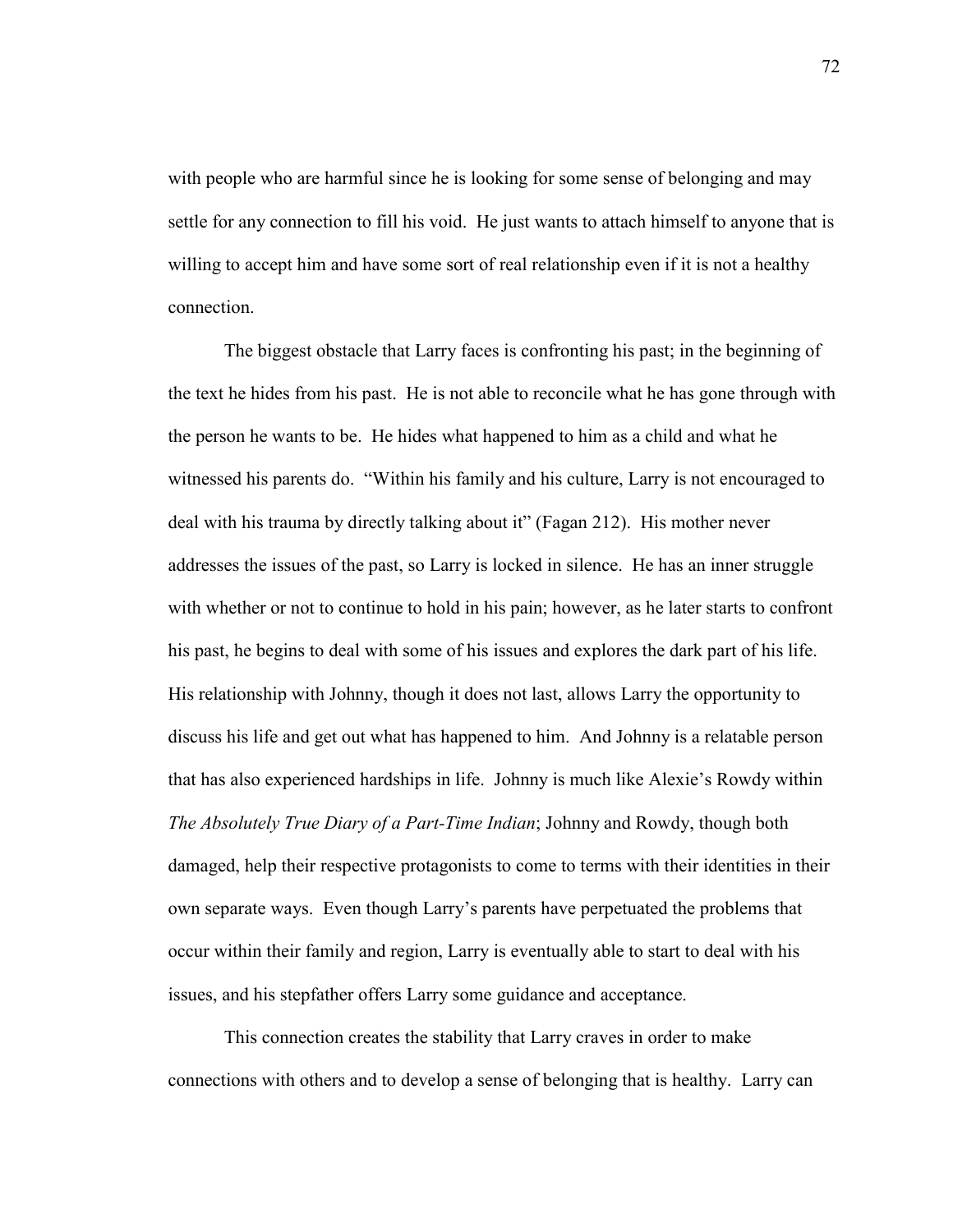then also address his past act of self-mutilation much like Alexie's Arnold deals with his physical deformities. Arnold comes to terms with the way he looks, and this is something that Larry must accomplish in order to reveal his true identity and put his life back together. He alters his outward appearance by being reckless as a youth through sniffing gasoline, and while sniffing he lights a match that causes he and his cousins to be severely burned. There is no real connection to his existence, and he is willing to die in order to hide all the pain that is enveloping him. He lost all real connections and was falling into the trap of despair that surrounds him. Lacking any respect for his life, in this moment he does not care about the deadly consequences of his actions. Larry says, "I lit a match. I pushed the air with it and the air pushed back. And me, the Destroying Angel, screaming, 'Let's die! Let's Die! Let's Die!!'" (Van Camp 79-80). Destroying himself is easier than dealing with his pain. Larry lights the match because his past got to him. A lack of boundaries makes him feel that he has nothing to live for; Larry is in a reckless state. He is also forever scarred from the accident, and symbolically Larry's outside is made to match his inside.

Larry is mentally and emotionally scarred from his family and their actions, and, in a sense, Larry took control when he lit the match. He was no longer allowing someone else to scar him and was going to do it himself even though it was destructive. He falls into despair but at his own hands. When Larry is forced to look at himself after the accident, he says, "They make me naked. I see raw hamburger on a human face" (Van Camp 81). Larry sees that he is raw and intertwined with the components of many parts of life. His family and the living conditions he endures lead him to this turning point of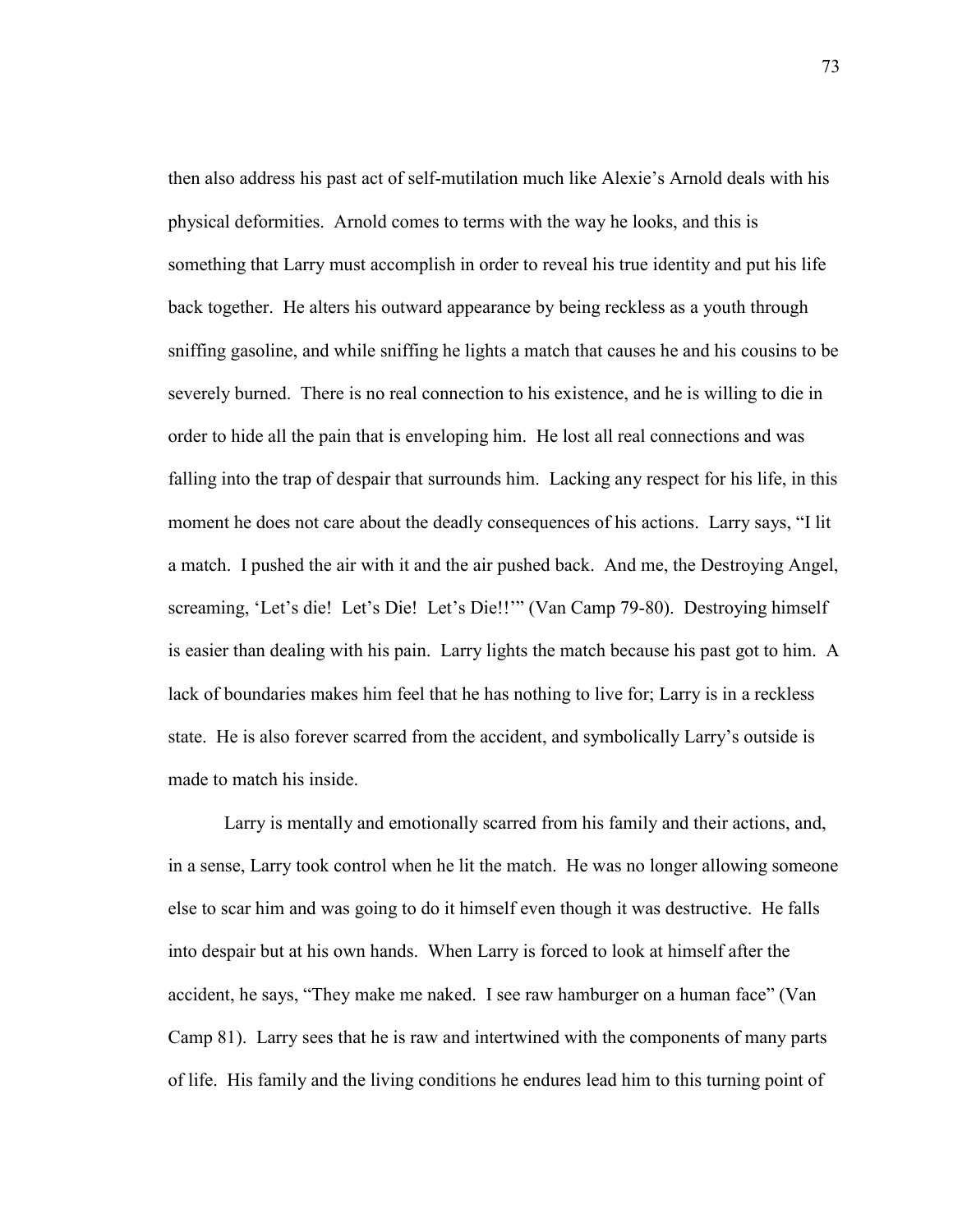self-mutilation. But now he is in control of his life. Even though he is permanently scarred, his entire thought process changes from destruction to a desire for life.

However, Larry is not initially open to others about this change and realization. He hides his scars, just as he hides his past from others. He is afraid to reveal himself. Larry says, "I usually slept buck to let my skin breathe. But if I took off my clothes, Johnny might see my scars, and I didn't want that" (Van Camp 86). He does not want to be looked at differently or admit what his parents are even though he can now see them clearly for who they are; he is still hiding a piece of his true identity. When he finally does admit his past to Johnny, he cries and experiences a sort of cleansing that allows him to finally admit to his demons and move on. "I had nothing left to lose. I was tired of keeping it in, and it wanted to be told" (Van Camp 87). Larry was held under by the despair around him, but, when he breaks out from it and confronts his past, he becomes conscious of his life. He makes a conscious decision to go after more in life. This consciousness also makes Larry long for a real connection with another person, and this culminates with Larry sleeping with Juliet. During their sexual encounter Larry says, "'Look into me, just look at me.' She did / and I wasn't alone / I wasn't forgotten / I wasn't dead / There was no small town / There was no killing / I wasn't bad I was clean" (Van Camp 110). When Larry finally reveals his past pain, both physical and mental, he leaves himself open to Juliet. This experience provides the final awakening that Larry needs to break out of the restraints of despair and start to put together the fractured pieces of his identity.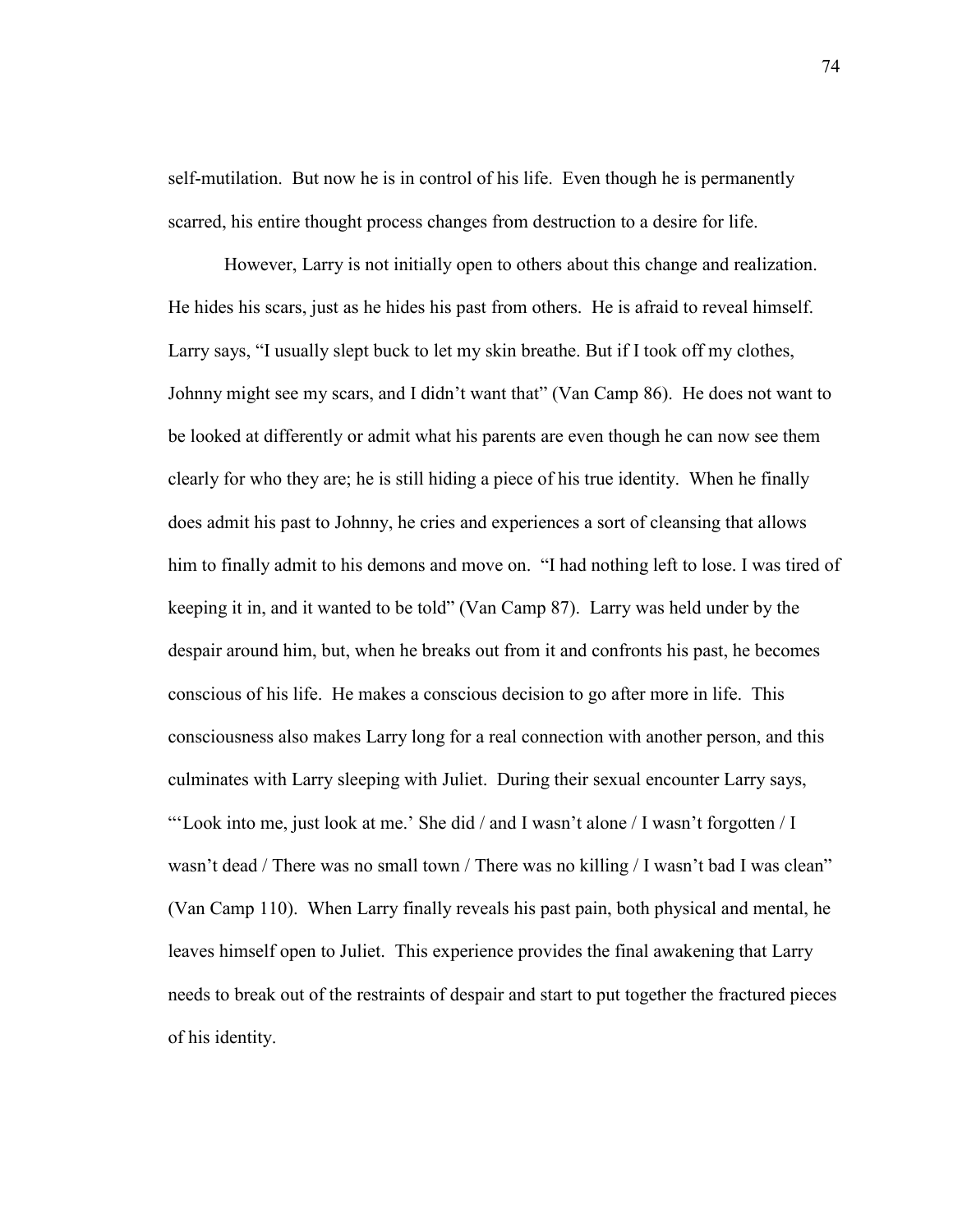With this connection, Van Camp offers a possible happy future for Larry, even though those around him have fallen into the confines of despair and are weighted down by their disadvantages and subsequent decisions. Larry ends his story by saying that he has become his own person:

I wept because I knew I had someone someone to remember my name someone to cry out my name someone to greet me naked in the snow someone to mourn me in death to feel me there in my sacred place and I wept because I did not belong to anyone I was not owned not with mate but I smiled too knowing this because I knew my life was still unwrapped. (Van Camp 119)

Larry removes himself from the confines of his surroundings and realizes that he is in control of his own destiny. He is now free from the degradation and shame of his family. In addition, Larry finally achieves success in opening himself up to another person. He makes a real connection and experiences something that brings real emotions to him. He is finally conscious of his reality and is taking control of his life. Larry is able to make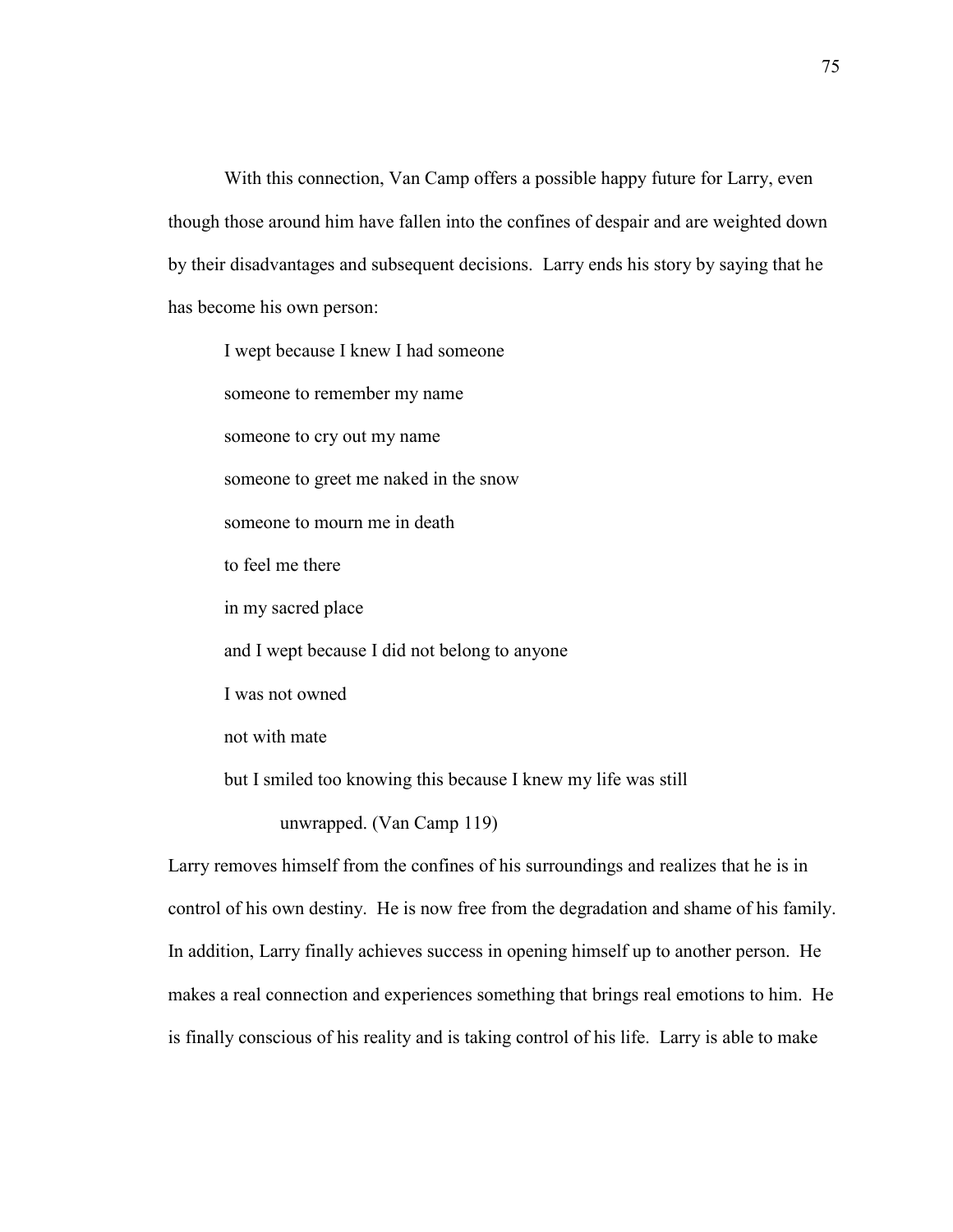decisions and see choices because he is filled with opportunity, and nothing has been finalized.

Once the fog of deception and hurt has been lifted, Larry is able to reclaim his heritage that has been bogged down by so much pain and hurt. As he reawakens to his life he experiences a sort of ethnic renewal by returning to the land and burying a bird. Larry says, "I dug and dug until I hit the frozen earth. I placed the ptarmigan in the snow and covered her" (Van Camp 118). Larry removes the impediment to touching the land and recreates a burial ceremony. He returns to what is important in his heritage, the land and ceremony. Joane Nagel writes, "Ethnic renewal is the reconstruction of one's ethnic identity by reclaiming a discarded identity, replacing or amending an identity in an existing ethnic identity repertoire, or filling a personal ethnic void" (947). Larry amends what defines him; he no longer wants to be identified by the pain he experienced, so he breaks out of it and lets his heritage and own life come through. He will be defined for who he is and what he makes of himself. Dealing with the issues allows Larry to create a bridge connecting his past and future lives.

The narrator in James Welch's *Winter in the Blood* also has to face his life head on in order to realize what it is composed of and put the pieces of his identity in place. His life is filled with personal and familial tragedy, and he has also lost his connection to his heritage. He is not grounded to or with anything. He is disconnected from his family, and he is searching out the girl that left him behind. Welch's narrator lives with a sense of despair and hurt because he is reeling from the death of his brother, and he later experiences the pain of his grandmother's death. He also experiences life through a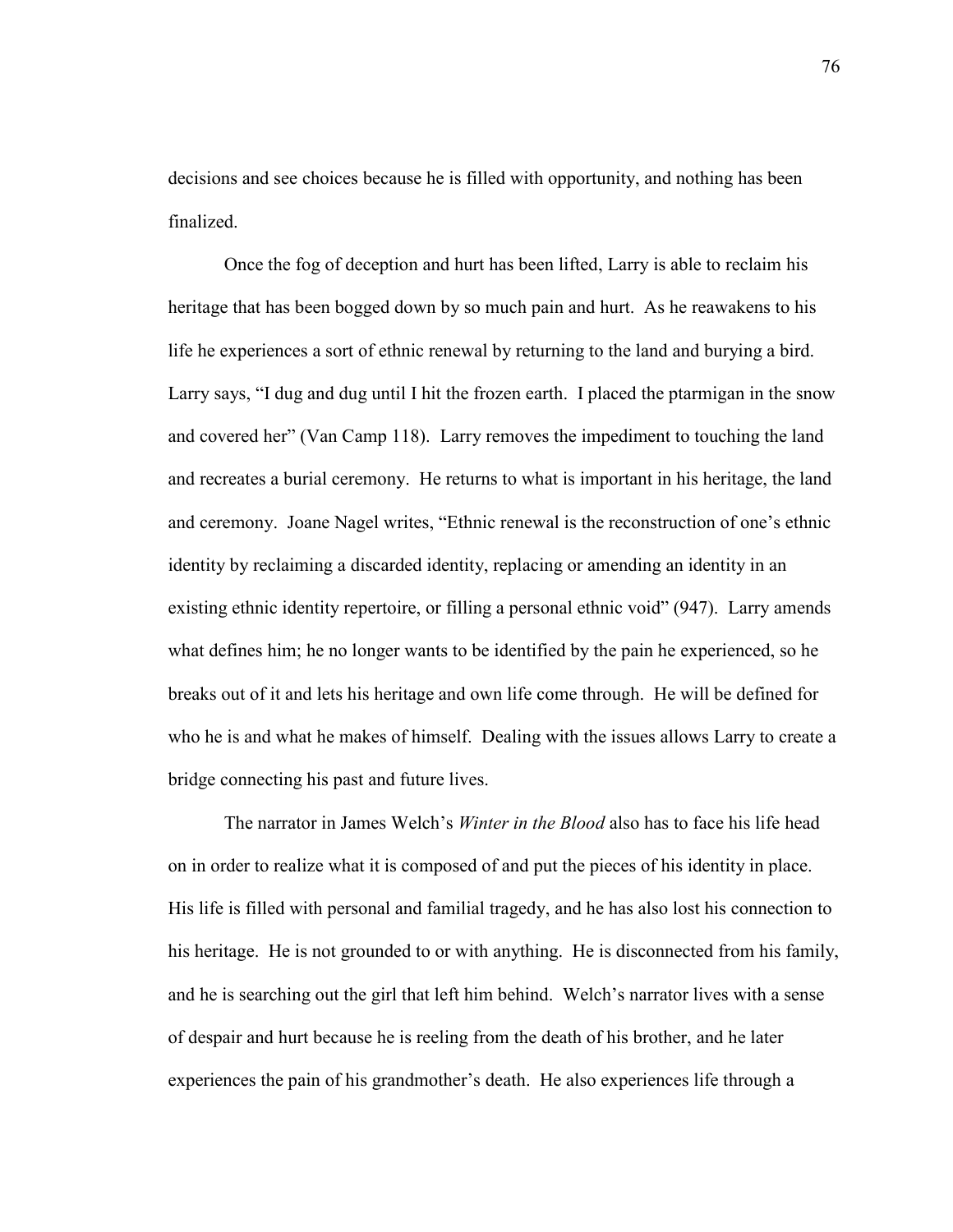derogatory view because when he gets hired at a clinic he thinks it is because he is wellqualified and smart. He later finds out that he was only given the job to meet ethnic grant qualifications. He says, "It took a nurse who hated Indians to tell me the truth, that they needed a grant to build another wing and I was to be the first of the male Indians they needed to employ to get the grant" (Welch 18). The narrator does not take this in stride and is offended to the point that he leaves the job and returns home. He is defeated and gives up on opportunity. He was used as a pawn in an outside game that benefited others and not him. His mental struggle involves making a decision. Does he want an empty life filled with advancement due to his heritage or a true life filled with rewards due to accomplishments and a connection with his heritage?

However, returning home is not such a simple task for the narrator; he realizes that the distance between himself and his homeland has grown over the years. He does not blame anyone for this distance but himself. He says, "[T]he distance I felt came not from country or people; it came from within me. I was as distant from myself as a hawk from the moon" (Welch 2). He realizes that he removed himself from his heritage, and he has no one to blame but himself. During this removal process, he also lost track of his own identity and what he wants out of life. He just became a game piece in other people's lives. The narrator also realizes that returning to his roots is not going to be easy. He says, "Coming home was not easy anymore. It was never a cinch, but it had become a torture" (Welch 1). As he ages, it becomes harder and harder for the narrator to return to his existence and to create a space for himself within his surroundings. Each time he leaves home he loses part of his connection to his homeland that he cannot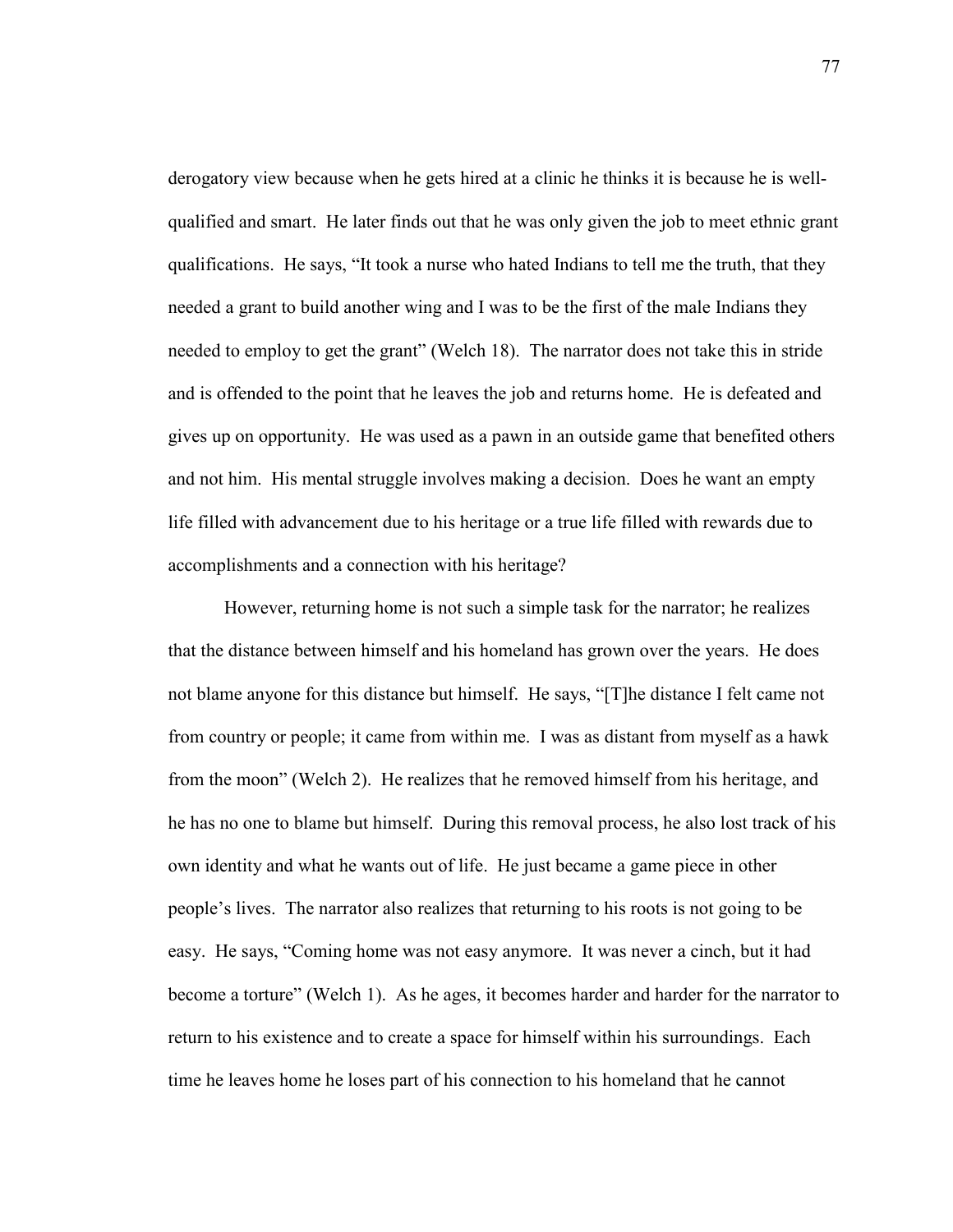recover. He no longer has the advantage of being a resilient young adult with more open options.

Once the narrator returns home, he faces many obstacles such as stereotypes and family tragedies. He is told that Native Americans are cunning and deceptive. His boss, Lame Bull, says of Native Americans, "They get too damn tricky for their own good" (Welch 24). And the stereotypes are also abundant within the Native American communities in regards to other tribes; some tribes are degraded, and their members are seen as basically worthless. Later, the narrator states his opinions in relation to Cree people: "She was Cree and not worth a damn. Not worth going after. My grandmother, before she quit talking, had told me how Crees never cared for anybody but themselves" (Welch 27). The narrator and his family look down upon another group of Native Americans and create obstacles for the Cree people to overcome. This tribal degradation creates divisions within the Native American community as a whole, which makes it hard for the tribes to come together for common purposes: "The unnamed protagonist of *Winter in the Blood* lives an isolated, confused, and emotionally fractured life" (Cox 153). Each part of his life is separated from the other parts. He has to accept his past while jumping over the obstacles that his family and tribe have placed in front of him in order to become a true person.

The family struggles are at the heart of the narrator's convoluted background. His father froze to death one night when he was drunk, and his brother also died when he was young. The narrator has a physically absent father, much like Larry's father in *The Lesser Blessed* who is emotionally absent; this theme also ties to Alexie's Arnold whose

78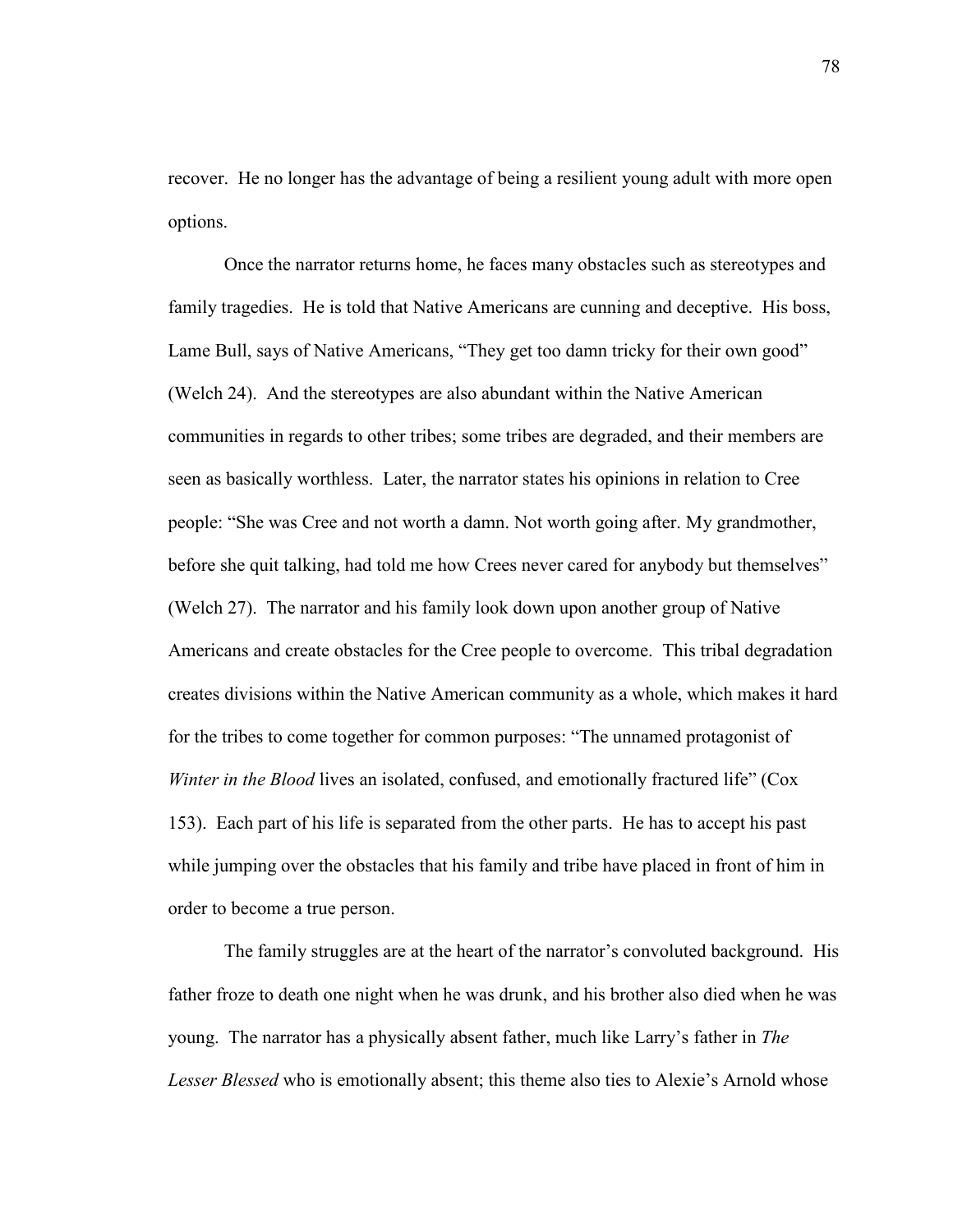father is sometimes physically and/or emotionally absent due to his drinking. All three of these protagonists have to deal with absent or damaged fathers. However, Welch's and Van Camp's protagonists both find father figures within a step father and a mother's boyfriend. They find replacements for the void of not having a present and involved biological father. The narrator's replacement is Lame Bull; he is someone that the narrator can look up to. The narrator speaks of Lame Bull in lofty terms: "At forty-seven, he was…a success" (Welch 10). Lame Bull is in a relationship with the narrator's mother and has become the proprietor of a large chunk of property. Since Lame Bull is older, the narrator sees the potential that still exists within himself to be a success, even though he is already in his thirties, so there is still hope for his future.

However, tragedies such as his father's death cause havoc in the narrator's life, and he tends to lead a self-destructive existence. He spends a great majority of his time searching for his girlfriend even though she left him and stole from him. He wants to make her suffer but then do right by her. He says, "I too felt that she should suffer a little. Afterwards, I could buy her a drink" (Welch 81). He still is not focused on making his life better, and he has a very disjointed view of reality. He does not seem to connect his own personal problems with the troubles in his relationship. He also does not understand that he either needs to let her go because they are in an unhealthy relationship, or he needs to change his ways in order to try to make it work.

The narrator has no real direction in life without the guidance of his father and brother. He seems to be searching for something to fill this void, but the randomness of his life never eases his pain. Kenneth Lincoln notes in his article "*Winter* Naming: James

79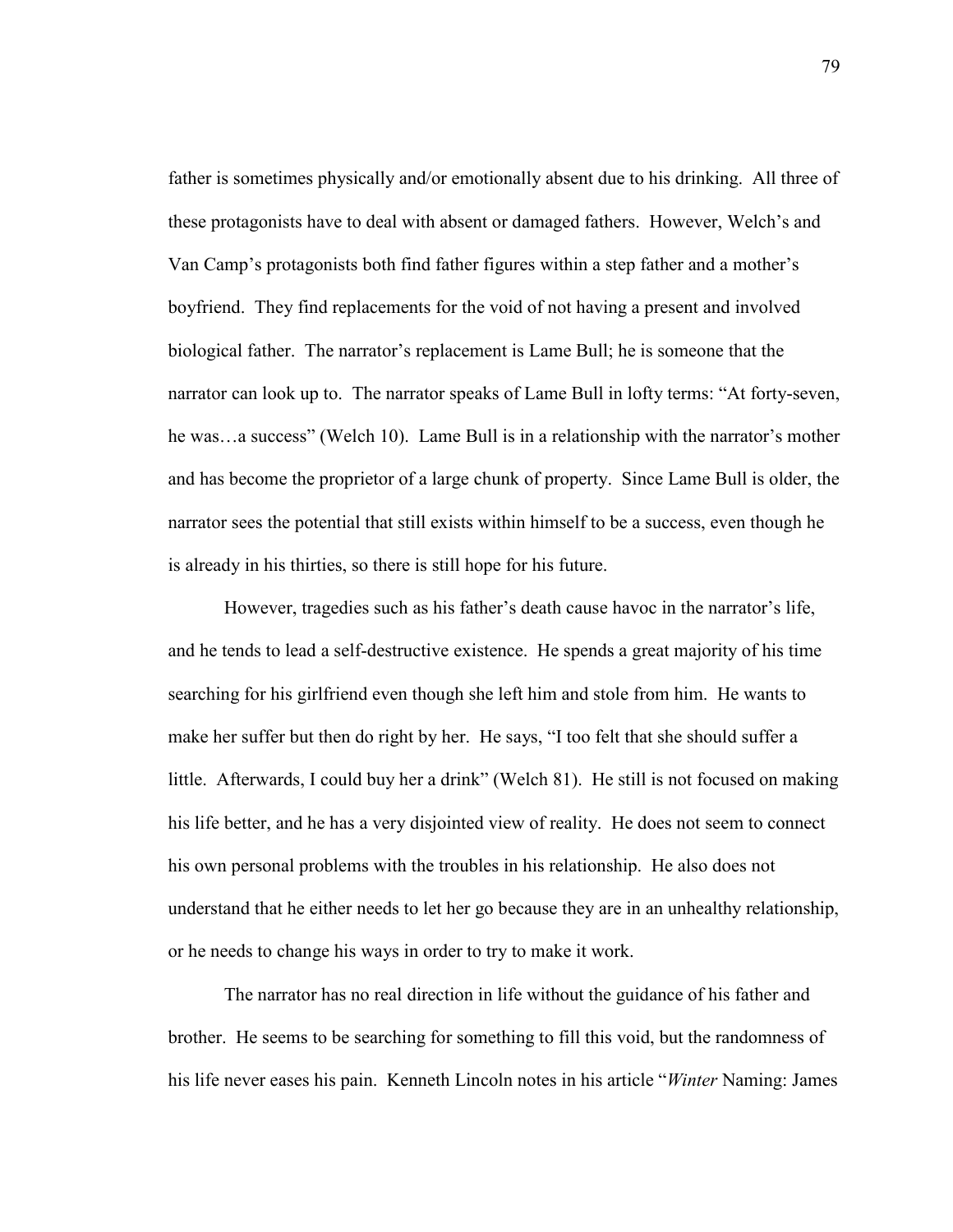Welch" that "Welch's work is not heroic, legendary, or mythic: he writes of the true West, working cowboys and real Indians, hard-scrabble survival and off-rez scrabble." This hard, tortured existence follows the narrator throughout his journey, and he just exists instead of living actively and creating his own identity. He ends up within empty relationships because he is trying to find hope within someone else that he can infuse into his own life. When he sees Agnes he remembers their past. The narrator says, "In her black eyes, I could see the reason I had brought her home that time before. They held the promise of warm things, of a spirit that went beyond her miserable life of drinking and screwing and men like me" (Welch 90). He sees that hope and wants it in his own life in order to break out of the chaos and emptiness that has taken control. He is trying to fix himself through outside forces instead of focusing on the essence of the problems that reside within him.

The narrator loses himself within the tragedy around him; he loses himself within the bars that surround the reservation and becomes part of the problem that Alexie addresses within Arnold's world. The narrator has fallen into a very convoluted existence of despair. Eventually, he gets tired of the despair, poverty, racism, and alcoholism and confronts himself:

I had had enough of Havre, enough of the town, of walking home, hung over, beaten up, or both. I had had enough of the people, the bartenders, the bars, the cars, the hotels, but mostly, I had had enough of myself. I wanted to lose myself, to ditch these clothes, to outrun this burning sun, to stand beneath the clouds and have my shadow erased, myself along with it. (Welch 100)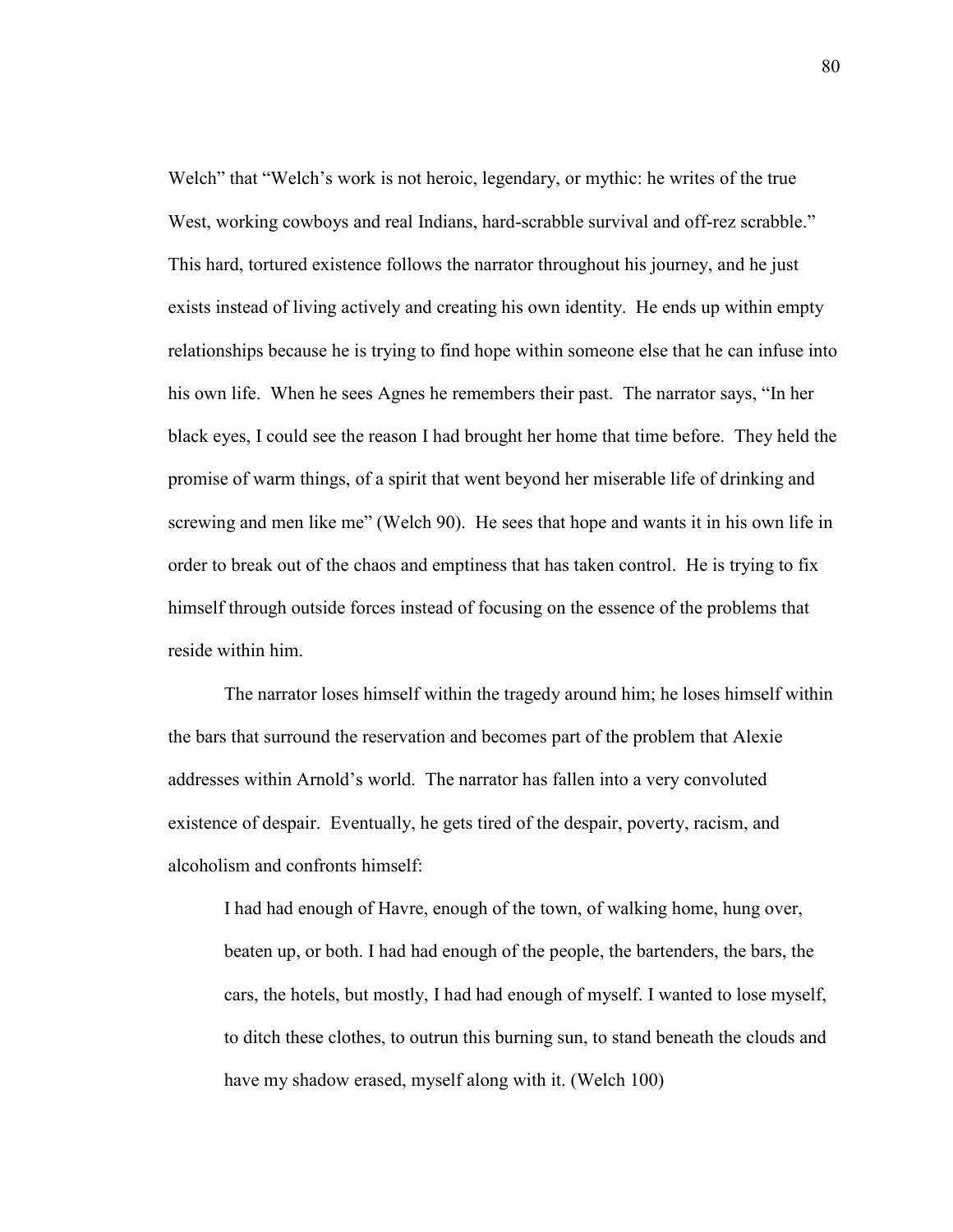He realizes he has fallen into the traps and pitfalls that have claimed many of the people around him. But he becomes conscious of what he is doing and confronts himself in order to get in touch with reality and stop wasting his life. William Thackeray writes of the narrator that "[t]he result of his failure is 'a distance that had grown through the years' between himself and those around him and, most especially, a distance from his own spiritual essence" (63). The distance continues to build until the narrator becomes conscious to the pain in his life, and the waking consciousness becomes evident while the narrator tries to rescue a cow during a storm.

This scene places him at the hands of nature, and he is able to relate to the land more and focus on that connection that is at the historical base of Native American existence. "[H]e must depend on his own insights and experiences to make his life whole" (Thackeray 66). And he comes to realize that many people will never face themselves and realize what they have become; they will remain unconscious to who they are. "Some people, I thought, will never know how pleasant it is to be distant in a clean rain, the driving rain of a summer storm" (Welch 135). The rain is washing away all of his pain and his past existence, and he experiences this rebirth that allows him to see clearly. Sean Teuton notes that "[a]t thirty-two, the narrator closes this distance and comes home personally, culturally, and geographically." He can put the true essence of his life back on the front burner because he realizes what is important; he now has a new opportunity in life to change his ways. Welch's protagonist is tied to this rebirth through reconnecting with his heritage. "Once the narrator has made significant progress toward that rediscovery of a coherent, culturally determined identity, he will be able to unify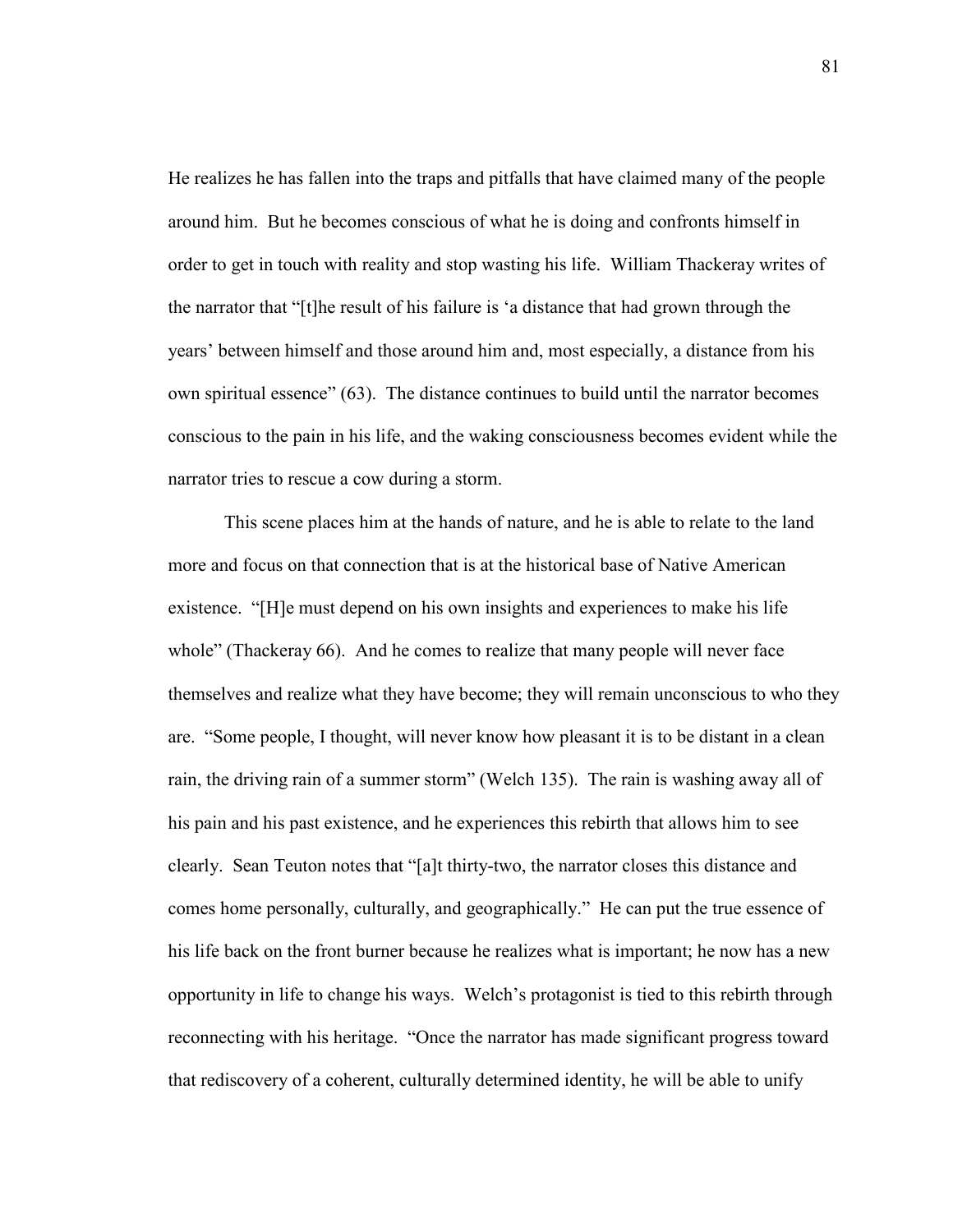past, present, and future and begin finally to project a future at least slightly, if not radically, different from the present" (Teuton). The narrator's heritage is a prominent piece in his identity and the link to a meaningful and connected existence. It may take him time, but step by step the narrator's reawakening to consciousness will allow him to create a life that surpasses his past and the stereotypes that prevail around him. Then he will be able to freely exist within his homeland and heritage.

As in *Winter in the Blood*, "[t]o have something 'in the blood' means that you were born with it, maybe a good or a bad thing" (Lincoln). The men within the selected texts all experience poverty and alcoholism along with many other disadvantages. The characters were born into the problems of their families and surroundings, but those that overcome the disadvantages and stereotypes are able to reap the benefits of a conscious life and have the satisfaction that they overcame their obstacles. Van Camp's and Welch's protagonists are able to create meaningful existences for themselves while not abandoning their cultural ties. Van Camp and particularly Welch create characters that cannot be whole without a conscious tie to their heritage. Larry and Welch's narrator are both looking to trade in their shallow existences for a real-life filled with meaningful connections to their heritages and personal identities. Once they overcome their obstacles, they will be able to bridge the multiple layers of their existences in order to create an individual identity that sets them up for success instead of failure.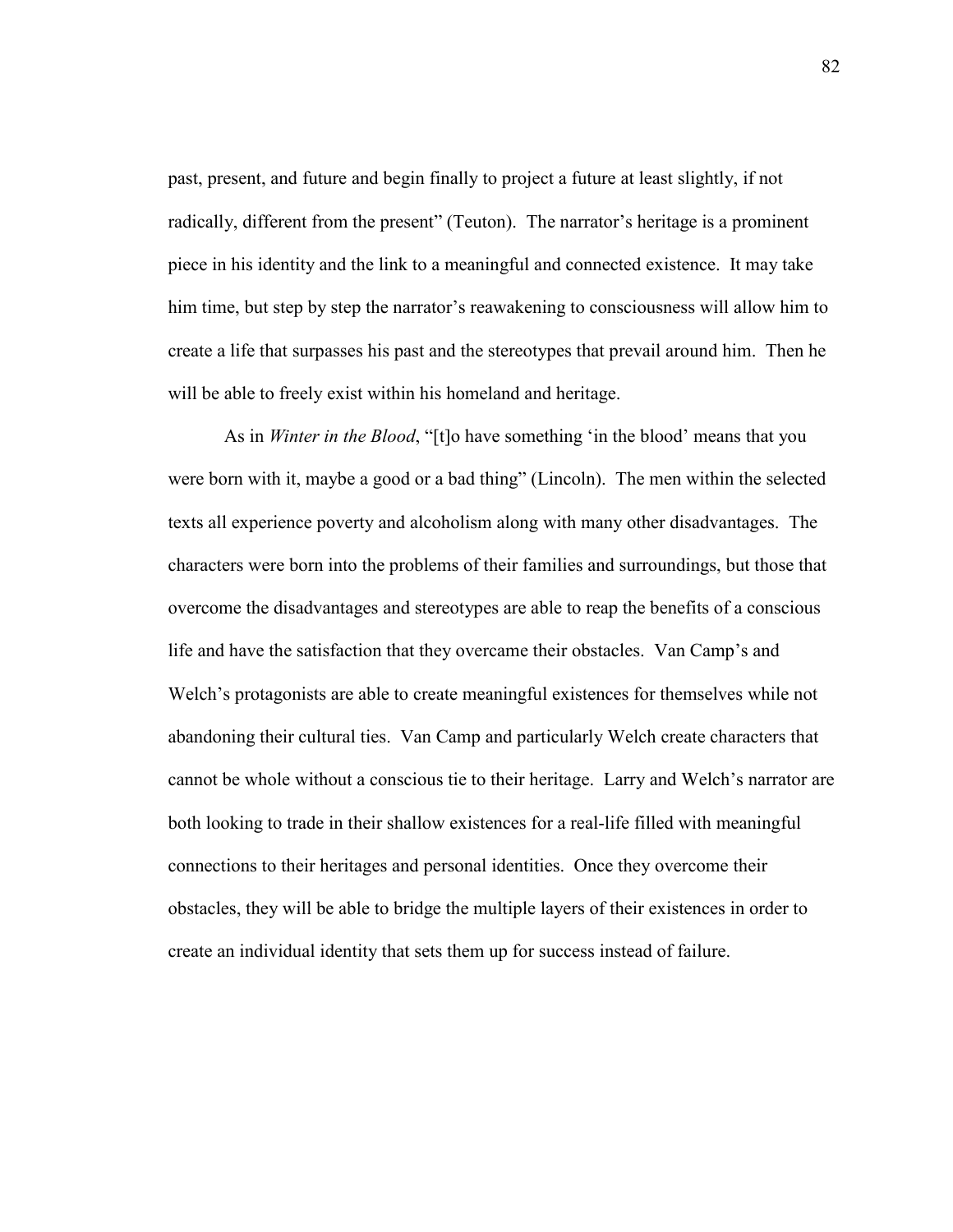## **CONCLUSION**

The young adult male characters within the selected texts by Sherman Alexie, Richard Van Camp, and James Welch deal with varying forms of rejection from the people who surround them. They must reconcile their individual identities with the reservation world and the Western-influenced outside world in order to create meaningful connections in life that are true to their individual beings. While Alexie creates a path to success that veers away from the reservation and tribal heritage, Van Camp and Welch create characters that are not whole until they have reconnected with their heritage and created ties to their ancestry. However, a balance between their surroundings and individual identities ties the authors' characters together and enables them to break out of their shells and to live lives that are full of real connections and experiences.

 However, the male protagonists face many obstacles on their paths to selffulfillment. They experience poverty, poor education systems, and the false assumptions and realities associated with stereotypes. Poverty and poor education place the characters at a severe disadvantage to creating meaningful and successful existences both within and outside of their tribal communities, and stereotypes are a double edged sword that threaten to quash the characters. They have to face and dispel stereotypical assumptions about Native Americans that mark them as being lazy, stupid alcoholics who are not worth anything in life. Even though the selected protagonists often do their best to dispel the stereotypes, many of the Native American characters surrounding them do their best to live up to the stereotypes and provide the sliver of truth needed for the stereotypes to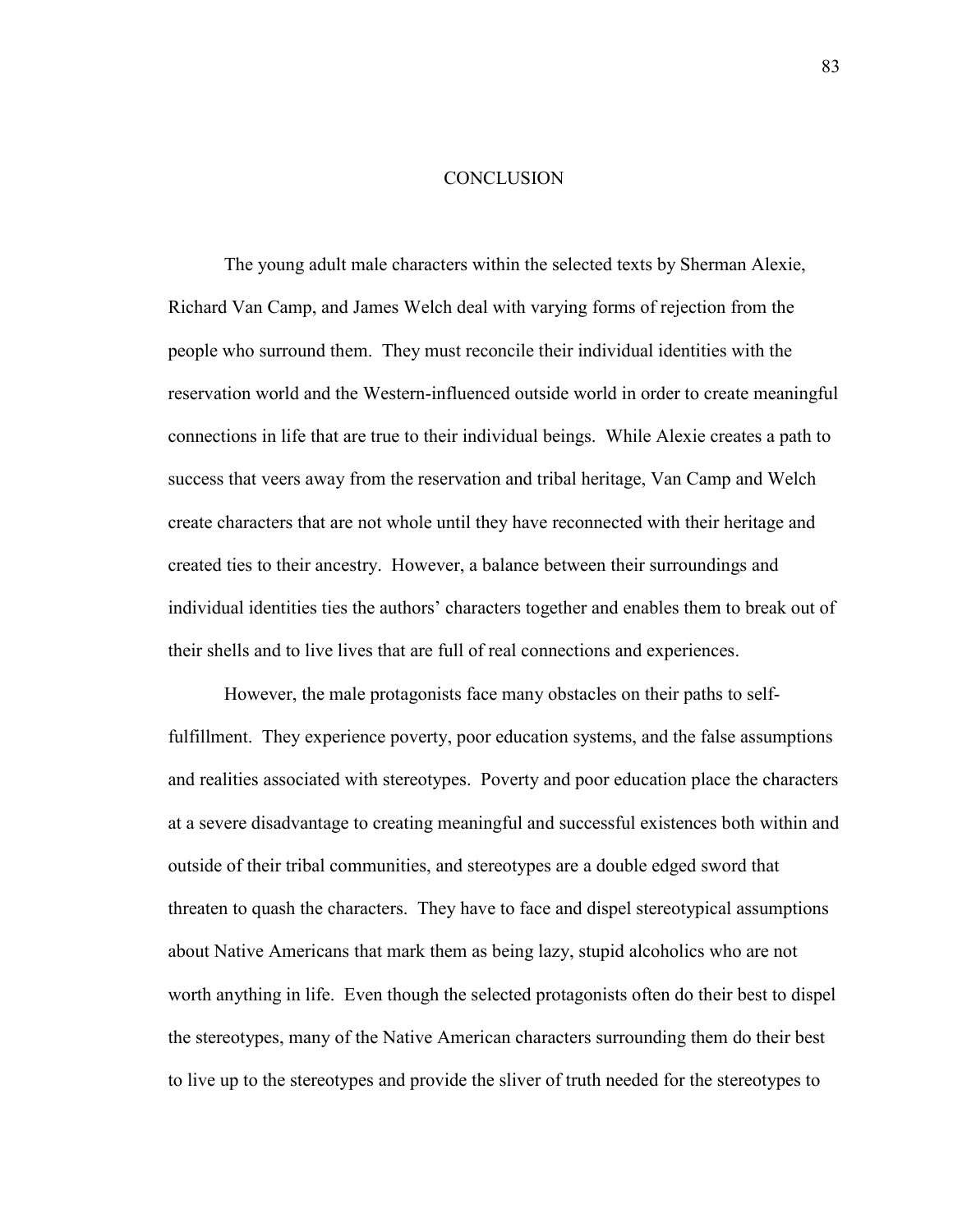be grounded in reality. This means the characters must also fight the actions of their own people in order to gain acceptance and an honest identity.

 The path to honest and open existences also encompasses the practice of twospirit identities. Alexie creates two-spirit characters who struggle with their independent and cultural identities where success in life does not always come with a cultural reconnection. Characters such as the narrator within "The Toughest Indian in the World" battle with themselves and the world around them in order to create existences that diverge from Western, traditional gender norms and sex practices. Expressing a fluid, nonconforming two-spirit identity is not wholly complete without a strong connection to tribal heritage, and this is something that is more strained within Alexie's narratives. He often forces his characters to abandon their tribes and heritage for the outside world in order to achieve success. But with the narrator, Alexie leaves open the possibility for a cultural reconnection, and he creates other characters who rely on their families for support.

 In contrast, Welch and Van Camp tie the success of their characters to cultural reconnections. The characters are required to create a cultural connection in order to turn their lives around. These men veered off course partly because they distanced themselves from their heritage. While Alexie's characters have strained ties with their heritage, Welch's and Van Camp's young men strive to reconnect and gain control of their lives. They will not be able to create true identities and succeed without this connection. Does Alexie mean to discredit the importance of cultural ties, or is he merely stating that his characters need to break out of the restraints imposed by the culture in order to be

84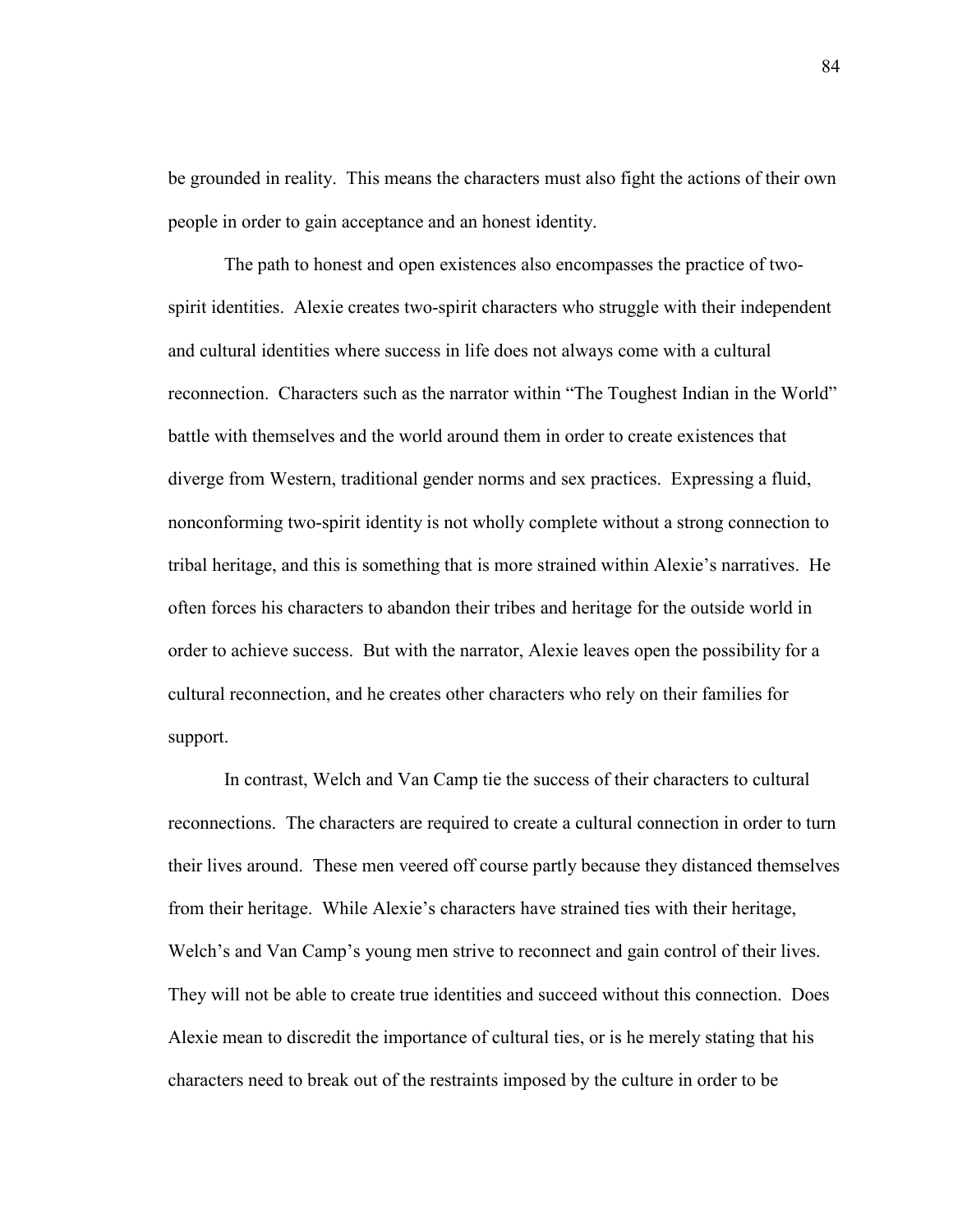successful? This question is up for debate and is often a source of criticism in regards to Alexie. However, Alexie may just be allowing his characters to remove the negativity from their lives as characters such as Arnold leave the reservation but still maintain strong family ties. Arnold's family supports him even though the tribe rejects him.

 The characters that Alexie, Welch, and Van Camp created strive for acceptance and a place within their individual societies and the world at large. They are in the convoluted process of creating and expressing identities for themselves that are true to who they are. They have to bridge their heritage with contemporary practices and link reservation life with the outside world. They are all putting the pieces of their lives together to create an identity that fits, but often the components of their identities do not easily mesh with each other. This creates obstacles that have to be overcome in order for the characters to achieve meaningful existences that allow them to actively live life instead of just following a prescribed path. The characters move into uncharted territory and travel off the beaten path.

 All of the selected young adult characters deal with damaged families, death, poverty, and poor education systems that threaten to bury them beneath an impenetrable layer of despair. The men must fight to overcome their damaged pasts and find renewal in relation to their individual selves in order to survive and not lose themselves within the chaos that surrounds them. The male protagonists have enough fight left in them to turn their lives around and overcome their obstacles. They are the ones that can connect the Native American ways of life with the outside world and create a semblance of balance, though at varying levels, in order to allow their people some forward progression out of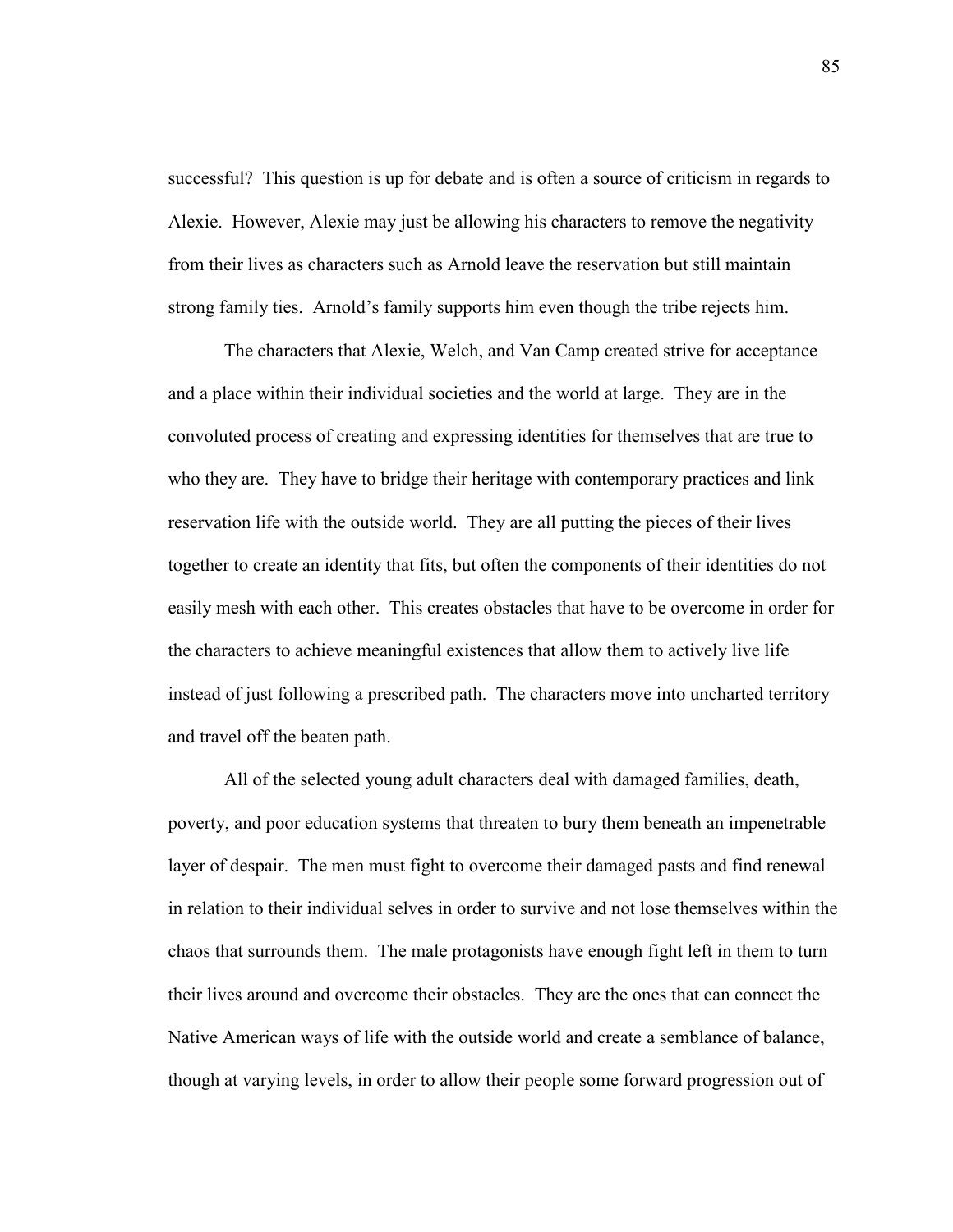the immense layer of pain. These men are the present-day tribal warriors on the front line against the foe of despair.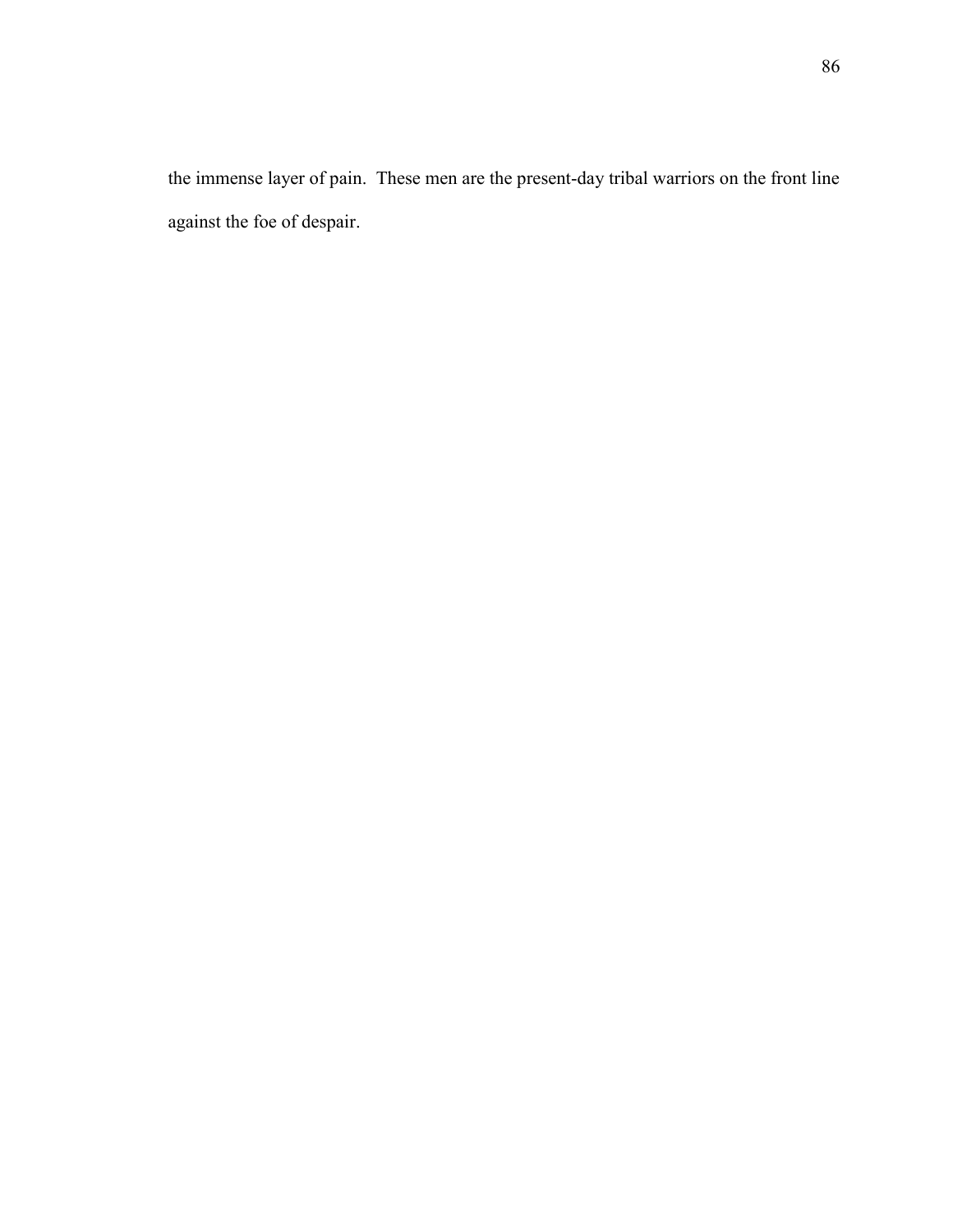## WORKS CITED

- Alexie, Sherman. *The Absolutely True Diary of a Part-Time Indian*. New York: Hachette, 2007.
- ---. *The Lone Ranger and Tonto Fistfight in Heaven*. New York: Grove, 1993.
- ---. *The Toughest Indian in the World*. New York: Grove, 2000.
- Barcott, Bruce. "Off the Rez." *New York Times*. 11 Nov. 2007.
- Ballinger, Franchot. "Ambigere The Euro-American Picaro and the Native American Trickster." *Melus* 17.1 (1991/1992): 21-38.
- Chapel, Jessica. "American Literature." *The Atlantic Online* (2001) 8 April 2010 <[http://www.theatlantic.com>](http://www.pshares.org/issues/article.cfm?prmArticleID=5027).
- Cline, Lynn. "About Sherman Alexie." *Ploughshares* 26.4 (2000/2001): 197–202. 24 Jan. 2008 <[http://www.pshares.org/issues/article.cfm?prmArticleID=5027>](http://www.pshares.org/issues/article.cfm?prmArticleID=5027).
- Coulombe, Joseph L. "The Approximate Size of His Favorite Humor: Sherman Alexie's Comic Connections and Disconnections in *The Lone Ranger and Tonto Fistfight in Heaven*." *American Indian Quarterly* 26.1 (2002).
- Cox, James H. *Muting White Noise: Native American and European American Novel Traditions*. Oklahoma: Oklahoma UP, 2006.
- Evans, Stephen F. "'Open Containers': Sherman Alexie's Drunken Indians." *American Indian Quarterly* 25.1 (2001).
- Fagan, Kristina. "Weesageechak Meets the Weetigo: Storytelling, Humour, and Trauma in the Fiction of Richard Van Camp, Tomson Highway, and Eden Robinson." *Studies in Canadian Literature* 34.1 (2009): 204-26.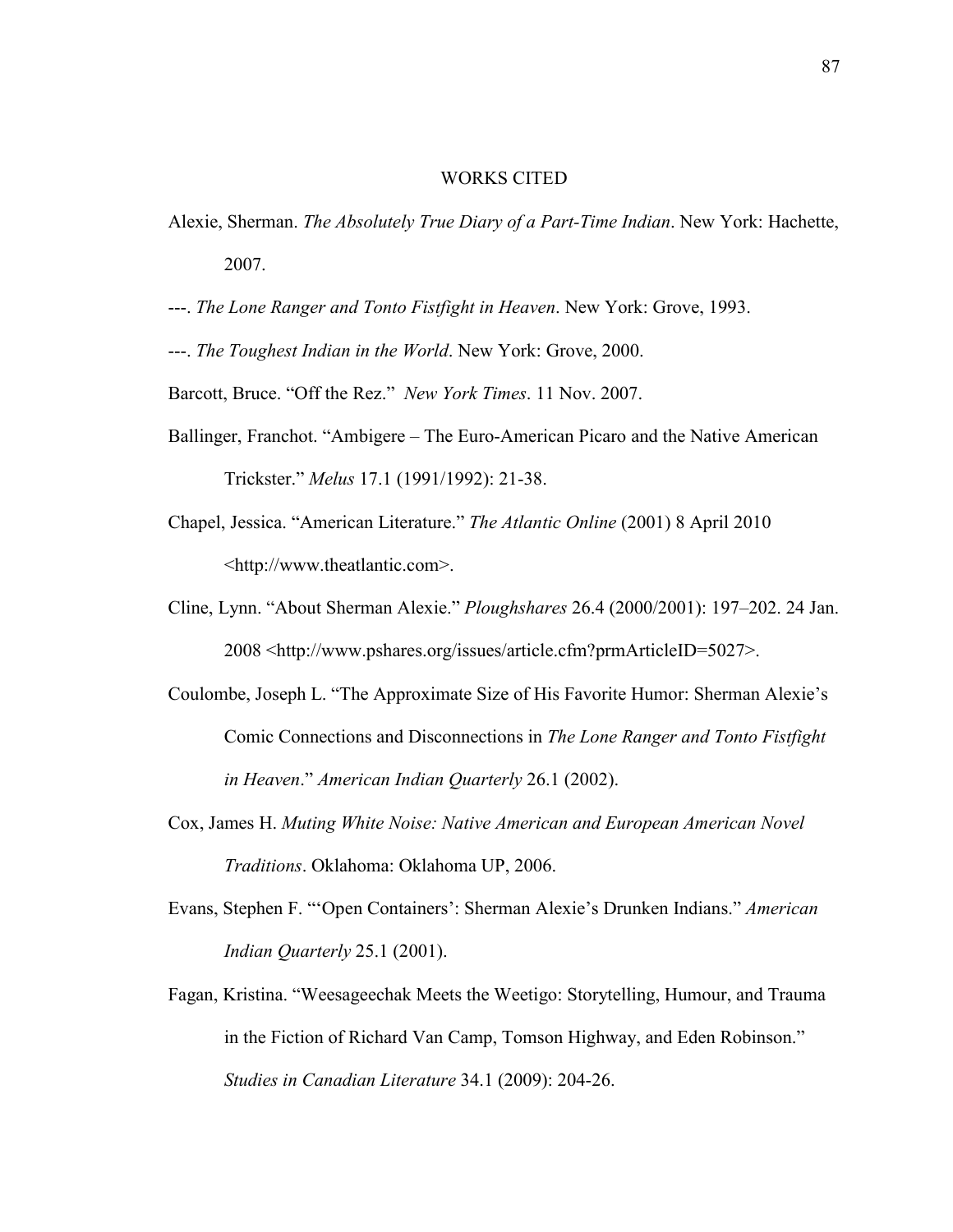Fraser, Joelle. "Sherman Alexie's *Iowa Review* Interview." *Modern American Poetry* 2001. 6 Oct. 2009 [<http://www.english.illinois.edu/MAPS/poets/af/alexie/](http://www.english.illinois.edu/MAPS/poets/af/alexie/%20fraser.htm) [fraser.htm>](http://www.english.illinois.edu/MAPS/poets/af/alexie/%20fraser.htm).

Gage, Julienne. "Which Tribe?" *Sojourners* 31.5 (2002): 54-56.

- Garrett, Michael Tlanusta, and Eugene F. Pichette. "Red as an Apple: Native American Acculturation and Counseling With or Without Reservation." *Journal of Counseling & Development* 78.1 (2000).
- Hernandez, Debra Gersch. "Stereotypes Refuse to Die." *Editor & Publisher* 127.35 (1994): 21.
- Jacobs, Sue-Ellen, Wesley Thomas, and Sabine Lang, eds. *Two-Spirit People: Native American Gender Identity, Sexuality, and Spirituality*. Chicago: Illinois UP, 1997.
- Justice, Daniel Heath. "Two Spirits: A Story of Life with the Navajo." *American Indian Culture and Research Journal* 32.3 (2008): 223-26.
- Lang, Sabine. "Lesbians, Men-Women and Two-Spirits: Homosexuality and Gender in Native American Cultures." *Female Desires*. Ed. Evelyn Blackwood and Saskia Wieringa. New York: Columbia UP, 1999. 91-116.
- Lincoln, Kenneth. "Winter Naming: James Welch." *American Indian Culture and Research Journal* 26.3 (2005).
- Maracle, Brian. *Crazywater: Native Voices on Addiction and Recovery*. New York: Penguin, 1993.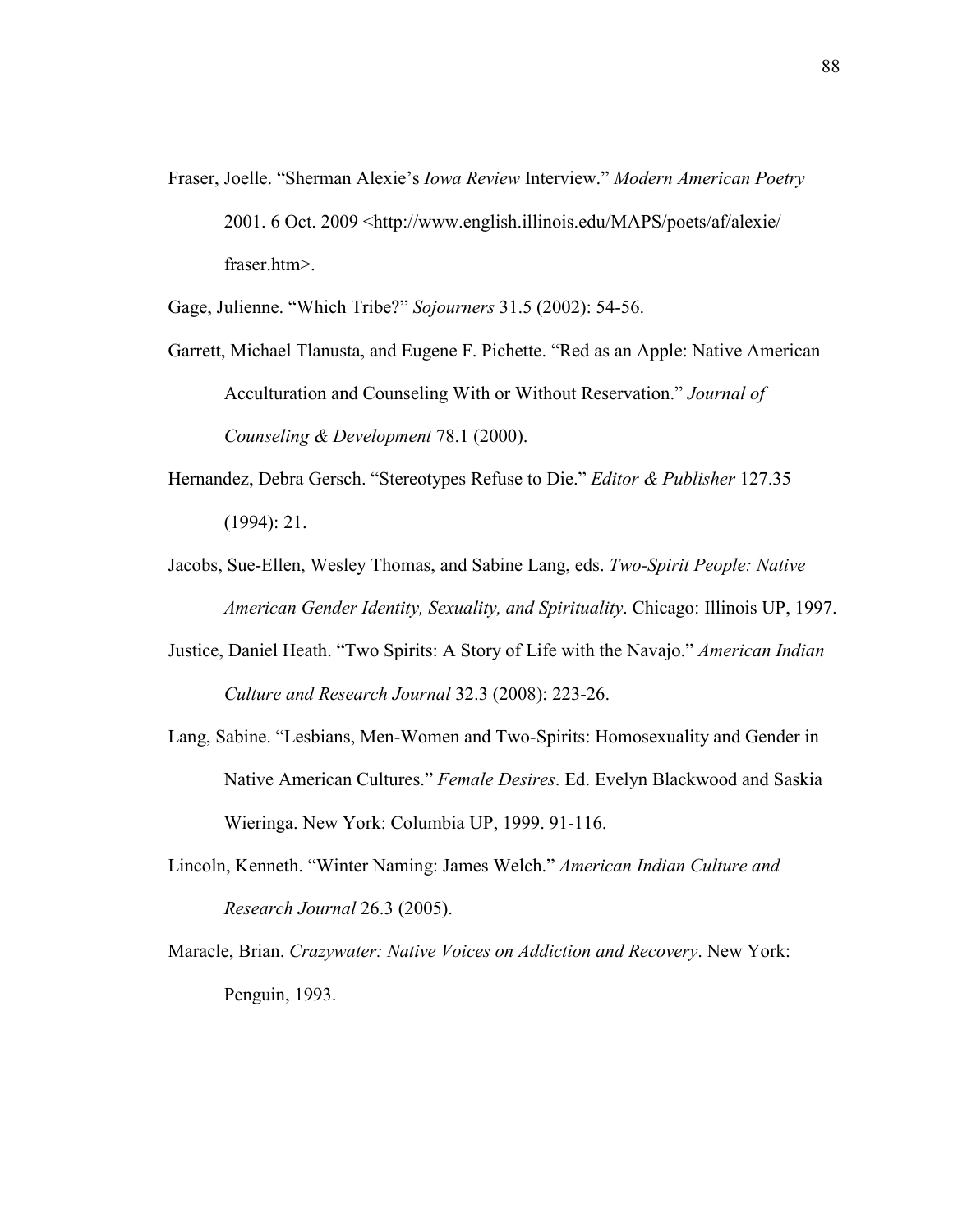- Merskin, Debra. "Sending up Signals: A Survey of Native American Media Use and Representation in the Mass Media." *Howard Journal of Communications* 9.4 (1998): 333-45.
- Mihesuah, Devon. *American Indians: Stereotypes and Realities*. Atlanta: Clarity Press, 1997.
- Nagel, Joane. "American Indian Ethnic Renewal: Politics and the Resurgence of Identity." *American Sociological Review* 60.6 (1995): 947-65.
- Nygren, Ase. "A World of Story-Smoke: A Conversation with Sherman Alexie." *Melius* 30.4 (2005).

*Pepsi*. 2009. PepsiCo, Inc. 17 September 2009 <www.pepsi.com>.

*Smoke Signals*. Dir. Cris Eyre. Perf. Adam Beach. 1998. DVD. Miramax, 1999.

- Stevens, Richard Allen. "Understanding Gay Identity Development Within the College Environment." *Journal of College Student Development*. 45.2 (2004): 185-206.
- Tatonetti, Lisa. "Sex and Salmon: Queer Identities in Sherman Alexie's *The Toughest Indian in the World*." *Studies in American Fiction* 35.2 (2007): 201-19.
- Teuton, Sean. "Placing the Ancestors: Postmodernism, 'Realism,' and American Indian Identity in James Welch's *Winter in the Blood*." *The American Indian Quarterly*  25.4 (2001).
- Thackeray, William W. "'Crying for Pity' in *Winter in the Blood*." MELUS 7.1 (1980): 61-78.
- *The Business of Fancydancing*. Dir. Sherman Alexie. Perf. Evan Adams, Michelle St. John, Gene Tagaban. 2002. DVD. FallsApart, 2002.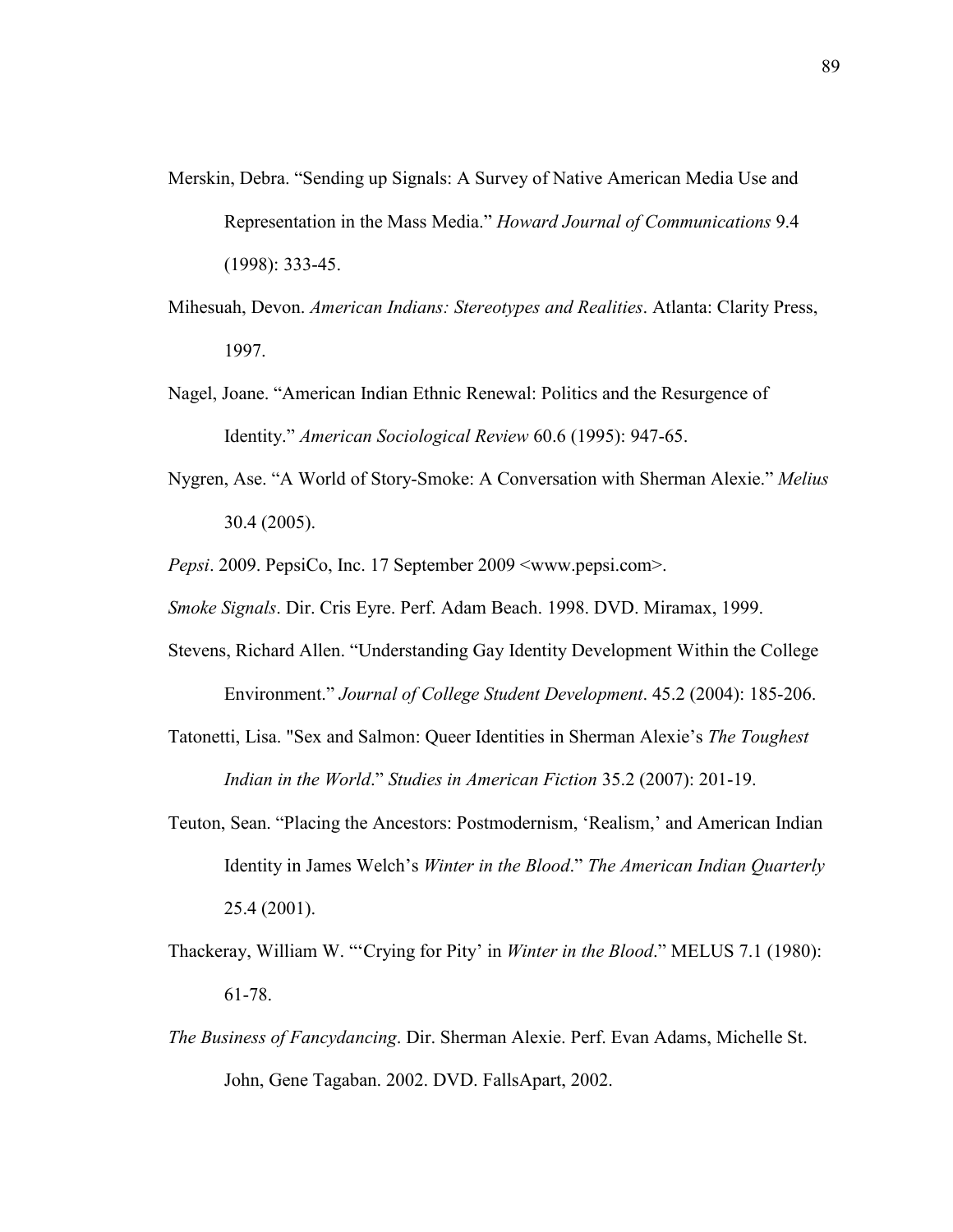Thomas, Wesley and Sue-Ellen Jacobs. "'…And We Are Still Here': From Berdache to Two-Spirit People." *American Indian Culture and Research Journal* 23.2 (1999): 91-107.

Van Camp, Richard. *The Lesser Blessed*. Vancouver: Douglas & McIntyre, 1996.

Welch, James. *Winter in the Blood*. New York: Penguin, 1974.

Youngberg, Quentin. "Interpretations: Re-encoding the Queer Indian in Sherman Alexie's *The Business of Fancydancing*." *SAIL* 20.1 (2008): 55-74.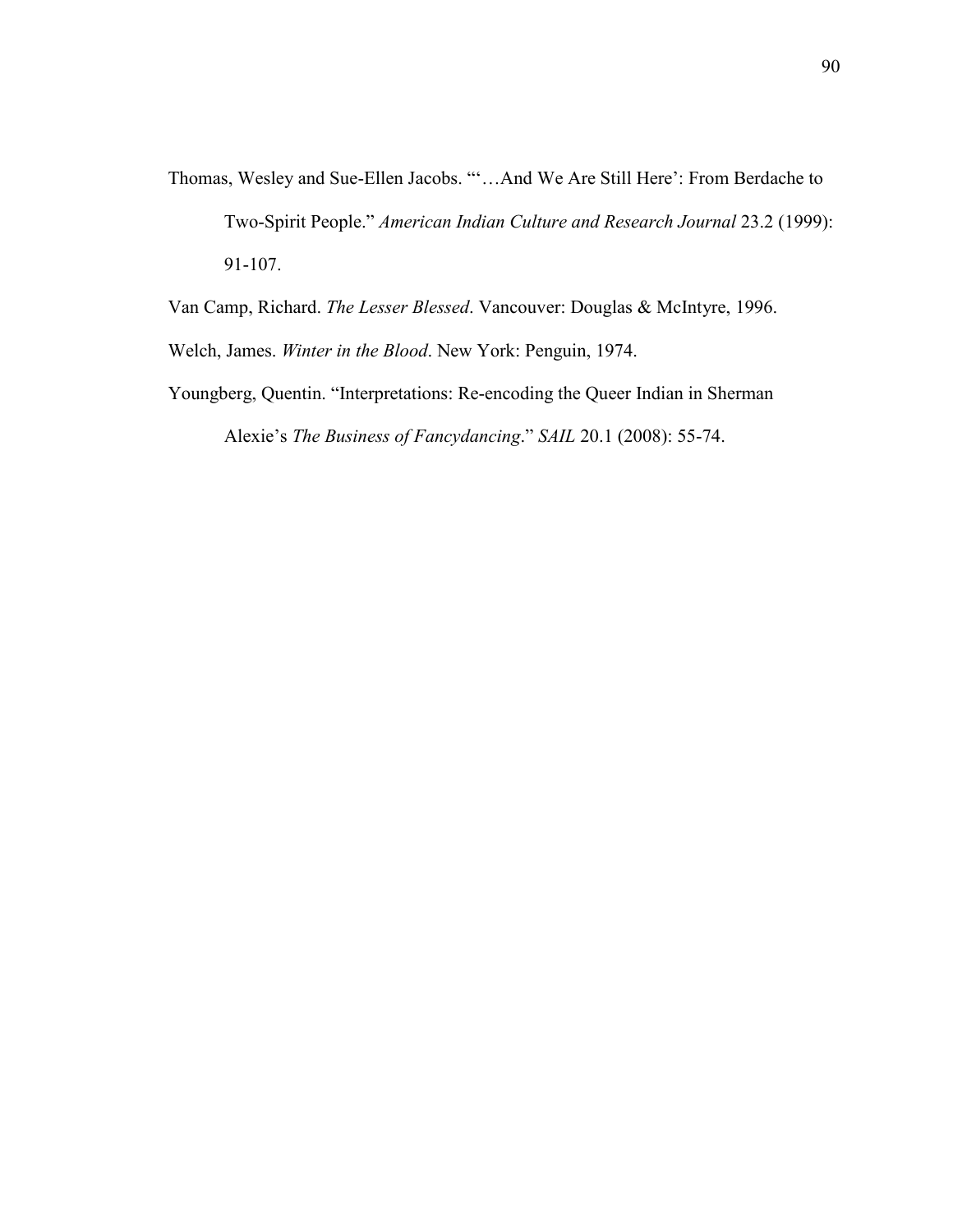## WORKS CONSULTED

- Boas, Franz. "Mythology and Folk-Tales of the North American Indians." *The Journal of American Folklore* 27.106 (1914): 374-410.
- Callender, Charles & Lee Kochems. "The North American Berdache." *Current Anthropology* 24 (1983): 443-470.
- Child, Brenda J. *Boarding School Seasons: American Indian Families, 1900-1940*. Lincoln, NE: Nebraska UP, 1998.
- Fixico, Donald. *The Urban Indian Experience in America*. Albuquerque, NM: New Mexico UP, 2000.
- Garrod, Andrew, and Colleen Larimore, eds. *First-person, First Peoples: Native American College Graduates Tell Their Life Stories*. Ithaca, NY: Cornell UP, 1997.
- Gill, Sam D., and Irene F. Sullivan. *Dictionary of Native American Mythology*. Santa Barbara, CA: ABC-Clio, 1992.
- Gilley, Brian Joseph. "Making Traditional Spaces: Cultural Compromise at Two-Spirit Gatherings in Oklahoma." *American Indian Culture and Research Journal* 28.2 (2004): 81-95.
- Gitter, Robert J., and Patricia B. Reagan. "Reservation Wages: An Analysis of the Effects of Reservations on Employment of American Indian Men." *The American Economic* Review 92.4 (2002): 1160-68.
- Gordon, Taylor. *Chapters of Experience: Studies in 20th Century American Autobiography*. New York: Palgrave Macmillan, 1987.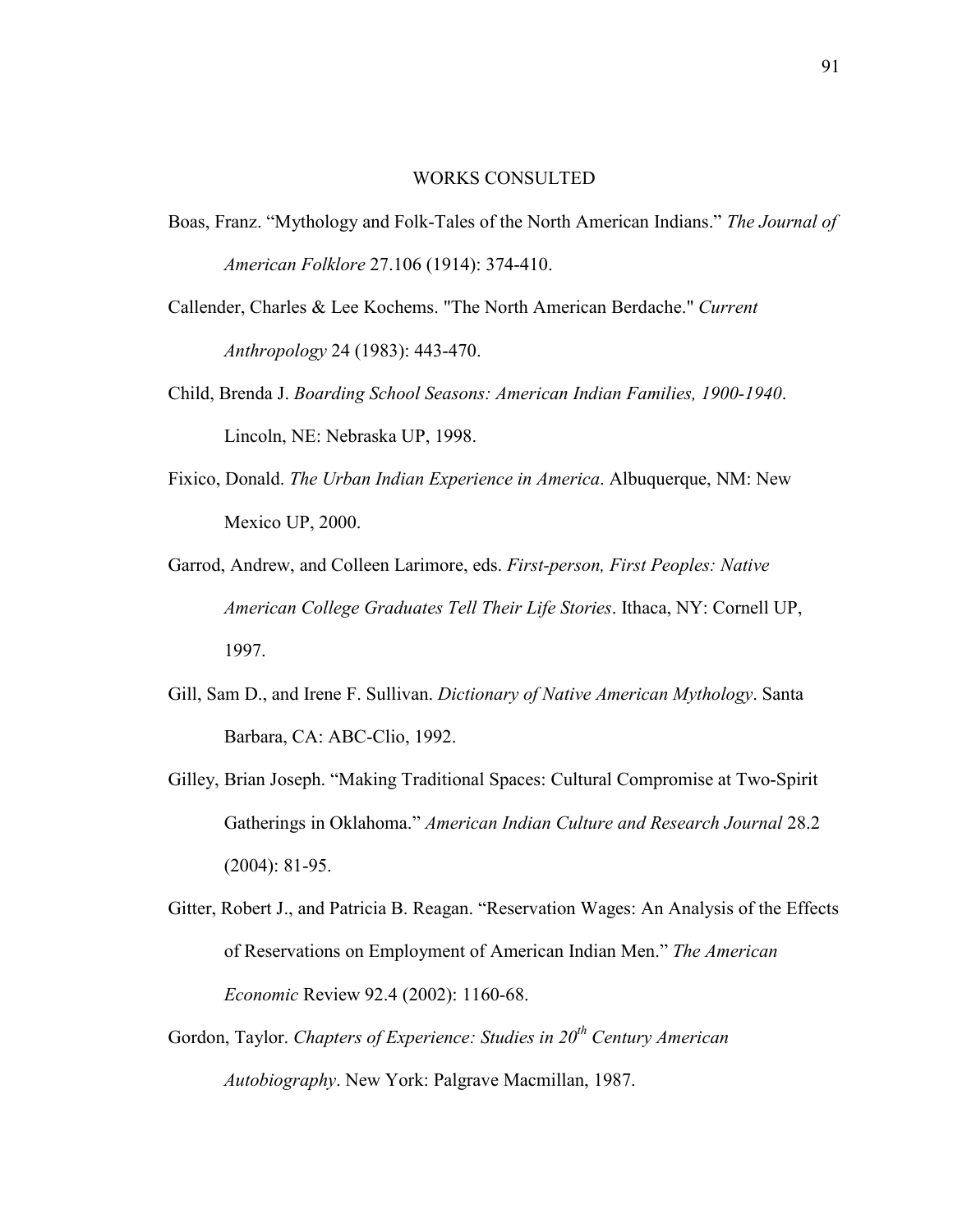- Graham, Thomas L. Crofoot. "Using Reasons for Living to Connect to American Indian Healing Traditions." *Journal of Sociology and Social Welfare* 29.1 (2002): 55-75.
- Graves, Theodore D. "Urban Indian Personality and the 'Culture of Poverty.'" *American Ethnologist* 1.1 (1974): 65-86.

Grinnell, George Bird. *Blackfoot Lodge Tales*. Whitefish, MT: Kessinger, 2004.

- Harjo, Suzan Shown. "Now and Then: Native Peoples in the United States." *Dissent* 43 (1996): 58-60.
- Hassan, Ihab. "Quest for the Subject: The Self in Literature." *Contemporary Literature and Contemporary Theory* 29.3 (1988): 420-37.

Katanski, Amelia V. *Learning to Write "Indian"*. Oklahoma: Oklahoma UP, 2005.

- Larsen, Sidner. "Multiple Perspectivism in James Welch's *Winter in the Blood* and *The Death of Jim Loney*." *The American Indian Quarterly* 31.4 (2007): 513-33.
- Leeming, David. *The Oxford Companion to World Mythology*. New York: Oxford UP, 2005.
- Lomawaima, Tsianina K., and Teresa L. McCarty. *"To Remain an Indian": Lessons in Democracy from a Century of Native American Education*. New York: Columbia University, 2006.

Mabrey, Vicki. "The Toughest Indian in the World: An Interview with Sherman Alexie." *60 Minutes II*. CBS. WCBS, New York. 20 Mar. 2001. 28 Jan. 2008 <[http://www.cbsnews.com/stories/2001/01/19/60II/main265512.shtml?source=se](http://www.cbsnews.com/stories/2001/01/19/60II/main265512.shtml?source=search_story) [arch\\_story>](http://www.cbsnews.com/stories/2001/01/19/60II/main265512.shtml?source=search_story).

McNally, Joe. "Sherman Alexie." *Writer* 114.6 (2001).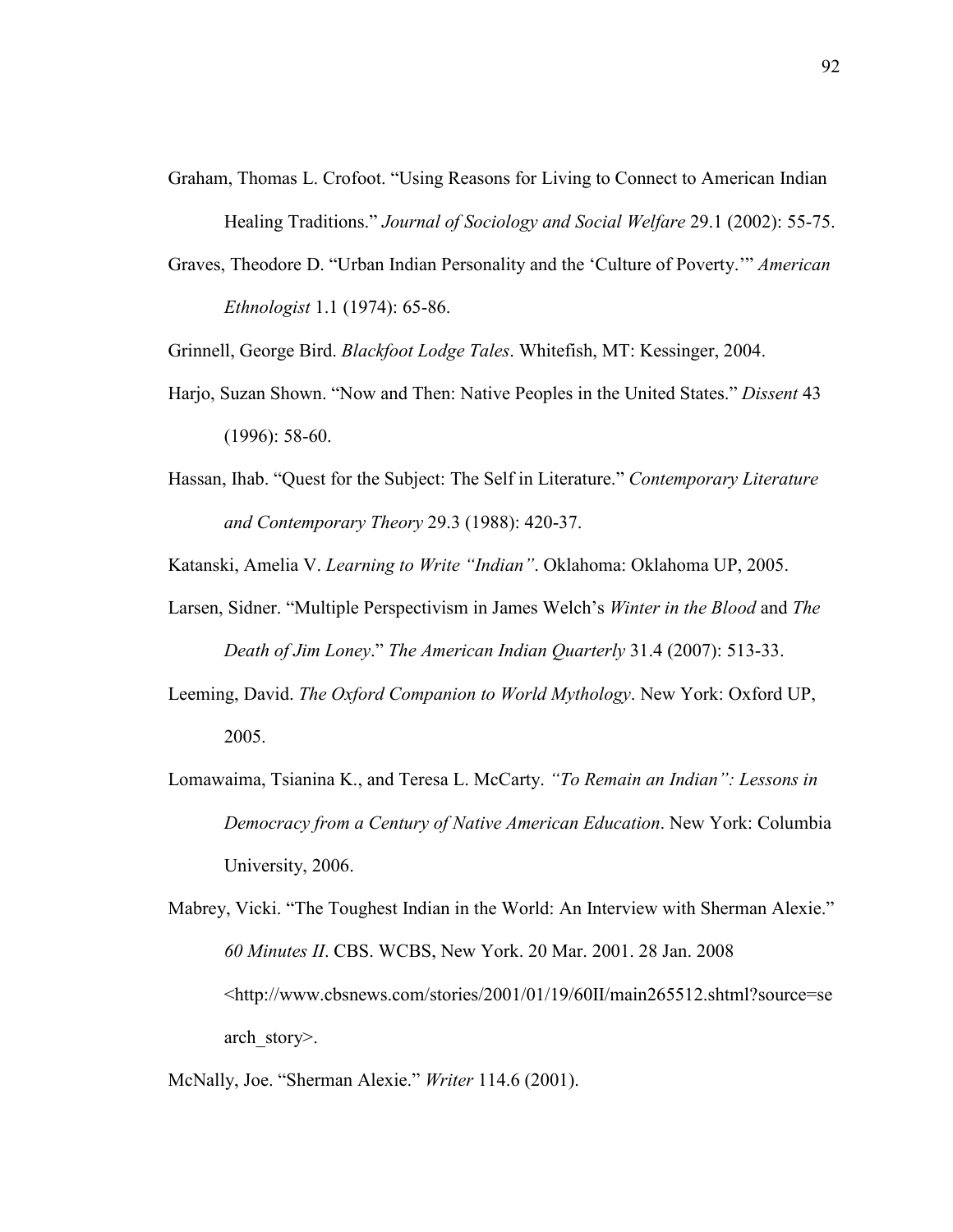*National Indian Education Association*. 2009. NIEA. 13 October 2009 <www.niea.org>.

Newton, John. "Sherman Alexie's Autoethnography." *Contemporary Literature* 42.2

(2001): 413-428.

- Nicosia, Nicole. "An Interview with Richard Van Camp." *Indian Country Today* (2008): 1-3.
- Pabst, Georgia. "Alexie Sends Strong Signals: Writer Spares No One from Barbs." *Milwaukee Journal Sentinel* 9 March 2002. Sept. 2009 [<http://www.jsonline.com/](http://www.jsonline.com/%20enter/books/mar02/25632.asp) [enter/books/mar02/25632.asp>](http://www.jsonline.com/%20enter/books/mar02/25632.asp).
- Purdy, John L., and James Ruppert. *Nothing but the Truth: An Anthology of Native American Literature*. Upper Saddle River, NJ: Prentice Hall, 2000.

Rosier, Paul C. *Native American Issues*. Westport: Greenwood Press, 2003.

- Sandefur, Gary D. "American Indian Migration and Economic Opportunities." *International Migration Review* 20.1 (1986): 55-68.
- Snipp, Matthew C. *American Indian and Alaska Native Children: Results from the 2000 Census*. Washington D.C.: Population Reference Bureau, 2005.
- Spicer, Paul. "Toward a (Dys)functional Anthropology of Drinking: Ambivalence and the American Indian Experience with Alcohol." *Medical Anthropology Quarterly* 11.3 (1997): 306-23.
- Szasz, Margaret Connell. *Education and the American Indian*. New Mexico: New Mexico UP, 1999.
- Tickamyer, Ann R., and Cynthia M. Duncan. "Poverty and Opportunity Structure in Rural America." *Annual Review of Sociology* 16 (1990): 67-86.